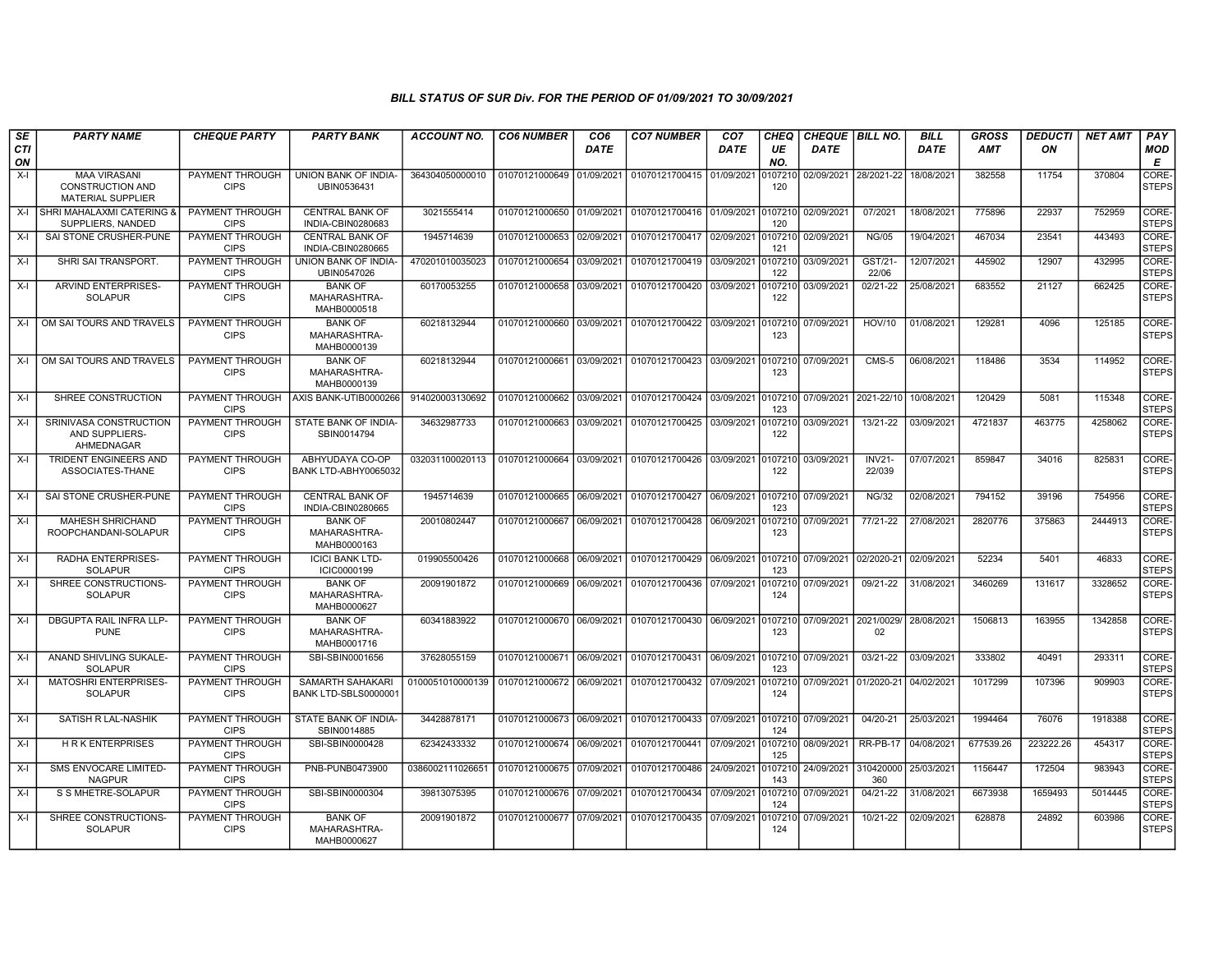| SE<br><b>CTI</b> | <b>PARTY NAME</b>                                      | <b>CHEQUE PARTY</b>                   | <b>PARTY BANK</b>                                            | <b>ACCOUNT NO.</b> | <b>CO6 NUMBER</b>         | CO <sub>6</sub><br><b>DATE</b> | <b>CO7 NUMBER</b>         | CO <sub>7</sub><br><b>DATE</b> | CHEQ<br>UE     | <b>CHEQUE   BILL NO.</b><br><b>DATE</b> |                                  | <b>BILL</b><br><b>DATE</b> | <b>GROSS</b><br><b>AMT</b> | <b>DEDUCTI</b><br>ON | <b>NET AMT</b> | PAY<br>MOD            |
|------------------|--------------------------------------------------------|---------------------------------------|--------------------------------------------------------------|--------------------|---------------------------|--------------------------------|---------------------------|--------------------------------|----------------|-----------------------------------------|----------------------------------|----------------------------|----------------------------|----------------------|----------------|-----------------------|
| ON<br>X-I        | N RAMKRISHNA-SANGLI                                    | PAYMENT THROUGH                       | <b>BANK OF INDIA-</b>                                        | 150630110000022    | 01070121000678            | 07/09/2021                     | 01070121700437 07/09/2021 |                                | NO.<br>107210  | 08/09/2021                              | 14/21-22                         | 07/09/2021                 | 2804638                    | 305115               | 2499523        | Е<br>CORE-            |
|                  |                                                        | <b>CIPS</b>                           | BKID0001506                                                  |                    |                           |                                |                           |                                | 125            |                                         |                                  |                            |                            |                      |                | <b>STEPS</b>          |
| X-I              | <b>ATHARVA ENTERPRISES-</b><br><b>NASHIK</b>           | <b>PAYMENT THROUGH</b><br><b>CIPS</b> | <b>HDFC BANK LTD-</b><br>HDFC0000064                         | 00642000016439     | 01070121000679 07/09/2021 |                                | 01070121700438 07/09/2021 |                                | 107210<br>125  | 08/09/2021                              | 051/21-22                        | 01/09/2021                 | 1210640.98                 | 46882.98             | 1163758        | CORE-<br><b>STEPS</b> |
| $X-I$            | ATHARVA ENTERPRISES-<br><b>NASHIK</b>                  | PAYMENT THROUGH<br><b>CIPS</b>        | <b>HDFC BANK LTD-</b><br>HDFC0000064                         | 00642000016439     | 01070121000680            | 07/09/2021                     | 01070121700439 07/09/2021 |                                | 107210<br>125  | 08/09/2021                              | 052/21-22                        | 01/09/2021                 | 827329                     | 33471                | 793858         | CORE-<br><b>STEPS</b> |
| X-I              | <b>HRK ENTERPRISES</b>                                 | PAYMENT THROUGH<br><b>CIPS</b>        | SBI-SBIN0000428                                              | 62342433332        | 01070121000681            | 07/09/2021                     | 01070121700440            | 07/09/2021                     | 107210<br>125  |                                         | 08/09/2021  DD-CLG-04 01/09/2021 |                            | 2019154                    | 76416                | 1942738        | CORE-<br><b>STEPS</b> |
| $X-I$            | Mahesh Roopchandani                                    | <b>PAYMENT THROUGH</b><br><b>CIPS</b> | <b>BANK OF</b><br>MAHARASHTRA-<br>MAHB0000163                | 20010802447        | 01070121000682            | 08/09/2021                     | 01070121700442 08/09/2021 |                                | 107210<br>125  | 08/09/2021                              | 82/21-22                         | 03/09/2021                 | 449878                     | 20216                | 429662         | CORE-<br><b>STEPS</b> |
| $X-I$            | Mahesh Roopchandani                                    | PAYMENT THROUGH<br><b>CIPS</b>        | <b>BANK OF</b><br>MAHARASHTRA-<br>MAHB0000163                | 20010802447        | 01070121000683            | 08/09/2021                     | 01070121700442            | 08/09/2021                     | 107210<br>125  | 08/09/2021                              | 81/21-22                         | 03/09/2021                 | 493847                     | 22227                | 471620         | CORE-<br><b>STEPS</b> |
| X-I              | Mahesh Roopchandani                                    | PAYMENT THROUGH<br><b>CIPS</b>        | <b>BANK OF</b><br>MAHARASHTRA-<br>MAHB0000163                | 20010802447        | 01070121000684            | 08/09/2021                     | 01070121700442 08/09/2021 |                                | 0107210<br>125 | 08/09/2021                              | 80/21-22                         | 03/09/2021                 | 468886                     | 20445                | 448441         | CORE-<br><b>STEPS</b> |
| X-I              | Mahesh Roopchandani                                    | <b>PAYMENT THROUGH</b><br><b>CIPS</b> | <b>BANK OF</b><br>MAHARASHTRA-<br>MAHB0000163                | 20010802447        | 01070121000685            | 08/09/2021                     | 01070121700442            | 08/09/2021                     | 0107210<br>125 | 08/09/2021                              | 79/21-22                         | 03/09/2021                 | 404543                     | 18292                | 386251         | CORE-<br><b>STEPS</b> |
| $X-I$            | Mahesh Roopchandani                                    | PAYMENT THROUGH<br><b>CIPS</b>        | <b>BANK OF</b><br>MAHARASHTRA-<br>MAHB0000163                | 20010802447        | 01070121000686            | 08/09/2021                     | 01070121700442            | 08/09/2021                     | 107210<br>125  | 08/09/2021                              | 78/21-22                         | 03/09/2021                 | 494092                     | 22082                | 472010         | CORE-<br><b>STEPS</b> |
| $X-I$            | <b>D S YADAV-SOLAPUR</b>                               | PAYMENT THROUGH<br><b>CIPS</b>        | <b>BANK OF INDIA-</b><br>BKID0000717                         | 071720110000451    | 01070121000687            | 08/09/2021                     | 01070121700443            | 08/09/2021                     | 107210<br>125  | 08/09/2021                              | 09/21-22                         | 07/09/2021                 | 1450679                    | 59221                | 1391458        | CORE-<br><b>STEPS</b> |
| X-I              | SINGH ENTERPRISES                                      | PAYMENT THROUGH<br><b>CIPS</b>        | <b>BANK OF BARODA-</b><br><b>BARBOMOGHBS</b>                 | 28370200007034     | 01070121000688            | 08/09/2021                     | 01070121700444 08/09/2021 |                                | 107210<br>125  | 08/09/2021                              | SE/SUR/03<br>/2021               | 19/08/2021                 | 217050                     | 21936                | 195114         | CORE-<br><b>STEPS</b> |
| X-I              | SINGH ENTERPRISES                                      | PAYMENT THROUGH<br><b>CIPS</b>        | <b>BANK OF BARODA</b><br><b>BARB0MOGHBS</b>                  | 28370200007034     | 01070121000689            | 08/09/2021                     | 01070121700444 08/09/2021 |                                | 0107210<br>125 | 08/09/2021                              | SE/SUR/02<br>/2021               | 19/08/2021                 | 64791                      | 2578                 | 62213          | CORE-<br><b>STEPS</b> |
| X-I              | C V RAJEEVA REDDY                                      | <b>PAYMENT THROUGH</b><br><b>CIPS</b> | CANARA BANK-<br>CNRB0013008                                  | 30082010008360     | 01070121000690            | 08/09/2021                     | 01070121700449            | 09/09/2021                     | 107210<br>129  | 09/09/2021                              | <b>CMA</b><br>NO.989/20<br>16    | 10/08/2021                 | 141100                     | $\Omega$             | 141100         | CORE-<br><b>STEPS</b> |
| X-I              | SHRI T.J. PANDIAN                                      | PAYMENT THROUGH<br><b>CIPS</b>        | <b>CANARA BANK-</b><br>CNRB0015077                           | 50772010041475     | 01070121000691            | 08/09/2021                     | 01070121700449 09/09/2021 |                                | 107210<br>129  | 09/09/2021                              | SUR/C/CA<br>ANO.50/2             | 27/08/2021                 | 42200                      | $\Omega$             | 42200          | CORE-<br><b>STEPS</b> |
| X-I              | N RAMKRISHNA-SANGLI                                    | PAYMENT THROUGH<br><b>CIPS</b>        | <b>BANK OF INDIA-</b><br>BKID0001506                         | 150630110000022    | 01070121000692            | 09/09/2021                     | 01070121700445            | 09/09/2021                     | 107210<br>129  | 09/09/2021                              | 12/20-21                         | 23/08/2021                 | 981049                     | 178387               | 802662         | CORE-<br><b>STEPS</b> |
| X-I              | DEEPAK BALASAHEB PATIL<br>SANGLI                       | PAYMENT THROUGH<br><b>CIPS</b>        | <b>BANK OF INDIA-</b><br>BKID0001506                         | 150630110000095    | 01070121000693            | 09/09/2021                     | 01070121700446            | 09/09/2021                     | 0107210<br>129 | 09/09/2021                              | 05/21-22                         | 07/09/2021                 | 324418                     | 75089                | 249329         | CORE-<br><b>STEPS</b> |
| X-I              | <b>SAGAR SERVICES</b>                                  | PAYMENT THROUGH<br><b>CIPS</b>        | <b>BANK OF BARODA-</b><br><b>BARB0HADAPS</b>                 | 24830200000638     | 01070121000694            | 09/09/2021                     | 01070121700447 09/09/2021 |                                | 107210<br>129  | 09/09/2021                              | GST/20-<br>21/KPG/30             | 20/08/2021                 | 256816                     | 21935                | 234881         | CORE-<br><b>STEPS</b> |
| X-I              | <b>RATAN EMPORIUM SECURITY</b><br><b>SERVICES</b>      | PAYMENT THROUGH<br><b>CIPS</b>        | <b>HDFC BANK LTD-</b><br>HDFC0000404                         | 50200031636074     | 01070121000695            | 09/09/2021                     | 01070121700448 09/09/2021 |                                | 107210<br>129  | 09/09/2021                              | GST/21-<br>22/dd/32              | 20/08/2021                 | 1172103                    | 80261                | 1091842        | CORE-<br><b>STEPS</b> |
| X-I              | SRINIVASA CONSTRUCTION<br>AND SUPPLIERS-<br>AHMEDNAGAR | PAYMENT THROUGH<br><b>CIPS</b>        | STATE BANK OF INDIA-<br>SBIN0014794                          | 34632987733        | 01070121000697            | 09/09/2021                     | 01070121700450            | 09/09/2021                     | 107210<br>129  | 09/09/2021                              | 14/21-22                         | 08/09/2021                 | 3557235                    | 194027               | 3363208        | CORE-<br><b>STEPS</b> |
| X-I              | NAGORY INNOVATIVE ARTS<br>PRIVATE LIMITEDKANPUR        | PAYMENT THROUGH<br><b>CIPS</b>        | STATE BANK OF INDIA-<br>SBIN0070606                          | 67289033187        | 01070121000698            | 09/09/2021                     | 01070121700451 09/09/2021 |                                | 0107210<br>131 | 13/09/2021                              | 026/21-22                        | 03/09/2021                 | 5089738                    | 749238               | 4340500        | CORE-<br><b>STEPS</b> |
| X-I              | <b>TRIDENT ENGINEERS AND</b><br><b>ASSOCIATES</b>      | <b>PAYMENT THROUGH</b><br><b>CIPS</b> | <b>KOTAK MAHINDRA</b><br><b>BANK LIMITED-</b><br>KKBK0001423 | 9212270911         | 01070121000703            | 13/09/2021                     | 01070121700452            | 13/09/2021                     | 0107210<br>132 | 13/09/2021                              | <b>INV21-</b><br>22/053          | 12/08/2021                 | 1092192                    | 43991                | 1048201        | CORE-<br><b>STEPS</b> |
| $X-I$            | SHRI SAI TRANSPORT.                                    | PAYMENT THROUGH<br><b>CIPS</b>        | UNION BANK OF INDIA-<br>UBIN0547026                          | 470201010035023    | 01070121000704            | 13/09/2021                     | 01070121700463            | 15/09/2021                     | 0107210<br>135 | 17/09/2021                              | GST/2021<br>22/05                | 07/07/2021                 | 706984                     | 101526               | 605458         | CORE-<br><b>STEPS</b> |
| $X-I$            | <b>SAGAR SERVICES</b>                                  | PAYMENT THROUGH<br><b>CIPS</b>        | <b>BANK OF BARODA-</b><br>BARB0HADAPS                        | 24830200000638     | 01070121000706            | 13/09/2021                     | 01070121700453            | 13/09/2021                     | 107210<br>132  | 13/09/2021                              | 147                              | 02/09/2021                 | 750503                     | 63484                | 687019         | CORE-<br><b>STEPS</b> |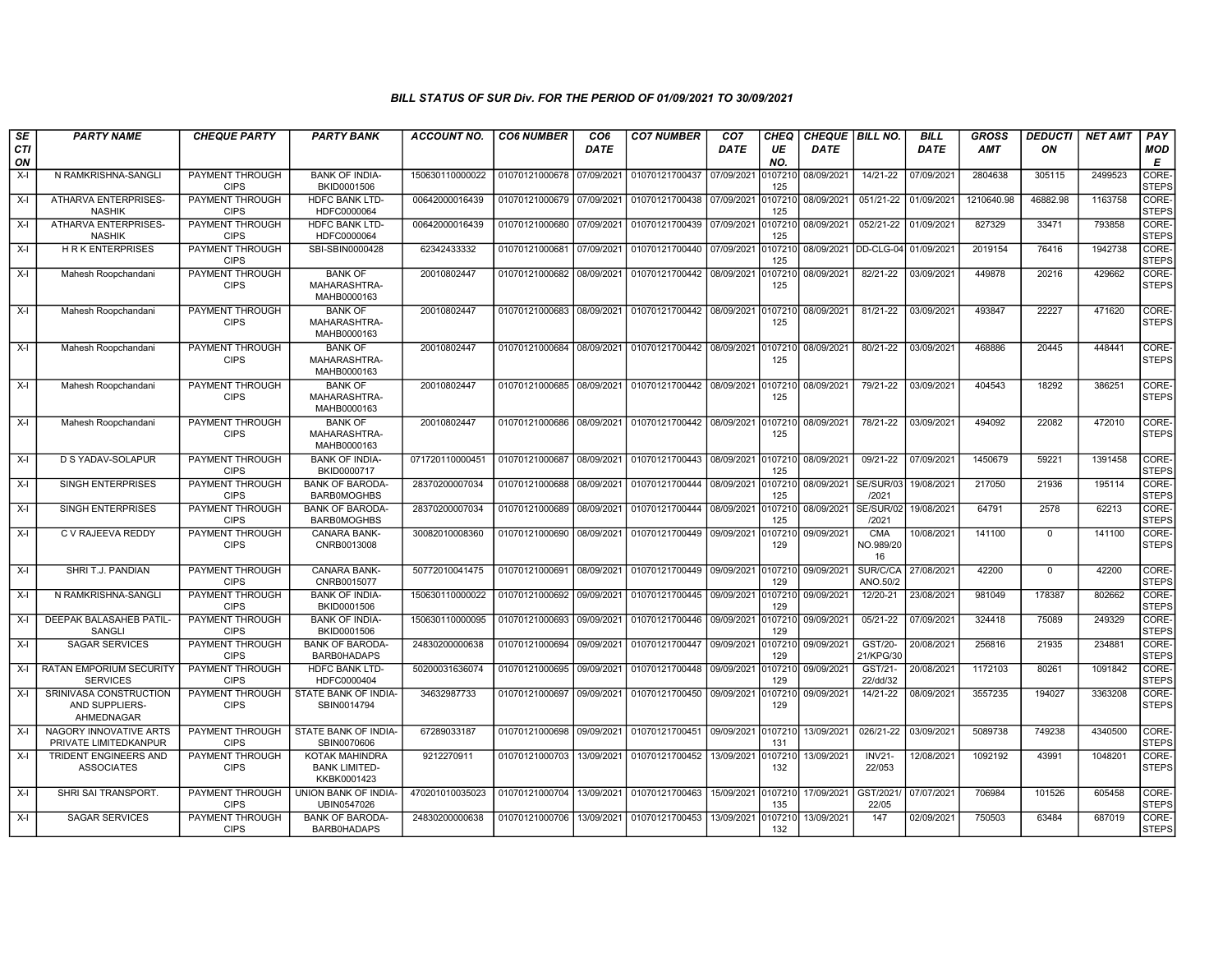| SE<br>CTI<br>ON | <b>PARTY NAME</b>                                       | <b>CHEQUE PARTY</b>                   | <b>PARTY BANK</b>                             | <b>ACCOUNT NO.</b>                | <b>CO6 NUMBER</b> | CO <sub>6</sub><br><b>DATE</b> | <b>CO7 NUMBER</b>         | CO <sub>7</sub><br><b>DATE</b> | <b>CHEQ</b><br>UE<br>NO. | CHEQUE   BILL NO.<br><b>DATE</b> |                             | <b>BILL</b><br><b>DATE</b> | <b>GROSS</b><br><b>AMT</b> | <b>DEDUCTI</b><br>ON | <b>NET AMT</b> | <b>PAY</b><br>MOD<br>Е      |
|-----------------|---------------------------------------------------------|---------------------------------------|-----------------------------------------------|-----------------------------------|-------------------|--------------------------------|---------------------------|--------------------------------|--------------------------|----------------------------------|-----------------------------|----------------------------|----------------------------|----------------------|----------------|-----------------------------|
| $X-I$           | JYOTI CONSTRUCTION-<br><b>SOLAPUR</b>                   | <b>PAYMENT THROUGH</b><br><b>CIPS</b> | <b>HDFC BANK-</b><br><b>HDFC0CSUCBL</b>       | 0340060030000061                  | 01070121000709    | 14/09/2021                     | 01070121700454            | 14/09/202                      | 107210<br>133            | 14/09/2021                       | 05/21-22                    | 13/09/2021                 | 2774168                    | 123074               | 2651094        | <b>CORE</b><br><b>STEPS</b> |
| $X-I$           | PRANATHI ELECTRONICS-<br><b>HYDERABAD</b>               | <b>PAYMENT THROUGH</b><br><b>CIPS</b> | <b>ICICI BANK LTD-</b><br>ICIC0000370         | 037005007268                      | 01070121000710    | 14/09/2021                     | 01070121700455            | 14/09/2021                     | 0107210<br>133           | 14/09/2021                       | $09/21 - 22$                | 28/08/2021                 | 2086525                    | 204803               | 1881722        | CORE-<br><b>STEPS</b>       |
| $X-I$           | <b>RELIANT BUILDERS-PUNE</b>                            | PAYMENT THROUGH<br><b>CIPS</b>        | <b>INDIAN BANK-</b><br><b>IDIB000S001</b>     | 6037743316                        | 01070121000711    | 14/09/2021                     | 01070121700456            | 14/09/2021                     | 0107210<br>134           | 15/09/2021                       | 02/21-22                    | 07/09/2021                 | 322395                     | 12206                | 310189         | CORE-<br><b>STEPS</b>       |
|                 | X-I SENGAR SECURITY & LABOUR<br><b>SERVICES PVT LTD</b> | PAYMENT THROUGH<br><b>CIPS</b>        | <b>ICICI BANK LTD-</b><br>ICIC0000197         | 019705008900                      | 01070121000712    | 14/09/2021                     | 01070121700457            | 14/09/2021                     | 010721<br>134            | 15/09/2021                       | 206/2021<br>22              | 31/07/2021                 | 2988290                    | 343887               | 2644403        | CORE-<br><b>STEPS</b>       |
| X-I             | CHAITANYA CONSTRUCTION-<br><b>NAVI MUMBAI</b>           | PAYMENT THROUGH<br><b>CIPS</b>        | <b>IDBI BANK LTD-</b><br>IBKL0000183          | 183102000002318                   | 01070121000713    | 14/09/2021                     | 01070121700458            | 14/09/2021                     | 010721<br>134            | 15/09/2021                       | 02/21-22                    | 06/09/2021                 | 5650453.96                 | 836029.96            | 4814424        | CORE-<br><b>STEPS</b>       |
| $X-I$           | <b>I PUSHPAI ELECTRICALSLATUR</b>                       | <b>PAYMENT THROUGH</b><br><b>CIPS</b> | <b>CENTRAL BANK OF</b><br>INDIA-CBIN0280682   | 3587594334                        | 01070121000714    | 15/09/2021                     | 01070121700466            | 16/09/2021                     | 0107210<br>135           | 17/09/2021                       | $01/21 - 22$                | 13/09/2021                 | 1201346                    | 46254                | 1155092        | CORE-<br><b>STEPS</b>       |
| $X-I$           | <b>LEAF SOLUTIONS AND</b><br>SERVICES-SOLAPUR           | PAYMENT THROUGH<br><b>CIPS</b>        | STATE BANK OF INDIA-<br>SBIN0017530           | 38105341431                       | 01070121000715    | 15/09/2021                     | 01070121700459            | 15/09/2021                     | 0107210<br>134           | 15/09/2021                       | SS/INV/20<br>21/04          | 16/03/2021                 | 621199                     | 18119                | 603080         | CORE-<br><b>STEPS</b>       |
| $X-I$           | AMBIKA CATERERS AND<br><b>DECORATORS</b>                | PAYMENT THROUGH<br><b>CIPS</b>        | <b>IDBI BANK LTD-</b><br>IBKL0000065          | 065102000023065                   | 01070121000716    | 15/09/2021                     | 01070121700460            | 15/09/2021                     | 0107210<br>134           | 15/09/2021                       | RR/WD-11                    | 11/08/2021                 | 1106592                    | 35499                | 1071093        | CORE-<br><b>STEPS</b>       |
| $X-I$           | SAI STONE CRUSHER-PUNE                                  | PAYMENT THROUGH<br><b>CIPS</b>        | <b>CENTRAL BANK OF</b><br>INDIA-CBIN0280665   | 1945714639                        | 01070121000717    | 15/09/2021                     | 01070121700461            | 15/09/2021                     | 0107210<br>134           | 15/09/2021                       | <b>BG/52</b>                | 07/09/2021                 | 4033514                    | 198174               | 3835340        | CORE-<br><b>STEPS</b>       |
| X-l             | RAVI B JANTE ENGINEERS<br>AND CONTRACTORS-LATUR         | PAYMENT THROUGH<br><b>CIPS</b>        | <b>IDBI BANK LTD-</b><br>IBKL0000102          | 0102102000013217                  | 01070121000718    | 15/09/2021                     | 01070121700462            | 15/09/2021                     | 0107210<br>134           | 15/09/2021                       | 06/21-22                    | 02/09/2021                 | 5576750                    | 246842               | 5329908        | CORE-<br><b>STEPS</b>       |
| $X-I$           | <b>MESSRS BHARTI AIRTEL</b><br>LIMITED                  | PAYMENT THROUGH<br><b>CIPS</b>        | <b>ICICI BANK LTD-</b><br><b>ICIC0000007</b>  | 000705024068                      | 01070121000719    | 15/09/2021                     | 01070121700464            | 15/09/2021                     | 0107210<br>135           | 17/09/2021                       | <b>BM2227100</b><br>8336274 | 06/09/2021                 | 47185                      | 943                  | 46242          | CORE-<br><b>STEPS</b>       |
| $X-I$           | Mahesh Roopchandani                                     | PAYMENT THROUGH<br><b>CIPS</b>        | <b>BANK OF</b><br>MAHARASHTRA-<br>MAHB0000163 | 20010802447                       | 01070121000720    | 15/09/2021                     | 01070121700465            | 15/09/2021                     | 0107210<br>135           | 17/09/2021                       | 87/21-22                    | 13/09/2021                 | 434820                     | 31431                | 403389         | CORE-<br><b>STEPS</b>       |
| X-I             | Mahesh Roopchandani                                     | PAYMENT THROUGH<br><b>CIPS</b>        | <b>BANK OF</b><br>MAHARASHTRA-<br>MAHB0000163 | 20010802447                       | 01070121000721    | 15/09/2021                     | 01070121700465            | 15/09/2021                     | 0107210<br>135           | 17/09/2021                       | 85/21-22                    | 13/09/2021                 | 411746                     | 18648                | 393098         | CORE-<br><b>STEPS</b>       |
| $X-I$           | Mahesh Roopchandani                                     | PAYMENT THROUGH<br><b>CIPS</b>        | <b>BANK OF</b><br>MAHARASHTRA-<br>MAHB0000163 | 20010802447                       | 01070121000722    | 15/09/2021                     | 01070121700465            | 15/09/2021                     | 0107210<br>135           | 17/09/2021                       | 86/21-22                    | 13/09/2021                 | 476217                     | 18598                | 457619         | CORE-<br><b>STEPS</b>       |
| $X-I$           | Mahesh Roopchandani                                     | <b>PAYMENT THROUGH</b><br><b>CIPS</b> | <b>BANK OF</b><br>MAHARASHTRA-<br>MAHB0000163 | 20010802447                       | 01070121000723    | 15/09/2021                     | 01070121700465            | 15/09/2021                     | 0107210<br>135           | 17/09/2021                       | 83/21-22                    | 13/09/2021                 | 138321                     | 5522                 | 132799         | CORE-<br><b>STEPS</b>       |
| $X-I$           | Mahesh Roopchandani                                     | PAYMENT THROUGH<br><b>CIPS</b>        | <b>BANK OF</b><br>MAHARASHTRA-<br>MAHB0000163 | 20010802447                       | 01070121000724    | 15/09/2021                     | 01070121700465            | 15/09/2021                     | 0107210<br>135           | 17/09/2021                       | 84/21-22                    | 13/09/2021                 | 498184                     | 19431                | 478753         | CORE-<br><b>STEPS</b>       |
| $X-I$           | SRINIVASA CONSTRUCTION<br>AND SUPPLIERS-<br>AHMEDNAGAR  | <b>PAYMENT THROUGH</b><br><b>CIPS</b> | STATE BANK OF INDIA-<br>SBIN0014794           | 34632987733                       | 01070121000725    | 16/09/2021                     | 01070121700467            | 16/09/2021                     | 0107210<br>135           | 17/09/2021                       | $15/21-22$                  | 13/09/2021                 | 2677630                    | 101367               | 2576263        | CORE-<br><b>STEPS</b>       |
| $X-I$           | <b>MAHESH SHRICHAND</b><br>ROOPCHANDANI-SOLAPUR         | PAYMENT THROUGH<br><b>CIPS</b>        | <b>BANK OF</b><br>MAHARASHTRA-<br>MAHB0000163 | 20010802447                       | 01070121000727    |                                | 16/09/2021 01070121700468 | 16/09/2021                     | 0107210<br>135           | 17/09/2021                       | 88/21-22                    | 15/09/2021                 | 2957331                    | 112526               | 2844805        | CORE-<br><b>STEPS</b>       |
| X-I             | MIDORBIT BIZHUB PRIVATE<br>LIMITED-THANE                | PAYMENT THROUGH<br><b>CIPS</b>        | <b>CENTRAL BANK OF</b><br>INDIA-CBIN0283774   | 5103710010                        | 01070121000728    | 17/09/2021                     | 01070121700469            | 17/09/2021                     | 0107210<br>138           | 20/09/2021                       | 002/2021                    | 03/09/2021                 | 459121.99                  | 45404.99             | 413717         | CORE-<br><b>STEPS</b>       |
| $X-I$           | K K AGRO SERVICES-<br><b>SOLAPUR</b>                    | PAYMENT THROUGH<br><b>CIPS</b>        | SBI-SBIN0000288                               | 11530157945                       | 01070121000729    | 17/09/2021                     | 01070121700470            | 17/09/2021                     | 0107210<br>137           | 17/09/2021                       | 01/21-22                    | 08/09/2021                 | 1579324                    | 62686                | 1516638        | CORE-<br><b>STEPS</b>       |
| $X-I$           | <b>SAGAR ENTERPRISES</b>                                | PAYMENT THROUGH<br><b>CIPS</b>        | PUNJAB NATIONAL<br>BANK-PUNB0095220           | 0952050014003                     | 01070121000730    | 20/09/2021                     | 01070121700471            | 20/09/2021                     | 0107210<br>138           | 20/09/2021 2021-22/01            |                             | 08/07/2021                 | 538819                     | 135874               | 402945         | CORE-<br><b>STEPS</b>       |
| $X-I$           | SUNIL CONSTRUCTION-<br><b>SOLAPUR</b>                   | <b>PAYMENT THROUGH</b><br><b>CIPS</b> | UNION BANK OF INDIA-<br>UBIN0547093           | 470901010000212                   | 01070121000731    | 20/09/2021                     | 01070121700472            | 20/09/2021                     | 0107210<br>138           | 20/09/2021                       | $05/21 - 22$                | 09/09/2021                 | 4068364                    | 1426276              | 2642088        | CORE-<br><b>STEPS</b>       |
| $X-I$           | D S YADAV-SOLAPUR                                       | PAYMENT THROUGH<br><b>CIPS</b>        | <b>BANK OF INDIA-</b><br>BKID0000717          | 071720110000451                   | 01070121000732    | 20/09/2021                     | 01070121700473            | 20/09/2021                     | 0107210<br>138           | 20/09/2021                       | 04/21-22                    | 10/06/2021                 | 837715                     | 34632                | 803083         | CORE-<br><b>STEPS</b>       |
| $X-I$           | M/S. PRATHAMESH<br>ELECTRICALS,                         | PAYMENT THROUGH<br><b>CIPS</b>        | <b>IDBI BANK LTD-</b><br>IBKL0000610          | 0610102000010168   01070121000733 |                   | 20/09/2021                     | 01070121700474            | 20/09/2021                     | 0107210<br>140           | 21/09/2021                       | 507                         | 01/09/2021                 | 3208002                    | 264054               | 2943948        | CORE-<br><b>STEPS</b>       |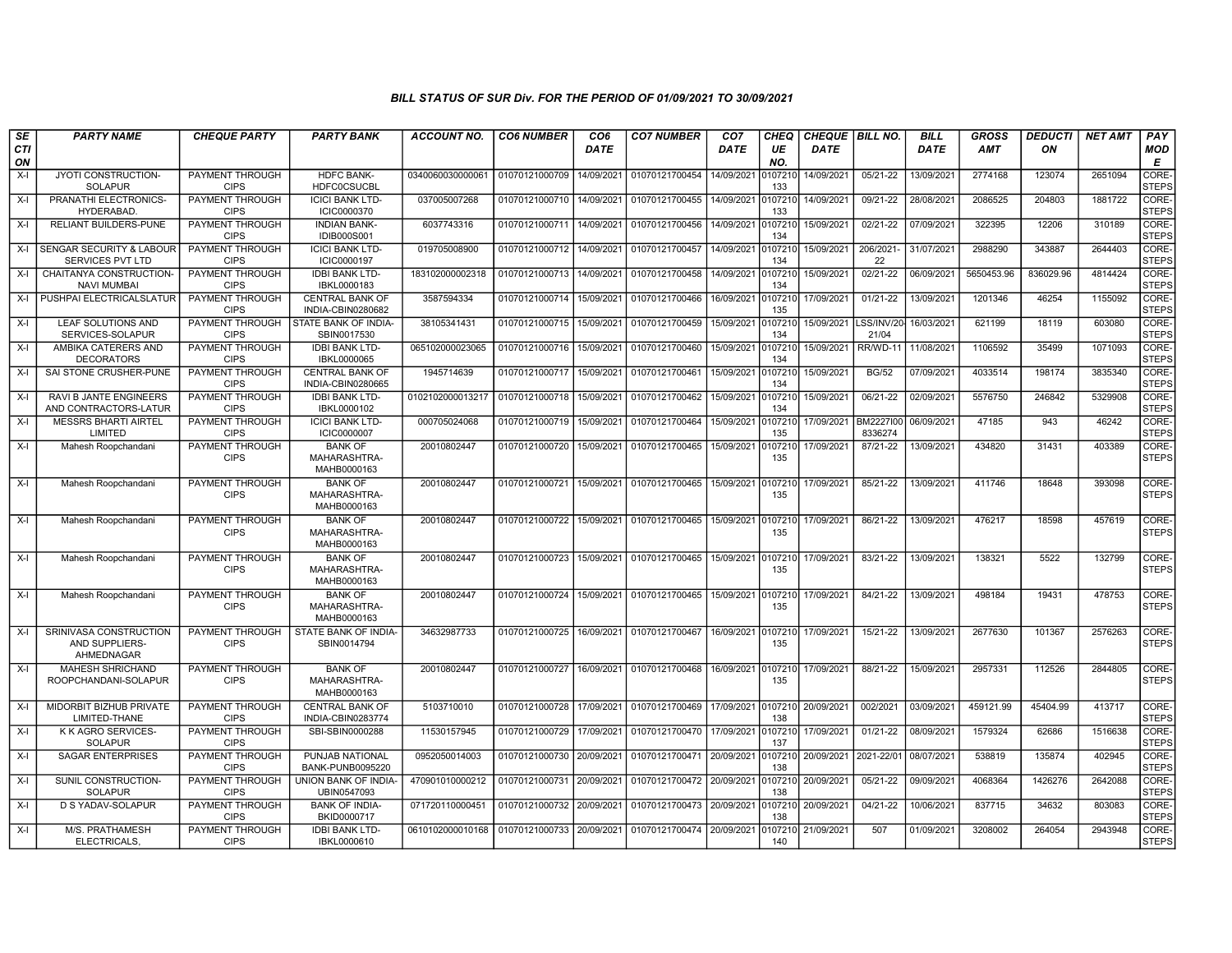| SE        | <b>PARTY NAME</b>                                      | <b>CHEQUE PARTY</b>                   | <b>PARTY BANK</b>                             | ACCOUNT NO.     | <b>CO6 NUMBER</b>         | CO <sub>6</sub><br><b>DATE</b> | <b>CO7 NUMBER</b>                                   | CO <sub>7</sub><br><b>DATE</b> | <b>CHEQ</b>    | <b>CHEQUE   BILL NO.</b><br><b>DATE</b> |                                  | <b>BILL</b><br><b>DATE</b> | <b>GROSS</b><br><b>AMT</b> | <b>DEDUCTI</b> | <b>NET AMT</b> | PAY                   |
|-----------|--------------------------------------------------------|---------------------------------------|-----------------------------------------------|-----------------|---------------------------|--------------------------------|-----------------------------------------------------|--------------------------------|----------------|-----------------------------------------|----------------------------------|----------------------------|----------------------------|----------------|----------------|-----------------------|
| CTI<br>ON |                                                        |                                       |                                               |                 |                           |                                |                                                     |                                | UE<br>NO.      |                                         |                                  |                            |                            | ON             |                | MOD<br>Е              |
| X-I       | HARSH CONSTRUCTIONS PVT<br><b>LTD-NASHIK</b>           | PAYMENT THROUGH<br><b>CIPS</b>        | AXIS BANK-UTIB0001041                         | 911030036587146 | 01070121000734            | 20/09/2021                     | 01070121700475                                      | 20/09/2021                     | )107210<br>139 | 20/09/2021                              | <b>RA-02</b>                     | 06/09/2021                 | 5080346                    | 549712         | 4530634        | CORE-<br><b>STEPS</b> |
| X-I       | ARYAN CONSTRUCTION AND<br>SUPPLIERS-AHMEDNAGAR         | PAYMENT THROUGH<br><b>CIPS</b>        | STATE BANK OF INDIA-<br>SBIN0014794           | 32506003986     | 01070121000735            | 20/09/2021                     | 01070121700476                                      | 20/09/2021                     | 107210<br>140  | 21/09/2021                              | $05/21-22$                       | 31/08/2021                 | 1027711                    | 145409         | 882302         | CORE-<br><b>STEPS</b> |
| $X-I$     | M/S KHAGAUL LABOUR CO<br>OPERATIVE SOCIETY LTD         | PAYMENT THROUGH<br><b>CIPS</b>        | CANARA BANK-<br>CNRB0002518                   | 2518257000650   | 01070121000736            | 21/09/2021                     | 01070121700477                                      | 21/09/2021                     | 0107210<br>140 | 21/09/2021                              | GST-2021<br>22/02                | 20/09/2021                 | 596199                     | 42153          | 554046         | CORE-<br><b>STEPS</b> |
| $X-I$     | <b>DBGUPTA RAIL INFRA LLP-</b><br><b>PUNE</b>          | PAYMENT THROUGH<br><b>CIPS</b>        | <b>BANK OF</b><br>MAHARASHTRA-<br>MAHB0001716 | 60341883922     | 01070121000737            | 21/09/2021                     | 01070121700480                                      | 22/09/2021                     | 107210<br>142  | 23/09/2021                              | 2021/0034<br>01                  | 09/09/2021                 | 822500                     | 90283          | 732217         | CORE-<br><b>STEPS</b> |
|           | X-I BURBURE ELECTRIC STORES<br><b>SOLAPUR</b>          | <b>PAYMENT THROUGH</b><br><b>CIPS</b> | <b>BANK OF</b><br>MAHARASHTRA-<br>MAHB0000464 | 20033604915     | 01070121000738 21/09/2021 |                                | 01070121700478 21/09/2021                           |                                | 107210<br>140  | 21/09/2021                              | 19                               | 16/09/2021                 | 4816112                    | 428049         | 4388063        | CORE-<br><b>STEPS</b> |
| X-I       | <b>ADITYA</b><br><b>ENTERPRISESSOLAPUR</b>             | PAYMENT THROUGH<br><b>CIPS</b>        | <b>BANK OF</b><br>MAHARASHTRA-<br>MAHB0000518 | 60292687411     | 01070121000739 21/09/2021 |                                | 01070121700502                                      | 28/09/2021                     | 107210<br>145  |                                         | 28/09/2021 02/2021-22 07/08/2021 |                            | 118375                     | 5203           | 113172         | CORE-<br><b>STEPS</b> |
| X-I       | <b>KARTIK ENTERPRISES</b>                              | PAYMENT THROUGH<br><b>CIPS</b>        | <b>BANK OF</b><br>MAHARASHTRA-<br>MAHB0001128 | 60091601554     | 01070121000740            | 21/09/2021                     | 01070121700479 21/09/2021                           |                                | 107210<br>141  | 22/09/2021                              | KE/21-<br>22/0117                | 06/09/2021                 | 144188                     | 4771           | 139417         | CORE-<br><b>STEPS</b> |
| $X-I$     | PARTRONICS EBOARDS<br>PRIVATE LIMITED-PUNE             | <b>PAYMENT THROUGH</b><br><b>CIPS</b> | <b>BANK OF BARODA-</b><br><b>BARB0ASHOKN</b>  | 17420200000456  | 01070121000741 22/09/2021 |                                | 01070121700481                                      | 22/09/2021                     | 0107210<br>141 | 22/09/2021                              | P1420042                         | 31/08/2021                 | 620850                     | 25032          | 595818         | CORE-<br><b>STEPS</b> |
| $X-I$     | OCS GROUP INDIA PVT LTD                                | PAYMENT THROUGH<br><b>CIPS</b>        | HSBC-HSBC0400002                              | 030878078001    | 01070121000742            | 22/09/2021                     | 01070121700482                                      | 22/09/2021                     | 0107210<br>141 | 22/09/2021                              | <b>TSTHN/31/</b><br>$21 - 22$    | 25/06/2021                 | 952549                     | 194586         | 757963         | CORE-<br><b>STEPS</b> |
| $X-I$     | PARTRONICS EBOARDS<br>PRIVATE LIMITED-PUNE             | <b>PAYMENT THROUGH</b><br><b>CIPS</b> | <b>BANK OF BARODA</b><br><b>BARB0ASHOKN</b>   | 17420200000456  | 01070121000743            | 22/09/2021                     | 01070121700483                                      | 22/09/2021                     | 107210<br>141  | 22/09/2021                              | P1421040                         | 31/08/2021                 | 381211                     | 15090          | 366121         | CORE-<br><b>STEPS</b> |
| $X-I$     | DEEPAK BALASAHEB PATIL-<br><b>SANGLI</b>               | PAYMENT THROUGH<br><b>CIPS</b>        | <b>BANK OF INDIA-</b><br>BKID0001506          | 150620110000398 | 01070121000744 23/09/2021 |                                | 01070121700485                                      | 23/09/2021                     | 0107210<br>142 | 23/09/2021                              | 06/21-22                         | 21/09/2021                 | 1597100                    | 65540          | 1531560        | CORE-<br><b>STEPS</b> |
| $X-I$     | <b>MAHESH SHRICHAND</b><br>ROOPCHANDANI-SOLAPUR        | PAYMENT THROUGH<br><b>CIPS</b>        | <b>BANK OF</b><br>MAHARASHTRA-<br>MAHB0000163 | 20010802447     | 01070121000745            | 23/09/2021                     | 01070121700484                                      | 23/09/2021                     | 107210<br>142  | 23/09/2021                              | 89/21-22                         | 22/09/2021                 | 769414                     | 29490          | 739924         | CORE-<br><b>STEPS</b> |
| X-I       | SHANKARRAO UTTAMRAO<br>PATIL-NANDURBAR                 | PAYMENT THROUGH<br><b>CIPS</b>        | UNION BANK OF INDIA-<br>UBIN0534153           | 341501010040482 | 01070121000746 24/09/2021 |                                | 01070121700487                                      | 24/09/2021                     | 0107210<br>143 | 24/09/2021                              | 02/21-22                         | 22/06/2021                 | 3490580                    | 508469         | 2982111        | CORE-<br><b>STEPS</b> |
| $X-I$     | DINESH SUKHLAL MUNOT-<br><b>NASHIK</b>                 | PAYMENT THROUGH<br><b>CIPS</b>        | SBI-SBIN0002163                               | 11416583400     | 01070121000747            | 24/09/2021                     | 01070121700488                                      | 24/09/2021                     | 0107210<br>143 | 24/09/2021                              | 01/21-22                         | 22/06/2021                 | 4671086                    | 895036         | 3776050        | CORE-<br><b>STEPS</b> |
| $X-I$     | N RAMKRISHNA-SANGLI                                    | PAYMENT THROUGH<br><b>CIPS</b>        | <b>BANK OF INDIA-</b><br>BKID0001506          | 150630110000022 | 01070121000748            | 24/09/2021                     | 01070121700489                                      | 24/09/2021                     | 0107210<br>143 | 24/09/2021                              | 16/21-22                         | 15/09/2021                 | 5468826                    | 857678         | 4611148        | CORE-<br><b>STEPS</b> |
| $X-I$     | N RAMKRISHNA-SANGLI                                    | PAYMENT THROUGH<br><b>CIPS</b>        | <b>BANK OF INDIA-</b><br>BKID0001506          | 150630110000022 | 01070121000749            | 24/09/2021                     | 01070121700490                                      | 24/09/2021                     | 107210<br>143  | 24/09/2021                              | 13/21-22                         | 27/08/2021                 | 637141                     | 29310          | 607831         | CORE-<br><b>STEPS</b> |
| $X-I$     | SHANKARRAO UTTAMRAO<br>PATIL-NANDURBAR                 | PAYMENT THROUGH<br><b>CIPS</b>        | <b>UNION BANK OF INDIA-</b><br>UBIN0534153    | 341501010040482 | 01070121000750            | 24/09/2021                     | 01070121700491                                      | 24/09/2021                     | 0107210<br>143 | 24/09/2021                              | 03/21-22                         | 08/09/2021                 | 4290404                    | 163563         | 4126841        | CORE-<br><b>STEPS</b> |
| $X-I$     | SRINIVASA CONSTRUCTION<br>AND SUPPLIERS-<br>AHMEDNAGAR | PAYMENT THROUGH<br><b>CIPS</b>        | STATE BANK OF INDIA-<br>SBIN0014794           | 34632987733     | 01070121000751 24/09/2021 |                                | 01070121700492                                      | 24/09/2021                     | 107210<br>143  | 24/09/2021                              | 16/21-22                         | 23/09/2021                 | 3715886                    | 215478         | 3500408        | CORE-<br><b>STEPS</b> |
| $X-I$     | SHREE CONSTRUCTIONS-<br><b>SOLAPUR</b>                 | <b>PAYMENT THROUGH</b><br><b>CIPS</b> | <b>BANK OF</b><br>MAHARASHTRA-<br>MAHB0000627 | 20091901872     |                           |                                | 01070121000753 27/09/2021 01070121700499 27/09/2021 |                                | 0107210<br>144 | 27/09/2021                              | $04/21-22$                       | 08/06/2021                 | 5413750                    | 205236         | 5208514        | CORE-<br><b>STEPS</b> |
| $X-I$     | SHREE CONSTRUCTIONS<br><b>SOLAPUR</b>                  | PAYMENT THROUGH<br><b>CIPS</b>        | <b>BANK OF</b><br>MAHARASHTRA-<br>MAHB0000627 | 20091901872     | 01070121000754 27/09/2021 |                                | 01070121700494 27/09/2021                           |                                | 0107210<br>144 | 27/09/2021                              | 05/21-22                         | 08/06/2021                 | 2820313                    | 107054         | 2713259        | CORE-<br><b>STEPS</b> |
| $X-I$     | S.P. STEEL MARITECH<br>PRIVATE LIMITED-THANE           | PAYMENT THROUGH<br><b>CIPS</b>        | UNION BANK OF INDIA-<br>UBIN0562971           | 629701010050435 | 01070121000755 27/09/2021 |                                | 01070121700495                                      | 27/09/2021                     | 0107210<br>144 | 27/09/2021                              | <b>SUR/W/10</b><br>06            | 10/06/2021                 | 1896042                    | 280393         | 1615649        | CORE-<br><b>STEPS</b> |
| $X-I$     | DINESH SUKHLAL MUNOT-<br><b>NASHIK</b>                 | PAYMENT THROUGH<br><b>CIPS</b>        | SBI-SBIN0002163                               | 11416583400     | 01070121000756            | 27/09/2021                     | 01070121700496                                      | 27/09/2021                     | 0107210<br>144 | 27/09/2021                              | 03/21-22                         | 22/07/2021                 | 1381038                    | 52282          | 1328756        | CORE-<br><b>STEPS</b> |
| X-I       | N RAMKRISHNA-SANGLI                                    | PAYMENT THROUGH<br><b>CIPS</b>        | <b>BANK OF INDIA-</b><br>BKID0001506          | 150630110000022 | 01070121000757            | 27/09/2021                     | 01070121700497                                      | 27/09/2021                     | )107210<br>144 | 27/09/2021                              | 15/21-22                         | 13/09/2021                 | 3580127                    | 137008         | 3443119        | CORE-<br><b>STEPS</b> |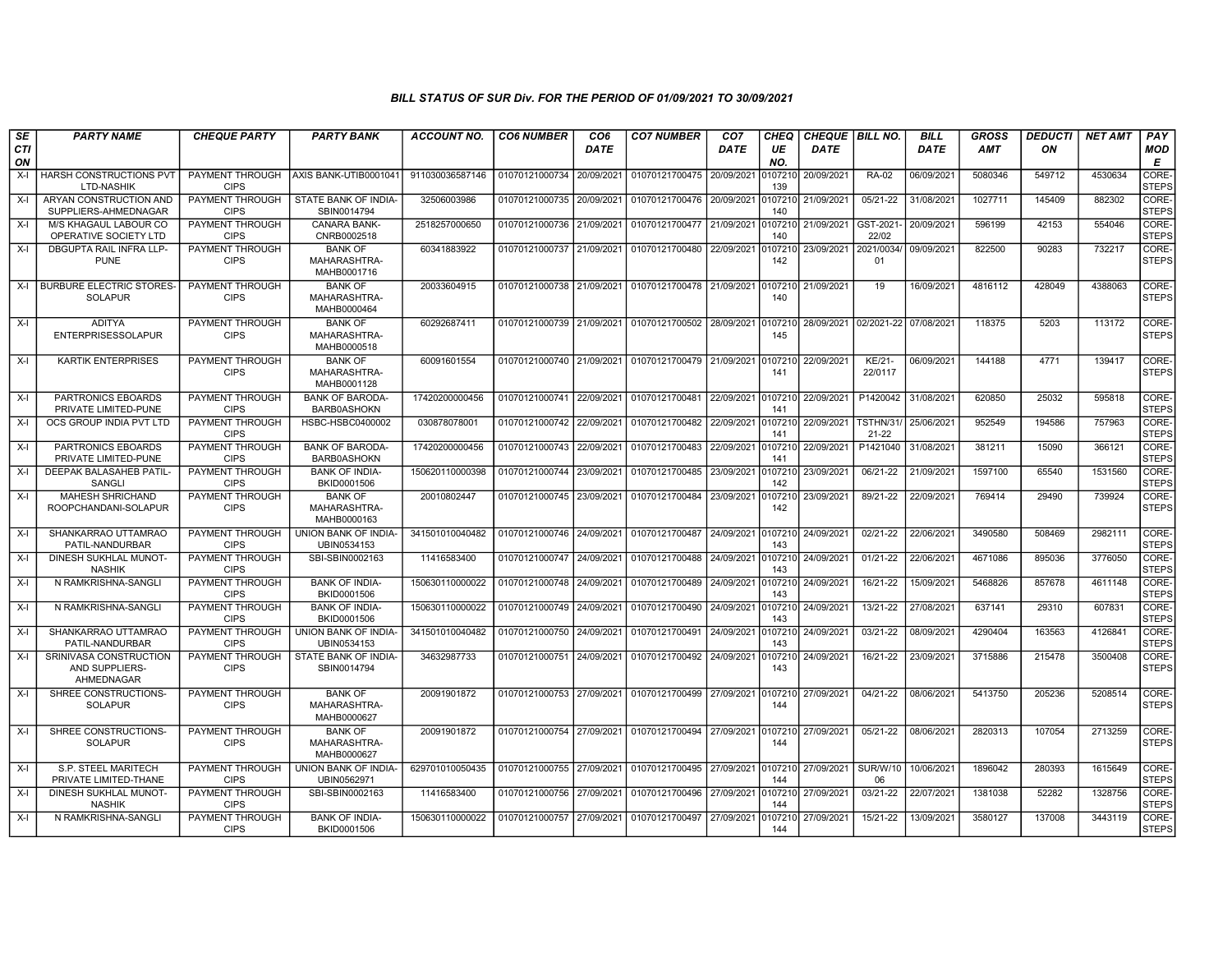| SE<br>CTI | <b>PARTY NAME</b>                                            | <b>CHEQUE PARTY</b>                     | <b>PARTY BANK</b>                             | <b>ACCOUNT NO.</b> | <b>CO6 NUMBER</b>         | CO <sub>6</sub><br><b>DATE</b> | <b>CO7 NUMBER</b>                                           | CO <sub>7</sub><br><b>DATE</b> | <b>CHEQ</b><br>UE | <b>CHEQUE   BILL NO.</b><br><b>DATE</b> |                       | <b>BILL</b><br><b>DATE</b> | <b>GROSS</b><br>AMT | <b>DEDUCTI</b><br>ON | <b>NET AMT</b> | PAY<br><b>MOD</b>     |
|-----------|--------------------------------------------------------------|-----------------------------------------|-----------------------------------------------|--------------------|---------------------------|--------------------------------|-------------------------------------------------------------|--------------------------------|-------------------|-----------------------------------------|-----------------------|----------------------------|---------------------|----------------------|----------------|-----------------------|
| ON        |                                                              |                                         |                                               |                    |                           |                                |                                                             |                                | NO.               |                                         |                       |                            |                     |                      |                | Е                     |
| $X-I$     | <b>EFFTRONICS SYSTEMS</b><br>PRIVATE LIMITED-<br>VIJAYAWADA. | PAYMENT THROUGH<br><b>CIPS</b>          | UNION BANK OF INDIA-<br>UBIN0801348           | 013413046100960    | 01070121000758            | 27/09/2021                     | 01070121700498                                              | 27/09/2021                     | 10721<br>144      | 27/09/2021                              | SI-084                | 15/09/202                  | 808938.99           | 31724.99             | 777214         | CORE-<br>STEPS        |
| $X-I$     | JAVED IBRAHIM KAMBLE                                         | PAYMENT THROUGH<br><b>CIPS</b>          | <b>BANK OF</b><br>MAHARASHTRA-<br>MAHB0000518 | 20153104619        | 01070121000759            | 27/09/2021                     | 01070121700493                                              | 27/09/2021                     | 0107210<br>144    | 27/09/2021 2021-22/17                   |                       | 07/09/2021                 | 183178              | 5840                 | 177338         | CORE-<br><b>STEPS</b> |
| $X-I$     | SHREE CONSTRUCTIONS-<br>SOLAPUR.                             | PAYMENT THROUGH<br><b>CIPS</b>          | AXIS BANK-UTIB0000266                         | 914020003130692    | 01070121000760            | 27/09/2021                     | 01070121700500                                              | 27/09/2021                     | 010721<br>144     | 27/09/2021                              | 14/2021-22 27/09/2021 |                            | 593844              | 22928                | 570916         | CORE-<br><b>STEPS</b> |
| $X-I$     | <b>TULSI ENTERPRISES</b><br><b>VARANASI</b>                  | <b>PAYMENT THROUGH</b><br><b>CIPS</b>   | <b>UCO BANK-</b><br>UCBA0002123               | 21230210000083     | 01070121000761            | 27/09/2021                     | 01070121700501                                              | 27/09/2021                     | 0107210<br>144    | 27/09/2021                              | TE/SUR/T/<br>2021/07  | 09/09/2021                 | 509062              | 31011                | 478051         | CORE-<br><b>STEPS</b> |
| $X-I$     | SHANKARRAO UTTAMRAO<br>PATIL-NANDURBAR                       | PAYMENT THROUGH<br><b>CIPS</b>          | UNION BANK OF INDIA-<br>UBIN0534153           | 341501010040482    | 01070121000762            | 28/09/2021                     | 01070121700503                                              | 28/09/2021                     | 0107210<br>145    | 28/09/2021                              | $04/21-22$            | 08/09/2021                 | 2985827             | 113320               | 2872507        | CORE-<br><b>STEPS</b> |
| $X-I$     | YOJNA ELECTRICALS                                            | PAYMENT THROUGH<br><b>CIPS</b>          | <b>INDIAN BANK-</b><br><b>IDIB000S670</b>     | 21192124554        | 01070121000763            | 28/09/2021                     | 01070121700504                                              | 28/09/2021                     | 107210<br>145     | 28/09/2021                              | 16                    | 16/09/2021                 | 278135              | 7995                 | 270140         | CORE-<br><b>STEPS</b> |
| $X-I$     | SHREE CONSTRUCTION                                           | PAYMENT THROUGH<br><b>CIPS</b>          | AXIS BANK-UTIB0000266                         | 914020003130692    | 01070121000764            | 28/09/2021                     | 01070121700505                                              | 28/09/2021                     | 010721<br>145     | 28/09/2021                              | 11                    | 25/08/202                  | 354811              | 12594                | 342217         | CORE-<br><b>STEPS</b> |
| $X-I$     | M/s.Peyush Traders                                           | PAYMENT THROUGH<br><b>CIPS</b>          | <b>BANK OF</b><br>MAHARASHTRA-<br>MAHB0001298 | 60046089570        | 01070121000766            | 28/09/2021                     | 01070121700506                                              | 28/09/2021                     | 107210<br>146     | 29/09/2021                              | SURCL/11<br>PT123     | 21/09/2021                 | 1068331             | 386385               | 681946         | CORE-<br><b>STEPS</b> |
| $X-I$     | <b>BHIMASHANKAR</b><br><b>ENTERPRISES</b>                    | PAYMENT THROUGH<br><b>CIPS</b>          | <b>BANK OF</b><br>MAHARASHTRA-<br>MAHB0001132 | 60221248490        |                           |                                | 01070121000767 28/09/2021 01070121700507 28/09/2021 0107210 |                                | 146               | 29/09/2021                              | 21220170              | 13/08/2021                 | 75440               | 4532                 | 70908          | CORE-<br><b>STEPS</b> |
|           | X-I SHRI MAHALAXMI CATERING &<br>SUPPLIERS, NANDED           | PAYMENT THROUGH<br><b>CIPS</b>          | STATE BANK OF INDIA-<br>SBIN0020452           | 38278727584        | 01070121000768            | 28/09/2021                     | 01070121700508 28/09/2021 0107210                           |                                | 146               | 29/09/2021                              | 09/2021               | 20/09/2021                 | 780244              | 241762               | 538482         | CORE-<br><b>STEPS</b> |
| $X-I$     | JITENDRA GANGWANI-<br><b>NAGPUR</b>                          | <b>PAYMENT THROUGH</b><br><b>CIPS</b>   | <b>HDFC BANK LTD-</b><br>HDFC0000102          | 01021930009611     | 01070121000770 29/09/2021 |                                | 01070121700509                                              | 29/09/2021                     | 010721<br>146     | 29/09/2021                              | 01/21-22              | 17/09/2021                 | 1317354             | 182832               | 1134522        | CORE-<br><b>STEPS</b> |
| $X-I$     | SHREE CONSTRUCTIONS-<br><b>SOLAPUR</b>                       | PAYMENT THROUGH<br><b>CIPS</b>          | <b>BANK OF</b><br>MAHARASHTRA-<br>MAHB0000627 | 20091901872        | 01070121000771            | 29/09/2021                     | 01070121700510 29/09/2021                                   |                                | 107210<br>146     | 29/09/2021                              | 11/21-22              | 21/09/2021                 | 1026312             | 831336               | 194976         | CORE-<br><b>STEPS</b> |
| $X-I$     | SHREE CONSTRUCTIONS-<br><b>SOLAPUR</b>                       | PAYMENT THROUGH<br><b>CIPS</b>          | <b>BANK OF</b><br>MAHARASHTRA-<br>MAHB0000627 | 20091901872        |                           |                                | 01070121000772 29/09/2021 01070121700511 29/09/2021         |                                | 0107210<br>146    | 29/09/2021                              | $08/21 - 22$          | 24/08/2021                 | 3147500             | 119156               | 3028344        | CORE-<br><b>STEPS</b> |
| $X-I$     | DINESH SUKHLAL MUNOT-<br><b>NASHIK</b>                       | PAYMENT THROUGH<br><b>CIPS</b>          | SBI-SBIN0002163                               | 11416583400        | 01070121000773            | 29/09/2021                     | 01070121700514 29/09/2021                                   |                                | 010721<br>146     | 29/09/2021                              | $04/21 - 22$          | 26/08/2021                 | 182632.13           | 6914.13              | 175718         | CORE-<br><b>STEPS</b> |
| $X-I$     | SUJOY BHOWMIK-SOLAPUR                                        | PAYMENT THROUGH<br><b>CIPS</b>          | KARNATAKA BANK LTD-<br>KARB0000715            | 715700060034160    | 01070121000774            | 29/09/2021                     | 01070121700513 29/09/2021                                   |                                | 0107210<br>146    | 29/09/2021                              | 09/21-22              | 29/09/202                  | 2110335             | 79941                | 2030394        | CORE-<br><b>STEPS</b> |
| $X-I$     | JAYDEEP ENTERPRISES                                          | <b>PAYMENT THROUGH</b><br><b>CIPS</b>   | <b>BANK OF BARODA-</b><br><b>BARB0SHOLAP</b>  | 04370200000715     | 01070121000775 29/09/2021 |                                | 01070121700512 29/09/2021                                   |                                | 0107210<br>146    | 29/09/2021                              | 18                    | 24/09/2021                 | 388778              | 17270                | 371508         | CORE-<br><b>STEPS</b> |
| $X-I$     | SHREE CONSTRUCTIONS-<br><b>SOLAPUR</b>                       | PAYMENT THROUGH<br><b>CIPS</b>          | <b>BANK OF</b><br>MAHARASHTRA-<br>MAHB0000627 | 20091901872        | 01070121000777            | 30/09/2021                     | 01070121700515 30/09/2021                                   |                                | 0107210<br>147    | 30/09/2021                              | 12/20-21              | 29/09/2021                 | 3036057             | 532734               | 2503323        | CORE-<br><b>STEPS</b> |
| $X-I$     | RATHI SAGAR PRAKASH HUF-<br><b>SOLAPUR</b>                   | PAYMENT THROUGH<br><b>CIPS</b>          | <b>AXIS BANK -</b><br>UTIB0001723             | 918020097078490    | 01070121000780            | 30/09/2021                     | 01070121700516 30/09/2021 0107210                           |                                | 147               | 30/09/2021                              | $01/21 - 22$          | 24/09/2021                 | 987131              | 42066                | 945065         | CORE-<br><b>STEPS</b> |
| X-I       | SANDEEP SHRICHAND<br>ROOPCHANDANI-SOLAPUR                    | PAYMENT THROUGH<br><b>CIPS</b>          | <b>BANK OF</b><br>MAHARASHTRA-<br>MAHB0000163 | 20010802458        | 01070121000781            | 30/09/2021                     | 01070121700517 30/09/2021 0107210                           |                                | 147               | 30/09/2021                              | 04/21-22              | 27/09/2021                 | 6641649             | 252057               | 6389592        | CORE-<br><b>STEPS</b> |
| $X-I$     | YOJNA ELECTRICALS-<br><b>SOLAPUR</b>                         | PAYMENT THROUGH<br><b>CIPS</b>          | STATE BANK OF INDIA-<br>SBIN0017530           | 38123424420        | 01070121000782            | 30/09/2021                     | 01070121700519 01/10/2021                                   |                                | 0107210<br>149    | 01/10/2021                              | - 7                   | 28/09/2021                 | 1911305             | 134868               | 1776437        | CORE-<br><b>STEPS</b> |
| X-II      | SSE/WORKS/UMD                                                | STATE BANK OF INDIA<br>(IMPREST)        | SBI-SBIN0003072                               | 31529931961        | 01070221003196            | 01/09/2021                     | 01070221701089 01/09/2021                                   |                                | 985200            | 02/09/2021                              | 5154                  | 16/01/2021                 | 4886                | $\mathbf 0$          | 4886           | IMP                   |
| X-II      | <b>SSE WORKS SUR</b>                                         | <b>STATE BANK OF INDIA</b><br>(IMPREST) | SBI-SBIN0003072                               | 31529931961        | 01070221003197 01/09/2021 |                                | 01070221701089 01/09/2021                                   |                                | 985200            | 02/09/2021                              | 1764                  | 06/08/2021                 | 49278               | $\Omega$             | 49278          | <b>IMP</b>            |
| X-II      | SINGH ENTERPRISES-<br>CHANDAULI                              | PAYMENT THROUGH<br><b>CIPS</b>          | <b>BANK OF BARODA-</b><br><b>BARBOMOGHBS</b>  | 28370200007034     | 01070221003198            | 01/09/2021                     | 01070221701090                                              | 01/09/2021                     | 0107210<br>120    | 02/09/2021                              | SE/SUR/0<br>/2021     | 19/08/2021                 | 249405              | 8075                 | 241330         | CORE-<br><b>STEPS</b> |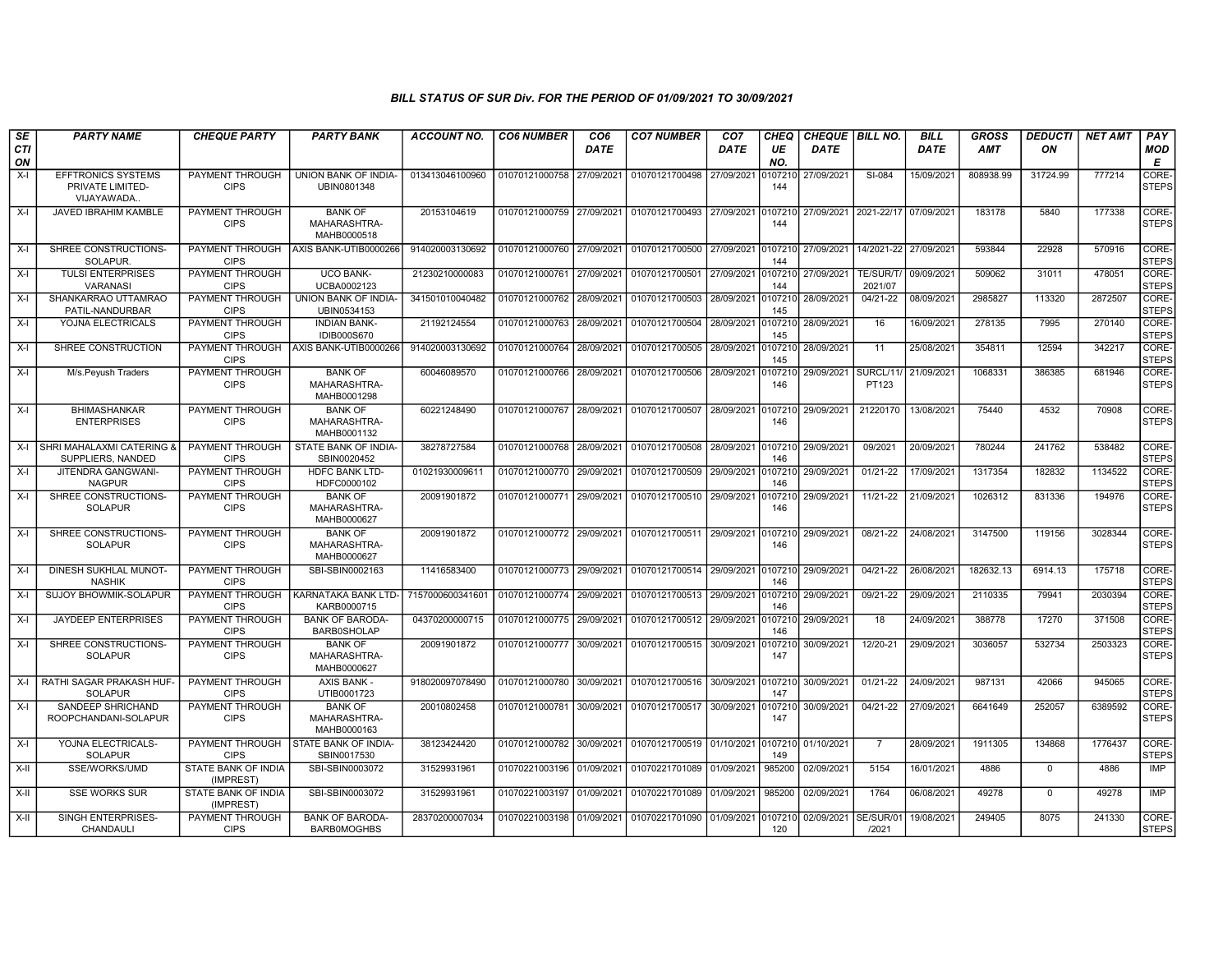| $\overline{\mathsf{SE}}$<br><b>CTI</b><br>ON | <b>PARTY NAME</b>                                                        | <b>CHEQUE PARTY</b>                      | <b>PARTY BANK</b>                             | <b>ACCOUNT NO.</b> | <b>CO6 NUMBER</b>         | CO <sub>6</sub><br><b>DATE</b> | <b>CO7 NUMBER</b>                                           | CO7<br>DATE | <b>CHEQ</b><br>UE<br>NO. | CHEQUE   BILL NO.<br>DATE |                                        | BILL<br>DATE | <b>GROSS</b><br><b>AMT</b> | <b>DEDUCTI</b><br>ON | <b>NET AMT</b> | PAY<br><b>MOD</b><br>E |
|----------------------------------------------|--------------------------------------------------------------------------|------------------------------------------|-----------------------------------------------|--------------------|---------------------------|--------------------------------|-------------------------------------------------------------|-------------|--------------------------|---------------------------|----------------------------------------|--------------|----------------------------|----------------------|----------------|------------------------|
| $X-H$                                        | <b>HPCL DT CARD (ELECT D G</b><br>SET)                                   | <b>PAYMENT THROUGH</b><br><b>CIPS</b>    | <b>ICICI BANK LTD-</b><br>ICIC0000104         | HPCL2600795272     | 01070221003199 01/09/2021 |                                | 01070221701091                                              | 01/09/2021  | 0107210<br>120           | 02/09/2021                | 1097                                   | 21/08/2021   | 30000                      | $\mathbf 0$          | 30000          | CORE-<br><b>STEPS</b>  |
| $X-H$                                        | ADEN/TRACK/SUR                                                           | <b>STATE BANK OF INDIA</b><br>(IMPREST)  | SBI-SBIN0003072                               | 31529931961        | 01070221003200 01/09/2021 |                                | 01070221701093                                              | 01/09/2021  | 985200                   | 02/09/2021                | 5273                                   | 30/07/2021   | 4809                       | $\mathbf 0$          | 4809           | IMP                    |
| $X-I$                                        | ADEN/DETC/SUR                                                            | <b>STATE BANK OF INDIA</b><br>(IMPREST)  | SBI-SBIN0003072                               | 31529931961        | 01070221003201 01/09/2021 |                                | 01070221701093                                              | 01/09/2021  | 985200                   | 02/09/2021                | Nil                                    | 11/08/2021   | 4851                       | $\Omega$             | 4851           | IMP                    |
| $X-H$                                        | <b>CCOR/RR/SUR</b>                                                       | STATE BANK OF INDIA<br>(IMPREST)         | SBI-SBIN0003072                               | 31529931961        | 01070221003202 01/09/2021 |                                | 01070221701093 01/09/2021                                   |             | 985200                   | 02/09/2021                | 528                                    | 26/05/2021   | 24995                      | $\mathbf 0$          | 24995          | <b>IMP</b>             |
| X-II                                         | CCOR/SUR/LOBBY                                                           | STATE BANK OF INDIA<br>(IMPREST)         | SBI-SBIN0003072                               | 31529931961        | 01070221003203 01/09/2021 |                                | 01070221701093 01/09/2021                                   |             | 985200                   | 02/09/2021                | 33                                     | 07/06/2021   | 4960                       | $\mathbf 0$          | 4960           | IMP                    |
| $X-H$                                        | CCOR/SUR/GEN                                                             | <b>STATE BANK OF INDIA</b><br>(IMPREST)  | SBI-SBIN0003072                               | 31529931961        | 01070221003204 01/09/2021 |                                | 01070221701093                                              | 01/09/2021  | 985200                   | 02/09/2021                | 10267                                  | 22/06/2021   | 500                        | $\mathbf{0}$         | 500            | <b>IMP</b>             |
| X-II                                         | STATION MANAGER HOTGI                                                    | STATE BANK OF INDIA<br>(IMPREST)         | SBI-SBIN0003072                               | 31529931961        | 01070221003205 01/09/2021 |                                | 01070221701092 01/09/2021                                   |             | 985200                   | 02/09/2021                | 324                                    | 10/02/2021   | 20756                      | $\mathbf 0$          | 20756          | IMP                    |
| X-II                                         | STATION MANAGER SANGOLA                                                  | STATE BANK OF INDIA<br>(IMPREST)         | SBI-SBIN0003072                               | 31529931961        | 01070221003206 01/09/2021 |                                | 01070221701092 01/09/2021                                   |             | 985200                   | 02/09/2021                | 177                                    | 12/04/2021   | 14353                      | $\mathbf{0}$         | 14353          | <b>IMP</b>             |
| $X-H$                                        | ADEN/NG/KWV                                                              | <b>STATE BANK OF INDIA</b><br>(IMPREST)  | SBI-SBIN0003072                               | 31529931961        | 01070221003207 01/09/2021 |                                | 01070221701092                                              | 01/09/2021  | 985200                   | 02/09/2021                | 1001                                   | 04/03/2021   | 2750                       | $\Omega$             | 2750           | <b>IMP</b>             |
| $X-H$                                        | <b>SSE TRD BWD</b>                                                       | <b>STATE BANK OF INDIA</b><br>(IMPREST)  | SBI-SBIN0003072                               | 31529931961        | 01070221003208 01/09/2021 |                                | 01070221701092 01/09/2021                                   |             | 985200                   | 02/09/2021                | 35                                     | 30/08/2021   | 3000                       | $\mathbf 0$          | 3000           | IMP                    |
| X-II                                         | <b>SSE TRD DD</b>                                                        | STATE BANK OF INDIA<br>(IMPREST)         | SBI-SBIN0003072                               | 31529931961        | 01070221003209 01/09/2021 |                                | 01070221701092 01/09/2021                                   |             | 985200                   | 02/09/2021                | 25                                     | 26/08/2021   | 3000                       | $\mathbf 0$          | 3000           | IMP                    |
| $X-H$                                        | SSE/TRD/BAP                                                              | STATE BANK OF INDIA<br>(IMPREST)         | SBI-SBIN0003072                               | 31529931961        | 01070221003210 01/09/2021 |                                | 01070221701092 01/09/2021                                   |             | 985200                   | 02/09/2021                | 84                                     | 26/08/2021   | 2000                       | $\Omega$             | 2000           | <b>IMP</b>             |
| $X-H$                                        | <b>MSEDCL PUNTAMBA</b>                                                   | PAYMENT THROUGH<br><b>CIPS</b>           | <b>BANK OF</b><br>MAHARASHTRA-<br>MAHB0001177 | 60127764535        |                           |                                | 01070221003211 01/09/2021 01070221701094                    | 01/09/2021  | 0107210<br>120           | 02/09/2021                | 721600                                 | 11/08/2021   | 968                        | $\mathbf 0$          | 968            | CORE-<br><b>STEPS</b>  |
| X-II                                         | MSEDCL YEOLA U                                                           | PAYMENT THROUGH<br><b>CIPS</b>           | SBI-SBIN0000505                               | 40293269718        |                           |                                | 01070221003212 01/09/2021 01070221701094                    | 01/09/2021  | 0107210<br>120           | 02/09/2021                | 721599                                 | 11/08/2021   | 5400                       | $\mathbf 0$          | 5400           | CORE-<br><b>STEPS</b>  |
| $X-II$                                       | CMS / SUR                                                                | <b>DIVISIONAL</b><br>CASHIER(P) SHOLAPUR | SELF CHEQUE-                                  | 000000000          | 01070221003213 01/09/2021 |                                | 01070221701095 01/09/2021                                   |             | 985199                   | 02/09/2021                | 746324                                 | 28/08/2021   | 15000                      | $\Omega$             | 15000          | <b>CASH</b>            |
| X-II                                         | CMS / SUR                                                                | <b>DIVISIONAL</b><br>CASHIER(P) SHOLAPUR | SELF CHEQUE-                                  | 000000000          | 01070221003214 01/09/2021 |                                | 01070221701095 01/09/2021                                   |             | 985199                   | 02/09/2021                | 746326                                 | 30/08/2021   | 25000                      | $\mathbf 0$          | 25000          | CASH                   |
| $X-H$                                        | <b>SRDPOSUR</b>                                                          | <b>DIVISIONAL</b><br>CASHIER(P) SHOLAPUR | <b>SELF CHEQUE-</b>                           | 00000000000        |                           |                                | 01070221003215 01/09/2021 01070221701095 01/09/2021 985199  |             |                          | 02/09/2021                | 643762                                 | 31/08/2021   | 2710                       | $\overline{0}$       | 2710           | CASH                   |
| $X-H$                                        | <b>IPF/RPF/WD</b>                                                        | <b>STATE BANK OF INDIA</b><br>(IMPREST)  | SBI-SBIN0003072                               | 31529931961        |                           |                                | 01070221003216 01/09/2021 01070221701098 01/09/2021 985200  |             |                          | 02/09/2021                | 179                                    | 17/09/2020   | 1500                       | $\Omega$             | 1500           | <b>IMP</b>             |
| $X-H$                                        | <b>ASHWINI SAHAKARI</b><br>RUGNALAYA AND RESEARCH<br>CENTRE NYT. SOLAPUR | <b>PAYMENT THROUGH</b><br><b>CIPS</b>    | SBI-SBIN0001656                               | 30684517471        |                           |                                | 01070221003217 01/09/2021 01070221701096 01/09/2021 0107210 |             | 120                      | 02/09/2021                | 140/20-21                              | 13/08/2020   | 31555                      | 3156                 | 28399          | CORE-<br><b>STEPS</b>  |
| $X-H$                                        | IPF/RPF/SNSI MH13 DK 6573                                                | STATE BANK OF INDIA<br>(IMPREST)         | SBI-SBIN0003072                               | 31529931961        |                           |                                | 01070221003218 01/09/2021 01070221701101 02/09/2021         |             | 985202                   | 02/09/2021                | 3769,5086,<br>5963                     | 02/05/2021   | 3200                       | $\mathbf 0$          | 3200           | <b>IMP</b>             |
| X-II                                         | <b>DSC/RPF/SUR</b>                                                       | <b>STATE BANK OF INDIA</b><br>(IMPREST)  | SBI-SBIN0003072                               | 31529931961        | 01070221003219 01/09/2021 |                                | 01070221701101                                              | 02/09/2021  | 985202                   | 02/09/2021                | 6611                                   | 21/05/2021   | 2000                       | $\mathbf 0$          | 2000           | <b>IMP</b>             |
| $X-H$                                        | <b>ASHWINI SAHAKARI</b><br>RUGNALAYA AND RESEARCH<br>CENTRE NYT. SOLAPUR | <b>PAYMENT THROUGH</b><br><b>CIPS</b>    | SBI-SBIN0001656                               | 30684517471        | 01070221003220 01/09/2021 |                                | 01070221701096 01/09/2021 0107210                           |             | 120                      | 02/09/2021                | 149/20-21                              | 25/08/2020   | 39130                      | 3913                 | 35217          | CORE-<br><b>STEPS</b>  |
| $\overline{x}$ -II                           | IPF/RPF/KPG MH13 DK 6576                                                 | <b>DIVISIONAL</b><br>CASHIER(P) SHOLAPUR | SBI-SBIN0003072                               | 31529931961        |                           |                                | 01070221003221 01/09/2021 01070221701101 02/09/2021         |             | 985201                   |                           | 02/09/2021 136928,105 04/06/2021<br>0, |              | 3200                       | $\Omega$             | 3200           | CASH                   |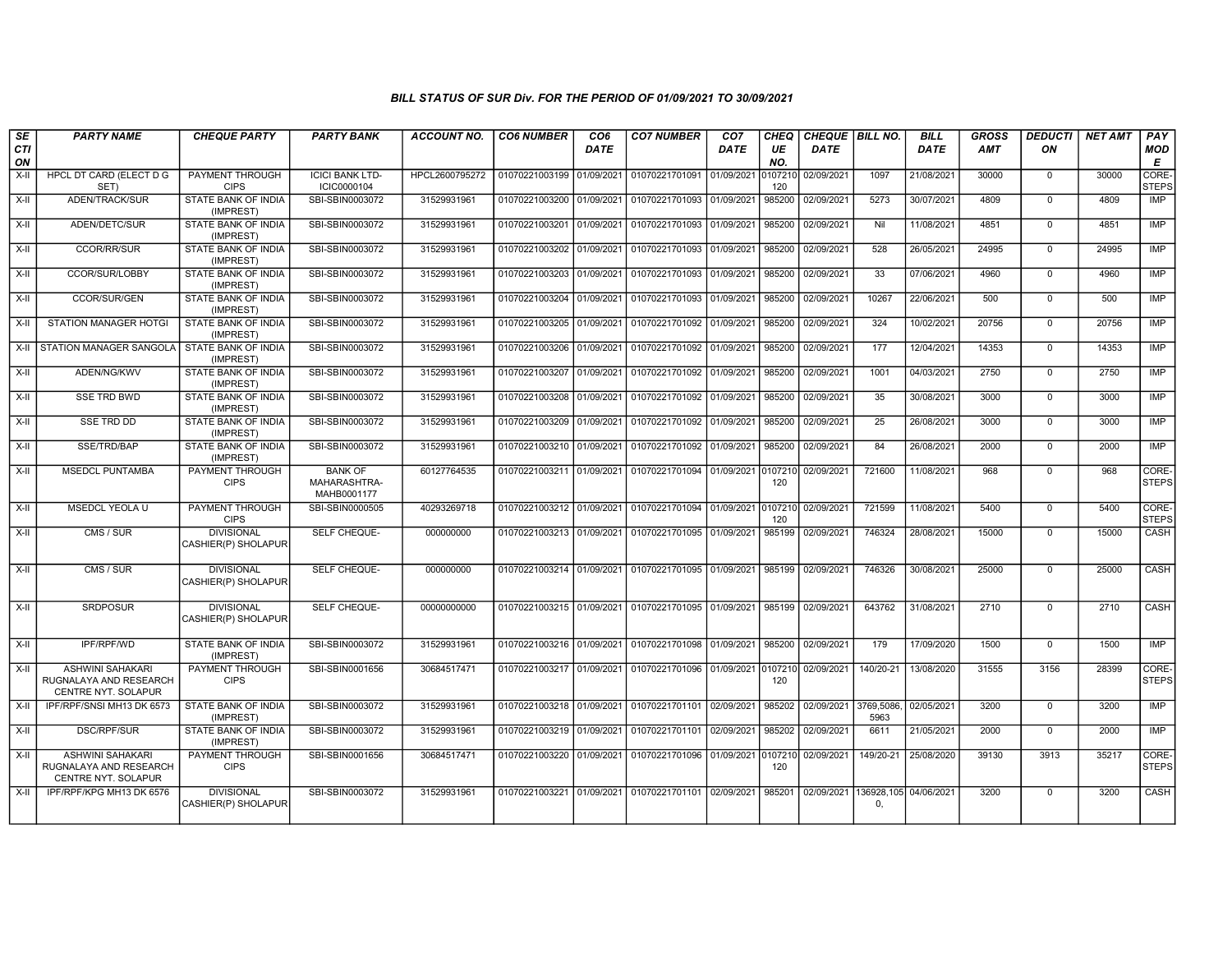| <b>SE</b>       | <b>PARTY NAME</b>                                                                   | <b>CHEQUE PARTY</b>                               | <b>PARTY BANK</b>                              | <b>ACCOUNT NO.</b>                | <b>CO6 NUMBER</b>                           | CO <sub>6</sub> | <b>CO7 NUMBER</b>                                      | CO <sub>7</sub> | <b>CHEQ</b>              | CHEQUE BILL NO.          |                                              | <b>BILL</b>              | <b>GROSS</b>   | <b>DEDUCTI</b> | <b>NET AMT</b> | PAY                            |
|-----------------|-------------------------------------------------------------------------------------|---------------------------------------------------|------------------------------------------------|-----------------------------------|---------------------------------------------|-----------------|--------------------------------------------------------|-----------------|--------------------------|--------------------------|----------------------------------------------|--------------------------|----------------|----------------|----------------|--------------------------------|
| CTI<br>ON       |                                                                                     |                                                   |                                                |                                   |                                             | <b>DATE</b>     |                                                        | DATE            | UE<br>NO.                | DATE                     |                                              | <b>DATE</b>              | <b>AMT</b>     | ON             |                | <b>MOD</b><br>Е                |
| $X-H$           | ASHWINI SAHAKARI<br>RUGNALAYA AND RESEARCH<br>CENTRE NYT. SOLAPUR                   | <b>PAYMENT THROUGH</b><br><b>CIPS</b>             | SBI-SBIN0001656                                | 30684517471                       | 01070221003222 01/09/2021                   |                 | 01070221701096 01/09/2021                              |                 | 010721<br>120            | 02/09/2021               | 147/20-21                                    | 31/12/2020               | 17207          | 1720           | 15487          | CORE-<br><b>STEPS</b>          |
| X-II            | ASHWINI SAHAKARI<br>RUGNALAYA AND RESEARCH<br>CENTRE NYT. SOLAPUR                   | PAYMENT THROUGH<br><b>CIPS</b>                    | SBI-SBIN0001656                                | 30684517471                       |                                             |                 | 01070221003223 01/09/2021 01070221701096 01/09/2021    |                 | 010721<br>120            | 02/09/2021               | 138/20-21                                    | 02/09/2020               | 339221         | 33922          | 305299         | CORE-<br><b>STEPS</b>          |
| X-II            | <b>IPF ANG</b>                                                                      | <b>STATE BANK OF INDIA</b><br>(IMPREST)           | SBI-SBIN0003072                                | 31529931961                       | 01070221003224 01/09/2021                   |                 | 01070221701101 02/09/2021                              |                 | 985202                   | 02/09/2021               | 4131.5162.<br>60365                          | 01/03/2021               | 2400           | $\mathbf 0$    | 2400           | <b>IMP</b>                     |
| $X-H$           | IPF/RPF/DD                                                                          | STATE BANK OF INDIA<br>(IMPREST)                  | SBI-SBIN0003072                                | 31529931961                       | 01070221003225 01/09/2021                   |                 | 01070221701101 02/09/2021                              |                 | 985202                   | 02/09/2021               | 06/20                                        | 01/06/2020               | 8750           | $\Omega$       | 8750           | IMP                            |
| $X-H$           | SR SE(C&W)/WD/GEN                                                                   | <b>STATE BANK OF INDIA</b><br>(IMPREST)           | SBI-SBIN0003072                                | 31529931961                       | 01070221003226 01/09/2021                   |                 | 01070221701097 01/09/2021                              |                 | 985200                   | 02/09/2021               | 3262                                         | 13/08/2021               | 8430           | $\mathbf 0$    | 8430           | <b>IMP</b>                     |
| $X-H$           | SR SE(C&W)/WD/ARME                                                                  | <b>STATE BANK OF INDIA</b><br>(IMPREST)           | SBI-SBIN0003072                                | 31529931961                       | 01070221003227 01/09/2021                   |                 | 01070221701097 01/09/2021                              |                 | 985200                   | 02/09/2021               | EC-160                                       | 17/07/2021               | 9148           | $\overline{0}$ | 9148           | <b>IMP</b>                     |
| X-II            | ADEN/ANG                                                                            | STATE BANK OF INDIA<br>(IMPREST)                  | SBI-SBIN0003072                                | 31529931961                       | 01070221003228 01/09/2021                   |                 | 01070221701097 01/09/2021                              |                 | 985200                   | 02/09/2021               | 110821/04                                    | 14/08/2021               | 4740           | $\mathbf 0$    | 4740           | <b>IMP</b>                     |
| $X-H$           | DD/C&W/ARME/IMP                                                                     | STATE BANK OF INDIA<br>(IMPREST)                  | SBI-SBIN0003072                                | 31529931961                       | 01070221003229 01/09/2021                   |                 | 01070221701097 01/09/2021                              |                 | 985200                   | 02/09/2021               | 564                                          | 30/06/2021               | 9521           | $\mathbf 0$    | 9521           | <b>IMP</b>                     |
| $X-H$           | <b>GANGAMAI HOSPITAL</b>                                                            | PAYMENT THROUGH<br><b>CIPS</b>                    | SBI-SBIN0003072                                | 33204027347                       | 01070221003230 02/09/2021                   |                 | 01070221701100 02/09/2021 0107210                      |                 | 121                      | 02/09/2021               | IPD/46                                       | 04/03/2021               | 29988          | 2999           | 26989          | CORE-<br><b>STEPS</b><br>CORE- |
| $X-H$<br>$X-II$ | ANAND RISHIJI HOSPITAL AND<br>MEDICAL RESEARCH CENTER<br>ANAND RISHIJI HOSPITAL AND | PAYMENT THROUGH<br><b>CIPS</b><br>PAYMENT THROUGH | AXIS BANK-UTIB0000215<br>AXIS BANK-UTIB0000215 | 21501010001594<br>215010100015941 | 01070221003231 02/09/2021<br>01070221003232 | 02/09/2021      | 01070221701099 02/09/2021<br>01070221701099 02/09/2021 |                 | 0107210<br>121<br>010721 | 02/09/2021<br>02/09/2021 | <b>BLIP21000</b><br>2765<br><b>BLIP21000</b> | 19/07/2021<br>20/07/2021 | 35916<br>34408 | 3592<br>3441   | 32324<br>30967 | <b>STEPS</b><br>CORE-          |
| $X-H$           | MEDICAL RESEARCH CENTER<br>ANAND RISHIJI HOSPITAL AND                               | <b>CIPS</b><br>PAYMENT THROUGH                    | AXIS BANK-UTIB0000215                          | 215010100015941                   | 01070221003233                              | 02/09/2021      | 01070221701099 02/09/2021                              |                 | 121<br>0107210           | 02/09/2021               | 2784<br><b>BLIP21000</b>                     | 17/07/2021               | 68660          | 6866           | 61794          | <b>STEPS</b><br>CORE-          |
| $X-II$          | MEDICAL RESEARCH CENTER<br>ANAND RISHIJI HOSPITAL AND                               | <b>CIPS</b><br>PAYMENT THROUGH                    | AXIS BANK-UTIB0000215                          | 215010100015941                   | 01070221003234                              | 02/09/2021      | 01070221701099 02/09/2021 0107210                      |                 | 121                      | 02/09/2021               | 2766<br><b>BLIP21000</b>                     | 03/07/2021               | 46385          | 4639           | 41746          | <b>STEPS</b><br>CORE-          |
| $X-II$          | MEDICAL RESEARCH CENTER<br>ANAND RISHIJI HOSPITAL AND                               | <b>CIPS</b><br>PAYMENT THROUGH                    | AXIS BANK-UTIB0000215                          | 215010100015941                   | 01070221003235                              | 02/09/2021      | 01070221701099                                         | 02/09/2021      | 121<br>0107210           | 02/09/2021               | 2162<br><b>BLIP21000</b>                     | 12/06/2021               | 31320          | 3132           | 28188          | <b>STEPS</b><br>CORE-          |
| $X-H$           | MEDICAL RESEARCH CENTER<br>ANAND RISHIJI HOSPITAL AND                               | <b>CIPS</b><br>PAYMENT THROUGH                    | AXIS BANK-UTIB0000215                          | 215010100015941                   | 01070221003236                              | 02/09/2021      | 01070221701099 02/09/2021 0107210                      |                 | 121                      | 02/09/2021               | 1812<br><b>BLIP21000</b>                     | 20/07/2021               | 7213           | 721            | 6492           | <b>STEPS</b><br>CORE-          |
| $X-H$           | MEDICAL RESEARCH CENTER<br>ANAND RISHIJI HOSPITAL AND                               | <b>CIPS</b><br>PAYMENT THROUGH                    | AXIS BANK-UTIB0000215                          | 215010100015941                   | 01070221003237 02/09/2021                   |                 | 01070221701099 02/09/2021                              |                 | 121<br>0107210           | 02/09/2021               | 2995<br>BLIP21000 08/07/2021                 |                          | 5589           | 559            | 5030           | <b>STEPS</b><br>CORE-          |
| $X-H$           | MEDICAL RESEARCH CENTER<br>ANAND RISHIJI HOSPITAL AND                               | <b>CIPS</b>                                       | PAYMENT THROUGH AXIS BANK-UTIB0000215          | 215010100015941                   | 01070221003238                              | 02/09/2021      | 01070221701099 02/09/2021                              |                 | 121<br>0107210           | 02/09/2021               | 2664<br><b>BLIP21000</b>                     | 03/07/2021               | 14543          | 1454           | 13089          | <b>STEPS</b><br>CORE-          |
| X-II            | MEDICAL RESEARCH CENTER<br>CMS / SUR                                                | <b>CIPS</b><br><b>DIVISIONAL</b>                  | SELF CHEQUE-                                   | 000000000                         | 01070221003239 02/09/2021                   |                 | 01070221701102 02/09/2021                              |                 | 121<br>985201            | 02/09/2021               | 2469<br>746325                               | 30/08/2021               | 7500           | $\Omega$       | 7500           | STEPS<br>CASH                  |
|                 |                                                                                     | CASHIER(P) SHOLAPUR                               |                                                |                                   |                                             |                 |                                                        |                 |                          |                          |                                              |                          |                |                |                |                                |
| $X-II$          | CMS / SUR                                                                           | <b>DIVISIONAL</b><br>CASHIER(P) SHOLAPUR          | SELF CHEQUE-                                   | 000000000                         |                                             |                 | 01070221003240 02/09/2021 01070221701104 02/09/2021    |                 | 985201                   | 02/09/2021               | 746327                                       | 01/09/2021               | 150            | $\overline{0}$ | 150            | CASH                           |
| X-II            | <b>IPF ANG</b>                                                                      | STATE BANK OF INDIA<br>(IMPREST)                  | SBI-SBIN0003072                                | 31529931961                       | 01070221003241 02/09/2021                   |                 | 01070221701101 02/09/2021                              |                 | 985202                   | 02/09/2021               | 13/2021                                      | 02/02/2021               | 8880           | $\mathbf 0$    | 8880           | IMP                            |
| X-II            | IPF/RPF/BGVN                                                                        | STATE BANK OF INDIA<br>(IMPREST)                  | SBI-SBIN0003072                                | 000000000                         | 01070221003242                              | 02/09/2021      | 01070221701103                                         | 02/09/2021      | 985202                   | 02/09/2021               | 07/2021                                      | 01/04/2021               | 9000           | $\mathbf 0$    | 9000           | IMP                            |
| $X-H$           | IPF/RPF/KWV                                                                         | <b>DIVISIONAL</b><br>CASHIER(P) SHOLAPUR          | SBI-SBIN0003072                                | 31529931961                       | 01070221003243                              | 02/09/2021      | 01070221701103 02/09/2021                              |                 | 985201                   | 02/09/2021               | 01                                           | 01/05/2021               | 8900           | $\mathbf 0$    | 8900           | <b>CASH</b>                    |
| X-II            | <b>IPF/RPF/KWV</b>                                                                  | <b>DIVISIONAL</b><br>CASHIER(P) SHOLAPUR          | SBI-SBIN0003072                                | 31529931961                       |                                             |                 | 01070221003244 02/09/2021 01070221701103 02/09/2021    |                 | 985201                   | 02/09/2021               | 2004                                         | 27/04/2021               | 1500           | $\mathbf 0$    | 1500           | CASH                           |
| $X-H$           | IPF/RPF/KPG MH13 DK 6576                                                            | <b>DIVISIONAL</b><br>CASHIER(P) SHOLAPUR          | SBI-SBIN0003072                                | 31529931961                       |                                             |                 | 01070221003245 02/09/2021 01070221701103 02/09/2021    |                 | 985201                   | 02/09/2021               | 965,842,12 03/04/2021<br>618                 |                          | 3200           | $\mathbf 0$    | 3200           | CASH                           |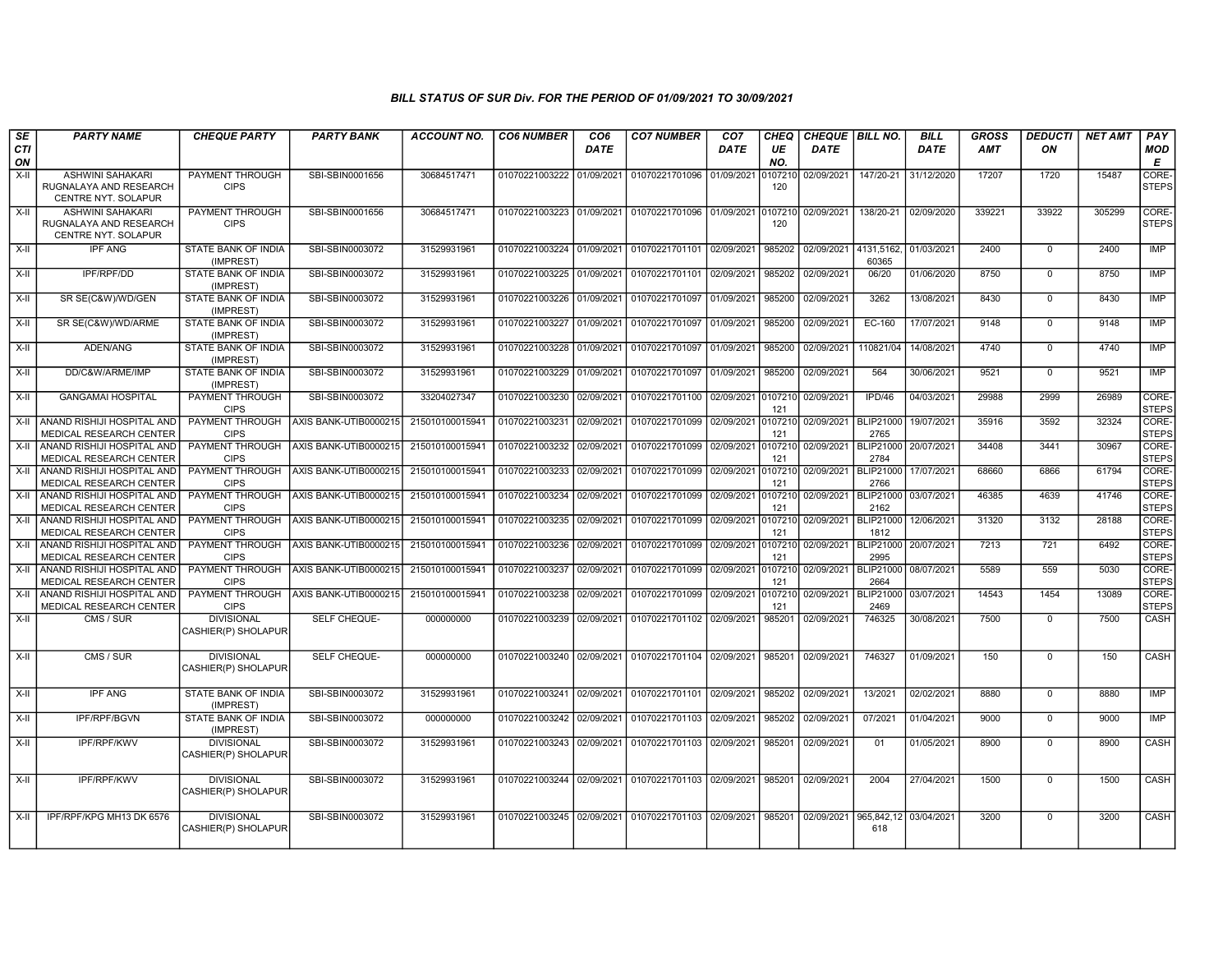| SE               | <b>PARTY NAME</b>                                                              | <b>CHEQUE PARTY</b>                      | <b>PARTY BANK</b>                            | <b>ACCOUNT NO.</b> | <b>CO6 NUMBER</b>         | CO <sub>6</sub> | <b>CO7 NUMBER</b>                 | CO <sub>7</sub> | CHEQ          | CHEQUE   BILL NO. |                                         | <b>BILL</b> | <b>GROSS</b> | <b>DEDUCTI</b> | <b>NET AMT</b> | PAY                   |
|------------------|--------------------------------------------------------------------------------|------------------------------------------|----------------------------------------------|--------------------|---------------------------|-----------------|-----------------------------------|-----------------|---------------|-------------------|-----------------------------------------|-------------|--------------|----------------|----------------|-----------------------|
| <b>CTI</b><br>ON |                                                                                |                                          |                                              |                    |                           | <b>DATE</b>     |                                   | <b>DATE</b>     | UE<br>NO.     | <b>DATE</b>       |                                         | <b>DATE</b> | <b>AMT</b>   | ON             |                | <b>MOD</b><br>E       |
| X-II             | IPF/RPF/BGVN VEHICLE NO.<br>MH-01 CY 9327                                      | STATE BANK OF INDIA<br>(IMPREST)         | SBI-SBIN0003072                              | 31529931961        | 01070221003246 02/09/2021 |                 | 01070221701103 02/09/2021         |                 | 985202        | 02/09/2021        | 26852,4172<br>.28197                    | 14/02/2021  | 2500         | $\mathbf 0$    | 2500           | IMP                   |
| $X-H$            | ANAND RISHIJI HOSPITAL AND<br>MEDICAL RESEARCH CENTER                          | PAYMENT THROUGH<br><b>CIPS</b>           | AXIS BANK-UTIB0000215                        | 215010100015941    | 01070221003247 02/09/2021 |                 | 01070221701105 02/09/2021 0107210 |                 | 121           | 02/09/2021        | <b>BLIP21000</b><br>2419                | 02/07/2021  | 6164         | 616            | 5548           | CORE-<br><b>STEPS</b> |
| X-II             | ASHOK CONSTRUCTION                                                             | PAYMENT THROUGH<br><b>CIPS</b>           | SAMARTH SAHAKARI<br>BANK LTD-SBLS0000001     | 0100051010000148   | 01070221003248            | 02/09/2021      | 01070221701106 02/09/2021         |                 | 010721<br>121 | 02/09/2021        | <b>GEM/21</b><br>22/03                  | 10/08/2021  | 33990        | 1763           | 32227          | CORE-<br><b>STEPS</b> |
| X-II             | SR DFM SUR (COMPUTER)                                                          | PAYMENT THROUGH<br><b>CIPS</b>           | SBI BANK-SBIN0IMPRST                         | 100013276241       | 01070221003249 02/09/2021 |                 | 01070221701108 02/09/2021 010721  |                 | 121           | 02/09/2021        | APR-I                                   | 31/08/2021  | 7205         | $\mathbf 0$    | 7205           | CORE-<br><b>STEPS</b> |
| X-II             | SSE (E/M)/DD                                                                   | STATE BANK OF INDIA<br>(IMPREST)         | SBI-SBIN0003072                              | 31529931961        | 01070221003250            | 02/09/2021      | 01070221701108                    | 02/09/2021      | 985202        | 02/09/2021        | 104                                     | 10/08/2021  | 1996         | $\mathbf 0$    | 1996           | <b>IMP</b>            |
| $X-II$           | IPF/RPF/DOG<br>SQUAD/DD/EMERGENCY MED                                          | STATE BANK OF INDIA<br>(IMPREST)         | SBI-SBIN0003072                              | 31529931961        | 01070221003251            | 02/09/2021      | 01070221701108 02/09/2021         |                 | 985202        | 02/09/2021        | 3363                                    | 04/05/2021  | 3103         | $\mathbf 0$    | 3103           | <b>IMP</b>            |
| $X-H$            | CMS/SUR/GEN                                                                    | <b>DIVISIONAL</b><br>CASHIER(P) SHOLAPUR | SBI-SBIN0003072                              | 31529931961        | 01070221003252 02/09/2021 |                 | 01070221701109 02/09/2021         |                 | 985201        | 02/09/2021        | <b>MED-58</b>                           | 27/08/2021  | 44930        | $\Omega$       | 44930          | CASH                  |
| $X-II$           | ADEN/TM/SUR                                                                    | STATE BANK OF INDIA<br>(IMPREST)         | SBI-SBIN0003072                              | 31529931961        | 01070221003253 02/09/2021 |                 | 01070221701111 02/09/2021         |                 | 985202        | 02/09/2021        | 267                                     | 08/05/2021  | 28864        | $\Omega$       | 28864          | IMP                   |
| $X-H$            | <b>STATION MANAGER WADI</b>                                                    | <b>STATE BANK OF INDIA</b><br>(IMPREST)  | SBI-SBIN0003072                              | 31529931961        | 01070221003254 02/09/2021 |                 | 01070221701112 02/09/2021         |                 | 985202        | 02/09/2021        | 3355                                    | 27/03/2021  | 14040        | $\Omega$       | 14040          | <b>IMP</b>            |
| $X-H$            | MS/DD/GEN                                                                      | <b>STATE BANK OF INDIA</b><br>(IMPREST)  | SBI-SBIN0003072                              | 31529931961        | 01070221003255            | 02/09/2021      | 01070221701108 02/09/2021         |                 | 985202        | 02/09/2021        | med/59                                  | 23/08/2021  | 2500         | $\mathbf 0$    | 2500           | <b>IMP</b>            |
| X-II             | IPF/RPF/DQM/SUR                                                                | <b>STATE BANK OF INDIA</b><br>(IMPREST)  | SBI-SBIN0003072                              | 31529931961        | 01070221003256            | 02/09/2021      | 01070221701108 02/09/2021         |                 | 985202        | 02/09/2021        | 002                                     | 15/10/2020  | 990          | $\mathbf 0$    | 990            | <b>IMP</b>            |
| X-II             | SR.DCM.SUR                                                                     | STATE BANK OF INDIA<br>(IMPREST)         | SBI-SBIN0003072                              | 31529931961        | 01070221003257            | 02/09/2021      | 01070221701108 02/09/2021         |                 | 985202        | 02/09/2021        | 2187                                    | 12/06/2021  | 14169        | $\mathbf 0$    | 14169          | IMP                   |
| X-II             | TTE REST HOUSE WD                                                              | STATE BANK OF INDIA<br>(IMPREST)         | SBI-SBIN0003072                              | 31529931961        | 01070221003258            | 02/09/2021      | 01070221701108 02/09/2021         |                 | 985202        | 02/09/2021        | 271                                     | 07/07/2021  | 13398        | $\mathbf 0$    | 13398          | <b>IMP</b>            |
| X-II             | CYM/WD                                                                         | STATE BANK OF INDIA<br>(IMPREST)         | SBI-SBIN0003072                              | 31529931961        | 01070221003259            | 02/09/2021      | 01070221701112 02/09/2021         |                 | 985202        | 02/09/2021        | 34                                      | 16/03/2021  | 4999         | $\mathbf 0$    | 4999           | <b>IMP</b>            |
| $X-H$            | SR.DEN/CO/SUR                                                                  | <b>STATE BANK OF INDIA</b><br>(IMPREST)  | SBI-SBIN0003072                              | 31529931961        | 01070221003260            | 02/09/2021      | 01070221701108 02/09/2021         |                 | 985202        | 02/09/2021        | 22965                                   | 13/08/2021  | 4000         | $\Omega$       | 4000           | <b>IMP</b>            |
| X-II             | SR DSO SUR HIRING VEH                                                          | STATE BANK OF INDIA<br>(IMPREST)         | SBI-SBIN0003072                              | 31529931961        | 01070221003261            | 02/09/2021      | 01070221701108 02/09/2021         |                 | 985202        | 02/09/2021        | 913                                     | 18/12/2020  | 3000         | $\mathbf 0$    | 3000           | <b>IMP</b>            |
| $X-II$           | <b>SSTATION MANAGER</b><br><b>SHAHABAD</b>                                     | STATE BANK OF INDIA<br>(IMPREST)         | SBI-SBIN0003072                              | 31529931961        | 01070221003262            | 02/09/2021      | 01070221701112 02/09/2021         |                 | 985202        | 02/09/2021        | 2371                                    | 02/03/2021  | 14535        | $\mathbf 0$    | 14535          | IMP                   |
| $X-H$            | <b>STATION MANAGER</b><br><b>GAUDGAON</b>                                      | <b>STATE BANK OF INDIA</b><br>(IMPREST)  | SBI-SBIN0003072                              | 31529931961        | 01070221003263 02/09/2021 |                 | 01070221701112 02/09/2021         |                 | 985202        | 02/09/2021        | 960                                     | 11/05/2021  | 7866         | $\mathbf 0$    | 7866           | <b>IMP</b>            |
| X-II             | <b>STATION MANAGER</b><br><b>TIKEKARWADI</b>                                   | STATE BANK OF INDIA<br>(IMPREST)         | SBI-SBIN0003072                              | 31529931961        | 01070221003264 02/09/2021 |                 | 01070221701112 02/09/2021         |                 | 985202        | 02/09/2021        | 643                                     | 20/07/2021  | 9458         | $\mathbf 0$    | 9458           | IMP                   |
| $X-H$            | <b>STATION MANAGER BOROTI</b>                                                  | STATE BANK OF INDIA<br>(IMPREST)         | SBI-SBIN0003072                              | 31529931961        | 01070221003265            | 02/09/2021      | 01070221701112 02/09/2021         |                 | 985202        | 02/09/2021        | 40                                      | 02/04/2021  | 7439         | $\mathbf 0$    | 7439           | IMP                   |
| X-II             | SMT. GOPABAI DAMANI BLOOD<br><b>BANKAND INDIAN RED CROSS</b><br><b>SOCIETY</b> | PAYMENT THROUGH<br><b>CIPS</b>           | <b>BANK OF BARODA-</b><br><b>BARBORAISHO</b> | 10140100000153     | 01070221003266            | 02/09/2021      | 01070221701107 02/09/2021 0107210 |                 | 121           | 02/09/2021        | Bb/102/202<br>$\overline{1}$            | 19/08/2021  | 2800         | $\mathbf 0$    | 2800           | CORE-<br><b>STEPS</b> |
| $X-H$            | SMT. GOPABAI DAMANI BLOOD<br><b>BANKAND INDIAN RED CROSS</b><br><b>SOCIETY</b> | PAYMENT THROUGH<br><b>CIPS</b>           | <b>BANK OF BARODA-</b><br><b>BARBORAISHO</b> | 10140100000153     | 01070221003267 02/09/2021 |                 | 01070221701107 02/09/2021 0107210 |                 | 121           |                   | 02/09/2021 BB/101/202<br>$\overline{1}$ | 19/08/2021  | 15300        | $\mathbf 0$    | 15300          | CORE-<br><b>STEPS</b> |
| $X-H$            | <b>INTER PUBLICITY PRIVATE LTD</b>                                             | PAYMENT THROUGH<br><b>CIPS</b>           | HDFC BANK LTD-<br>HDFC0000143                | 50200050348127     | 01070221003268 02/09/2021 |                 | 01070221701110 02/09/2021 0107210 |                 | 121           | 02/09/2021        | <b>PR/N309/0</b><br>$9/20 - 21$         | 15/09/2020  | 21914        | $\mathbf 0$    | 21914          | CORE-<br><b>STEPS</b> |
| X-II             | STATION MAMAGER DUDHANI                                                        | STATE BANK OF INDIA<br>(IMPREST)         | SBI-SBIN0003072                              | 31529931961        | 01070221003269            | 02/09/2021      | 01070221701113 02/09/2021         |                 | 985202        | 02/09/2021        | 694                                     | 23/07/2021  | 14574        | $\mathbf 0$    | 14574          | IMP                   |
| X-II             | STATION MANAGER MARTUR                                                         | STATE BANK OF INDIA<br>(IMPREST)         | SBI-SBIN0003072                              | 31529931961        | 01070221003270 02/09/2021 |                 | 01070221701113 02/09/2021         |                 | 985202        | 02/09/2021        | SW                                      | 31/05/2021  | 6896         | $\Omega$       | 6896           | <b>IMP</b>            |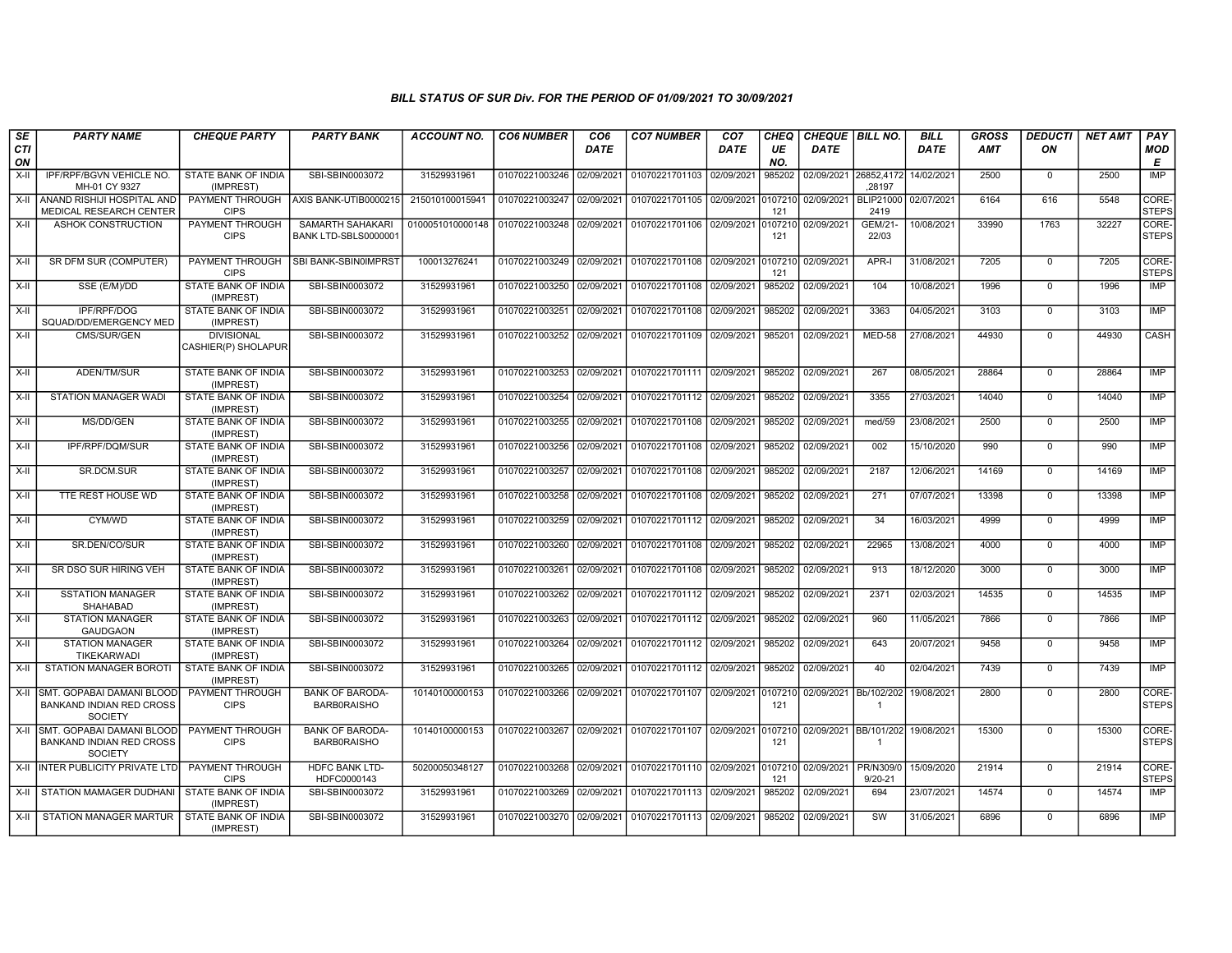| SE<br>CTI<br>ON | <b>PARTY NAME</b>                                               | <b>CHEQUE PARTY</b>                      | <b>PARTY BANK</b>                             | <b>ACCOUNT NO.</b> | <b>CO6 NUMBER</b>         | CO <sub>6</sub><br><b>DATE</b> | <b>CO7 NUMBER</b>                                   | CO <sub>7</sub><br><b>DATE</b> | <b>CHEQ</b><br>UE<br>NO. | CHEQUE   BILL NO.<br><b>DATE</b> |                                | <b>BILL</b><br><b>DATE</b> | <b>GROSS</b><br><b>AMT</b> | <b>DEDUCTI</b><br>ON | <b>NET AMT</b> | PAY<br><b>MOD</b><br>E |
|-----------------|-----------------------------------------------------------------|------------------------------------------|-----------------------------------------------|--------------------|---------------------------|--------------------------------|-----------------------------------------------------|--------------------------------|--------------------------|----------------------------------|--------------------------------|----------------------------|----------------------------|----------------------|----------------|------------------------|
| X-II            | STATION MANAGER KULALI                                          | STATE BANK OF INDIA<br>(IMPREST)         | SBI-SBIN0003072                               | 31529931961        | 01070221003271 02/09/2021 |                                | 01070221701113 02/09/2021                           |                                | 985202                   | 02/09/2021                       | 120                            | 15/05/2021                 | 7497                       | $\mathbf 0$          | 7497           | IMP                    |
| X-II            | <b>STATION MANAGER</b><br><b>HIRENANDURU</b>                    | STATE BANK OF INDIA<br>(IMPREST)         | SBI-SBIN0003072                               | 31529931961        | 01070221003272            | 02/09/2021                     | 01070221701113 02/09/2021                           |                                | 985202                   | 02/09/2021                       | 463                            | 13/07/2021                 | 8402                       | $\mathbf 0$          | 8402           | IMP                    |
| $X-II$          | <b>STATION MANAGER</b><br><b>GANGAPURROAD</b>                   | STATE BANK OF INDIA<br>(IMPREST)         | SBI-SBIN0003072                               | 31529931961        | 01070221003273            | 02/09/2021                     | 01070221701113 02/09/2021                           |                                | 985202                   | 02/09/2021                       | 101                            | 08/05/2021                 | 14865                      | $\Omega$             | 14865          | IMP                    |
| $X-II$          | <b>STATION MANAGER</b><br><b>NAGANSUR</b>                       | <b>STATE BANK OF INDIA</b><br>(IMPREST)  | SBI-SBIN0003072                               | 31529931961        | 01070221003274            | 02/09/2021                     | 01070221701113 02/09/2021                           |                                | 985202                   | 02/09/2021                       | 906                            | 08/04/2021                 | 7462                       | $\mathbf 0$          | 7462           | <b>IMP</b>             |
| X-II            | EA TO DRM GEN                                                   | STATE BANK OF INDIA<br>(IMPREST)         | SBI-SBIN0003072                               | 31529931961        | 01070221003275 03/09/2021 |                                | 01070221701114 03/09/2021                           |                                | 985204                   | 03/09/2021                       | 2783                           | 18/07/2021                 | 9882                       | $\mathbf 0$          | 9882           | IMP                    |
| X-II            | VISHWET ELECTRICALS-<br><b>SOLAPUR</b>                          | PAYMENT THROUGH<br><b>CIPS</b>           | <b>BANK OF BARODA-</b><br>BARB0PANDHA         | 04380200015100     | 01070221003276 03/09/2021 |                                | 01070221701115 03/09/2021                           |                                | 0107210<br>122           | 03/09/2021                       | <b>PVR/21-</b><br>22/02        | 18/08/2021                 | 59507                      | 2069                 | 57438          | CORE-<br><b>STEPS</b>  |
| $X-H$           | SSE/P WAY/SDB                                                   | STATE BANK OF INDIA<br>(IMPREST)         | SBI-SBIN0003072                               | 31529931961        | 01070221003277            | 03/09/2021                     | 01070221701116 03/09/2021                           |                                | 985204                   | 03/09/2021                       | 2677                           | 21/07/2021                 | 14965                      | $\mathbf 0$          | 14965          | <b>IMP</b>             |
| X-II            | SE/WORKS/DAUND                                                  | STATE BANK OF INDIA<br>(IMPREST)         | SBI-SBIN0003072                               | 31529931961        | 01070221003279            | 03/09/2021                     | 01070221701116 03/09/2021                           |                                | 985204                   | 03/09/2021                       | 365                            | 01/06/2021                 | 5000                       | $\Omega$             | 5000           | <b>IMP</b>             |
| $X-H$           | <b>ELECTRONICS &amp;</b><br>ENGINEERING SERVISES, PVT           | <b>PAYMENT THROUGH</b><br><b>CIPS</b>    | <b>BANK OF INDIA-</b><br>BKID0000061          | 006120100004463    | 01070221003280            | 03/09/2021                     | 01070221701122 03/09/2021                           |                                | 0107210<br>122           | 03/09/2021                       | D <sub>105</sub>               | 25/06/2020                 | 13909                      | $\mathbf 0$          | 13909          | CORE-<br><b>STEPS</b>  |
| X-II            | <b>ELECTRONICS &amp;</b><br>ENGINEERING SERVISES, PVT.          | <b>PAYMENT THROUGH</b><br><b>CIPS</b>    | <b>BANK OF INDIA-</b><br>BKID0000061          | 006120100004463    | 01070221003281            | 03/09/2021                     | 01070221701122 03/09/2021                           |                                | 0107210<br>122           | 03/09/2021                       | D561                           | 28/09/2020                 | 16508                      | $\mathbf 0$          | 16508          | CORE-<br><b>STEPS</b>  |
| X-II            | <b>ELECTRONICS &amp;</b><br>ENGINEERING SERVISES, PVT           | PAYMENT THROUGH<br><b>CIPS</b>           | <b>BANK OF INDIA-</b><br>BKID0000061          | 006120100004463    | 01070221003282            | 03/09/2021                     | 01070221701122 03/09/2021                           |                                | 0107210<br>122           | 03/09/2021                       | D104                           | 25/06/2020                 | 16288                      | $\mathbf 0$          | 16288          | CORE-<br><b>STEPS</b>  |
| X-II            | HPCL DT CARD (ELECT D G<br>SET)                                 | PAYMENT THROUGH<br><b>CIPS</b>           | <b>ICICI BANK LTD-</b><br>ICIC0000104         | HPCL2600795272     | 01070221003283            | 03/09/2021                     | 01070221701117 03/09/2021                           |                                | 0107210<br>122           | 03/09/2021                       | 18700                          | 01/09/2021                 | 35000                      | $\Omega$             | 35000          | CORE-<br><b>STEPS</b>  |
| $X-H$           | <b>STATION MANAGER</b><br><b>BARSHITOWN</b>                     | <b>DIVISIONAL</b><br>CASHIER(P) SHOLAPUR | SBI-SBIN0003072                               | 31529931961        | 01070221003284            | 03/09/2021                     | 01070221701118 03/09/2021                           |                                | 985203                   | 03/09/2021                       | 363                            | 20/06/2021                 | 14909                      | $\Omega$             | 14909          | <b>CASH</b>            |
| X-II            | STATION MANAGER YEDSHI                                          | <b>DIVISIONAL</b><br>CASHIER(P) SHOLAPUR | SBI-SBIN0003072                               | 31529931961        |                           |                                | 01070221003285 03/09/2021 01070221701118 03/09/2021 |                                | 985203                   | 03/09/2021                       | 608                            | 14/06/2021                 | 9729                       | $\Omega$             | 9729           | CASH                   |
| X-II            | <b>STATION MANAGER SHENDRI</b>                                  | <b>STATE BANK OF INDIA</b><br>(IMPREST)  | SBI-SBIN0003072                               | 31529931961        | 01070221003286 03/09/2021 |                                | 01070221701118 03/09/2021                           |                                | 985204                   | 03/09/2021                       | 2940                           | 18/04/2021                 | 8737                       | $\mathbf 0$          | 8737           | <b>IMP</b>             |
| $X-H$           | <b>STATION MANAGER</b><br><b>USMANABAD</b>                      | STATE BANK OF INDIA<br>(IMPREST)         | SBI-SBIN0003072                               | 31529931961        | 01070221003287            | 03/09/2021                     | 01070221701118 03/09/2021                           |                                | 985204                   | 03/09/2021                       | 2791                           | 15/04/2021                 | 15730                      | $\mathbf 0$          | 15730          | <b>IMP</b>             |
| X-II            | STATION MANAGER PANGRI                                          | STATE BANK OF INDIA<br>(IMPREST)         | SBI-SBIN0003072                               | 31529931961        | 01070221003288            | 03/09/2021                     | 01070221701118 03/09/2021                           |                                | 985204                   | 03/09/2021                       | SW                             | 28/02/2021                 | 5978                       | $\mathbf 0$          | 5978           | <b>IMP</b>             |
| X-II            | <b>SSETRDGR</b>                                                 | STATE BANK OF INDIA<br>(IMPREST)         | SBI-SBIN0003072                               | 31529931961        | 01070221003289 03/09/2021 |                                | 01070221701119 03/09/2021                           |                                | 985204                   | 03/09/2021                       | 2232                           | 11/07/2021                 | 2000                       | $\Omega$             | 2000           | <b>IMP</b>             |
| X-II            | ADEN/BG/KWV                                                     | STATE BANK OF INDIA<br>(IMPREST)         | SBI-SBIN0003072                               | 31529931961        | 01070221003290            | 03/09/2021                     | 01070221701119 03/09/2021                           |                                | 985204                   | 03/09/2021                       | 552                            | 05/03/2021                 | 4970                       | $\mathbf 0$          | 4970           | <b>IMP</b>             |
| X-II            | <b>STATION MANAGER</b><br><b>PANDHARPUR</b>                     | STATE BANK OF INDIA<br>(IMPREST)         | SBI-SBIN0003072                               | 31529931961        | 01070221003291            | 03/09/2021                     | 01070221701119 03/09/2021                           |                                | 985204                   | 03/09/2021                       | 201                            | 07/07/2021                 | 2456                       | $\Omega$             | 2456           | <b>IMP</b>             |
| $X-H$           | <b>STATION MANAGER</b><br><b>AUSAROAD</b>                       | STATE BANK OF INDIA<br>(IMPREST)         | SBI-SBIN0003072                               | 31529931961        | 01070221003292            | 03/09/2021                     | 01070221701119 03/09/2021                           |                                | 985204                   | 03/09/2021                       | 2472                           | 10/05/2021                 | 7669                       | $\Omega$             | 7669           | <b>IMP</b>             |
| $X-II$          | STATION MANAGER DHOKI                                           | STATE BANK OF INDIA<br>(IMPREST)         | SBI-SBIN0003072                               | 31529931961        | 01070221003293            | 03/09/2021                     | 01070221701119 03/09/2021                           |                                | 985204                   | 03/09/2021                       | 498                            | 10/03/2021                 | 6640                       | $\mathbf 0$          | 6640           | <b>IMP</b>             |
| X-II            | <b>JAYDEEP ENTERPRISES</b>                                      | PAYMENT THROUGH<br><b>CIPS</b>           | <b>BANK OF BARODA-</b><br><b>BARB0SHOLAP</b>  | 04370200000715     | 01070221003294            | 03/09/2021                     | 01070221701120 03/09/2021                           |                                | 0107210<br>122           | 03/09/2021                       | 09                             | 02/09/2021                 | 29800                      | 1061                 | 28739          | CORE-<br><b>STEPS</b>  |
| X-II            | JAVED IBRAHIM KAMBLE                                            | PAYMENT THROUGH<br><b>CIPS</b>           | <b>BANK OF</b><br>MAHARASHTRA-<br>MAHB0000518 | 20153104619        | 01070221003295 03/09/2021 |                                | 01070221701121 03/09/2021                           |                                | 0107210<br>122           | 03/09/2021                       | 2021-22/16                     | 30/08/2021                 | 251501                     | 8262                 | 243239         | CORE-<br><b>STEPS</b>  |
| X-II            | MAHARASHTRA STATE<br>ELECTRICITY DISTRIBUTION<br><b>COMPANY</b> | PAYMENT THROUGH<br><b>CIPS</b>           | CANARA BANK-<br>CNRB0001903                   | 1903201010183      |                           |                                | 01070221003296 03/09/2021 01070221701123 03/09/2021 |                                | 0107210<br>122           | 03/09/2021                       | 202108168 02/09/2021<br>051028 |                            | 967280                     | $\Omega$             | 967280         | CORE-<br><b>STEPS</b>  |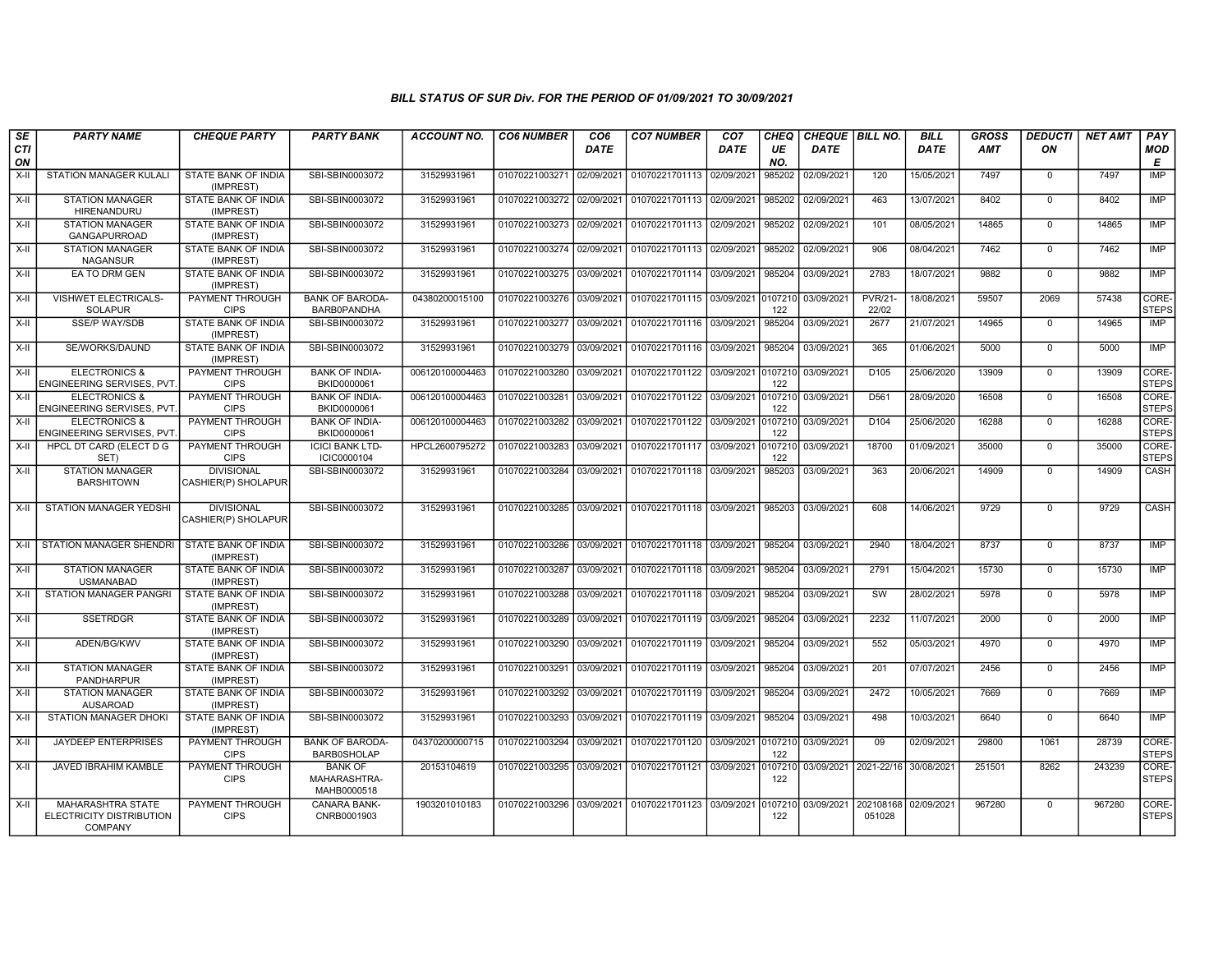| SE<br>CTI | <b>PARTY NAME</b>                                                 | <b>CHEQUE PARTY</b>                   | <b>PARTY BANK</b>                           | ACCOUNT NO.     | <b>CO6 NUMBER</b> | CO <sub>6</sub><br><b>DATE</b> | <b>CO7 NUMBER</b> | CO <sub>7</sub><br><b>DATE</b> | <b>CHEQ</b><br>UE | CHEQUE   BILL NO.<br><b>DATE</b> |                              | <b>BILL</b><br><b>DATE</b> | <b>GROSS</b><br>AMT | <b>DEDUCTI</b><br>ON | <b>NET AMT</b> | <b>PAY</b><br><b>MOD</b>         |
|-----------|-------------------------------------------------------------------|---------------------------------------|---------------------------------------------|-----------------|-------------------|--------------------------------|-------------------|--------------------------------|-------------------|----------------------------------|------------------------------|----------------------------|---------------------|----------------------|----------------|----------------------------------|
| ON        |                                                                   |                                       |                                             |                 |                   |                                |                   |                                | NO.               |                                  |                              |                            |                     |                      |                | E                                |
| $X-H$     | <b>SL TRONIC</b>                                                  | <b>PAYMENT THROUGH</b><br><b>CIPS</b> | <b>CENTRAL BANK OF</b><br>INDIA-CBIN0281915 | 3167432485      | 01070221003297    | 06/09/2021                     | 01070221701125    | 06/09/2021                     | 0107210<br>123    | 07/09/2021                       | 278626                       | 09/01/2021                 | 216300              | $\mathbf 0$          | 216300         | CORE-<br><b>STEPS</b>            |
|           | X-II ANAND RISHIJI HOSPITAL AND<br><b>MEDICAL RESEARCH CENTER</b> | PAYMENT THROUGH<br><b>CIPS</b>        | AXIS BANK-UTIB0000215                       | 215010100015941 | 01070221003298    | 06/09/2021                     | 01070221701127    | 06/09/2021                     | 0107210<br>124    | 07/09/2021                       | <b>BLIP20000</b><br>9220     | 04/04/2021                 | 27183               | 2718                 | 24465          | CORE-<br><b>STEPS</b>            |
| $X-II$    | ANAND RISHIJI HOSPITAL AND<br><b>MEDICAL RESEARCH CENTER</b>      | PAYMENT THROUGH<br><b>CIPS</b>        | AXIS BANK-UTIB000021                        | 215010100015941 | 01070221003299    | 06/09/2021                     | 01070221701127    | 06/09/2021                     | 0107210<br>124    | 07/09/2021                       | <b>BLIP21000</b><br>0123     | 08/04/2021                 | 48102               | 4810                 | 43292          | CORE-<br><b>STEPS</b>            |
| X-II      | ANAND RISHIJI HOSPITAL AND<br><b>MEDICAL RESEARCH CENTER</b>      | PAYMENT THROUGH<br><b>CIPS</b>        | AXIS BANK-UTIB000021                        | 215010100015941 | 01070221003300    | 06/09/2021                     | 01070221701127    | 06/09/2021                     | 0107210<br>124    | 07/09/2021                       | <b>BLIP21000</b><br>0186     | 12/04/2021                 | 57797               | 5780                 | 52017          | CORE <sub></sub><br><b>STEPS</b> |
|           | X-II   ANAND RISHIJI HOSPITAL AND<br>MEDICAL RESEARCH CENTER      | PAYMENT THROUGH<br><b>CIPS</b>        | AXIS BANK-UTIB0000215                       | 215010100015941 | 01070221003301    | 06/09/2021                     | 01070221701127    | 06/09/2021                     | 0107210<br>124    | 07/09/2021                       | <b>BLIP21000</b><br>0233     | 14/04/2021                 | 60920               | 6092                 | 54828          | CORE-<br><b>STEPS</b>            |
| $X-II$    | ANAND RISHIJI HOSPITAL AND<br><b>MEDICAL RESEARCH CENTER</b>      | PAYMENT THROUGH<br><b>CIPS</b>        | AXIS BANK-UTIB0000215                       | 215010100015941 | 01070221003302    | 06/09/2021                     | 01070221701127    | 06/09/2021                     | 0107210<br>124    | 07/09/2021                       | <b>BLIP21000</b><br>0293     | 17/04/2021                 | 57273               | 5727                 | 51546          | CORE-<br><b>STEPS</b>            |
| X-II      | I ANAND RISHIJI HOSPITAL AND<br><b>MEDICAL RESEARCH CENTER</b>    | PAYMENT THROUGH<br><b>CIPS</b>        | AXIS BANK-UTIB000021                        | 215010100015941 | 01070221003303    | 06/09/2021                     | 01070221701127    | 06/09/2021                     | 0107210<br>124    | 07/09/2021                       | <b>BLIP21000</b><br>0176     | 20/04/2021                 | 72748               | 7275                 | 65473          | CORE-<br><b>STEPS</b>            |
| $X-II$    | ANAND RISHIJI HOSPITAL AND<br>MEDICAL RESEARCH CENTER             | PAYMENT THROUGH<br><b>CIPS</b>        | AXIS BANK-UTIB000021                        | 215010100015941 | 01070221003304    | 06/09/2021                     | 01070221701127    | 06/09/2021                     | 0107210<br>124    | 07/09/2021                       | <b>BLIP21000</b><br>0399     | 22/04/2021                 | 67982               | 6798                 | 61184          | CORE-<br><b>STEPS</b>            |
| X-II      | ANAND RISHIJI HOSPITAL AND<br><b>MEDICAL RESEARCH CENTER</b>      | PAYMENT THROUGH<br><b>CIPS</b>        | AXIS BANK-UTIB0000215                       | 215010100015941 | 01070221003305    | 06/09/2021                     | 01070221701127    | 06/09/2021                     | 0107210<br>124    | 07/09/2021                       | BLIP21000 23/04/2021<br>0561 |                            | 48914               | 4891                 | 44023          | CORE-<br><b>STEPS</b>            |
|           | X-II ANAND RISHIJI HOSPITAL AND<br>MEDICAL RESEARCH CENTER        | PAYMENT THROUGH<br><b>CIPS</b>        | AXIS BANK-UTIB0000215                       | 215010100015941 | 01070221003306    | 06/09/2021                     | 01070221701127    | 06/09/2021                     | 0107210<br>124    | 07/09/2021                       | <b>BLIP20000</b><br>8817     | 22/03/2021                 | 9573                | 957                  | 8616           | CORE-<br><b>STEPS</b>            |
| X-II      | ANAND RISHIJI HOSPITAL AND<br>MEDICAL RESEARCH CENTER             | PAYMENT THROUGH<br><b>CIPS</b>        | AXIS BANK-UTIB0000215                       | 215010100015941 | 01070221003307    | 06/09/2021                     | 01070221701128    | 06/09/2021                     | 0107210<br>124    | 07/09/2021                       | 0765                         | BLIP21000 27/04/2021       | 28072               | 2807                 | 25265          | CORE<br><b>STEPS</b>             |
| $X-H$     | ANAND RISHIJI HOSPITAL AND<br><b>MEDICAL RESEARCH CENTER</b>      | PAYMENT THROUGH<br><b>CIPS</b>        | AXIS BANK-UTIB000021                        | 215010100015941 | 01070221003308    | 06/09/202                      | 01070221701128    | 06/09/2021                     | 0107210<br>124    | 07/09/2021                       | BLIP21000<br>0269            | 27/04/2021                 | 271471              | 27147                | 244324         | CORE-<br><b>STEPS</b>            |
| $X-II$    | ANAND RISHIJI HOSPITAL AND<br>MEDICAL RESEARCH CENTER             | <b>PAYMENT THROUGH</b><br><b>CIPS</b> | AXIS BANK-UTIB000021                        | 215010100015941 | 01070221003309    | 06/09/2021                     | 01070221701128    | 06/09/2021                     | 010721<br>124     | 07/09/2021                       | <b>BLIP21000</b><br>0741     | 27/04/2021                 | 25468               | 2547                 | 22921          | CORE <sub></sub><br><b>STEPS</b> |
| X-II      | ANAND RISHIJI HOSPITAL AND<br>MEDICAL RESEARCH CENTER             | PAYMENT THROUGH<br><b>CIPS</b>        | AXIS BANK-UTIB0000215                       | 215010100015941 | 01070221003310    | 06/09/2021                     | 01070221701128    | 06/09/2021                     | 0107210<br>124    | 07/09/2021                       | BLIP21000 28/04/2021<br>0714 |                            | 43466               | 4347                 | 39119          | CORE-<br><b>STEPS</b>            |
| X-II      | ANAND RISHIJI HOSPITAL AND<br>MEDICAL RESEARCH CENTER             | PAYMENT THROUGH<br><b>CIPS</b>        | AXIS BANK-UTIB000021                        | 215010100015941 | 01070221003311    | 06/09/2021                     | 01070221701128    | 06/09/2021                     | 0107210<br>124    | 07/09/2021                       | 0725                         | BLIP21000 29/04/2021       | 51963               | 5196                 | 46767          | CORE-<br><b>STEPS</b>            |
| $X-II$    | I ANAND RISHIJI HOSPITAL AND<br>MEDICAL RESEARCH CENTER           | PAYMENT THROUGH<br><b>CIPS</b>        | AXIS BANK-UTIB0000215                       | 215010100015941 | 01070221003312    | 06/09/2021                     | 01070221701128    | 06/09/2021                     | 0107210<br>124    | 07/09/2021                       | BLIP21000<br>0644            | 30/04/2021                 | 96350               | 9635                 | 86715          | CORE-<br><b>STEPS</b>            |
| X-II      | I ANAND RISHIJI HOSPITAL AND<br><b>MEDICAL RESEARCH CENTER</b>    | PAYMENT THROUGH<br><b>CIPS</b>        | AXIS BANK-UTIB000021                        | 215010100015941 | 01070221003313    | 06/09/202                      | 01070221701128    | 06/09/2021                     | 0107210<br>124    | 07/09/2021                       | <b>BLIP20000</b><br>9348     | 25/04/2021                 | 100842              | 10084                | 90758          | CORE-<br><b>STEPS</b>            |
| $X-II$    | ANAND RISHIJI HOSPITAL AND<br>MEDICAL RESEARCH CENTER             | <b>PAYMENT THROUGH</b><br><b>CIPS</b> | AXIS BANK-UTIB0000215                       | 21501010001594  | 01070221003314    | 06/09/2021                     | 01070221701128    | 06/09/2021                     | 0107210<br>124    | 07/09/2021                       | <b>BLIP20000</b><br>8350     | 13/03/2021                 | 79988               | 7999                 | 71989          | CORE-<br><b>STEPS</b>            |
| X-II      | ANAND RISHIJI HOSPITAL AND<br><b>MEDICAL RESEARCH CENTER</b>      | PAYMENT THROUGH<br><b>CIPS</b>        | AXIS BANK-UTIB0000215                       | 215010100015941 | 01070221003315    | 06/09/2021                     | 01070221701129    | 06/09/2021                     | 0107210<br>124    | 07/09/2021                       | <b>BLIP20000</b><br>7716     | 19/02/2021                 | 56332               | 5633                 | 50699          | CORE-<br><b>STEPS</b>            |
| X-II      | ANAND RISHIJI HOSPITAL AND<br>MEDICAL RESEARCH CENTER             | PAYMENT THROUGH<br><b>CIPS</b>        | AXIS BANK-UTIB000021                        | 215010100015941 | 01070221003316    | 06/09/2021                     | 01070221701129    | 06/09/2021                     | 0107210<br>124    | 07/09/2021                       | <b>BLIP20000</b><br>8863     | 24/03/2021                 | 26720               | 2672                 | 24048          | CORE-<br>STEPS                   |
| X-II      | ANAND RISHIJI HOSPITAL AND<br>MEDICAL RESEARCH CENTER             | <b>PAYMENT THROUGH</b><br><b>CIPS</b> | AXIS BANK-UTIB000021                        | 21501010001594  | 01070221003317    | 06/09/2021                     | 01070221701129    | 06/09/2021                     | 0107210<br>124    | 07/09/2021                       | <b>BLIP20000</b><br>8940     | 27/03/2021                 | 55496               | 5550                 | 49946          | CORE <sub></sub><br><b>STEPS</b> |
| X-II      | ANAND RISHIJI HOSPITAL AND<br>MEDICAL RESEARCH CENTER             | PAYMENT THROUGH<br><b>CIPS</b>        | AXIS BANK-UTIB000021                        | 215010100015941 | 01070221003318    | 06/09/2021                     | 01070221701129    | 06/09/2021                     | 0107210<br>124    | 07/09/2021                       | <b>BLIP20000</b><br>8642     | 28/03/2021                 | 184772              | 18477                | 166295         | CORE-<br><b>STEPS</b>            |
| $X-II$    | Í ANAND RISHIJI HOSPITAL AND<br><b>MEDICAL RESEARCH CENTER</b>    | <b>PAYMENT THROUGH</b><br><b>CIPS</b> | AXIS BANK-UTIB000021                        | 215010100015941 | 01070221003319    | 06/09/2021                     | 01070221701129    | 06/09/2021                     | 0107210<br>124    | 07/09/2021                       | <b>BLIP20000</b><br>8010     | 04/03/2021                 | 109740              | 10974                | 98766          | CORE-<br><b>STEPS</b>            |
| X-II      | ANAND RISHIJI HOSPITAL AND<br>MEDICAL RESEARCH CENTER             | PAYMENT THROUGH<br><b>CIPS</b>        | AXIS BANK-UTIB0000215                       | 215010100015941 | 01070221003320    | 06/09/2021                     | 01070221701129    | 06/09/2021                     | 0107210<br>124    | 07/09/2021                       | <b>BLIP20000</b><br>9069     | 29/03/2021                 | 25966               | 2597                 | 23369          | CORE-<br><b>STEPS</b>            |
| X-II      | ANAND RISHIJI HOSPITAL AND<br>MEDICAL RESEARCH CENTER             | PAYMENT THROUGH<br><b>CIPS</b>        | AXIS BANK-UTIB000021                        | 215010100015941 | 01070221003321    | 06/09/2021                     | 01070221701129    | 06/09/2021                     | 0107210<br>124    | 07/09/2021                       | BLIP20000<br>9138            | 01/04/2021                 | 63665               | 6367                 | 57298          | CORE-<br><b>STEPS</b>            |
| $X-II$    | ANAND RISHIJI HOSPITAL AND<br><b>MEDICAL RESEARCH CENTER</b>      | <b>PAYMENT THROUGH</b><br><b>CIPS</b> | AXIS BANK-UTIB000021                        | 215010100015941 | 01070221003322    | 06/09/2021                     | 01070221701129    | 06/09/2021                     | 0107210<br>124    | 07/09/2021                       | <b>BLIP20000</b><br>9178     | 04/04/2021                 | 37825               | 3783                 | 34042          | CORE-<br><b>STEPS</b>            |
| $X-II$    | ANAND RISHIJI HOSPITAL AND<br>MEDICAL RESEARCH CENTER             | PAYMENT THROUGH<br><b>CIPS</b>        | AXIS BANK-UTIB0000215                       | 215010100015941 | 01070221003323    | 06/09/2021                     | 01070221701129    | 06/09/2021                     | 010721<br>124     | 07/09/2021                       | <b>BLIP20000</b><br>9130     | 04/04/2021                 | 33636               | 3364                 | 30272          | CORE-<br><b>STEPS</b>            |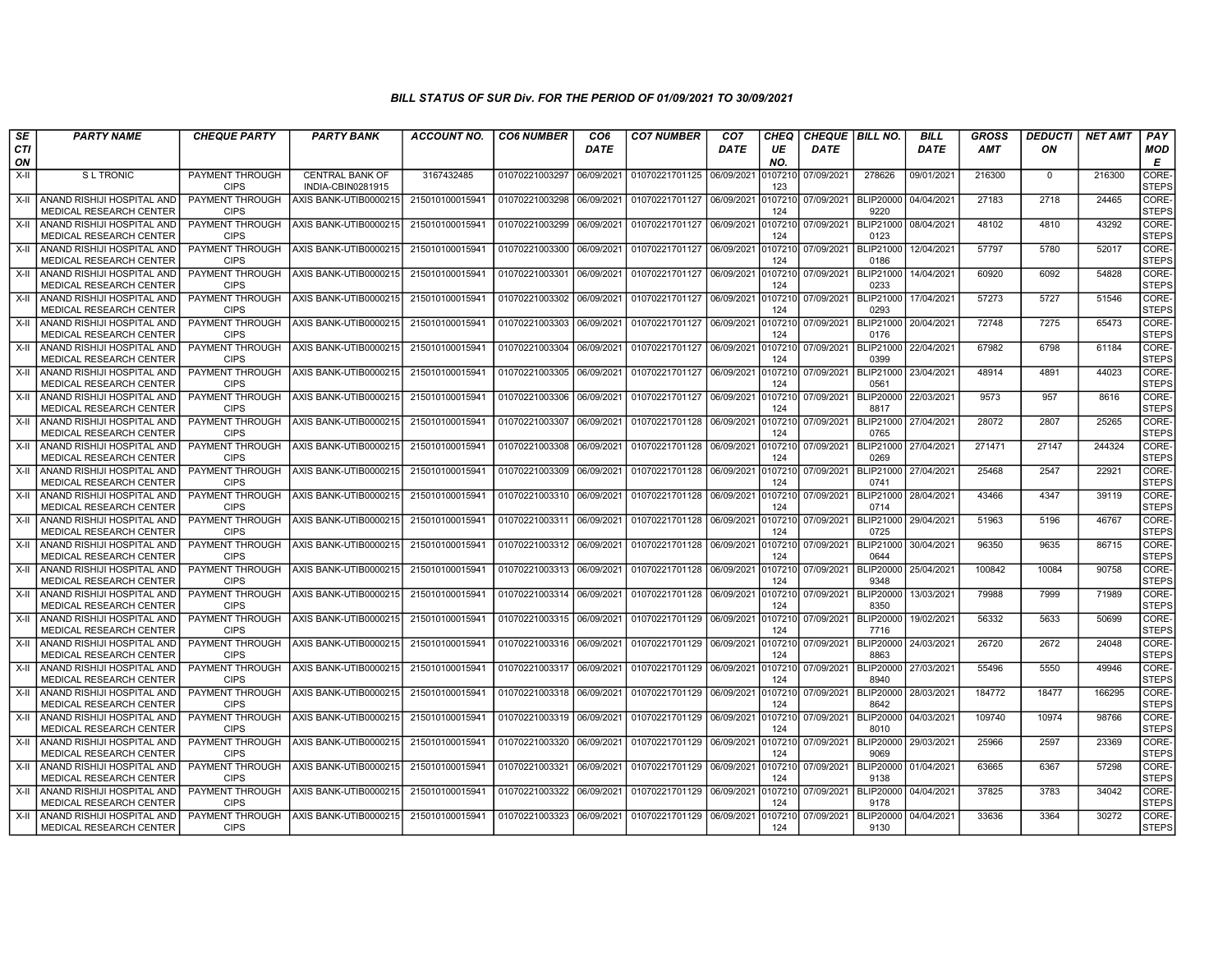| SE               | <b>PARTY NAME</b>                            | <b>CHEQUE PARTY</b>                                   | <b>PARTY BANK</b>                             | <b>ACCOUNT NO.</b>         | <b>CO6 NUMBER</b>                | CO <sub>6</sub>          | <b>CO7 NUMBER</b>                           | CO7        | <b>CHEQ</b>      | CHEQUE BILL NO.          |                             | <b>BILL</b>              | <b>GROSS</b> | <b>DEDUCTI</b>           | <b>NET AMT</b> | PAY                         |
|------------------|----------------------------------------------|-------------------------------------------------------|-----------------------------------------------|----------------------------|----------------------------------|--------------------------|---------------------------------------------|------------|------------------|--------------------------|-----------------------------|--------------------------|--------------|--------------------------|----------------|-----------------------------|
| <b>CTI</b><br>ON |                                              |                                                       |                                               |                            |                                  | <b>DATE</b>              |                                             | DATE       | UE<br>NO.        | DATE                     |                             | DATE                     | <b>AMT</b>   | ON                       |                | MOD<br>Е                    |
| $X-H$            | PRAKASH KAIYYAWALE                           | PAYMENT THROUGH<br><b>CIPS</b>                        | <b>BANK OF</b><br>MAHARASHTRA-<br>MAHB0000163 | 60390455342                | 01070221003324                   | 06/09/2021               | 01070221701124                              | 06/09/2021 | 0107210<br>124   | 07/09/2021               | GST/2021<br>22/02           | 02/09/2021               | 63980        | 2789                     | 61191          | CORE-<br><b>STEPS</b>       |
| X-II             | ACHINTHYA AUTOMTION AND<br>ROBOTICS, SOLAPUR | PAYMENT THROUGH<br><b>CIPS</b>                        | <b>BANK OF</b><br>MAHARASHTRA-<br>MAHB0000464 | 60290700228                | 01070221003325                   | 06/09/2021               | 01070221701173                              | 09/09/2021 | 107210<br>130    | 09/09/2021               | 222534                      | 25/08/2021               | 20000        | $\Omega$                 | 20000          | CORE-<br><b>STEPS</b>       |
|                  | X-II RUSO AGRO PROJECTS P.LTD                | PAYMENT THROUGH<br><b>CIPS</b>                        | SBI-SBIN0006117                               | 10521018525                | 01070221003326                   | 06/09/2021               | 01070221701174 09/09/2021                   |            | 0107210<br>130   | 09/09/2021               | 278650                      | 30/08/2021               | 69632        | $\Omega$                 | 69632          | <b>CORE</b><br><b>STEPS</b> |
| X-II             | <b>HPCL DT CARD</b>                          | PAYMENT THROUGH<br><b>CIPS</b>                        | <b>ICICI BANK LTD-</b><br>ICIC0000104         | HPCL2600191902             | 01070221003327                   | 06/09/2021               | 01070221701126                              | 06/09/2021 | 0107210<br>123   | 07/09/2021               | 19841                       | 27/08/2021               | 970412       | $\Omega$                 | 970412         | CORE-<br><b>STEPS</b>       |
| X-II             | M/s. Ambrella Enterprises                    | <b>PAYMENT THROUGH</b><br><b>CIPS</b>                 | <b>INDIAN BANK-</b><br>IDIB000V116            | 6529461210                 | 01070221003328                   | 06/09/2021               | 01070221701130                              | 06/09/2021 | 0107210<br>124   | 07/09/2021               | 491                         | 27/08/2021               | 684180       | 42129                    | 642051         | CORE-<br><b>STEPS</b>       |
| X-II             | M/S PREMANAND TOURS AND<br><b>TRAVELS</b>    | PAYMENT THROUGH<br><b>CIPS</b>                        | AXIS BANK-UTIB0000266                         | 919020049597612            | 01070221003329                   | 06/09/2021               | 01070221701131                              | 06/09/2021 | 0107210<br>124   | 07/09/2021               | 29                          | 12/08/2021               | 203268       | 6825                     | 196443         | CORE-<br><b>STEPS</b>       |
| X-II             | SR SE(C&W)/SUR                               | STATE BANK OF INDIA<br>(IMPREST)                      | SBI-SBIN0003072                               | 31529931961                | 01070221003330                   | 06/09/2021               | 01070221701132                              | 06/09/2021 | 985206           | 07/09/2021               | 74122                       | 11/08/2021               | 2437         | $\mathbf 0$              | 2437           | IMP                         |
| X-II             | SR SE(C&W)/SUR                               | STATE BANK OF INDIA<br>(IMPREST)                      | SBI-SBIN0003072                               | 31529931961                | 01070221003331                   | 06/09/2021               | 01070221701132                              | 06/09/2021 | 985206           | 07/09/2021               | 33474                       | 05/08/2021               | 2000         | $\mathbf 0$              | 2000           | <b>IMP</b>                  |
| X-II             | SR SE(C&W)/SUR                               | STATE BANK OF INDIA<br>(IMPREST)                      | SBI-SBIN0003072                               | 31529931961                | 01070221003332                   | 06/09/2021               | 01070221701132                              | 06/09/2021 | 985206           | 07/09/2021               | 140104524<br>$\overline{7}$ | 21/07/2021               | 1920         | $\mathbf{0}$             | 1920           | IMP                         |
| $X-H$            | SR SE(C&W)/PVR                               | STATE BANK OF INDIA<br>(IMPREST)                      | SBI-SBIN0003072                               | 31529931961                | 01070221003333                   | 06/09/2021               | 01070221701132                              | 06/09/2021 | 985206           | 07/09/2021               | 8183                        | 28/08/2021               | 4761         | $\mathbf 0$              | 4761           | <b>IMP</b>                  |
| $X-II$           | SR SE(C&W)/PVR                               | STATE BANK OF INDIA<br>(IMPREST)                      | SBI-SBIN0003072                               | 31529931961                | 01070221003334                   | 06/09/2021               | 01070221701132                              | 06/09/2021 | 985206           | 07/09/2021               | 1263                        | 10/08/2021               | 495          | $\Omega$                 | 495            | <b>IMP</b>                  |
| $X-II$           | ADEN/ANG                                     | STATE BANK OF INDIA<br>(IMPREST)                      | SBI-SBIN0003072                               | 31529931961                | 01070221003335                   | 06/09/2021               | 01070221701133                              | 06/09/2021 | 985206           | 07/09/2021               | 3341                        | 08/08/2021               | 4800         | $\mathbf 0$              | 4800           | <b>IMP</b>                  |
| X-II             | ADEN/BG/KWV                                  | STATE BANK OF INDIA<br>(IMPREST)                      | SBI-SBIN0003072                               | 31529931961                | 01070221003336                   | 06/09/2021               | 01070221701133                              | 06/09/2021 | 985206           | 07/09/2021               | 1462<br>5754                | 05/04/2021               | 4930<br>2800 | $\Omega$                 | 4930<br>2800   | IMP<br><b>IMP</b>           |
| X-II<br>$X-H$    | ADEN/NG/KWV<br><b>ADEN/SDB</b>               | STATE BANK OF INDIA<br>(IMPREST)<br><b>DIVISIONAL</b> | SBI-SBIN0003072<br>SBI-SBIN0003072            | 31529931961<br>31529931961 | 01070221003337<br>01070221003338 | 06/09/2021<br>06/09/2021 | 01070221701133<br>01070221701133 06/09/2021 | 06/09/2021 | 985206<br>985205 | 07/09/2021<br>07/09/2021 | 59                          | 06/03/2021<br>06/04/2021 | 4956         | $\mathbf{0}$<br>$\Omega$ | 4956           | CASH                        |
|                  |                                              | CASHIER(P) SHOLAPUR                                   |                                               |                            |                                  |                          |                                             |            |                  |                          |                             |                          |              |                          |                |                             |
| $X-H$            | <b>ADEN/SDB</b>                              | <b>DIVISIONAL</b><br>CASHIER(P) SHOLAPUR              | SBI-SBIN0003072                               | 31529931961                | 01070221003339                   | 06/09/2021               | 01070221701133 06/09/2021                   |            | 985205           | 07/09/2021               | 51955                       | 24/07/2021               | 7778         | $\Omega$                 | 7778           | <b>CASH</b>                 |
| $X-II$           | <b>JAYDEEP ENTERPRISES</b>                   | PAYMENT THROUGH<br><b>CIPS</b>                        | <b>BANK OF BARODA-</b><br><b>BARB0SHOLAP</b>  | 04370200000715             | 01070221003340                   | 07/09/2021               | 01070221701134 07/09/2021                   |            | 0107210<br>124   | 07/09/2021               | <b>DMM-12</b>               | 03/09/2021               | 31463        | 1060                     | 30403          | CORE-<br><b>STEPS</b>       |
| X-II             | <b>MONDHE MOTORS</b>                         | <b>PAYMENT THROUGH</b><br><b>CIPS</b>                 | <b>HDFC BANK LTD-</b><br>HDFC0000635          | 06352000000315             | 01070221003341                   | 07/09/2021               | 01070221701138 07/09/2021                   |            | 0107210<br>124   | 07/09/2021               | INV000614<br>DE01668        | 16/08/2021               | 12665        | $\mathbf 0$              | 12665          | CORE-<br><b>STEPS</b>       |
| X-II             | MS/KWV/GEN                                   | STATE BANK OF INDIA<br>(IMPREST)                      | SBI-SBIN0003072                               | 31529931961                | 01070221003342 07/09/2021        |                          | 01070221701139 07/09/2021                   |            | 985206           | 07/09/2021               | 710-719                     | 03/09/2021               | 10173        | $\Omega$                 | 10173          | IMP                         |
| X-II             | HIRALAL AMBAJI INDAPURE                      | PAYMENT THROUGH<br><b>CIPS</b>                        | STATE BANK OF INDIA<br>SBIN0040210            | 64025261038                | 01070221003343                   | 07/09/2021               | 01070221701140                              | 07/09/2021 | 0107210<br>124   | 07/09/2021               | Sr<br>No.1/2021<br>N)       | 30/07/2021               | 2100         | $\Omega$                 | 2100           | CORE-<br><b>STEPS</b>       |
| X-II             | HIRALAL AMBAJI INDAPURE                      | PAYMENT THROUGH<br><b>CIPS</b>                        | STATE BANK OF INDIA-<br>SBIN0040210           | 64025261038                | 01070221003344                   | 07/09/2021               | 01070221701140 07/09/2021                   |            | 0107210<br>124   | 07/09/2021               | Sr.No.2/20<br>21(C)         | 30/07/2021               | 900          | $\Omega$                 | 900            | CORE-<br><b>STEPS</b>       |
| X-II             | <b>TTE REST HOUSE LUR</b>                    | STATE BANK OF INDIA<br>(IMPREST)                      | SBI-SBIN0003072                               | 31529931961                | 01070221003345                   | 07/09/2021               | 01070221701139                              | 07/09/2021 | 985206           | 07/09/2021               | 14032                       | 31/01/2021               | 4854         | $\Omega$                 | 4854           | IMP                         |
| X-II             | MS/DD/GEN                                    | STATE BANK OF INDIA<br>(IMPREST)                      | SBI-SBIN0003072                               | 31529931961                | 01070221003346                   | 07/09/2021               | 01070221701139                              | 07/09/2021 | 985206           | 07/09/2021               | med/58                      | 23/08/2021               | 2500         | $\Omega$                 | 2500           | IMP                         |
| X-II             | MS/DD/GEN                                    | STATE BANK OF INDIA<br>(IMPREST)                      | SBI-SBIN0003072                               | 31529931961                | 01070221003347                   | 07/09/2021               | 01070221701141                              | 07/09/2021 | 985206           | 07/09/2021               | med/47                      | 27/08/2021               | 49622        | $\Omega$                 | 49622          | <b>IMP</b>                  |
| $X-H$            | SSE(TELE-N)/SUR/VEH                          | STATE BANK OF INDIA<br>(IMPREST)                      | SBI-SBIN0003072                               | 31529931961                | 01070221003348 07/09/2021        |                          | 01070221701139 07/09/2021                   |            | 985206           | 07/09/2021               | 14008951<br>-3              | 25/06/2021               | 12000        | $\Omega$                 | 12000          | <b>IMP</b>                  |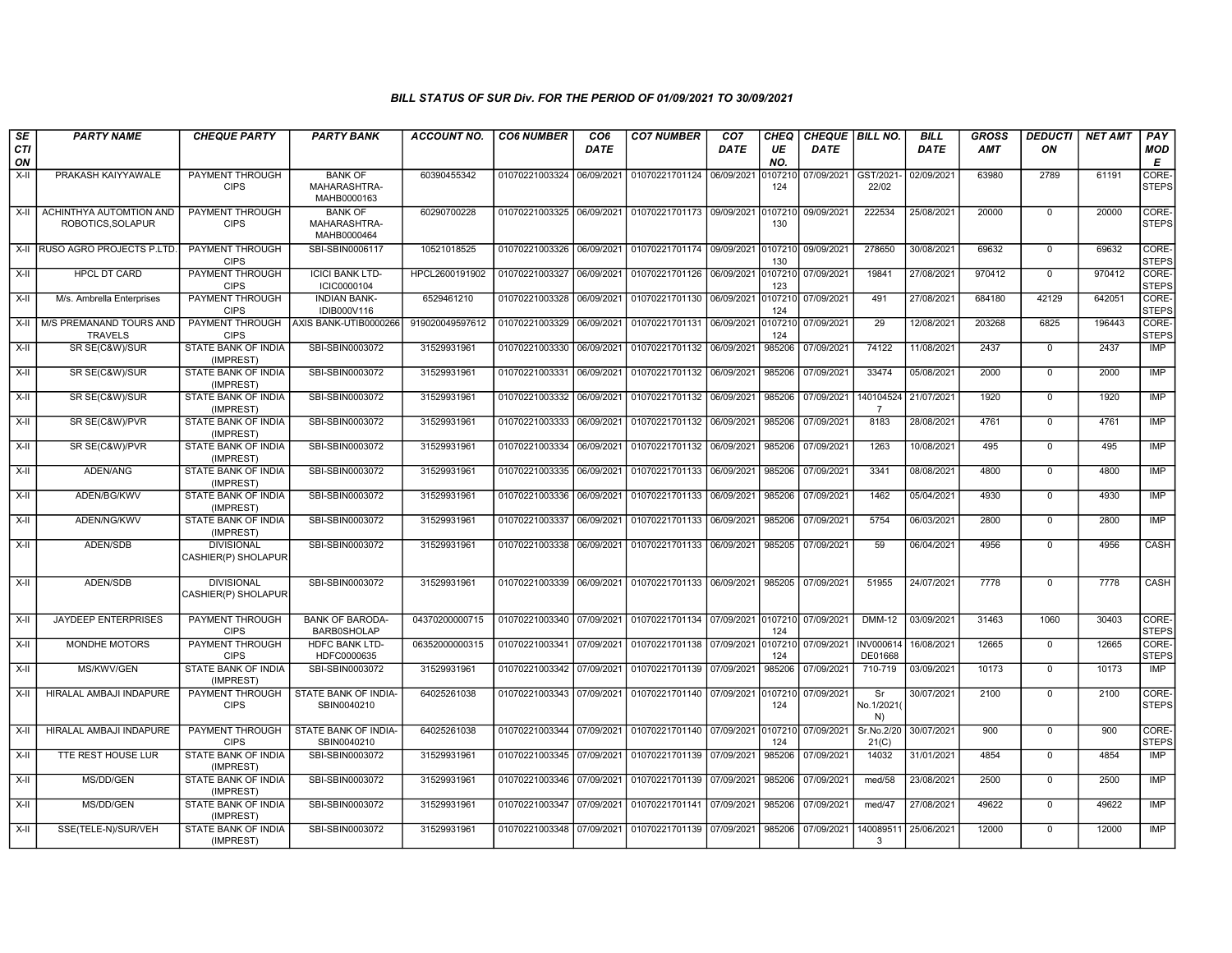| SE<br>CTI | <b>PARTY NAME</b>                                                      | <b>CHEQUE PARTY</b>                      | <b>PARTY BANK</b>                   | <b>ACCOUNT NO.</b> | <b>CO6 NUMBER</b>         | CO <sub>6</sub><br><b>DATE</b> | <b>CO7 NUMBER</b>                                   | CO <sub>7</sub><br><b>DATE</b> | <b>CHEQ</b><br>UE | CHEQUE BILL NO.<br>DATE |                     | <b>BILL</b><br>DATE | <b>GROSS</b><br><b>AMT</b> | <b>DEDUCTI</b><br>ON | <b>NET AMT</b> | PAY<br><b>MOD</b>     |
|-----------|------------------------------------------------------------------------|------------------------------------------|-------------------------------------|--------------------|---------------------------|--------------------------------|-----------------------------------------------------|--------------------------------|-------------------|-------------------------|---------------------|---------------------|----------------------------|----------------------|----------------|-----------------------|
| ON        |                                                                        |                                          |                                     |                    |                           |                                |                                                     |                                | NO.               |                         |                     |                     |                            |                      |                | E                     |
| $X-H$     | STATION MANAGER MADHA                                                  | <b>STATE BANK OF INDIA</b><br>(IMPREST)  | SBI-SBIN0003072                     | 31529931961        | 01070221003349 07/09/2021 |                                | 01070221701136                                      | 07/09/2021                     | 985206            | 07/09/2021              | 2178                | 11/07/2021          | 9740                       | $\mathbf 0$          | 9740           | <b>IMP</b>            |
| X-II      | <b>STATION MANAGER ANGAR</b>                                           | <b>DIVISIONAL</b><br>CASHIER(P) SHOLAPUR | SBI-SBIN0003072                     | 31529931961        | 01070221003350 07/09/2021 |                                | 01070221701136 07/09/2021                           |                                | 985205            | 07/09/2021              | 738                 | 05/07/2021          | 8706                       | $\Omega$             | 8706           | CASH                  |
| X-II      | <b>STATION MANAGER BORIBEL</b>                                         | STATE BANK OF INDIA<br>(IMPREST)         | SBI-SBIN0003072                     | 31529931961        |                           |                                | 01070221003351 07/09/2021 01070221701136 07/09/2021 |                                | 985206            | 07/09/2021              | 683                 | 03/05/2021          | 14485                      | $\mathbf 0$          | 14485          | IMP                   |
| X-II      | <b>STATION MANAGER</b><br>MALIKPETH                                    | <b>STATE BANK OF INDIA</b><br>(IMPREST)  | SBI-SBIN0003072                     | 31529931961        | 01070221003352            | 07/09/2021                     | 01070221701136 07/09/2021                           |                                | 985206            | 07/09/2021              | 06                  | 06/04/2021          | 8509                       | $\mathbf 0$          | 8509           | IMP                   |
| X-II      | STATION MANAGER BALE                                                   | STATE BANK OF INDIA<br>(IMPREST)         | SBI-SBIN0003072                     | 31529931961        | 01070221003353 07/09/2021 |                                | 01070221701136 07/09/2021                           |                                | 985206            | 07/09/2021              | 624                 | 11/04/2021          | 9170                       | $\mathbf 0$          | 9170           | IMP                   |
| $X-H$     | <b>STATION MANAGER</b><br><b>KURDUWADI</b>                             | STATE BANK OF INDIA<br>(IMPREST)         | SBI-SBIN0003072                     | 31529931961        | 01070221003354 07/09/2021 |                                | 01070221701137                                      | 07/09/2021                     | 985206            | 07/09/2021              | 567                 | 08/03/2021          | 24808                      | $\Omega$             | 24808          | <b>IMP</b>            |
| $X-H$     | <b>STATION MANAGER KEM</b>                                             | <b>STATE BANK OF INDIA</b><br>(IMPREST)  | SBI-SBIN0003072                     | 31529931961        | 01070221003355            | 07/09/2021                     | 01070221701137                                      | 07/09/2021                     | 985206            | 07/09/2021              | 770                 | 16/06/2021          | 7210                       | $\Omega$             | 7210           | <b>IMP</b>            |
| X-II      | <b>STATION MANAGER PAKANI</b>                                          | <b>STATE BANK OF INDIA</b><br>(IMPREST)  | SBI-SBIN0003072                     | 31529931961        | 01070221003356 07/09/2021 |                                | 01070221701137                                      | 07/09/2021                     | 985206            | 07/09/2021              | 743                 | 03/06/2021          | 15161                      | $\mathbf 0$          | 15161          | <b>IMP</b>            |
| X-II      | <b>STATION MANAGER BHIGVAN</b>                                         | STATE BANK OF INDIA<br>(IMPREST)         | SBI-SBIN0003072                     | 31529931961        | 01070221003357 07/09/2021 |                                | 01070221701137                                      | 07/09/2021                     | 985206            | 07/09/2021              | 363                 | 17/01/2021          | 13065                      | $\mathbf 0$          | 13065          | <b>IMP</b>            |
| X-II      | <b>STATION MANAGER</b><br>WASHIMBE                                     | STATE BANK OF INDIA<br>(IMPREST)         | SBI-SBIN0003072                     | 31529931961        | 01070221003358 07/09/2021 |                                | 01070221701137                                      | 07/09/2021                     | 985206            | 07/09/2021              | SW                  | 31/05/2021          | 12810                      | $\Omega$             | 12810          | IMP                   |
| X-II      | STATION MANAGER DAUND                                                  | <b>DIVISIONAL</b><br>CASHIER(P) SHOLAPUR | SBI-SBIN0003072                     | 31529931961        | 01070221003359 07/09/2021 |                                | 01070221701137                                      | 07/09/2021                     | 985205            | 07/09/2021              | 2365                | 01/04/2021          | 15568                      | $\mathbf 0$          | 15568          | CASH                  |
| X-II      | ARYAN CONSTRUCTION AND<br>SUPPLIERS-AHMEDNAGAR                         | PAYMENT THROUGH<br><b>CIPS</b>           | STATE BANK OF INDIA-<br>SBIN0014794 | 32072225184        | 01070221003360 07/09/2021 |                                | 01070221701135 07/09/2021                           |                                | 0107210<br>124    | 07/09/2021              | 08/21-22            | 01/09/2021          | 1026900                    | 102777               | 924123         | CORE-<br><b>STEPS</b> |
| $X-H$     | SR DFM SUR (COMPUTER)                                                  | PAYMENT THROUGH<br><b>CIPS</b>           | SBI BANK-SBIN0IMPRST                | 100013276241       | 01070221003361 07/09/2021 |                                | 01070221701142 07/09/2021                           |                                | 0107210<br>124    | 07/09/2021              | APR-II              | 02/09/2021          | 7385                       | $\overline{0}$       | 7385           | CORE-<br><b>STEPS</b> |
| $X-II$    | <b>STATION MANAGER RAHURI</b>                                          | <b>STATE BANK OF INDIA</b><br>(IMPREST)  | SBI-SBIN0003072                     | 31529931961        | 01070221003362 07/09/2021 |                                | 01070221701143 07/09/2021                           |                                | 985210            | 08/09/2021              | 1544                | 27/05/2021          | 10204                      | $\Omega$             | 10204          | IMP                   |
| X-II      | <b>STATION MANAGER</b><br>PADHEGAON                                    | <b>STATE BANK OF INDIA</b><br>(IMPREST)  | SBI-SBIN0003072                     | 31529931961        | 01070221003363            | 07/09/2021                     | 01070221701143                                      | 07/09/2021                     | 985210            | 08/09/2021              | 134                 | 15/04/2021          | 7882                       | $\mathbf 0$          | 7882           | IMP                   |
| X-II      | STATION MANAGER YEOLA                                                  | STATE BANK OF INDIA<br>(IMPREST)         | SBI-SBIN0003072                     | 31529931961        | 01070221003364 07/09/2021 |                                | 01070221701143 07/09/2021                           |                                | 985210            | 08/09/2021              | 7100                | 06/06/2021          | 9177                       | $\Omega$             | 9177           | <b>IMP</b>            |
| X-II      | <b>STATION MANAGER</b><br><b>SHRIGONDAROAD</b>                         | STATE BANK OF INDIA<br>(IMPREST)         | SBI-SBIN0003072                     | 31529931961        | 01070221003365 07/09/2021 |                                | 01070221701143 07/09/2021                           |                                | 985210            | 08/09/2021              | 109                 | 02/07/2021          | 9460                       | $\mathbf 0$          | 9460           | <b>IMP</b>            |
| $X-H$     | <b>STATION MANAGER</b><br><b>PUNTAMBA</b>                              | STATE BANK OF INDIA<br>(IMPREST)         | SBI-SBIN0003072                     | 31529931961        | 01070221003366 07/09/2021 |                                | 01070221701143 07/09/2021                           |                                | 985210            | 08/09/2021              | 1418                | 20/07/2021          | 24490                      | $\mathbf 0$          | 24490          | <b>IMP</b>            |
|           | X-II STATION MANAGER NIMBALAK                                          | STATE BANK OF INDIA<br>(IMPREST)         | SBI-SBIN0003072                     | 31529931961        | 01070221003367 07/09/2021 |                                | 01070221701143 07/09/2021                           |                                | 985210            | 08/09/2021              | 4014                | 12/06/2021          | 7930                       | $\mathbf 0$          | 7930           | IMP                   |
| X-II      | <b>MAHARASHTRA STATE</b><br>ELECTRICITY DISTRIBUTION<br><b>COMPANY</b> | PAYMENT THROUGH<br><b>CIPS</b>           | <b>CANARA BANK-</b><br>CNRB0001903  | 1903201010183      | 01070221003369 08/09/2021 |                                | 01070221701144                                      | 08/09/2021 0107210             | 125               | 08/09/2021              | 202108353<br>070475 | 04/09/2021          | 3711960                    | $\Omega$             | 3711960        | CORE-<br><b>STEPS</b> |
| X-II      | AEECSD II GESCOM<br><b>GULBARGA U</b>                                  | PAYMENT THROUGH<br><b>CIPS</b>           | STATE BANK OF INDIA-<br>SBIN0020223 | 52076355198        | 01070221003370 08/09/2021 |                                | 01070221701144 08/09/2021 0107210                   |                                | 125               | 08/09/2021              | 114                 | 01/09/2021          | 547038                     | $\Omega$             | 547038         | CORE-<br><b>STEPS</b> |
| X-II      | <b>GESCOM LTD.CO. GULBARGA</b><br>CSD II GULBARGA, R                   | PAYMENT THROUGH<br><b>CIPS</b>           | STATE BANK OF INDIA-<br>SBIN0020223 | 52076355201        | 01070221003371 08/09/2021 |                                | 01070221701144 08/09/2021                           |                                | 0107210<br>125    | 08/09/2021              | 202109006<br>564628 | 01/09/2021          | 57645                      | $\mathbf 0$          | 57645          | CORE-<br><b>STEPS</b> |
| $X-II$    | <b>GESCOM SHAHABAD</b>                                                 | PAYMENT THROUGH<br><b>CIPS</b>           | STATE BANK OF INDIA-<br>SBIN0020228 | 52157361100        | 01070221003372 08/09/2021 |                                | 01070221701144 08/09/2021                           |                                | 0107210<br>125    | 08/09/2021              | 113                 | 01/09/2021          | 1270388                    | $\mathbf 0$          | 1270388        | CORE-<br><b>STEPS</b> |
| X-II      | <b>SR DME SUR</b>                                                      | STATE BANK OF INDIA<br>(IMPREST)         | SBI-SBIN0003072                     | 3152993161         | 01070221003373 08/09/2021 |                                | 01070221701145 08/09/2021                           |                                | 985210            | 08/09/2021              | 33729               | 27/08/2021          | 4000                       | $\mathbf 0$          | 4000           | <b>IMP</b>            |
| X-II      | SR SE(C&W)/WD/GEN                                                      | STATE BANK OF INDIA<br>(IMPREST)         | SBI-SBIN0003072                     | 31529931961        | 01070221003374 08/09/2021 |                                | 01070221701145 08/09/2021                           |                                | 985210            | 08/09/2021              | 327                 | 27/08/2021          | 1995                       | $\mathbf 0$          | 1995           | IMP                   |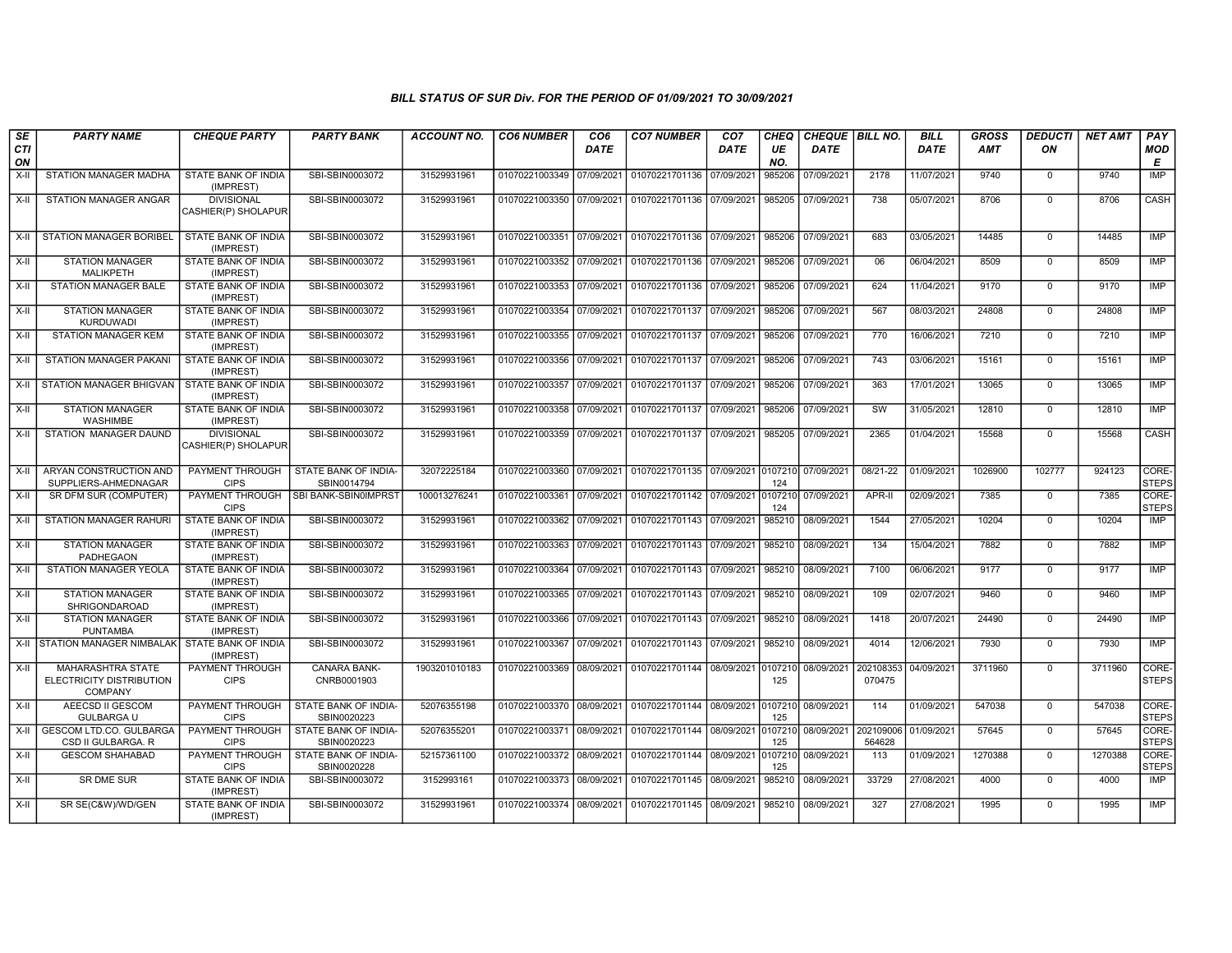| SE               | <b>PARTY NAME</b>                           | <b>CHEQUE PARTY</b>                      | <b>PARTY BANK</b>                            | <b>ACCOUNT NO.</b> | <b>CO6 NUMBER</b>         | CO <sub>6</sub> | <b>CO7 NUMBER</b>         | CO <sub>7</sub> | <b>CHEQ</b>    | CHEQUE   BILL NO. |              | <b>BILL</b> | <b>GROSS</b> | <b>DEDUCTI</b> | <b>NET AMT</b> | PAY                   |
|------------------|---------------------------------------------|------------------------------------------|----------------------------------------------|--------------------|---------------------------|-----------------|---------------------------|-----------------|----------------|-------------------|--------------|-------------|--------------|----------------|----------------|-----------------------|
| <b>CTI</b><br>ON |                                             |                                          |                                              |                    |                           | <b>DATE</b>     |                           | <b>DATE</b>     | UE<br>NO.      | <b>DATE</b>       |              | <b>DATE</b> | <b>AMT</b>   | ON             |                | MOD<br>E              |
| $X-H$            | ADEN/SDB                                    | <b>DIVISIONAL</b><br>CASHIER(P) SHOLAPUR | SBI-SBIN0003072                              | 31529931961        | 01070221003375 08/09/2021 |                 | 01070221701145            | 08/09/2021      | 985209         | 08/09/2021        | 132          | 04/05/2021  | 4745         | $\mathbf 0$    | 4745           | CASH                  |
| $X-II$           | ADEN/SDB                                    | <b>DIVISIONAL</b><br>CASHIER(P) SHOLAPUR | SBI-SBIN0003072                              | 31529931961        | 01070221003376 08/09/2021 |                 | 01070221701146            | 08/09/2021      | 985209         | 08/09/2021        | 3985         | 14/08/2021  | 7798         | $\mathbf 0$    | 7798           | CASH                  |
| X-II             | ADEN/PVR                                    | STATE BANK OF INDIA<br>(IMPREST)         | SBI-SBIN0003072                              | 31529931961        | 01070221003377 08/09/2021 |                 | 01070221701146            | 08/09/2021      | 985210         | 08/09/2021        | 5967         | 19/08/2021  | 3000         | 0              | 3000           | IMP                   |
| $X-II$           | ADEN/BG/KWV                                 | STATE BANK OF INDIA<br>(IMPREST)         | SBI-SBIN0003072                              | 31529931961        | 01070221003378 08/09/2021 |                 | 01070221701146            | 08/09/2021      | 985210         | 08/09/2021        | 1495         | 03/05/2021  | 4940         | $\mathbf 0$    | 4940           | <b>IMP</b>            |
| X-II             | ADEN/ANG                                    | STATE BANK OF INDIA<br>(IMPREST)         | SBI-SBIN0003072                              | 31529931961        | 01070221003379 08/09/2021 |                 | 01070221701146            | 08/09/2021      | 985210         | 08/09/2021        | 4234         | 11/08/2021  | 5600         | $\mathbf 0$    | 5600           | IMP                   |
| $X-H$            | ADEN/SUR                                    | <b>STATE BANK OF INDIA</b><br>(IMPREST)  | SBI-SBIN0003072                              | 31529931961        | 01070221003380 08/09/2021 |                 | 01070221701146            | 08/09/2021      | 985210         | 08/09/2021        | 5274         | 08/07/2021  | 9991         | $\mathbf 0$    | 9991           | <b>IMP</b>            |
| X-II             | ADEN/DETC/SUR                               | STATE BANK OF INDIA<br>(IMPREST)         | SBI-SBIN0003072                              | 31529931961        | 01070221003381            | 08/09/2021      | 01070221701146            | 08/09/2021      | 985210         | 08/09/2021        | 425          | 18/08/2021  | 4844         | $\mathbf 0$    | 4844           | <b>IMP</b>            |
| X-II             | <b>SSE/P WAY/DUD</b>                        | STATE BANK OF INDIA<br>(IMPREST)         | SBI-SBIN0003072                              | 31529931961        | 01070221003382 08/09/2021 |                 | 01070221701147            | 08/09/2021      | 985210         | 08/09/2021        | 16           | 24/07/2021  | 19932        | 0              | 19932          | IMP                   |
| $X-II$           | <b>SSE/P WAY/S/DD</b>                       | STATE BANK OF INDIA<br>(IMPREST)         | SBI-SBIN0003072                              | 31529931961        | 01070221003383 08/09/2021 |                 | 01070221701147            | 08/09/2021      | 985210         | 08/09/2021        | 068          | 16/07/2021  | 14973        | $\mathbf 0$    | 14973          | <b>IMP</b>            |
| X-II             | SSE/P WAY/JH                                | <b>STATE BANK OF INDIA</b><br>(IMPREST)  | SBI-SBIN0003072                              | 31529931961        | 01070221003384 08/09/2021 |                 | 01070221701147            | 08/09/2021      | 985210         | 08/09/2021        | 246          | 15/07/2021  | 14742        | $\mathbf 0$    | 14742          | <b>IMP</b>            |
| $X-H$            | <b>SSE WORKS GR</b>                         | STATE BANK OF INDIA<br>(IMPREST)         | SBI-SBIN0003072                              | 31529931961        | 01070221003385 08/09/2021 |                 | 01070221701165            | 08/09/2021      | 985210         | 08/09/2021        | 3160         | 15/02/2021  | 4471         | $\mathbf 0$    | 4471           | IMP                   |
| X-II             | <b>SSE WORKS SUR</b>                        | STATE BANK OF INDIA<br>(IMPREST)         | SBI-SBIN0003072                              | 31529931961        | 01070221003386 08/09/2021 |                 | 01070221701147            | 08/09/2021      | 985210         | 08/09/2021        | 1994         | 18/08/2021  | 49877        | $\mathbf 0$    | 49877          | IMP                   |
| $X-II$           | CHANDRASHEKHAR<br><b>INDUSTRIES</b>         | PAYMENT THROUGH<br><b>CIPS</b>           | <b>BANK OF INDIA-</b><br>BKID0000700         | 07002011000027     | 01070221003387            | 08/09/2021      | 01070221701151            | 08/09/2021      | 0107210<br>125 | 08/09/2021        | $21 - 22/18$ | 06/09/2021  | 84015        | 2539           | 81476          | CORE-<br><b>STEPS</b> |
| $X-H$            | <b>ARYAN CONSTRUCTION &amp;</b><br>supplier | <b>PAYMENT THROUGH</b><br><b>CIPS</b>    | STATE BANK OF INDIA-<br>SBIN0014794          | 32072225184        | 01070221003388 08/09/2021 |                 | 01070221701148 08/09/2021 |                 | 0107210<br>125 | 08/09/2021        | 271669       | 03/09/2021  | 478848       | $\mathbf 0$    | 478848         | CORE-<br><b>STEPS</b> |
| X-II             | <b>STATION MANAGER</b><br><b>MUNDHEWADI</b> | <b>STATE BANK OF INDIA</b><br>(IMPREST)  | SBI-SBIN0003072                              | 31529931961        | 01070221003389 08/09/2021 |                 | 01070221701149            | 08/09/2021      | 985210         | 08/09/2021        | 28           | 08/05/2021  | 9883         | $\mathbf 0$    | 9883           | <b>IMP</b>            |
| X-II             | <b>STATION MANAGER WAKAV</b>                | STATE BANK OF INDIA<br>(IMPREST)         | SBI-SBIN0003072                              | 31529931961        | 01070221003390 08/09/2021 |                 | 01070221701149            | 08/09/2021      | 985210         | 08/09/2021        | 16           | 11/07/2021  | 7143         | $\mathbf 0$    | 7143           | IMP                   |
| $X-II$           | DTC/DD                                      | STATE BANK OF INDIA<br>(IMPREST)         | SBI-SBIN0003072                              | 31529931961        | 01070221003391            | 08/09/2021      | 01070221701149            | 08/09/2021      | 985210         | 08/09/2021        | <b>SW</b>    | 30/04/2021  | 9821         | $\Omega$       | 9821           | <b>IMP</b>            |
| X-II             | <b>STATION MANAGER BELAPUR</b>              | <b>STATE BANK OF INDIA</b><br>(IMPREST)  | SBI-SBIN0003072                              | 31529931961        | 01070221003392 08/09/2021 |                 | 01070221701149            | 08/09/2021      | 985210         | 08/09/2021        | 2371         | 20/06/2021  | 24819        | $\mathbf 0$    | 24819          | <b>IMP</b>            |
| $X-H$            | <b>STATION MANAGER</b><br><b>KANEGAON</b>   | <b>STATE BANK OF INDIA</b><br>(IMPREST)  | SBI-SBIN0003072                              | 31529931961        | 01070221003393 08/09/2021 |                 | 01070221701150 08/09/2021 |                 | 985210         | 08/09/2021        | 351          | 12/08/2021  | 11859        | $\mathbf 0$    | 11859          | IMP                   |
| $X-II$           | <b>STATION MANAGER BABLAD</b>               | STATE BANK OF INDIA<br>(IMPREST)         | SBI-SBIN0003072                              | 31529931961        | 01070221003394 08/09/2021 |                 | 01070221701150            | 08/09/2021      | 985210         | 08/09/2021        | 853          | 05/07/2021  | 7136         | $\mathbf 0$    | 7136           | IMP                   |
| X-II             | <b>STATION MANAGER</b><br><b>DHALGAON</b>   | STATE BANK OF INDIA<br>(IMPREST)         | SBI-SBIN0003072                              | 31529931961        | 01070221003395 08/09/2021 |                 | 01070221701150            | 08/09/2021      | 985210         | 08/09/2021        | <b>SW</b>    | 31/03/2021  | 6300         | $\mathbf 0$    | 6300           | <b>IMP</b>            |
| $X-H$            | <b>STATION MANAGER KASHTI</b>               | <b>STATE BANK OF INDIA</b><br>(IMPREST)  | SBI-SBIN0003072                              | 31529931961        | 01070221003396 08/09/2021 |                 | 01070221701150            | 08/09/2021      | 985210         | 08/09/2021        | 224          | 23/08/2021  | 7396         | $\Omega$       | 7396           | <b>IMP</b>            |
| X-II             | STATION MANAGER SAVALGI                     | <b>STATE BANK OF INDIA</b><br>(IMPREST)  | SBI-SBIN0003072                              | 31529931961        | 01070221003397 08/09/2021 |                 | 01070221701150            | 08/09/2021      | 985210         | 08/09/2021        | <b>SW</b>    | 16/04/2021  | 6433         | $\mathbf 0$    | 6433           | <b>IMP</b>            |
| X-II             | JAYDEEP ENTERPRISES                         | PAYMENT THROUGH<br><b>CIPS</b>           | <b>BANK OF BARODA-</b><br><b>BARB0SHOLAP</b> | 04370200000715     | 01070221003398 08/09/2021 |                 | 01070221701152 08/09/2021 |                 | 0107210<br>125 | 08/09/2021        | A/2          | 16/08/2021  | 136213.99    | 4005.99        | 132208         | CORE-<br><b>STEPS</b> |
| $X-II$           | JAYDEEP ENTERPRISES                         | <b>PAYMENT THROUGH</b><br><b>CIPS</b>    | <b>BANK OF BARODA-</b><br><b>BARB0SHOLAP</b> | 04370200000715     | 01070221003399 08/09/2021 |                 | 01070221701153            | 08/09/2021      | 0107210<br>125 | 08/09/2021        | B/2          | 17/08/2021  | 175719       | 5071           | 170648         | CORE-<br><b>STEPS</b> |
| X-II             | JAYDEEP ENTERPRISES                         | PAYMENT THROUGH<br><b>CIPS</b>           | <b>BANK OF BARODA-</b><br><b>BARB0SHOLAP</b> | 04370200000715     | 01070221003400 08/09/2021 |                 | 01070221701154            | 08/09/2021      | 0107210<br>125 | 08/09/2021        | C/3          | 18/08/2021  | 175719       | 5071           | 170648         | CORE-<br><b>STEPS</b> |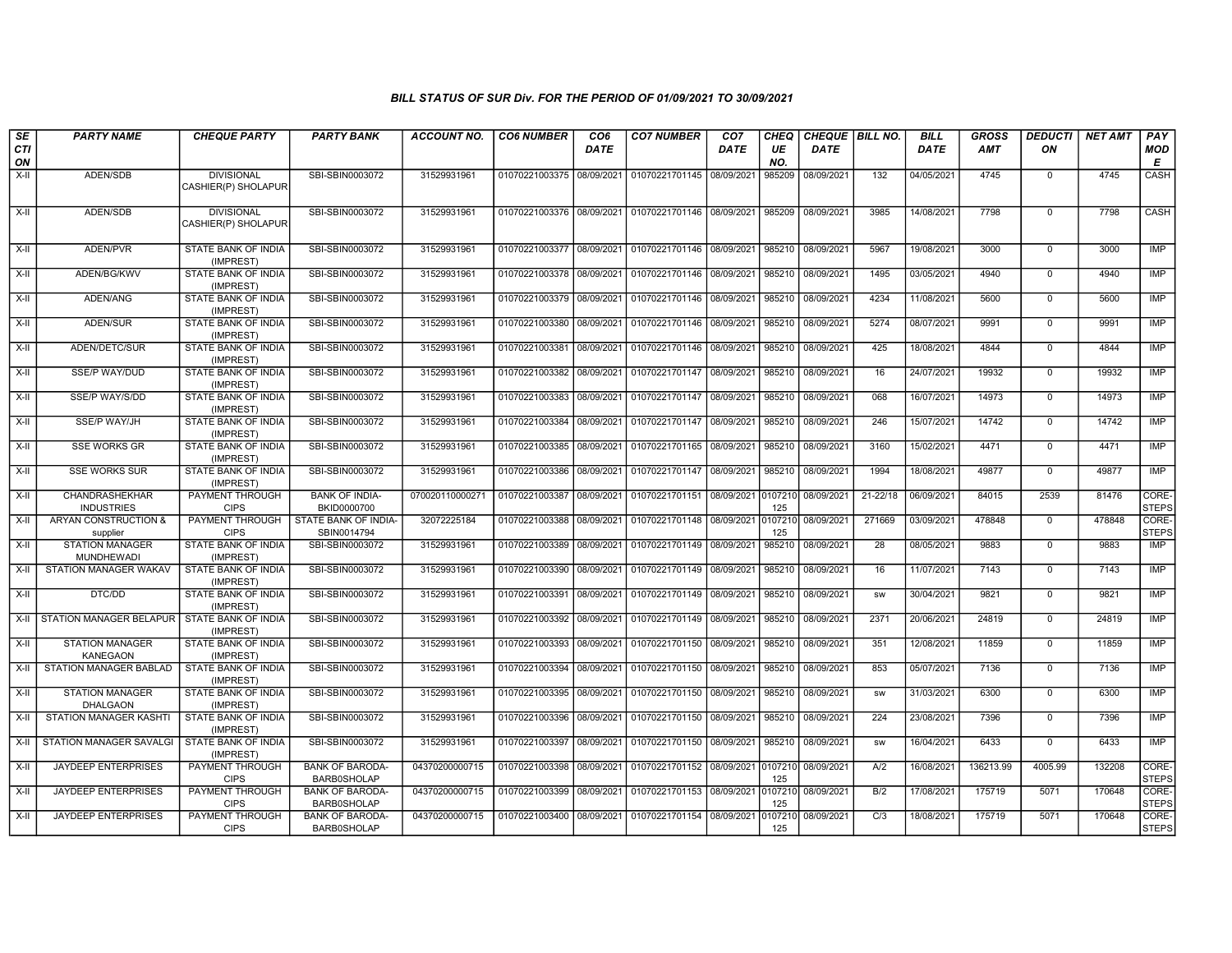| SE<br><b>CTI</b> | <b>PARTY NAME</b>                                                      | <b>CHEQUE PARTY</b>                      | <b>PARTY BANK</b>                                | <b>ACCOUNT NO.</b> | <b>CO6 NUMBER</b>         | CO <sub>6</sub><br><b>DATE</b> | <b>CO7 NUMBER</b>                                           | CO <sub>7</sub><br><b>DATE</b> | <b>CHEQ</b><br>UE | <b>DATE</b> | CHEQUE   BILL NO.   | <b>BILL</b><br><b>DATE</b> | <b>GROSS</b><br><b>AMT</b> | <b>DEDUCTI</b><br>ON | <b>NET AMT</b> | PAY<br>MOD                       |
|------------------|------------------------------------------------------------------------|------------------------------------------|--------------------------------------------------|--------------------|---------------------------|--------------------------------|-------------------------------------------------------------|--------------------------------|-------------------|-------------|---------------------|----------------------------|----------------------------|----------------------|----------------|----------------------------------|
| ON               |                                                                        |                                          |                                                  |                    |                           |                                |                                                             |                                | NO.               |             |                     |                            |                            |                      |                | Е                                |
| X-II             | SR DFM SUR (COMPUTER)                                                  | <b>PAYMENT THROUGH</b><br><b>CIPS</b>    | SBI BANK-SBIN0IMPRST                             | 100013276241       | 01070221003401 08/09/2021 |                                | 01070221701155 08/09/2021                                   |                                | 0107210<br>125    | 08/09/2021  | MAY-I               | 06/09/2021                 | 6825                       | $\mathbf 0$          | 6825           | CORE-<br><b>STEPS</b>            |
| $X-H$            | <b>AMRUT ANIL JOSHI</b>                                                | <b>PAYMENT THROUGH</b><br><b>CIPS</b>    | <b>KOTAK MAHINDRA</b><br><b>BANK-KKBK0000957</b> | 1711235002         | 01070221003402 08/09/2021 |                                | 01070221701156 08/09/2021                                   |                                | 0107210<br>125    | 08/09/2021  | 756629              | 06/09/2021                 | 30000                      | $\overline{0}$       | 30000          | CORE-<br><b>STEPS</b>            |
| X-II             | SR DCM SUR                                                             | <b>DIVISIONAL</b><br>CASHIER(P) SHOLAPUR | SELF CHEQUE-                                     | 000                | 01070221003403 08/09/2021 |                                | 01070221701157 08/09/2021                                   |                                | 985209            | 08/09/2021  | 756630              | 07/09/2021                 | 9500                       | $\Omega$             | 9500           | CASH                             |
| $X-H$            | <b>MAHARASHTRA STATE</b><br>ELECTRICITY DISTRIBUTION<br><b>COMPANY</b> | <b>PAYMENT THROUGH</b><br><b>CIPS</b>    | <b>CANARA BANK-</b><br>CNRB0001903               | 1903201010183      |                           |                                | 01070221003404 08/09/2021 01070221701158 08/09/2021 0107210 |                                | 125               | 08/09/2021  | 202108453<br>070881 | 07/09/2021                 | 1960910                    | $\mathbf 0$          | 1960910        | CORE-<br><b>STEPS</b>            |
| $X-H$            | SR DSTE(M)/SUR                                                         | <b>STATE BANK OF INDIA</b><br>(IMPREST)  | SBI-SBIN0003072                                  | 31529931961        |                           |                                | 01070221003405 08/09/2021 01070221701155 08/09/2021         |                                | 985210            | 08/09/2021  | 354                 | 05/04/2021                 | 9093                       | $\Omega$             | 9093           | IMP                              |
| X-II             | MH13DE8517                                                             | <b>DIVISIONAL</b><br>CASHIER(P) SHOLAPUR | SBI-SBIN0003072                                  | 31529931961        | 01070221003406 08/09/2021 |                                | 01070221701159 08/09/2021                                   |                                | 985209            | 08/09/2021  | 23102               | 19/08/2021                 | 10000                      | $\overline{0}$       | 10000          | <b>CASH</b>                      |
|                  | X-II ULTRATECH CEMENT LIMITED                                          | <b>ULTRATECH CEMENT</b><br>LIMITED       | SELF CHEQUE-                                     | 000                | 01070221003407 08/09/2021 |                                | 01070221701160 08/09/2021                                   |                                | 985208            | 08/09/2021  | 627302              | 08/09/2021                 | 647271                     | $\mathbf 0$          | 647271         | <b>BANK</b><br>CHEQ<br>UE        |
|                  | X-II   ULTRATECH CEMENT LIMITED                                        | <b>ULTRATECH CEMENT</b><br>LIMITED       | SELF CHEQUE-                                     | 000                | 01070221003408 08/09/2021 |                                | 01070221701161 08/09/2021                                   |                                | 985212            | 08/09/2021  | 627303              | 08/09/2021                 | 647271                     | $\mathbf 0$          | 647271         | <b>BANK</b><br>CHEQ<br><b>UE</b> |
|                  | X-II ULTRATECH CEMENT LIMITED                                          | <b>ULTRATECH CEMENT</b><br>LIMITED       | SELF CHEQUE-                                     | 000                | 01070221003409 08/09/2021 |                                | 01070221701162 08/09/2021                                   |                                | 985214            | 08/09/2021  | 627304              | 08/09/2021                 | 1024166                    | $\mathbf 0$          | 1024166        | <b>BANK</b><br>CHEQ<br>UE        |
|                  | X-II ULTRATECH CEMENT LIMITED                                          | <b>ULTRATECH CEMENT</b><br>LIMITED       | <b>SELF CHEQUE-</b>                              | 000                |                           |                                | 01070221003410 08/09/2021 01070221701163 08/09/2021         |                                | 985215            | 08/09/2021  | 627305              | 08/09/2021                 | 1352408                    | $\Omega$             | 1352408        | <b>BANK</b><br>CHEQ<br><b>UE</b> |
| X-II             | EA TO DRM GEN                                                          | STATE BANK OF INDIA<br>(IMPREST)         | SBI-SBIN0003072                                  | 31529931961        | 01070221003411 08/09/2021 |                                | 01070221701164 08/09/2021                                   |                                | 985210            | 08/09/2021  | 22818               | 10/08/2021                 | 9339                       | $\Omega$             | 9339           | IMP                              |
| X-II             | IPF/RPF/DR/SUR/FUEL                                                    | <b>DIVISIONAL</b><br>CASHIER(P) SHOLAPUR | SBI-SBIN0003072                                  | 31529931961        |                           |                                | 01070221003412 08/09/2021 01070221701164                    | 08/09/2021                     | 985209            | 08/09/2021  | 160                 | 22/11/2020                 | 990                        | $\mathbf 0$          | 990            | CASH                             |
| X-II             | KALBURGI CEMENT PVT. LTD                                               | <b>KALBURGI CEMENT</b><br>PVT. LTD       | AXIS BANK-UTIB0000425                            | 425012100105       |                           |                                | 01070221003413 08/09/2021 01070221701166 08/09/2021         |                                | 985207            | 08/09/2021  | 62306               | 08/09/2021                 | 1581735                    | $\mathbf 0$          | 1581735        | <b>BANK</b><br>CHEQ<br><b>UE</b> |
| X-II             | <b>KALBURGI CEMENT PVT. LTD</b>                                        | <b>KALBURGI CEMENT</b><br>PVT. LTD       | AXIS BANK-UTIB0000425                            | 425012100105       | 01070221003414 08/09/2021 |                                | 01070221701167 08/09/2021                                   |                                | 985211            | 08/09/2021  | 627307              | 08/09/2021                 | 2589084                    | $\overline{0}$       | 2589084        | <b>BANK</b><br>CHEQ<br>UE        |
| $X-H$            | KALBURGI CEMENT PVT. LTD                                               | <b>KALBURGI CEMENT</b><br>PVT. LTD       | AXIS BANK-UTIB0000425                            | 425012100105       | 01070221003415 08/09/2021 |                                | 01070221701168 08/09/2021                                   |                                | 985213            | 08/09/2021  | 627308              | 08/09/2021                 | 1027096                    | $\Omega$             | 1027096        | <b>BANK</b><br>CHEQ<br>UE        |
| $X-I$            | N A DANIELS-PUNE                                                       | PAYMENT THROUGH<br><b>CIPS</b>           | <b>BANK OF</b><br>MAHARASHTRA-<br>MAHB0000822    | 68007629301        | 01070221003416 09/09/2021 |                                | 01070221701175 09/09/2021 0107210 09/09/2021                |                                | 130               |             | 141886              | 27/08/2021                 | 33600                      | $\mathbf 0$          | 33600          | CORE-<br><b>STEPS</b>            |
| X-II             | RAMESHWAR AUSEKAR AND<br>COMPANY                                       | <b>PAYMENT THROUGH</b><br><b>CIPS</b>    | <b>BANK OF BARODA-</b><br><b>BARB0RAISHO</b>     | 10140200000567     | 01070221003417 09/09/2021 |                                | 01070221701169 09/09/2021                                   |                                | 0107210<br>129    | 09/09/2021  | 63                  | 08/09/2021                 | 29681                      | 1098                 | 28583          | CORE-<br><b>STEPS</b>            |
| X-II             | ADEN/TM/SUR                                                            | STATE BANK OF INDIA<br>(IMPREST)         | SBI-SBIN0003072                                  | 31529931961        | 01070221003418 09/09/2021 |                                | 01070221701171                                              | 09/09/2021                     | 985216            | 09/09/2021  | 383                 | 08/06/2021                 | 29443                      | $\mathbf 0$          | 29443          | <b>IMP</b>                       |
| X-II             | SSE/(ELECT/MAINT)/SUR                                                  | STATE BANK OF INDIA<br>(IMPREST)         | SBI-SBIN0003072                                  | 31529931961        | 01070221003419 09/09/2021 |                                | 01070221701176 09/09/2021                                   |                                | 985220            | 09/09/2021  | 40                  | 28/05/2021                 | 20000                      | $\overline{0}$       | 20000          | IMP                              |
| $X-H$            | SSE(TELE-N)/SUR/VEH                                                    | <b>STATE BANK OF INDIA</b><br>(IMPREST)  | SBI-SBIN0003072                                  | 31529931961        | 01070221003420 09/09/2021 |                                | 01070221701176 09/09/2021                                   |                                | 985220            | 09/09/2021  | 167                 | 28/06/2021                 | 3997                       | $\mathbf 0$          | 3997           | IMP                              |
| X-II             | SSE (E/M)/DD                                                           | STATE BANK OF INDIA<br>(IMPREST)         | SBI-SBIN0003072                                  | 31529931961        |                           |                                | 01070221003421 09/09/2021 01070221701176 09/09/2021         |                                | 985220            | 09/09/2021  | 105                 | 17/08/2021                 | 2000                       | $\mathbf 0$          | 2000           | IMP                              |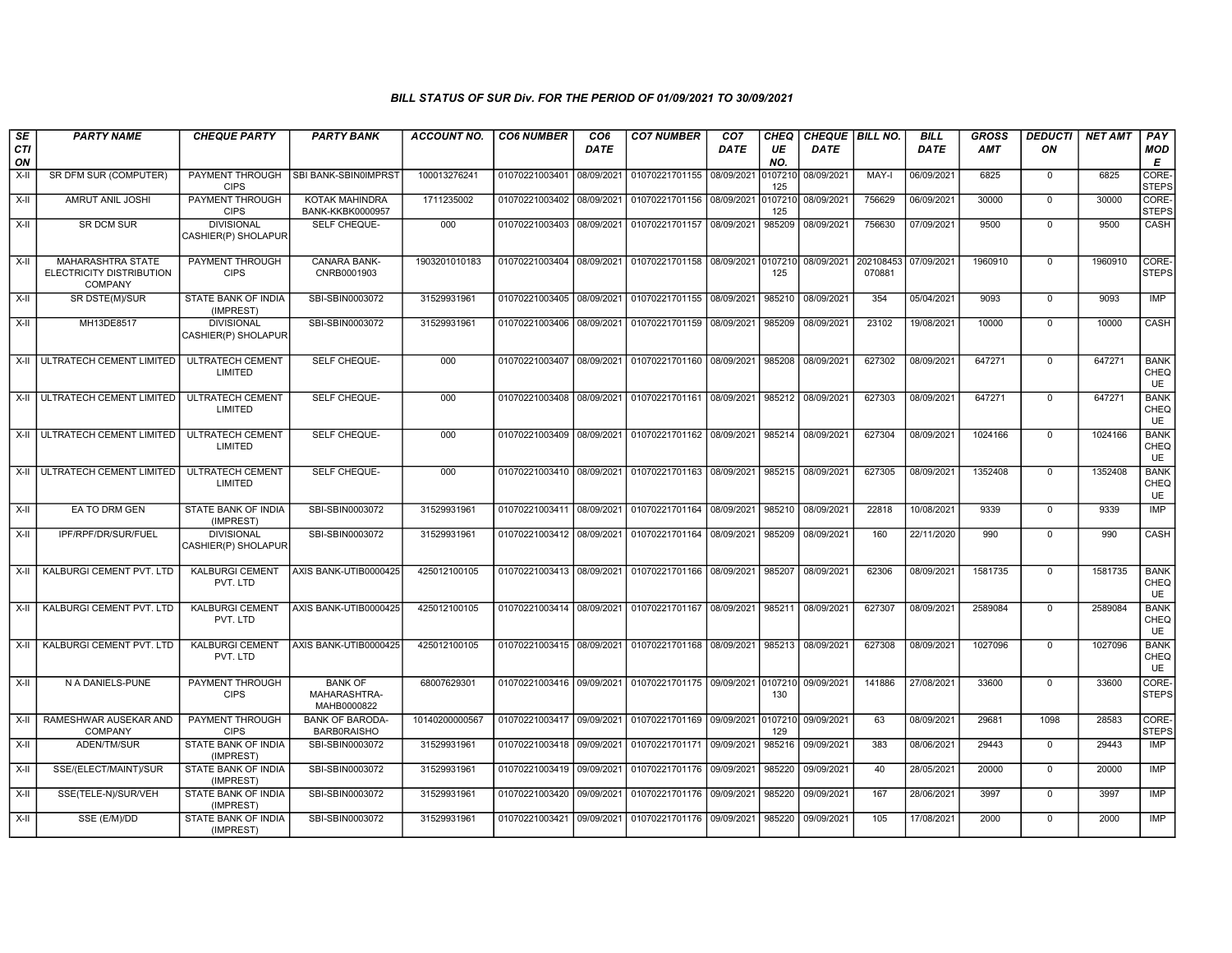| <b>SE</b><br>CTI<br>ON | <b>PARTY NAME</b>                                               | <b>CHEQUE PARTY</b>                      | <b>PARTY BANK</b>                       | <b>ACCOUNT NO.</b> | <b>CO6 NUMBER</b>         | CO <sub>6</sub><br><b>DATE</b> | <b>CO7 NUMBER</b>                 | CO <sub>7</sub><br><b>DATE</b> | <b>CHEQ</b><br>UE<br>NO. | CHEQUE   BILL NO.<br><b>DATE</b> |                             | <b>BILL</b><br><b>DATE</b> | <b>GROSS</b><br><b>AMT</b> | <b>DEDUCTI</b><br>ON | <b>NET AMT</b> | PAY<br><b>MOD</b><br>E |
|------------------------|-----------------------------------------------------------------|------------------------------------------|-----------------------------------------|--------------------|---------------------------|--------------------------------|-----------------------------------|--------------------------------|--------------------------|----------------------------------|-----------------------------|----------------------------|----------------------------|----------------------|----------------|------------------------|
| X-II                   | SSE/P WAY/N/SUR                                                 | STATE BANK OF INDIA<br>(IMPREST)         | SBI-SBIN0003072                         | 31529931961        | 01070221003422            | 09/09/2021                     | 01070221701170 09/09/2021         |                                | 985216                   | 09/09/2021                       | 671                         | 06/08/2021                 | 14997                      | $\mathbf 0$          | 14997          | <b>IMP</b>             |
| X-II                   | <b>DSC/RPF/SUR</b>                                              | STATE BANK OF INDIA<br>(IMPREST)         | SBI-SBIN0003072                         | 31529931961        | 01070221003423 09/09/2021 |                                | 01070221701176 09/09/2021         |                                | 985220                   | 09/09/2021                       | 4963                        | 01/07/2021                 | 1984                       | $\Omega$             | 1984           | IMP                    |
| X-II                   | IPF/RPF/DOG SQUAD/SUR/REX                                       | STATE BANK OF INDIA<br>(IMPREST)         | SBI-SBIN0003072                         | 31529931961        | 01070221003424            | 09/09/2021                     | 01070221701176 09/09/2021         |                                | 985220                   | 09/09/2021                       | 16                          | 27/06/2021                 | 10000                      | $\mathbf 0$          | 10000          | <b>IMP</b>             |
| X-II                   | <b>IPF ANG</b>                                                  | <b>DIVISIONAL</b><br>CASHIER(P) SHOLAPUR | SBI-SBIN0003072                         | 31529931961        | 01070221003425            | 09/09/2021                     | 01070221701188                    | 13/09/2021                     | 985223                   | 13/09/2021                       | 1507                        | 13/04/2020                 | 990                        | $\Omega$             | 990            | CASH                   |
| X-II                   | <b>IPF ANG</b>                                                  | <b>DIVISIONAL</b><br>CASHIER(P) SHOLAPUR | SBI-SBIN0003072                         | 31529931961        | 01070221003426 09/09/2021 |                                | 01070221701176 09/09/2021         |                                | 985219                   | 09/09/2021                       | 1500                        | 05/03/2020                 | 990                        | $\Omega$             | 990            | CASH                   |
| X-II                   | <b>IPF/RPF/BGVN</b>                                             | STATE BANK OF INDIA<br>(IMPREST)         | SBI-SBIN0003072                         | 31529931961        | 01070221003427            | 09/09/2021                     | 01070221701177 09/09/2021         |                                | 985220                   | 09/09/2021                       | 97                          | 08/10/2020                 | 500                        | $\mathbf 0$          | 500            | IMP                    |
|                        | X-II   IPF/RPF/DOG SQUAD/DD/RANA                                | STATE BANK OF INDIA<br>(IMPREST)         | SBI-SBIN0003072                         | 31529931961        | 01070221003428            | 09/09/2021                     | 01070221701177 09/09/2021         |                                | 985220                   | 09/09/2021                       | OT000031                    | 28/06/2021                 | 10333                      | $\Omega$             | 10333          | <b>IMP</b>             |
| X-II                   | IPF/RPF/WD                                                      | STATE BANK OF INDIA<br>(IMPREST)         | SBI-SBIN0003072                         | 31529931961        | 01070221003429            | 09/09/2021                     | 01070221701177 09/09/2021         |                                | 985220                   | 09/09/2021                       | 01                          | 01/10/2020                 | 8970                       | $\Omega$             | 8970           | <b>IMP</b>             |
| X-II                   | Dr Sonai Krishnamohan Rawal                                     | PAYMENT THROUGH<br><b>CIPS</b>           | SBI-SBIN0001656                         | 32985283014        | 01070221003430            | 09/09/2021                     | 01070221701172 09/09/2021         |                                | 0107210<br>129           | 09/09/2021                       | 841                         | 08/09/2021                 | 3000                       | $\Omega$             | 3000           | CORE-<br><b>STEPS</b>  |
| X-II                   | TTE REST HOUSE LUR                                              | <b>STATE BANK OF INDIA</b><br>(IMPREST)  | SBI-SBIN0003072                         | 31529931961        | 01070221003431            | 09/09/2021                     | 01070221701177 09/09/2021         |                                | 985220                   | 09/09/2021                       | 262                         | 18/01/2021                 | 4916                       | $\mathbf 0$          | 4916           | IMP                    |
| X-II                   | Dr Sonai Krishnamohan Rawal                                     | PAYMENT THROUGH<br><b>CIPS</b>           | SBI-SBIN0001656                         | 32985283014        | 01070221003432            | 09/09/2021                     | 01070221701172 09/09/2021 0107210 |                                | 129                      | 09/09/2021                       | 842                         | 08/09/2021                 | 3000                       | $\Omega$             | 3000           | CORE-<br><b>STEPS</b>  |
| X-II                   | IPF/DI/SUR                                                      | STATE BANK OF INDIA<br>(IMPREST)         | SBI-SBIN0003072                         | 31529931961        | 01070221003433            | 09/09/2021                     | 01070221701177 09/09/2021         |                                | 985220                   | 09/09/2021                       | 000146                      | 03/03/2021                 | 500                        | $\mathbf 0$          | 500            | <b>IMP</b>             |
| $X-II$                 | Dr VINAYAK D DESHPANDE                                          | PAYMENT THROUGH<br><b>CIPS</b>           | <b>BANK OF INDIA-</b><br>BKID0000704    | 070410100002698    | 01070221003434            | 09/09/2021                     | 01070221701172 09/09/2021         |                                | 0107210<br>129           | 09/09/2021                       | 843                         | 08/09/2021                 | 3000                       | $\mathbf 0$          | 3000           | CORE-<br><b>STEPS</b>  |
| $X-H$                  | <b>MS/PVR/GEN</b>                                               | STATE BANK OF INDIA<br>(IMPREST)         | SBI-SBIN0003072                         | 31529931961        | 01070221003435            | 09/09/2021                     | 01070221701192                    | 13/09/2021                     | 985227                   | 13/09/2021                       | 10521                       | 31/07/2021                 | 3873                       | $\Omega$             | 3873           | IMP                    |
| $X-H$                  | Dr VINAYAK D DESHPANDE                                          | PAYMENT THROUGH<br><b>CIPS</b>           | <b>BANK OF INDIA-</b><br>BKID0000704    | 070410100002698    | 01070221003436            | 09/09/2021                     | 01070221701172 09/09/2021 0107210 |                                | 129                      | 09/09/2021                       | 844                         | 08/09/2021                 | 3000                       | $\Omega$             | 3000           | CORE-<br><b>STEPS</b>  |
| X-II                   | ANAND RISHIJI HOSPITAL AND<br>MEDICAL RESEARCH CENTER           | PAYMENT THROUGH<br><b>CIPS</b>           | AXIS BANK-UTIB0000215                   | 215010100015941    | 01070221003437            | 09/09/2021                     | 01070221701179 09/09/2021         |                                | 0107210<br>131           | 13/09/2021                       | <b>BLIP21000</b><br>1306    | 25/05/2021                 | 51335                      | 5134                 | 46201          | CORE-<br><b>STEPS</b>  |
| X-II                   | ANAND RISHIJI HOSPITAL AND<br><b>MEDICAL RESEARCH CENTER</b>    | PAYMENT THROUGH<br><b>CIPS</b>           | AXIS BANK-UTIB0000215                   | 215010100015941    | 01070221003438            | 09/09/2021                     | 01070221701179 09/09/2021         |                                | 0107210<br>131           | 13/09/2021                       | <b>BLIP21000</b><br>0289    | 12/05/2021                 | 59950                      | 5995                 | 53955          | CORE-<br><b>STEPS</b>  |
| X-II                   | ANAND RISHIJI HOSPITAL AND<br>MEDICAL RESEARCH CENTER           | PAYMENT THROUGH<br><b>CIPS</b>           | AXIS BANK-UTIB0000215                   | 215010100015941    | 01070221003439            | 09/09/2021                     | 01070221701179 09/09/2021         |                                | 010721<br>131            | 13/09/2021                       | <b>BLIP21000</b><br>1140    | 20/05/2021                 | 146423                     | 14642                | 131781         | CORE-<br><b>STEPS</b>  |
| X-II                   | ANAND RISHIJI HOSPITAL AND<br>MEDICAL RESEARCH CENTER           | <b>CIPS</b>                              | PAYMENT THROUGH AXIS BANK-UTIB0000215   | 215010100015941    | 01070221003440 09/09/2021 |                                | 01070221701179 09/09/2021         |                                | 010721<br>131            | 13/09/2021                       | <b>BLIP21000</b><br>0917    | 11/05/2021                 | 101711                     | 10171                | 91540          | CORE-<br><b>STEPS</b>  |
| $X-H$                  | ANAND RISHIJI HOSPITAL AND<br>MEDICAL RESEARCH CENTER           | PAYMENT THROUGH<br><b>CIPS</b>           | AXIS BANK-UTIB0000215                   | 215010100015941    | 01070221003441            | 09/09/2021                     | 01070221701179 09/09/2021         |                                | 010721<br>131            | 13/09/2021                       | <b>BLIP21000</b><br>0628    | 12/05/2021                 | 89945                      | 8995                 | 80950          | CORE-<br><b>STEPS</b>  |
| $X-I$                  | ANAND RISHIJI HOSPITAL AND<br>MEDICAL RESEARCH CENTER           | PAYMENT THROUGH<br><b>CIPS</b>           | AXIS BANK-UTIB0000215                   | 215010100015941    | 01070221003442            | 09/09/2021                     | 01070221701179 09/09/2021         |                                | 0107210<br>131           | 13/09/2021                       | <b>BLIP21000</b><br>0918    | 11/05/2021                 | 99893                      | 9989                 | 89904          | CORE-<br><b>STEPS</b>  |
| X-II                   | ANAND RISHIJI HOSPITAL AND<br>MEDICAL RESEARCH CENTER           | PAYMENT THROUGH<br><b>CIPS</b>           | AXIS BANK-UTIB0000215                   | 215010100015941    | 01070221003444 09/09/2021 |                                | 01070221701179 09/09/2021         |                                | 0107210<br>131           | 13/09/2021                       | <b>BLIP21000</b><br>0758    | 08/05/2021                 | 140984                     | 14098                | 126886         | CORE-<br><b>STEPS</b>  |
| X-II                   | <b>IPF/RPF/DOG</b><br>SQUAD/DD/SAMRAT                           | STATE BANK OF INDIA<br>(IMPREST)         | SBI-SBIN0003072                         | 31529931961        | 01070221003445 09/09/2021 |                                | 01070221701177 09/09/2021         |                                | 985220                   | 09/09/2021                       | OT000032 28/06/2021         |                            | 10333                      | $\Omega$             | 10333          | IMP                    |
| X-II                   | ANAND RISHIJI HOSPITAL AND<br>MEDICAL RESEARCH CENTER           | <b>CIPS</b>                              | PAYMENT THROUGH   AXIS BANK-UTIB0000215 | 215010100015941    | 01070221003446            | 09/09/2021                     | 01070221701179 09/09/2021         |                                | 0107210<br>131           | 13/09/2021                       | <b>BLIP21000</b><br>1234    | 15/05/2021                 | 15499                      | 1550                 | 13949          | CORE-<br><b>STEPS</b>  |
| X-II                   | ANAND RISHIJI HOSPITAL AND<br>MEDICAL RESEARCH CENTER           | PAYMENT THROUGH<br><b>CIPS</b>           | AXIS BANK-UTIB0000215                   | 215010100015941    | 01070221003447            | 09/09/2021                     | 01070221701179 09/09/2021         |                                | 010721<br>131            | 13/09/2021                       | <b>BLIP21000</b><br>0920    | 03/05/2021                 | 24157                      | 2416                 | 21741          | CORE-<br><b>STEPS</b>  |
| X-II                   | MAHARASHTRA STATE<br>ELECTRICITY DISTRIBUTION<br><b>COMPANY</b> | PAYMENT THROUGH<br><b>CIPS</b>           | <b>CANARA BANK-</b><br>CNRB0001903      | 1903201010183      | 01070221003448 09/09/2021 |                                | 01070221701180 09/09/2021         |                                | 10721<br>131             | 13/09/2021                       | 130737026<br>$\overline{2}$ | 06/09/2021                 | 64660                      | $\Omega$             | 64660          | CORE-<br><b>STEPS</b>  |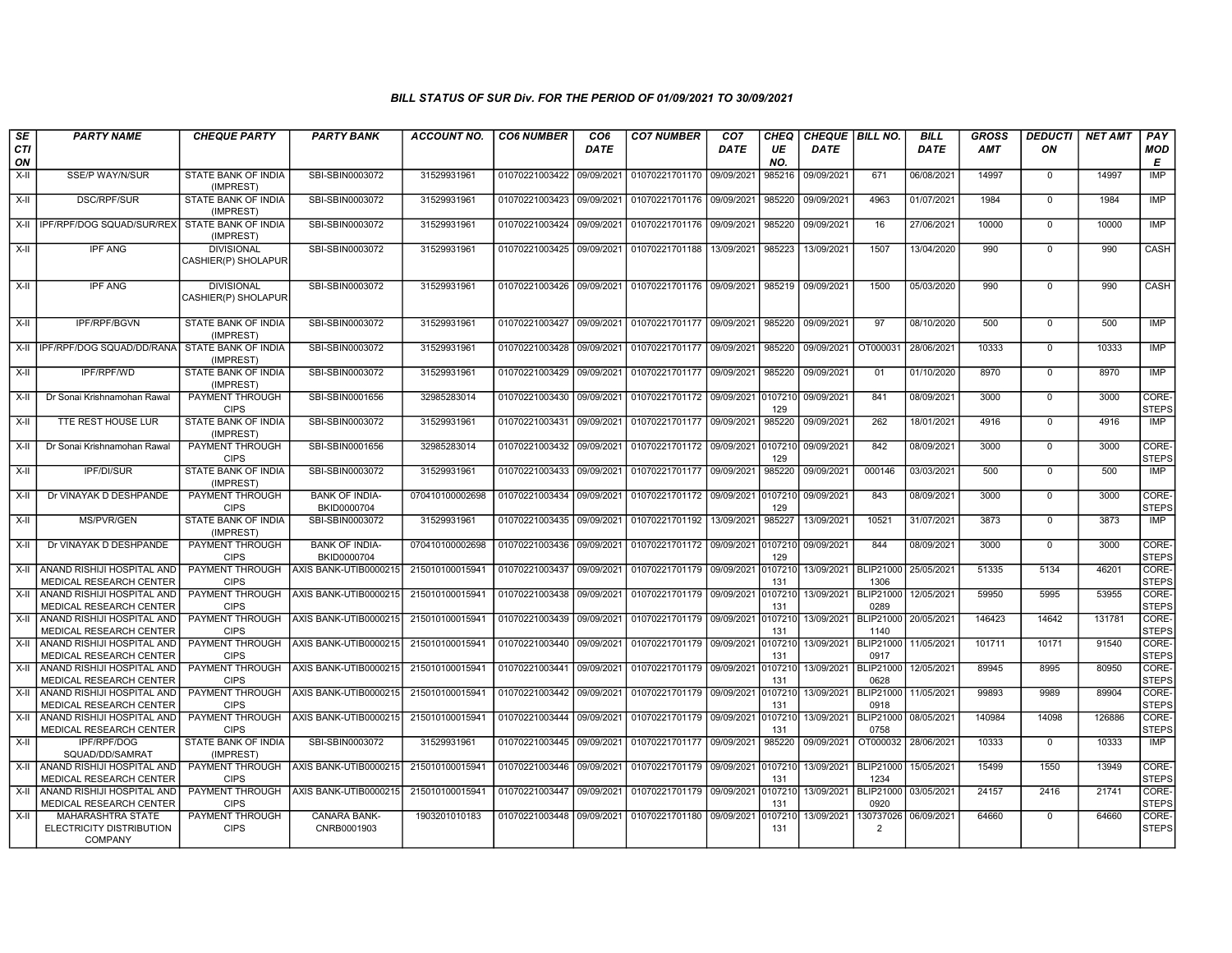| <b>SE</b>        | <b>PARTY NAME</b>                                                      | <b>CHEQUE PARTY</b>                      | <b>PARTY BANK</b>                  | <b>ACCOUNT NO.</b> | <b>CO6 NUMBER</b>         | CO <sub>6</sub> | <b>CO7 NUMBER</b>                    | CO <sub>7</sub> | CHEQ           | <b>CHEQUE   BILL NO.</b>     |                             | <b>BILL</b> | <b>GROSS</b> | <i><b>DEDUCTI</b></i> | <b>NET AMT</b> | PAY                              |
|------------------|------------------------------------------------------------------------|------------------------------------------|------------------------------------|--------------------|---------------------------|-----------------|--------------------------------------|-----------------|----------------|------------------------------|-----------------------------|-------------|--------------|-----------------------|----------------|----------------------------------|
| <b>CTI</b><br>ON |                                                                        |                                          |                                    |                    |                           | <b>DATE</b>     |                                      | <b>DATE</b>     | UE<br>NO.      | <b>DATE</b>                  |                             | <b>DATE</b> | <b>AMT</b>   | ON                    |                | <b>MOD</b><br>Е                  |
| $X-H$            | MAHARASHTRA STATE<br>ELECTRICITY DISTRIBUTION<br><b>COMPANY</b>        | PAYMENT THROUGH<br><b>CIPS</b>           | CANARA BANK-<br>CNRB0001903        | 1903201010183      | 01070221003449 09/09/2021 |                 | 01070221701180 09/09/2021            |                 | 107210<br>131  | 13/09/2021                   | 130790906<br>$\overline{4}$ | 06/09/2021  | 65680        | $\mathbf 0$           | 65680          | CORE-<br><b>STEPS</b>            |
| $X-H$            | <b>MAHARASHTRA STATE</b><br>ELECTRICITY DISTRIBUTION<br>COMPANY        | PAYMENT THROUGH<br><b>CIPS</b>           | <b>CANARA BANK-</b><br>CNRB0001903 | 1903201010183      | 01070221003450            | 09/09/2021      | 01070221701181 09/09/2021 0107210    |                 | 131            | 13/09/2021                   | 130767275<br>8              | 06/09/2021  | 19100        | $\mathbf 0$           | 19100          | <b>CORE</b><br><b>STEPS</b>      |
| X-II             | MAHARASHTRA STATE<br>ELECTRICITY DISTRIBUTION<br><b>COMPANY</b>        | PAYMENT THROUGH<br><b>CIPS</b>           | <b>CANARA BANK-</b><br>CNRB0001903 | 1903201010183      | 01070221003451            | 09/09/2021      | 01070221701180                       | 09/09/2021      | 0107210<br>131 | 13/09/2021                   | 130751422<br>$\overline{7}$ | 06/09/2021  | 100250       | $\mathbf 0$           | 100250         | CORE <sub></sub><br><b>STEPS</b> |
| X-II             | <b>MAHARASHTRA STATE</b><br>ELECTRICITY DISTRIBUTION<br><b>COMPANY</b> | PAYMENT THROUGH<br><b>CIPS</b>           | <b>CANARA BANK-</b><br>CNRB0001903 | 1903201010183      | 01070221003452            | 09/09/2021      | 01070221701181 09/09/2021            |                 | 0107210<br>131 | 13/09/2021                   | 130838885<br>8              | 07/09/2021  | 3310         | $\mathbf 0$           | 3310           | CORE-<br><b>STEPS</b>            |
| $X-I$            | <b>MAHARASHTRA STATE</b><br>ELECTRICITY DISTRIBUTION<br>COMPANY        | PAYMENT THROUGH<br><b>CIPS</b>           | <b>CANARA BANK-</b><br>CNRB0001903 | 1903201010183      | 01070221003453            | 09/09/2021      | 01070221701181 09/09/2021            |                 | 107210<br>131  | 13/09/2021                   | 130853177<br>$\mathbf{1}$   | 07/09/2021  | 680          | $\mathbf 0$           | 680            | <b>CORE</b><br><b>STEPS</b>      |
| X-II             | MAHARASHTRA STATE<br>ELECTRICITY DISTRIBUTION<br><b>COMPANY</b>        | PAYMENT THROUGH<br><b>CIPS</b>           | CANARA BANK-<br>CNRB0001903        | 1903201010183      | 01070221003454            | 09/09/2021      | 01070221701181 09/09/2021            |                 | 107210<br>131  | 13/09/2021                   | 130923411<br>$\overline{2}$ | 07/09/2021  | 600          | $\mathbf 0$           | 600            | CORE-<br>STEPS                   |
| $X-H$            | <b>MAHARASHTRA STATE</b><br>ELECTRICITY DISTRIBUTION<br><b>COMPANY</b> | PAYMENT THROUGH<br><b>CIPS</b>           | <b>CANARA BANK-</b><br>CNRB0001903 | 1903201010183      | 01070221003455 09/09/2021 |                 | 01070221701181 09/09/2021 0107210    |                 | 131            | 13/09/2021 130712559         | $\mathbf 0$                 | 06/09/2021  | 14590        | $\Omega$              | 14590          | CORE-<br><b>STEPS</b>            |
| $X-H$            | <b>DIVL.SECRETARY CRMS</b>                                             | <b>DIVL.SECRETARY</b><br><b>CRMS</b>     | SELF CHEQUE-                       | 000000000          | 01070221003457            | 13/09/2021      | 01070221701183                       | 13/09/2021      | 985221         | 13/09/2021                   | 643756                      | 20/07/2021  | 18900        | $\overline{0}$        | 18900          | <b>BANK</b><br>CHEQ<br>UE        |
| $X-II$           | SECRETARY AIOBC/SUR                                                    | <b>DIVISIONAL</b><br>CASHIER(P) SHOLAPUR | SBI-SBIN0003072                    | 31529931961        | 01070221003458            | 13/09/2021      | 01070221701182 13/09/2021            |                 | 985223         | 13/09/2021                   | 643763                      | 20/07/2021  | 18900        | $\Omega$              | 18900          | CASH                             |
| $X-H$            | DIVL.SECRETARY NRMU                                                    | <b>DIVL.SECRETARY</b><br><b>NRMU</b>     | SELF CHEQUE-                       | 000000000          | 01070221003459            |                 | 13/09/2021 01070221701182 13/09/2021 |                 | 985222         | 13/09/2021                   | 643757                      | 20/07/2021  | 9450         | $\Omega$              | 9450           | <b>BANK</b><br>CHEQ<br>UE        |
| $X-H$            | <b>IPF ANG</b>                                                         | <b>DIVISIONAL</b><br>CASHIER(P) SHOLAPUR | SBI-SBIN0003072                    | 31529931961        | 01070221003460            | 13/09/2021      | 01070221701255 21/09/2021            |                 |                | 985256 21/09/2021 4113.6245. |                             | 08/01/2021  | 2400         | $\Omega$              | 2400           | <b>CASH</b>                      |
| X-II             | IPF/RPF/BGVN                                                           | STATE BANK OF INDIA<br>(IMPREST)         | SBI-SBIN0003072                    | 31529931961        | 01070221003461            | 13/09/2021      | 01070221701188 13/09/2021            |                 | 985224         | 13/09/2021                   | 12                          | 09/05/2021  | 490          | $\mathbf 0$           | 490            | IMP                              |
| $X-II$           | <b>IPF ANG</b>                                                         | <b>DIVISIONAL</b><br>CASHIER(P) SHOLAPUR | SBI-SBIN0003072                    | 31529931961        | 01070221003462            | 13/09/2021      | 01070221701196                       | 14/09/2021      | 985228         | 14/09/2021                   | 1210                        | 01/05/2020  | 961          | $\mathbf 0$           | 961            | CASH                             |
| X-II             | IPF/RPF/DOG<br>SQUAD/SUR/BUBBA                                         | STATE BANK OF INDIA<br>(IMPREST)         | SBI-SBIN0003072                    | 31529931961        | 01070221003463            | 13/09/2021      | 01070221701188 13/09/2021            |                 | 985224         | 13/09/2021                   | 2826                        | 27/07/2021  | 9690         | $\mathbf 0$           | 9690           | <b>IMP</b>                       |
| X-II             | IPF/RPF/DOG<br>SQUAD/SUR/RAMBO                                         | STATE BANK OF INDIA<br>(IMPREST)         | SBI-SBIN0003072                    | 31529931961        | 01070221003464            | 13/09/2021      | 01070221701188                       | 13/09/2021      | 985224         | 13/09/2021                   | 2836                        | 07/08/2021  | 9690         | $\mathbf 0$           | 9690           | <b>IMP</b>                       |
| $X-H$            | <b>IPF/RPF/DOG</b><br>SQUAD/SUR/SANDY                                  | <b>STATE BANK OF INDIA</b><br>(IMPREST)  | SBI-SBIN0003072                    | 31529931961        | 01070221003465            | 13/09/2021      | 01070221701188                       | 13/09/2021      | 985224         | 13/09/2021                   | 2835                        | 07/08/2021  | 9690         | $\overline{0}$        | 9690           | <b>IMP</b>                       |
| $X-H$            | <b>IPF/RPF/DOG SQUAD/SUR/REX STATE BANK OF INDIA</b>                   | (IMPREST)                                | SBI-SBIN0003072                    | 31529931961        | 01070221003466            | 13/09/2021      | 01070221701188                       | 13/09/2021      | 985224         | 13/09/2021                   | 2825                        | 27/07/2021  | 9690         | $\mathbf 0$           | 9690           | <b>IMP</b>                       |
| X-II             | <b>IPF ANG</b>                                                         | <b>DIVISIONAL</b><br>CASHIER(P) SHOLAPUR | SBI-SBIN0003072                    | 31529931961        | 01070221003467            | 13/09/2021      | 01070221701188                       | 13/09/2021      | 985223         | 13/09/2021                   | 37/2021                     | 01/04/2021  | 8880         | $\mathbf 0$           | 8880           | CASH                             |
| $X-H$            | IPF/RPF/WD                                                             | STATE BANK OF INDIA<br>(IMPREST)         | SBI-SBIN0003072                    | 31529931961        | 01070221003468            | 13/09/2021      | 01070221701188                       | 13/09/2021      | 985224         | 13/09/2021                   | 01                          | 01/11/2020  | 9000         | $\mathbf 0$           | 9000           | <b>IMP</b>                       |
| $X-II$           | <b>IPF RPF PVR</b>                                                     | <b>DIVISIONAL</b><br>CASHIER(P) SHOLAPUR | SBI-SBIN0003072                    | 31529931961        | 01070221003469            | 13/09/2021      | 01070221701255 21/09/2021            |                 | 985256         | 21/09/2021 010567,010        | 709                         | 31/01/2021  | 2500         | $\mathbf 0$           | 2500           | CASH                             |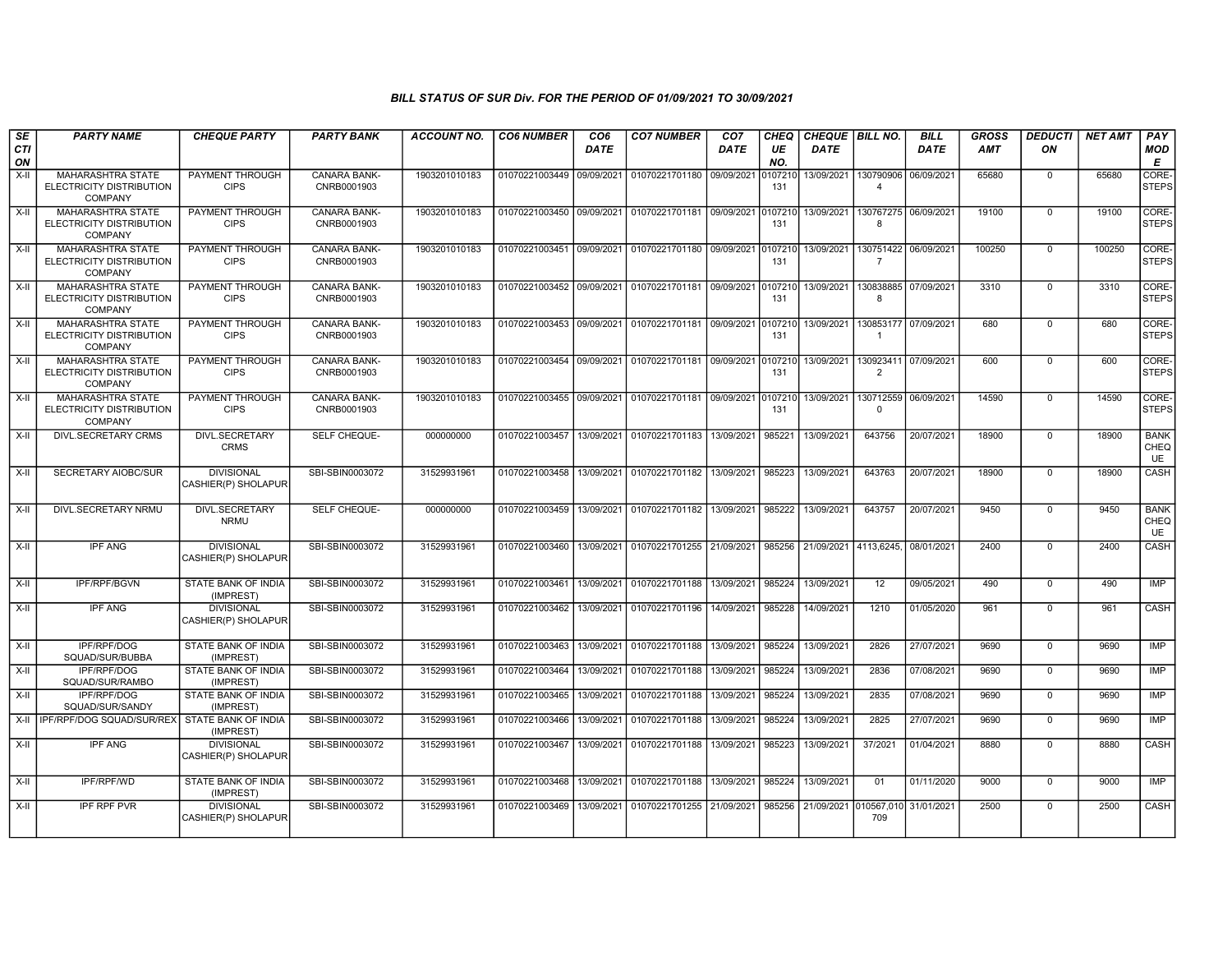| SE        | <b>PARTY NAME</b>                                                      | <b>CHEQUE PARTY</b>                      | <b>PARTY BANK</b>                            | <b>ACCOUNT NO.</b>                         | <b>CO6 NUMBER</b>                        | CO <sub>6</sub> | <b>CO7 NUMBER</b>                        | CO7                | <b>CHEQ</b>    | CHEQUE BILL NO.       |                     | <b>BILL</b> | <b>GROSS</b> | <b>DEDUCTI</b> | <b>NET AMT</b> | PAY                   |
|-----------|------------------------------------------------------------------------|------------------------------------------|----------------------------------------------|--------------------------------------------|------------------------------------------|-----------------|------------------------------------------|--------------------|----------------|-----------------------|---------------------|-------------|--------------|----------------|----------------|-----------------------|
| CTI<br>ON |                                                                        |                                          |                                              |                                            |                                          | <b>DATE</b>     |                                          | DATE               | UE<br>NO.      | DATE                  |                     | <b>DATE</b> | <b>AMT</b>   | ON             |                | <b>MOD</b><br>E       |
| $X-H$     | <b>HPCL DT CARD</b>                                                    | <b>PAYMENT THROUGH</b><br><b>CIPS</b>    | <b>ICICI BANK LTD-</b><br>ICIC0000104        | HPCL2600191902                             | 01070221003470                           | 13/09/2021      | 01070221701185                           | 13/09/2021         | 0107210<br>131 | 13/09/2021            | 19913               | 31/08/2021  | 984200       | $\mathbf 0$    | 984200         | CORE-<br><b>STEPS</b> |
| X-II      | SSE/C&W/SNSI/COACHING                                                  | <b>STATE BANK OF INDIA</b><br>(IMPREST)  | SBI-SBIN0003072                              | 31529931961                                | 01070221003471 13/09/2021                |                 | 01070221701186                           | 13/09/2021         | 985224         | 13/09/2021            | 900                 | 02/07/2021  | 2500         | $\Omega$       | 2500           | IMP                   |
| $X-II$    | ADEN/SDB                                                               | <b>DIVISIONAL</b><br>CASHIER(P) SHOLAPUR | SBI-SBIN0003072                              | 31529931961                                | 01070221003472 13/09/2021                |                 | 01070221701186                           | 13/09/2021         | 985223         | 13/09/2021            | 131                 | 30/06/2021  | 4722         | $\mathbf 0$    | 4722           | CASH                  |
| $X-H$     | SSE/TRD/ANG/DEPOT                                                      | <b>STATE BANK OF INDIA</b><br>(IMPREST)  | SBI-SBIN0003072                              | 31529931961                                | 01070221003473 13/09/2021                |                 | 01070221701186                           | 13/09/2021         | 985224         | 13/09/2021            | 544                 | 28/08/2021  | 3000         | $\mathbf 0$    | 3000           | IMP                   |
| X-II      | SSE/TRD/BAP                                                            | STATE BANK OF INDIA<br>(IMPREST)         | SBI-SBIN0003072                              | 31529931961                                | 01070221003474 13/09/2021                |                 | 01070221701186                           | 13/09/2021         | 985224         | 13/09/2021            | 25                  | 08/09/2021  | 2000         | $\mathbf 0$    | 2000           | IMP                   |
| X-II      | SR SE(TRD)/YL                                                          | STATE BANK OF INDIA<br>(IMPREST)         | SBI-SBIN0003072                              | 31529931961                                | 01070221003475 13/09/2021                |                 | 01070221701186                           | 13/09/2021         | 985224         | 13/09/2021            | 199                 | 06/09/2021  | 2000         | $\mathbf 0$    | 2000           | <b>IMP</b>            |
| X-II      | SSE/C&W/SNSI/COACHING                                                  | STATE BANK OF INDIA<br>(IMPREST)         | SBI-SBIN0003072                              | 31529931961                                | 01070221003476 13/09/2021                |                 | 01070221701186                           | 13/09/2021         | 985224         | 13/09/2021            | 1806                | 16/08/2021  | 2500         | $\Omega$       | 2500           | <b>IMP</b>            |
| X-II      | <b>MAHARASHTRA STATE</b><br>ELECTRICITY DISTRIBUTION<br><b>COMPANY</b> | PAYMENT THROUGH<br><b>CIPS</b>           | <b>CANARA BANK-</b><br>CNRB0001903           | 1903201010183                              | 01070221003477   13/09/2021              |                 | 01070221701189                           | 13/09/2021 0107210 | 132            | 13/09/2021            | 202108657<br>085163 | 09/09/2021  | 168990       | $\Omega$       | 168990         | CORE-<br><b>STEPS</b> |
| X-II      | DSC.RPF.SUR                                                            | <b>DIVISIONAL</b><br>CASHIER(P) SHOLAPUR | SELF CHEQUE-                                 | 000000000                                  | 01070221003478 13/09/2021                |                 | 01070221701190                           | 13/09/2021         | 985226         | 13/09/2021            | 614978              | 02/09/2021  | 5400         | $\Omega$       | 5400           | CASH                  |
| X-II      | SQUARE COMMUNICATION<br>PVT LTD                                        | PAYMENT THROUGH<br><b>CIPS</b>           | PNB-PUNB0055200                              | 0552002100051281                           | 01070221003479 13/09/2021                |                 | 01070221701191                           | 13/09/2021         | 0107210<br>132 | 13/09/2021   PBM20/21 | 22                  | 30/04/2021  | 5142         | $\Omega$       | 5142           | CORE-<br><b>STEPS</b> |
| $X-H$     | SQUARE COMMUNICATION<br>PVT LTD                                        | PAYMENT THROUGH<br><b>CIPS</b>           | PNB-PUNB0055200                              | 0552002100051281                           | 01070221003480                           | 13/09/2021      | 01070221701191                           | 13/09/2021         | 0107210<br>132 | 13/09/2021   PBM19/21 | 22                  | 30/04/2021  | 5142         | $\mathbf 0$    | 5142           | CORE-<br><b>STEPS</b> |
| X-II      | SQUARE COMMUNICATION<br>PVT LTD                                        | <b>PAYMENT THROUGH</b><br><b>CIPS</b>    | PNB-PUNB0055200                              | 0552002100051281 01070221003481            |                                          | 13/09/2021      | 01070221701191                           | 13/09/2021         | 0107210<br>132 | 13/09/2021   PBM78/21 | 22                  | 24/06/2021  | 5142         | $\Omega$       | 5142           | CORE-<br><b>STEPS</b> |
| $X-H$     | <b>SQUARE COMMUNICATION</b><br>PVT LTD                                 | <b>PAYMENT THROUGH</b><br><b>CIPS</b>    | PNB-PUNB0055200                              | 0552002100051281 01070221003482 13/09/2021 |                                          |                 | 01070221701191                           | 13/09/2021         | 0107210<br>132 | 13/09/2021            | 108/21-22           | 30/06/2021  | 7241         | $\mathbf 0$    | 7241           | CORE-<br><b>STEPS</b> |
| X-II      | A R RAIL VIKAS SERVICES<br>PRIVATE LIMITED                             | PAYMENT THROUGH<br><b>CIPS</b>           | <b>BANK OF BARODA-</b><br><b>BARB0JOGESH</b> | 09660200000502                             | 01070221003483                           | 13/09/2021      | 01070221701194                           | 13/09/2021         | 0107210<br>133 | 14/09/2021            | 252838              | 27/08/2021  | 580042       | $\Omega$       | 580042         | CORE-<br><b>STEPS</b> |
| X-II      | EA TO DRM GEN                                                          | STATE BANK OF INDIA<br>(IMPREST)         | SBI-SBIN0003072                              | 31529931961                                | 01070221003484                           | 13/09/2021      | 01070221701192                           | 13/09/2021         | 985227         | 13/09/2021            | 743                 | 29/07/2021  | 9754         | $\mathbf 0$    | 9754           | <b>IMP</b>            |
| X-II      | RELIANCE JIO INFOCOMM LTD PAYMENT THROUGH                              | <b>CIPS</b>                              | <b>ICICI BANK LTD-</b><br>ICIC0000104        | RJIO900630022469                           | 01070221003485 13/09/2021                |                 | 01070221701193                           | 13/09/2021         | 0107210<br>132 | 13/09/2021            | 533000097<br>911    | 01/09/2021  | 269388       | 9954           | 259434         | CORE-<br><b>STEPS</b> |
| $X-H$     | IPF.RPF.GULBARGA                                                       | <b>STATE BANK OF INDIA</b><br>(IMPREST)  | SBI-SBIN0003072                              | 31529931961                                | 01070221003486 13/09/2021                |                 | 01070221701196                           | 14/09/2021         | 985229         | 14/09/2021            | 967                 | 06/02/2021  | 1000         | $\mathbf 0$    | 1000           | IMP                   |
| $X-II$    | IPF/RPF/GR/ACCUSED                                                     | STATE BANK OF INDIA<br>(IMPREST)         | SBI-SBIN0003072                              | 31529931961                                | 01070221003487                           | 13/09/2021      | 01070221701196                           | 14/09/2021         | 985229         | 14/09/2021            | 174                 | 26/02/2021  | 1000         | $\Omega$       | 1000           | IMP                   |
| $X-II$    | <b>IPF ANG</b>                                                         | <b>DIVISIONAL</b><br>CASHIER(P) SHOLAPUR | SBI-SBIN0003072                              | 31529931961                                | 01070221003488                           | 13/09/2021      | 01070221701196                           | 14/09/2021         | 985228         | 14/09/2021            | 25/2021             | 02/03/2021  | 8880         | $\Omega$       | 8880           | CASH                  |
| X-II      | IPF/RPF/SNSI                                                           | <b>DIVISIONAL</b><br>CASHIER(P) SHOLAPUR | SBI-SBIN0003072                              | 000000                                     |                                          |                 | 01070221003489 13/09/2021 01070221701196 | 14/09/2021         | 985228         | 14/09/2021            | 13/2021             | 01/05/2021  | 8880         | $\mathbf 0$    | 8880           | CASH                  |
| X-II      | <b>IPF/RPF/BGVN</b>                                                    | STATE BANK OF INDIA<br>(IMPREST)         | SBI-SBIN0003072                              | 31529931961                                | 01070221003490 13/09/2021 01070221701196 |                 |                                          | 14/09/2021         | 985229         | 14/09/2021            | 98                  | 06/04/2021  | 500          | $\mathbf 0$    | 500            | IMP                   |
| $X-H$     | <b>SSE/P WAY/YL</b>                                                    | <b>STATE BANK OF INDIA</b><br>(IMPREST)  | SBI-SBIN0003072                              | 31529931961                                | 01070221003492 14/09/2021                |                 | 01070221701195                           | 14/09/2021         | 985229         | 14/09/2021            | 851                 | 27/04/2021  | 14940        | $\mathbf 0$    | 14940          | IMP                   |
| X-II      | SSE/P WAY/BG/KWV                                                       | STATE BANK OF INDIA<br>(IMPREST)         | SBI-SBIN0003072                              | 31529931961                                | 01070221003493 14/09/2021                |                 | 01070221701195                           | 14/09/2021         | 985229         | 14/09/2021            | 11                  | 23/04/2021  | 10729        | $\mathbf 0$    | 10729          | IMP                   |
| X-II      | SE/WORKS/DAUND                                                         | STATE BANK OF INDIA<br>(IMPREST)         | SBI-SBIN0003072                              | 31529931961                                | 01070221003494                           | 14/09/2021      | 01070221701195                           | 14/09/2021         | 985229         | 14/09/2021            | 1136                | 16/06/2021  | 5000         | $\mathbf 0$    | 5000           | <b>IMP</b>            |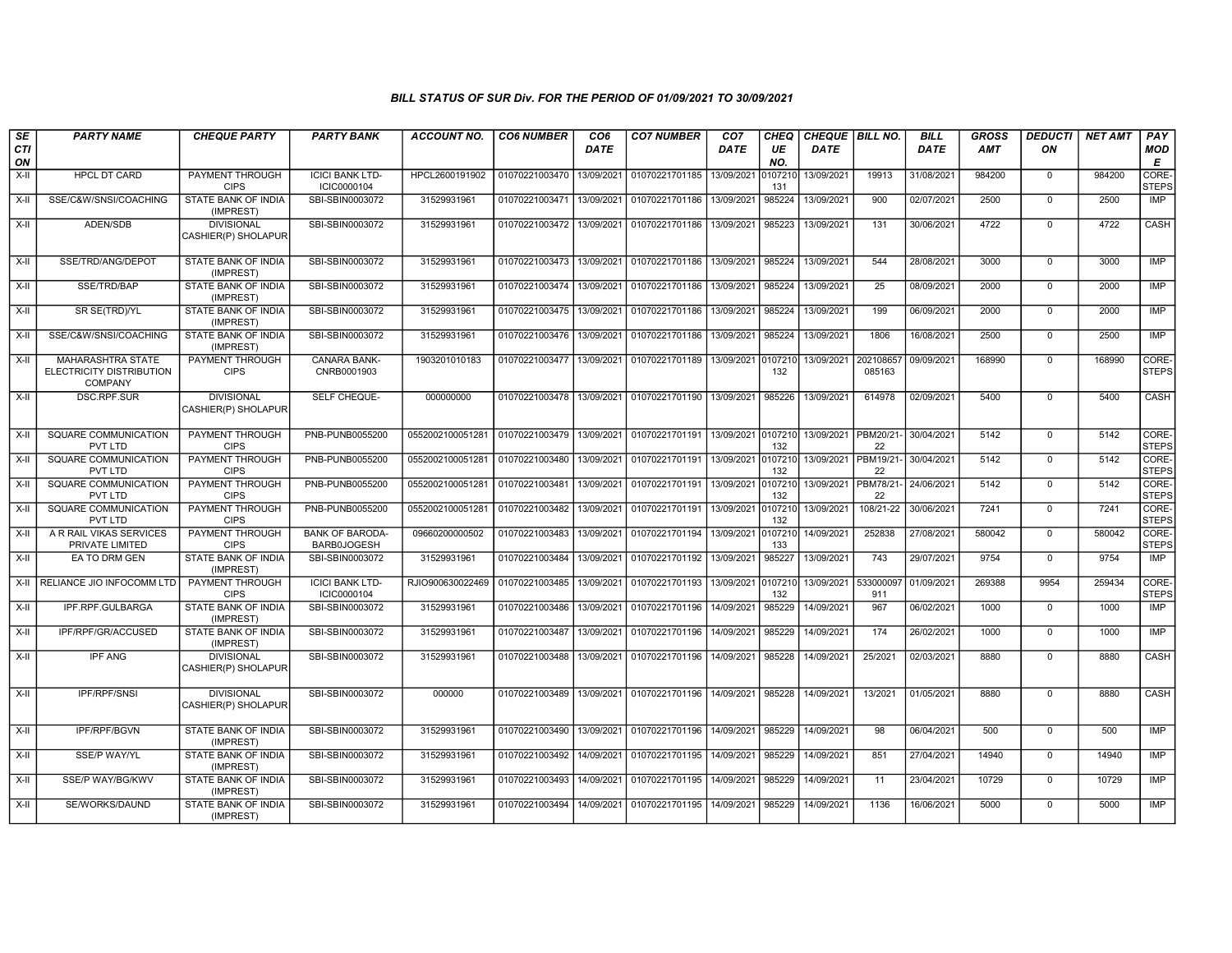| SE<br><b>CTI</b> | <b>PARTY NAME</b>                                                               | <b>CHEQUE PARTY</b>                      | <b>PARTY BANK</b>                             | <b>ACCOUNT NO.</b> | <b>CO6 NUMBER</b>         | CO <sub>6</sub><br><b>DATE</b> | <b>CO7 NUMBER</b>                 | CO <sub>7</sub><br>DATE | <b>CHEQ</b><br>UE | CHEQUE BILL NO.<br><b>DATE</b> |                                   | <b>BILL</b><br><b>DATE</b> | <b>GROSS</b><br><b>AMT</b> | <b>DEDUCTI</b><br>ON | <b>NET AMT</b> | PAY<br><b>MOD</b>           |
|------------------|---------------------------------------------------------------------------------|------------------------------------------|-----------------------------------------------|--------------------|---------------------------|--------------------------------|-----------------------------------|-------------------------|-------------------|--------------------------------|-----------------------------------|----------------------------|----------------------------|----------------------|----------------|-----------------------------|
| ON               |                                                                                 |                                          |                                               |                    |                           |                                |                                   |                         | NO.               |                                |                                   |                            |                            |                      |                | E                           |
| $X-H$            | AJAY RAMCHANDRA JADHAV                                                          | <b>PAYMENT THROUGH</b><br><b>CIPS</b>    | SBI-SBIN0001656                               | 30842743875        | 01070221003495            | 14/09/2021                     | 01070221701197                    | 14/09/2021              | 010721<br>133     | 14/09/2021                     | COVID<br><b>AMBU/202</b><br>$1 -$ | 06/09/2021                 | 132600                     | 9016                 | 123584         | CORE-<br><b>STEPS</b>       |
| $X-H$            | <b>SR DPO/SUR</b>                                                               | STATE BANK OF INDIA<br>(IMPREST)         | SBI-SBIN0003072                               | 31529931961        | 01070221003496            |                                | 14/09/2021 01070221701198         | 14/09/2021              | 985229            | 14/09/2021                     | 1494                              | 09/08/2021                 | 11961                      | $\mathbf 0$          | 11961          | IMP                         |
| X-II             | SR DSTE(M)/SUR                                                                  | STATE BANK OF INDIA<br>(IMPREST)         | SBI-SBIN0003072                               | 31529931961        | 01070221003497            | 14/09/2021                     | 01070221701198                    | 14/09/2021              | 985229            | 14/09/2021                     | 1570                              | 04/05/2021                 | 9895                       | $\mathbf 0$          | 9895           | <b>IMP</b>                  |
| X-II             | SSE(SIG/M)/SUR/GEN                                                              | <b>STATE BANK OF INDIA</b><br>(IMPREST)  | SBI-SBIN0003072                               | 31529931961        | 01070221003498            | 14/09/2021                     | 01070221701198                    | 14/09/2021              | 985229            | 14/09/2021                     | 10139                             | 17/07/2021                 | 3000                       | $\mathbf 0$          | 3000           | <b>IMP</b>                  |
| X-II             | CMS/SUR/GEN                                                                     | <b>DIVISIONAL</b><br>CASHIER(P) SHOLAPUR | SBI-SBIN0003072                               | 31529931961        | 01070221003499            | 14/09/2021                     | 01070221701199                    | 14/09/2021              | 985228            | 14/09/2021                     | <b>GEN-47</b>                     | 07/09/2021                 | 36767                      | $\mathbf 0$          | 36767          | CASH                        |
| $X-H$            | <b>MS ANG</b>                                                                   | <b>DIVISIONAL</b><br>CASHIER(P) SHOLAPUR | SBI-SBIN0003072                               | 31529931961        | 01070221003500            | 14/09/2021                     | 01070221701198                    | 14/09/2021              | 985228            | 14/09/2021                     | R-2299                            | 02/09/2020                 | 8363                       | $\mathbf 0$          | 8363           | <b>CASH</b>                 |
| $X-I$            | <b>MS/WD</b>                                                                    | STATE BANK OF INDIA<br>(IMPREST)         | SBI-SBIN0003072                               | 31529931961        | 01070221003501            | 14/09/2021                     | 01070221701198                    | 14/09/2021              | 985229            | 14/09/2021                     | 001                               | 16/07/2021                 | 4891                       | $\Omega$             | 4891           | <b>IMP</b>                  |
| $X-H$            | <b>DEN/S/SUR</b>                                                                | <b>STATE BANK OF INDIA</b><br>(IMPREST)  | SBI-SBIN0003072                               | 31529931961        | 01070221003502            | 14/09/2021                     | 01070221701198                    | 14/09/2021              | 985229            | 14/09/2021                     | 187                               | 08/08/2021                 | 2900                       | $\overline{0}$       | 2900           | <b>IMP</b>                  |
| X-II             | SSE (E/M)/DD                                                                    | <b>STATE BANK OF INDIA</b><br>(IMPREST)  | SBI-SBIN0003072                               | 31529931961        | 01070221003503            | 14/09/2021                     | 01070221701198 14/09/2021         |                         | 985229            | 14/09/2021                     | 106                               | 28/08/2021                 | 2000                       | $\mathbf 0$          | 2000           | <b>IMP</b>                  |
| X-II             | L S PAVAR TEMPO SERVICE-<br><b>SOLAPUR</b>                                      | PAYMENT THROUGH<br><b>CIPS</b>           | <b>CENTRAL BANK OF</b><br>INDIA-CBIN0282815   | 3551013545         | 01070221003505            | 14/09/2021                     | 01070221701200                    | 14/09/2021              | 0107210<br>134    | 15/09/2021                     | 243771                            | 03/09/2021                 | 99620                      | $\mathbf 0$          | 99620          | <b>CORE</b><br><b>STEPS</b> |
| $X-H$            | ACHINTHYA AUTOMTION AND<br>ROBOTICS, SOLAPUR                                    | PAYMENT THROUGH<br><b>CIPS</b>           | <b>BANK OF</b><br>MAHARASHTRA-<br>MAHB0000464 | 60290700228        | 01070221003506            | 14/09/2021                     | 01070221701201                    | 14/09/2021              | 107210<br>134     | 15/09/2021                     | 222535                            | 25/08/2021                 | 9230                       | $\mathbf 0$          | 9230           | CORE-<br><b>STEPS</b>       |
| X-II             | <b>ASHWINI SAHAKARI</b><br>RUGNALAYA AND RESEARCH<br>CENTRE NYT. SOLAPUR        | PAYMENT THROUGH<br><b>CIPS</b>           | SBI-SBIN0001656                               | 30684517471        | 01070221003507            | 14/09/2021                     | 01070221701202 14/09/2021         |                         | 0107210<br>134    | 15/09/2021                     | 35/20-21                          | 12/03/2021                 | 145801                     | 14580                | 131221         | CORE-<br><b>STEPS</b>       |
| $X-H$            | <b>ASHWINI SAHAKARI</b><br>RUGNALAYA AND RESEARCH<br>CENTRE NYT. SOLAPUR        | PAYMENT THROUGH<br><b>CIPS</b>           | SBI-SBIN0001656                               | 30684517471        | 01070221003508            | 14/09/2021                     | 01070221701202 14/09/2021 0107210 |                         | 134               | 15/09/2021                     | 34/20-21                          | 12/03/2021                 | 142791                     | 14279                | 128512         | CORE-<br>STEPS              |
| $X-H$            | <b>ASHWINI SAHAKARI</b><br>RUGNALAYA AND RESEARCH<br><b>CENTRE NYT, SOLAPUR</b> | PAYMENT THROUGH<br><b>CIPS</b>           | SBI-SBIN0001656                               | 30684517471        | 01070221003509            | 14/09/2021                     | 01070221701202 14/09/2021 0107210 |                         | 134               | 15/09/2021                     | 60/21-22                          | 17/05/2021                 | 14930                      | 1493                 | 13437          | CORE-<br><b>STEPS</b>       |
| $X-I$            | <b>ASHWINI SAHAKARI</b><br>RUGNALAYA AND RESEARCH<br>CENTRE NYT. SOLAPUR        | PAYMENT THROUGH<br><b>CIPS</b>           | SBI-SBIN0001656                               | 30684517471        | 01070221003510 14/09/2021 |                                | 01070221701202 14/09/2021 0107210 |                         | 134               | 15/09/2021                     | 281384                            | 29/08/2020                 | 48069                      | 4807                 | 43262          | CORE-<br><b>STEPS</b>       |
| $X-H$            | <b>ASHWINI SAHAKARI</b><br>RUGNALAYA AND RESEARCH<br>CENTRE NYT. SOLAPUR        | <b>PAYMENT THROUGH</b><br><b>CIPS</b>    | SBI-SBIN0001656                               | 30684517471        | 01070221003511            | 14/09/2021                     | 01070221701202 14/09/2021 0107210 |                         | 134               | 15/09/2021                     | 133/20-21                         | 02/01/2021                 | 114063                     | 11406                | 102657         | CORE-<br><b>STEPS</b>       |
| $X-H$            | <b>ASHWINI SAHAKARI</b><br>RUGNALAYA AND RESEARCH<br>CENTRE NYT. SOLAPUR        | PAYMENT THROUGH<br><b>CIPS</b>           | SBI-SBIN0001656                               | 30684517471        | 01070221003512 14/09/2021 |                                | 01070221701202 14/09/2021 0107210 |                         | 134               | 15/09/2021                     | 132/20-21 02/01/2021              |                            | 92470                      | 9247                 | 83223          | CORE-<br><b>STEPS</b>       |
| $X-I$            | <b>ASHWINI SAHAKARI</b><br>RUGNALAYA AND RESEARCH<br>CENTRE NYT. SOLAPUR        | PAYMENT THROUGH<br><b>CIPS</b>           | SBI-SBIN0001656                               | 30684517471        | 01070221003513 14/09/2021 |                                | 01070221701202 14/09/2021 0107210 |                         | 134               | 15/09/2021                     | 125/20-21 02/01/2021              |                            | 31700                      | 3170                 | 28530          | CORE-<br><b>STEPS</b>       |
| $X-H$            | <b>ASHWINI SAHAKARI</b><br>RUGNALAYA AND RESEARCH<br>CENTRE NYT. SOLAPUR        | <b>PAYMENT THROUGH</b><br><b>CIPS</b>    | SBI-SBIN0001656                               | 30684517471        | 01070221003514            | 14/09/2021                     | 01070221701202 14/09/2021 0107210 |                         | 134               | 15/09/2021                     | 127/20-21 02/01/2021              |                            | 142412                     | 14241                | 128171         | CORE-<br><b>STEPS</b>       |
| $X-H$            | <b>ASHWINI SAHAKARI</b><br>RUGNALAYA AND RESEARCH<br>CENTRE NYT. SOLAPUR        | PAYMENT THROUGH<br><b>CIPS</b>           | SBI-SBIN0001656                               | 30684517471        | 01070221003515            | 14/09/2021                     | 01070221701202 14/09/2021 0107210 |                         | 134               | 15/09/2021                     | 283/20-21                         | 12/02/2021                 | 60178                      | 6018                 | 54160          | CORE-<br><b>STEPS</b>       |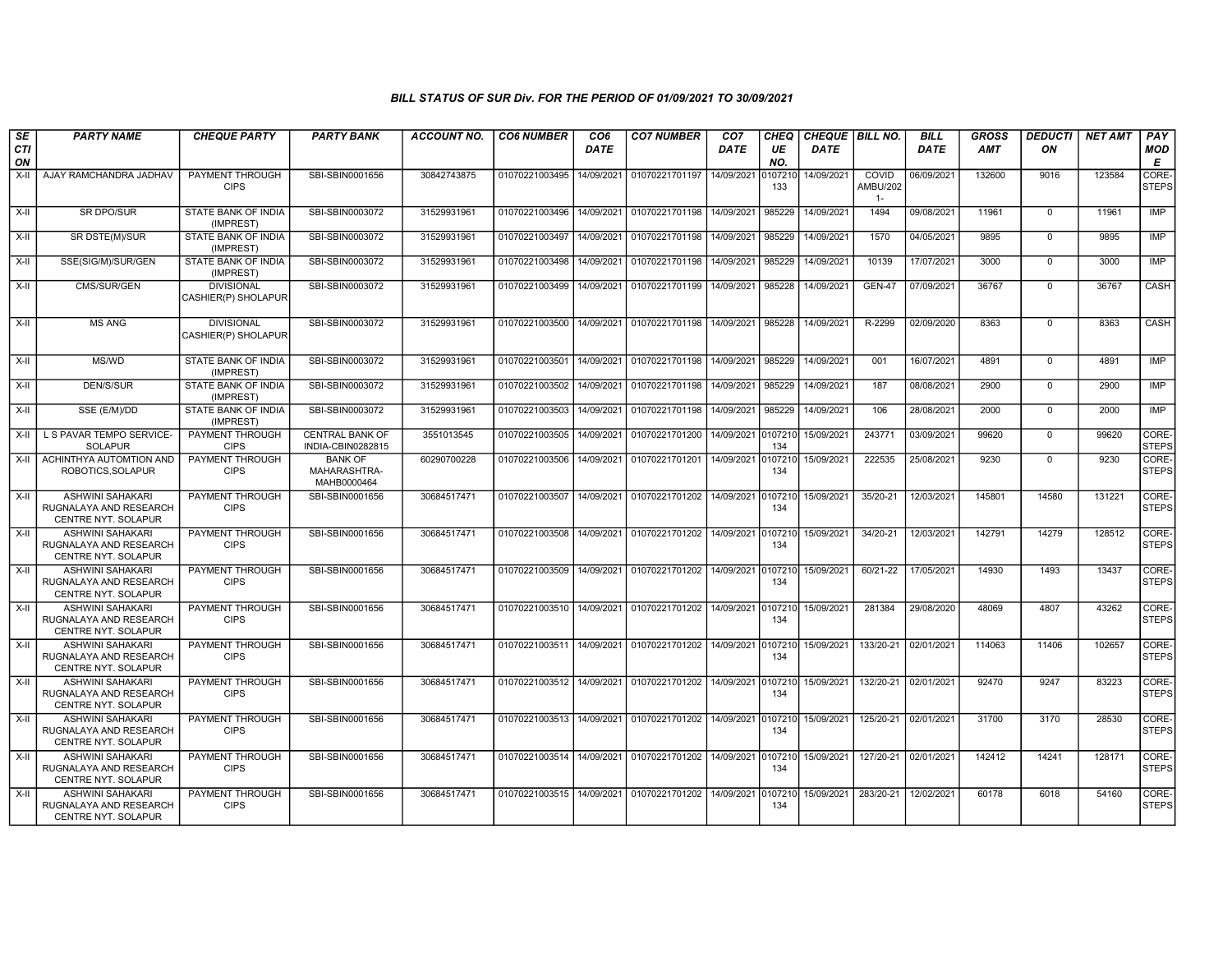| SE        | <b>PARTY NAME</b>                                                      | <b>CHEQUE PARTY</b>                                    | <b>PARTY BANK</b>                             | ACCOUNT NO.      | <b>CO6 NUMBER</b> | CO <sub>6</sub> | <b>CO7 NUMBER</b>                        | CO <sub>7</sub> | <b>CHEQ</b>    | <b>CHEQUE   BILL NO.</b> |                             | <b>BILL</b> | <b>GROSS</b> | <b>DEDUCTI</b> | <b>NET AMT</b> | PAY                       |
|-----------|------------------------------------------------------------------------|--------------------------------------------------------|-----------------------------------------------|------------------|-------------------|-----------------|------------------------------------------|-----------------|----------------|--------------------------|-----------------------------|-------------|--------------|----------------|----------------|---------------------------|
| CTI<br>ON |                                                                        |                                                        |                                               |                  |                   | <b>DATE</b>     |                                          | <b>DATE</b>     | UE<br>NO.      | <b>DATE</b>              |                             | <b>DATE</b> | <b>AMT</b>   | ON             |                | MOD<br>Е                  |
| X-II      | <b>MAHARASHTRA STATE</b><br>ELECTRICITY DISTRIBUTION<br><b>COMPANY</b> | PAYMENT THROUGH<br><b>CIPS</b>                         | CANARA BANK-<br>CNRB0001903                   | 1903201010183    | 01070221003516    | 15/09/2021      | 01070221701206                           | 15/09/2021      | )10721(<br>134 | 15/09/2021               | 130943878<br>$\mathcal{R}$  | 08/09/2021  | 75110        | $\Omega$       | 75110          | CORE-<br><b>STEPS</b>     |
| $X-H$     | <b>MAHARASHTRA STATE</b><br>ELECTRICITY DISTRIBUTION<br><b>COMPANY</b> | PAYMENT THROUGH<br><b>CIPS</b>                         | <b>CANARA BANK-</b><br>CNRB0001903            | 1903201010183    | 01070221003517    | 15/09/2021      | 01070221701208                           | 15/09/2021      | 0107210<br>134 | 15/09/2021               | 130946670<br>6              | 08/09/2021  | 16780        | $\Omega$       | 16780          | CORE-<br><b>STEPS</b>     |
| $X-I$     | <b>MAHARASHTRA STATE</b><br>ELECTRICITY DISTRIBUTION<br><b>COMPANY</b> | PAYMENT THROUGH<br><b>CIPS</b>                         | <b>CANARA BANK-</b><br>CNRB0001903            | 1903201010183    | 01070221003518    | 15/09/2021      | 01070221701206                           | 15/09/2021      | 107210<br>134  | 15/09/2021               | 130946719<br>$\Omega$       | 08/09/2021  | 35580        | $\Omega$       | 35580          | CORE-<br><b>STEPS</b>     |
| X-II      | <b>GESCOM LTD.CO. GULBARGA</b><br>CSD II GULBARGA, R                   | PAYMENT THROUGH<br><b>CIPS</b>                         | STATE BANK OF INDIA-<br>SBIN0020223           | 52076355201      | 01070221003519    | 15/09/2021      | 01070221701207                           | 15/09/2021      | 0107210<br>134 | 15/09/2021               | 115                         | 04/09/2021  | 30072        | $\Omega$       | 30072          | CORE-<br><b>STEPS</b>     |
| X-II      | ASST.ENGG ELECT CSDIV<br><b>GESCOM KALABURAGI U</b>                    | ASST.ENGG ELECT<br><b>CSDIV GESCOM</b><br>KALABURAGI U | STATE BANK OF INDIA-<br>SBIN0020223           | 62435944524      | 01070221003520    | 15/09/2021      | 01070221701207                           | 15/09/2021      | 985230         | 15/09/2021 867897007     | 764                         | 01/09/2021  | 39110        | $\mathbf 0$    | 39110          | <b>BANK</b><br>CHEQ<br>UE |
|           | X-II ASST. EXE ENGGI EL GESCOM<br>CHOWDAPUR                            | PAYMENT THROUGH<br><b>CIPS</b>                         | <b>BANK OF</b><br>MAHARASHTRA-<br>MAHB0000512 | 60342903029      | 01070221003521    |                 | 15/09/2021 01070221701207                | 15/09/2021      | 0107210<br>134 | 15/09/2021               | 116                         | 03/09/2021  | 89845        | $\Omega$       | 89845          | CORE-<br><b>STEPS</b>     |
| $X-H$     | <b>GESCOM SHAHABAD</b>                                                 | PAYMENT THROUGH<br><b>CIPS</b>                         | STATE BANK OF INDIA-<br>SBIN0020228           | 52157361100      | 01070221003522    | 15/09/2021      | 01070221701207                           | 15/09/2021      | 0107210<br>134 | 15/09/2021               | 117                         | 04/09/2021  | 155534       | $\mathbf{0}$   | 155534         | CORE-<br><b>STEPS</b>     |
| X-II      | <b>GESCOM WADI</b>                                                     | PAYMENT THROUGH<br><b>CIPS</b>                         | STATE BANK OF INDIA-<br>SBIN0020236           | 52173200234      | 01070221003523    | 15/09/2021      | 01070221701209                           | 15/09/2021      | 0107210<br>134 |                          | 15/09/2021 835805648<br>443 | 01/09/2021  | 1693         | $\mathbf{0}$   | 1693           | CORE-<br><b>STEPS</b>     |
| $X-H$     | <b>MAHARASHTRA STATE</b><br>ELECTRICITY DISTRIBUTION<br><b>COMPANY</b> | <b>PAYMENT THROUGH</b><br><b>CIPS</b>                  | <b>CANARA BANK-</b><br>CNRB0001903            | 1903201010183    | 01070221003524    | 15/09/2021      | 01070221701206                           | 15/09/2021      | 010721<br>134  | 15/09/2021               | 131167209<br>8              | 10/09/2021  | 243530       | $\mathbf 0$    | 243530         | CORE-<br><b>STEPS</b>     |
| X-II      | RAMESH S CHINCHKAR.                                                    | PAYMENT THROUGH<br><b>CIPS</b>                         | STATE BANK OF INDIA-<br>SBIN0020236           | 62209663041      | 01070221003525    |                 | 15/09/2021 01070221701203                | 15/09/2021      | 0107210<br>134 | 15/09/2021               | 27                          | 02/09/2021  | 82185        | 44085          | 38100          | CORE-<br><b>STEPS</b>     |
| X-II      | SUJOY BHOWMIK-SOLAPUR                                                  | PAYMENT THROUGH<br><b>CIPS</b>                         | KARNATAKA BANK LTD-<br>KARB0000715            | 7157000600341601 | 01070221003526    | 15/09/2021      | 01070221701235                           | 17/09/2021      | 107210<br>138  | 20/09/2021               | 279244                      | 05/08/2021  | 39200        | $\Omega$       | 39200          | CORE-<br><b>STEPS</b>     |
| X-II      | <b>MAHARASHTRA STATE</b><br>ELECTRICITY DISTRIBUTION<br><b>COMPANY</b> | PAYMENT THROUGH<br><b>CIPS</b>                         | <b>CANARA BANK-</b><br>CNRB0001903            | 1903201010183    | 01070221003527    | 15/09/2021      | 01070221701206                           | 15/09/2021      | 0107210<br>134 | 15/09/2021               | 130928092<br>$\overline{4}$ | 08/09/2021  | 88440        | $\Omega$       | 88440          | CORE-<br><b>STEPS</b>     |
| X-II      | <b>MAHARASHTRA STATE</b><br>ELECTRICITY DISTRIBUTION<br><b>COMPANY</b> | PAYMENT THROUGH<br><b>CIPS</b>                         | <b>CANARA BANK-</b><br>CNRB0001903            | 1903201010183    | 01070221003528    | 15/09/2021      | 01070221701206                           | 15/09/2021      | 0107210<br>134 | 15/09/2021               | 131268579<br>3              | 10/09/2021  | 89970        | $\Omega$       | 89970          | CORE-<br><b>STEPS</b>     |
| X-II      | <b>MAHARASHTRA STATE</b><br>ELECTRICITY DISTRIBUTION<br><b>COMPANY</b> | PAYMENT THROUGH<br><b>CIPS</b>                         | <b>CANARA BANK-</b><br>CNRB0001903            | 1903201010183    | 01070221003529    | 15/09/2021      | 01070221701206                           | 15/09/2021      | 0107210<br>134 | 15/09/2021               | 13109911<br>-1              | 09/09/2021  | 27540        | $\Omega$       | 27540          | CORE-<br><b>STEPS</b>     |
| X-II      | <b>MAHARASHTRA STATE</b><br>ELECTRICITY DISTRIBUTION<br><b>COMPANY</b> | PAYMENT THROUGH<br><b>CIPS</b>                         | <b>CANARA BANK-</b><br>CNRB0001903            | 1903201010183    | 01070221003530    | 15/09/2021      | 01070221701206                           | 15/09/2021      | 0107210<br>134 | 15/09/2021               | 131491364<br>9              | 12/09/2021  | 38330        | $\mathbf 0$    | 38330          | CORE-<br><b>STEPS</b>     |
| X-II      | <b>MAHARASHTRA STATE</b><br>ELECTRICITY DISTRIBUTION<br><b>COMPANY</b> | PAYMENT THROUGH<br><b>CIPS</b>                         | CANARA BANK-<br>CNRB0001903                   | 1903201010183    | 01070221003531    | 15/09/2021      | 01070221701206                           | 15/09/2021      | 0107210<br>134 | 15/09/2021               | 131589795<br>8              | 13/09/2021  | 26800        | $\mathbf 0$    | 26800          | CORE-<br><b>STEPS</b>     |
| $X-H$     | <b>MAHARASHTRA STATE</b><br>ELECTRICITY DISTRIBUTION<br>COMPANY        | PAYMENT THROUGH<br><b>CIPS</b>                         | CANARA BANK-<br>CNRB0001903                   | 1903201010183    | 01070221003532    | 15/09/2021      | 01070221701208                           | 15/09/2021      | 0107210<br>134 | 15/09/2021               | 131491064<br>$\mathcal{R}$  | 12/09/2021  | 6910         | $\Omega$       | 6910           | CORE-<br><b>STEPS</b>     |
| X-II      | SHRI SHIV SAMARTH UDYOG<br><b>SAMUH SOLAPUR</b>                        | PAYMENT THROUGH<br><b>CIPS</b>                         | <b>BANK OF</b><br>MAHARASHTRA-<br>MAHB0001954 | 60289251731      | 01070221003533    | 15/09/2021      | 01070221701236                           | 17/09/2021      | 0107210<br>138 | 20/09/2021               | 067070                      | 02/08/2021  | 8400         | $\Omega$       | 8400           | CORE-<br><b>STEPS</b>     |
| X-II      | MAHARASHTRA STATE<br>ELECTRICITY DISTRIBUTION<br><b>COMPANY</b>        | PAYMENT THROUGH<br><b>CIPS</b>                         | CANARA BANK-<br>CNRB0001903                   | 1903201010183    | 01070221003534    | 15/09/2021      | 01070221701208                           | 15/09/2021      | 0107210<br>134 | 15/09/2021               | 131490307<br>$\mathbf{Q}$   | 12/09/2021  | 10130        | $\Omega$       | 10130          | CORE-<br><b>STEPS</b>     |
| X-II      | <b>HPCL DT CARD</b>                                                    | PAYMENT THROUGH<br><b>CIPS</b>                         | <b>ICICI BANK LTD-</b><br>ICIC0000104         | HPCL2600191902   |                   |                 | 01070221003535 15/09/2021 01070221701204 | 15/09/2021      | 0107210<br>134 | 15/09/2021               | 703                         | 06/09/2021  | 985336       | $\Omega$       | 985336         | CORE-<br><b>STEPS</b>     |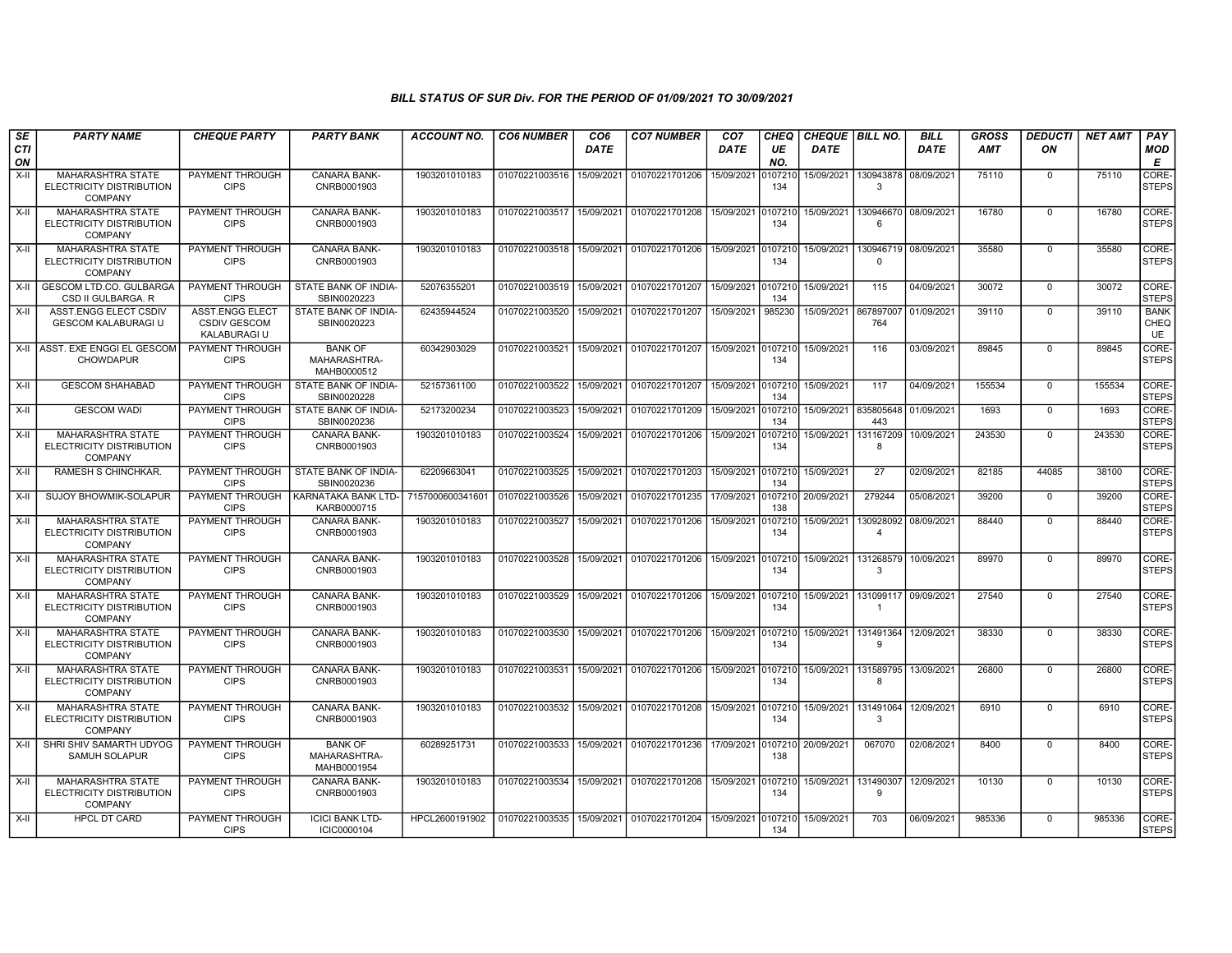| $\overline{\mathsf{SE}}$<br><b>CTI</b> | <b>PARTY NAME</b>                            | <b>CHEQUE PARTY</b>                      | <b>PARTY BANK</b>                             | <b>ACCOUNT NO.</b> | <b>CO6 NUMBER</b> | CO6<br><b>DATE</b> | <b>CO7 NUMBER</b>                                      | CO7<br>DATE | <b>CHEQ</b><br>UE | CHEQUE BILL NO.<br>DATE |                    | <b>BILL</b><br><b>DATE</b> | <b>GROSS</b><br><b>AMT</b> | <b>DEDUCTI</b><br>ON | <b>NET AMT</b> | PAY<br><b>MOD</b>         |
|----------------------------------------|----------------------------------------------|------------------------------------------|-----------------------------------------------|--------------------|-------------------|--------------------|--------------------------------------------------------|-------------|-------------------|-------------------------|--------------------|----------------------------|----------------------------|----------------------|----------------|---------------------------|
| ON                                     |                                              |                                          |                                               |                    |                   |                    |                                                        |             | NO.               |                         |                    |                            |                            |                      |                | E                         |
| $X-H$                                  | <b>HPCL DT CARD (ELECT D G</b><br>SET)       | <b>PAYMENT THROUGH</b><br><b>CIPS</b>    | <b>ICICI BANK LTD-</b><br>ICIC0000104         | HPCL2600795272     | 01070221003536    | 15/09/2021         | 01070221701205                                         | 15/09/2021  | 010721<br>134     | 15/09/2021              | 697                | 06/09/2021                 | 30000                      | $\overline{0}$       | 30000          | CORE-<br><b>STEPS</b>     |
| X-II                                   | HPCL DT CARD (ELECT D G<br>SET)              | <b>PAYMENT THROUGH</b><br><b>CIPS</b>    | <b>ICICI BANK LTD-</b><br>ICIC0000104         | HPCL2600795272     | 01070221003537    | 15/09/2021         | 01070221701205                                         | 15/09/2021  | 010721<br>134     | 15/09/2021              | 8677               | 06/09/2021                 | 32000                      | $\overline{0}$       | 32000          | CORE-<br><b>STEPS</b>     |
| $X-H$                                  | <b>HPCL DT CARD (ELECT D G</b><br>SET)       | PAYMENT THROUGH<br><b>CIPS</b>           | <b>ICICI BANK LTD-</b><br>ICIC0000104         | HPCL2600795272     | 01070221003538    | 15/09/2021         | 01070221701205                                         | 15/09/2021  | 010721<br>134     | 15/09/2021              | 89                 | 13/09/2021                 | 176234                     | $\Omega$             | 176234         | CORE-<br><b>STEPS</b>     |
| $X-II$                                 | ROHINI RAJESH BAMANHALLI                     | <b>PAYMENT THROUGH</b><br><b>CIPS</b>    | <b>CANARA BANK-</b><br>CNRB0015433            | 54331400000471     | 01070221003539    | 15/09/2021         | 01070221701237                                         | 17/09/2021  | 0107210<br>138    | 20/09/2021              | 222536             | 06/09/2021                 | 25690                      | $\overline{0}$       | 25690          | CORE-<br><b>STEPS</b>     |
| X-II                                   | PRAVIN TRADING COMPANY-<br><b>SOLAPUR</b>    | PAYMENT THROUGH<br><b>CIPS</b>           | <b>UCO BANK-</b><br>UCBA0002282               | 22820210000151     | 01070221003540    | 15/09/2021         | 01070221701210 15/09/2021                              |             | 010721<br>134     | 15/09/2021              | 14612346           | 23/08/2021                 | 314399.2                   | 5989.2               | 308410         | CORE-<br><b>STEPS</b>     |
| $X-H$                                  | <b>DMM/SUR</b>                               | <b>DIVISIONAL</b><br>CASHIER(P) SHOLAPUR | SELF CHEQUE-                                  | 000000000          | 01070221003541    | 15/09/2021         | 01070221701211                                         | 15/09/2021  | 985231            | 15/09/2021              | 733049             | 15/09/2021                 | 20757                      | $\mathbf 0$          | 20757          | CASH                      |
| $X-H$                                  | CHANDRASHEKHAR<br><b>INDUSTRIES</b>          | PAYMENT THROUGH<br><b>CIPS</b>           | <b>BANK OF INDIA-</b><br>BKID0000700          | 070020110000271    | 01070221003542    | 15/09/2021         | 01070221701212 15/09/2021                              |             | 0107210<br>134    | 15/09/2021              | $21 - 22/17$       | 27/08/2021                 | 117870                     | 61472                | 56398          | CORE-<br><b>STEPS</b>     |
| X-II                                   | <b>CHANDRASHEKHAR</b><br><b>INDUSTRIES</b>   | <b>PAYMENT THROUGH</b><br><b>CIPS</b>    | <b>BANK OF INDIA-</b><br>BKID0000700          | 070020110000271    | 01070221003543    | 15/09/2021         | 01070221701213                                         | 15/09/2021  | 0107210<br>134    | 15/09/2021              | $21 - 22/15$       | 23/08/2021                 | 75665                      | 30391                | 45274          | CORE-<br><b>STEPS</b>     |
| $X-H$                                  | ACHINTHYA AUTOMTION AND<br>ROBOTICS, SOLAPUR | <b>PAYMENT THROUGH</b><br><b>CIPS</b>    | <b>BANK OF</b><br>MAHARASHTRA-<br>MAHB0000464 | 60290700228        | 01070221003544    | 16/09/2021         | 01070221701215 16/09/2021                              |             | 010721<br>135     | 17/09/2021              | 719                | 20/08/2021                 | 512120                     | 29047                | 483073         | CORE-<br><b>STEPS</b>     |
| $X-H$                                  | DD/C&W/COG                                   | <b>STATE BANK OF INDIA</b><br>(IMPREST)  | SBI-SBIN0003072                               | 31529931961        | 01070221003545    | 16/09/2021         | 01070221701216 16/09/2021                              |             | 985236            | 17/09/2021              | 517                | 02/08/2021                 | 9941                       | $\overline{0}$       | 9941           | IMP                       |
| X-II                                   | CCOR/DD/LOBBY                                | STATE BANK OF INDIA<br>(IMPREST)         | SBI-SBIN0003072                               | 31529931961        | 01070221003546    | 16/09/2021         | 01070221701216                                         | 16/09/2021  | 985236            | 17/09/2021              | 551                | 17/06/2021                 | 4992                       | $\mathbf 0$          | 4992           | IMP                       |
| $X-II$                                 | CCOR/DD/LOBBY                                | STATE BANK OF INDIA<br>(IMPREST)         | SBI-SBIN0003072                               | 31529931961        | 01070221003547    | 16/09/2021         | 01070221701216                                         | 16/09/2021  | 985236            | 17/09/2021              | 586                | 14/07/2021                 | 498                        | $\mathbf 0$          | 498            | IMP                       |
| $X-H$                                  | <b>SSE/P WAY/YL</b>                          | STATE BANK OF INDIA<br>(IMPREST)         | SBI-SBIN0003072                               | 31529931961        | 01070221003548    | 16/09/2021         | 01070221701214                                         | 16/09/2021  | 985236            | 17/09/2021              | 652                | 12/06/2021                 | 14996                      | $\overline{0}$       | 14996          | IMP                       |
| $X-H$                                  | CCOR/DD/LOBBY                                | <b>STATE BANK OF INDIA</b><br>(IMPREST)  | SBI-SBIN0003072                               | 31529931961        | 01070221003549    | 16/09/2021         | 01070221701216 16/09/2021                              |             | 985236            | 17/09/2021              | 868                | 17/06/2021                 | 9923                       | $\overline{0}$       | 9923           | IMP                       |
| $X-H$                                  | SSE(C&W)ARME/SPART/SUR                       | <b>STATE BANK OF INDIA</b><br>(IMPREST)  | SBI-SBIN0003072                               | 31529931961        | 01070221003550    | 16/09/2021         | 01070221701216                                         | 16/09/2021  | 985236            | 17/09/2021              | 0491               | 29/07/2021                 | 23753                      | $\overline{0}$       | 23753          | IMP                       |
| X-II                                   | <b>SSE WORKS ANG</b>                         | STATE BANK OF INDIA<br>(IMPREST)         | SBI-SBIN0003072                               | 31529931961        | 01070221003551    | 16/09/2021         | 01070221701214                                         | 16/09/2021  | 985236            | 17/09/2021              | 127                | 16/07/2021                 | 9770                       | $\Omega$             | 9770           | IMP                       |
| $X-H$                                  | ADEN/DETC/SUR                                | STATE BANK OF INDIA<br>(IMPREST)         | SBI-SBIN0003072                               | 31529931961        | 01070221003552    | 16/09/2021         | 01070221701216 16/09/2021                              |             | 985236            | 17/09/2021              | Nil                | 31/08/2021                 | 4851                       | $\overline{0}$       | 4851           | IMP                       |
| $X-H$                                  | <b>SSE/P WAY/ANG</b>                         | <b>STATE BANK OF INDIA</b><br>(IMPREST)  | SBI-SBIN0003072                               | 31529931961        | 01070221003553    | 16/09/2021         | 01070221701214                                         | 16/09/2021  | 985236            | 17/09/2021              | $\overline{30}$    | 17/07/2021                 | 14825                      | $\overline{0}$       | 14825          | IMP                       |
| $X-H$                                  | A O (CASH) BSNL SOLAPUR                      | A O (CASH) BSNL<br><b>SOLAPUR</b>        | <b>SELF CHEQUE-</b>                           | 000000000          | 01070221003554    | 16/09/2021         | 01070221701223 17/09/2021                              |             | 985232            | 17/09/2021              | 101837128<br>50115 | 06/09/2021                 | 858                        | $\overline{0}$       | 858            | <b>BANK</b><br>CHEQ<br>UE |
| $X-H$                                  | A O (CASH) BSNL SOLAPUR                      | A O (CASH) BSNL<br><b>SOLAPUR</b>        | SELF CHEQUE-                                  | 000000000          | 01070221003555    | 16/09/2021         | 01070221701223 17/09/2021                              |             |                   | 985232 17/09/2021       | 100966397<br>60133 | 06/09/2021                 | 1869                       | $\overline{0}$       | 1869           | <b>BANK</b><br>CHEQ<br>UE |
| $X-H$                                  | A O (CASH) BSNL SOLAPUR                      | A O (CASH) BSNL<br><b>SOLAPUR</b>        | SELF CHEQUE-                                  | 000000000          | 01070221003556    | 16/09/2021         | 01070221701223 17/09/2021                              |             |                   | 985232 17/09/2021       | 101087083<br>10132 | 06/09/2021                 | 1033                       | $\overline{0}$       | 1033           | <b>BANK</b><br>CHEQ<br>UE |
| $X-H$                                  | A O (CASH) BSNL SOLAPUR                      | A O (CASH) BSNL<br><b>SOLAPUR</b>        | SELF CHEQUE-                                  | 000000000          | 01070221003557    |                    | 16/09/2021 01070221701223 17/09/2021 985232 17/09/2021 |             |                   |                         | 101946922<br>00116 | 06/09/2021                 | 8309                       | $\mathbf 0$          | 8309           | <b>BANK</b><br>CHEQ<br>UE |
| $X-H$                                  | A O (CASH) BSNL SOLAPUR                      | A O (CASH) BSNL<br><b>SOLAPUR</b>        | SELF CHEQUE-                                  | 000000000          | 01070221003558    | 16/09/2021         | 01070221701223                                         | 17/09/2021  | 985232            | 17/09/2021              | 101538383<br>70129 | 06/09/2021                 | 10553                      | $\mathbf 0$          | 10553          | <b>BANK</b><br>CHEQ<br>UE |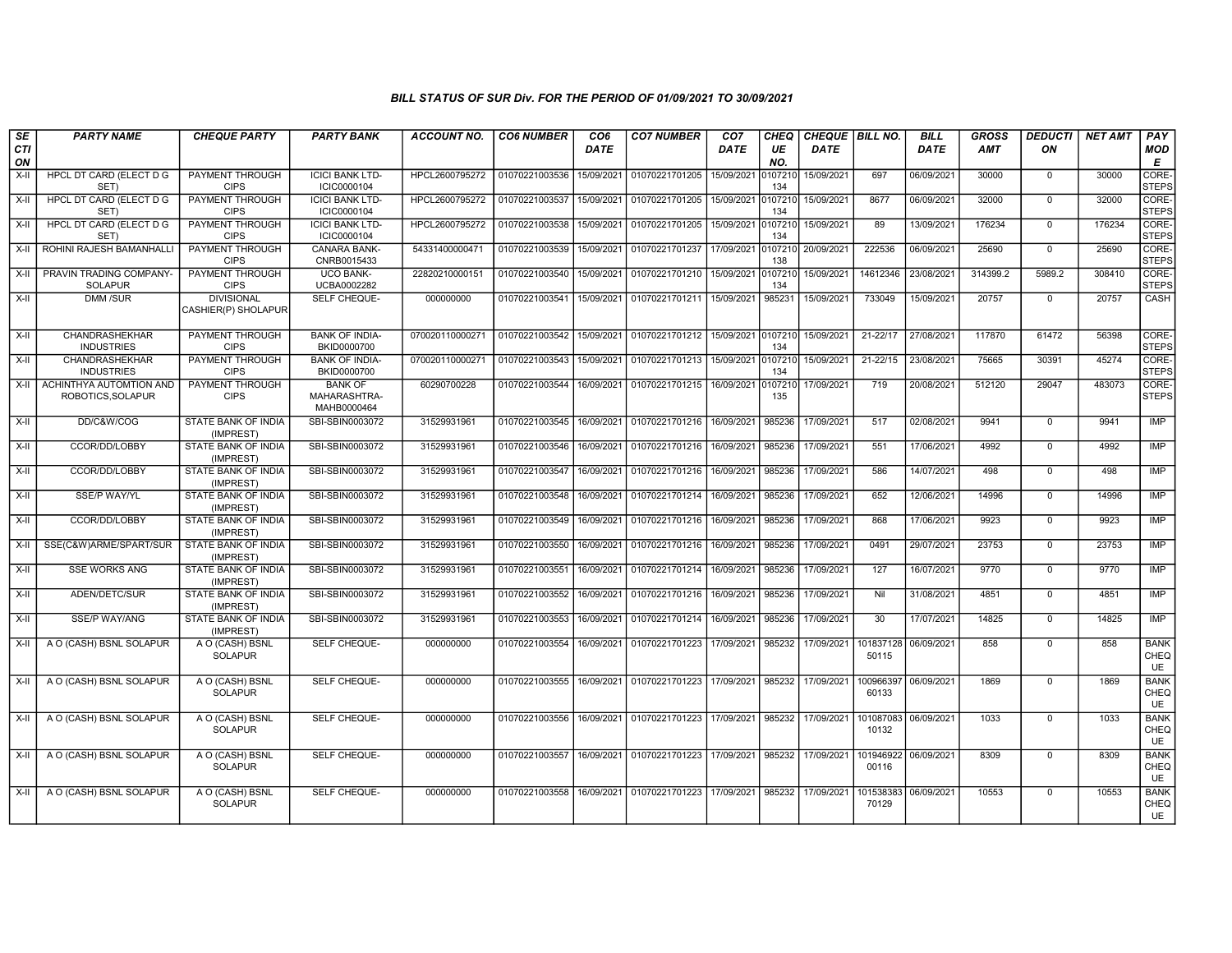| SE               | <b>PARTY NAME</b>                                                                         | <b>CHEQUE PARTY</b>                                      | <b>PARTY BANK</b>                                             | <b>ACCOUNT NO.</b>                 | <b>CO6 NUMBER</b>                            | CO <sub>6</sub>          | <b>CO7 NUMBER</b>                | CO <sub>7</sub>          | <b>CHEQ</b>               | <b>CHEQUE   BILL NO.</b> |                    | <b>BILL</b>              | <b>GROSS</b>   | <b>DEDUCTI</b>             | <b>NET AMT</b> | PAY                              |
|------------------|-------------------------------------------------------------------------------------------|----------------------------------------------------------|---------------------------------------------------------------|------------------------------------|----------------------------------------------|--------------------------|----------------------------------|--------------------------|---------------------------|--------------------------|--------------------|--------------------------|----------------|----------------------------|----------------|----------------------------------|
| CTI<br>ON        |                                                                                           |                                                          |                                                               |                                    |                                              | <b>DATE</b>              |                                  | DATE                     | UE<br>NO.                 | DATE                     |                    | <b>DATE</b>              | <b>AMT</b>     | ΟN                         |                | <b>MOD</b><br>E                  |
| $X-H$            | A O (CASH) BSNL SOLAPUR                                                                   | A O (CASH) BSNL<br><b>SOLAPUR</b>                        | SELF CHEQUE-                                                  | 000000000                          | 01070221003559                               | 16/09/2021               | 01070221701224                   | 17/09/2021               | 985232                    | 17/09/2021               | 101212094<br>10131 | 06/09/2021               | 56816          | $\mathbf 0$                | 56816          | <b>BANK</b><br>CHEQ<br>UE        |
| X-II             | A.O. [CASH] BSNL SOLAPUR                                                                  | A.O.[CASH] BSNL<br><b>SOLAPUR</b>                        | DUMMY-                                                        | 11111111111                        | 01070221003560   16/09/2021   01070221701223 |                          |                                  | 17/09/2021               | 985233                    | 17/09/2021               | 461358950          | 09/09/2021               | 12822          | $\mathbf 0$                | 12822          | <b>BANK</b><br>CHEQ<br><b>UE</b> |
| X-II             | AO/ CASH/ BSNL GULBARGA                                                                   | AO/ CASH/ BSNL<br><b>GULBARGA</b>                        | SELF CHEQUE-                                                  | 000000000                          | 01070221003561                               | 16/09/2021               | 01070221701223                   | 17/09/2021               | 985234                    | 17/09/2021               | 806925360          | 08/09/2021               | 3230           | $\mathbf 0$                | 3230           | <b>BANK</b><br>CHEQ<br><b>UE</b> |
| $X-H$            | RAGHOJI KIDNEY HOSPITAL<br>AND RESEARCH CENTRE                                            | <b>PAYMENT THROUGH</b><br><b>CIPS</b>                    | <b>BANK OF INDIA-</b><br>BKID0000705                          | 070520100000125                    | 01070221003562                               | 16/09/2021               | 01070221701217                   | 16/09/2021 0107210       | 135                       | 17/09/2021               | 62035              | 27/03/2021               | 9800           | 980                        | 8820           | CORE-<br><b>STEPS</b>            |
| $X-II$           | RAGHOJI KIDNEY HOSPITAL<br>AND RESEARCH CENTRE                                            | PAYMENT THROUGH<br><b>CIPS</b>                           | <b>BANK OF INDIA-</b><br>BKID0000705                          | 070520100000125                    | 01070221003563                               | 16/09/2021               | 01070221701217                   | 16/09/2021               | 0107210<br>135            | 17/09/2021               | 62035              | 30/01/2021               | 8400           | 840                        | 7560           | CORE-<br><b>STEPS</b>            |
| X-II             | RAGHOJI KIDNEY HOSPITAL<br>AND RESEARCH CENTRE                                            | PAYMENT THROUGH<br><b>CIPS</b>                           | <b>BANK OF INDIA-</b><br>BKID0000705                          | 070520100000125                    | 01070221003564                               | 16/09/2021               | 01070221701217                   | 16/09/2021               | 0107210<br>135            | 17/09/2021               | 251                | 27/02/2021               | 11200          | 1120                       | 10080          | CORE-<br><b>STEPS</b>            |
| $X-II$           | RAGHOJI KIDNEY HOSPITAL<br>AND RESEARCH CENTRE                                            | <b>PAYMENT THROUGH</b><br><b>CIPS</b>                    | <b>BANK OF INDIA-</b><br>BKID0000705                          | 070520100000125                    | 01070221003565                               | 16/09/2021               | 01070221701217                   | 16/09/2021               | 0107210<br>135            | 17/09/2021               | 256                | 16/02/2021               | 10600          | 1060                       | 9540           | CORE-<br><b>STEPS</b>            |
| X-II             | RAGHOJI KIDNEY HOSPITAL<br>AND RESEARCH CENTRE                                            | <b>PAYMENT THROUGH</b><br><b>CIPS</b>                    | <b>BANK OF INDIA-</b><br>BKID0000705                          | 070520100000125                    | 01070221003566                               | 16/09/2021               | 01070221701217                   | 16/09/2021               | 0107210<br>135            | 17/09/2021               | 63263              | 20/03/2021               | 21275          | 2128                       | 19147          | CORE-<br><b>STEPS</b>            |
| X-II             | RAGHOJI KIDNEY HOSPITAL<br>AND RESEARCH CENTRE                                            | <b>PAYMENT THROUGH</b><br><b>CIPS</b>                    | <b>BANK OF INDIA-</b><br>BKID0000705                          | 070520100000125                    | 01070221003567                               | 16/09/2021               | 01070221701217                   | 16/09/2021               | 0107210<br>135            | 17/09/2021               | 61425              | 25/02/2021               | 19299          | 1929                       | 17370          | CORE-<br><b>STEPS</b>            |
| X-II             | RAGHOJI KIDNEY HOSPITAL<br>AND RESEARCH CENTRE                                            | PAYMENT THROUGH<br><b>CIPS</b>                           | <b>BANK OF INDIA-</b><br>BKID0000705                          | 070520100000125                    | 01070221003568                               | 16/09/2021               | 01070221701217                   | 16/09/2021               | 0107210<br>135            | 17/09/2021               | 62747              | 22/02/2021               | 10350          | 1035                       | 9315           | CORE-<br><b>STEPS</b>            |
| $X-II$           | RAGHOJI KIDNEY HOSPITAL<br>AND RESEARCH CENTRE                                            | PAYMENT THROUGH<br><b>CIPS</b>                           | <b>BANK OF INDIA-</b><br>BKID0000705                          | 070520100000125                    | 01070221003569                               | 16/09/2021               | 01070221701218                   | 16/09/2021               | 0107210<br>135            | 17/09/2021               | 249                | 21/01/2021               | 4600           | 460                        | 4140           | CORE-<br><b>STEPS</b>            |
| X-II             | RAGHOJI KIDNEY HOSPITAL<br>AND RESEARCH CENTRE                                            | PAYMENT THROUGH<br><b>CIPS</b><br><b>PAYMENT THROUGH</b> | <b>BANK OF INDIA-</b><br>BKID0000705                          | 070520100000125                    | 01070221003570                               | 16/09/2021               | 01070221701218                   | 16/09/2021               | 0107210<br>135            | 17/09/2021               | 250                | 30/01/2021               | 4600           | 460                        | 4140           | CORE-<br><b>STEPS</b>            |
| X-II             | RAGHOJI KIDNEY HOSPITAL<br>AND RESEARCH CENTRE                                            | <b>CIPS</b>                                              | <b>BANK OF INDIA-</b><br>BKID0000705                          | 070520100000125                    | 01070221003571                               | 16/09/2021               | 01070221701218                   | 16/09/2021               | 0107210<br>135            | 17/09/2021               | 4600               | 17/11/2020               | 4600           | 460                        | 4140           | CORE-<br><b>STEPS</b>            |
| $X-II$           | RAGHOJI KIDNEY HOSPITAL<br>AND RESEARCH CENTRE                                            | PAYMENT THROUGH<br><b>CIPS</b>                           | <b>BANK OF INDIA-</b><br>BKID0000705                          | 070520100000125                    | 01070221003572                               | 16/09/2021               | 01070221701218                   | 16/09/2021               | 0107210<br>135            | 17/09/2021               | 4600               | 09/02/2021               | 4600           | 460                        | 4140           | CORE-<br><b>STEPS</b><br>CORE-   |
| $X-II$           | RAGHOJI KIDNEY HOSPITAL<br>AND RESEARCH CENTRE                                            | PAYMENT THROUGH<br><b>CIPS</b>                           | <b>BANK OF INDIA-</b><br>BKID0000705                          | 070520100000125                    | 01070221003573                               | 16/09/2021               | 01070221701218                   | 16/09/2021               | 0107210<br>135            | 17/09/2021               | 62299              | 22/02/2021               | 4600           | 460                        | 4140           | <b>STEPS</b>                     |
| X-II             | RAGHOJI KIDNEY HOSPITAL<br>AND RESEARCH CENTRE<br>RAGHOJI KIDNEY HOSPITAL                 | PAYMENT THROUGH<br><b>CIPS</b><br>PAYMENT THROUGH        | <b>BANK OF INDIA-</b><br>BKID0000705<br><b>BANK OF INDIA-</b> | 070520100000125<br>070520100000125 | 01070221003574<br>01070221003575             | 16/09/2021               | 01070221701218<br>01070221701218 | 16/09/2021               | 0107210<br>135<br>0107210 | 17/09/2021               | 4600<br>257        | 20/03/2021               | 4600<br>4600   | 460<br>460                 | 4140<br>4140   | CORE-<br><b>STEPS</b><br>CORE-   |
| X-II             | AND RESEARCH CENTRE                                                                       | <b>CIPS</b>                                              | BKID0000705                                                   |                                    |                                              | 16/09/2021               |                                  | 16/09/2021               | 135                       | 17/09/2021               |                    | 11/03/2021               |                | $\Omega$                   |                | <b>STEPS</b>                     |
| $X-II$<br>$X-II$ | STATION MANAGER WADI<br>CYM/WD                                                            | STATE BANK OF INDIA<br>(IMPREST)<br>STATE BANK OF INDIA  | SBI-SBIN0003072<br>SBI-SBIN0003072                            | 31529931961<br>31529931961         | 01070221003576 16/09/2021                    |                          | 01070221701219<br>01070221701219 | 16/09/2021<br>16/09/2021 | 985236<br>985236          | 17/09/2021<br>17/09/2021 | 3460<br>55         | 01/04/2021<br>01/04/2021 | 17256<br>4465  | $\mathbf 0$                | 17256<br>4465  | IMP<br><b>IMP</b>                |
| X-II             | <b>STATION MANAGER HOTGI</b>                                                              | (IMPREST)<br>STATE BANK OF INDIA                         | SBI-SBIN0003072                                               | 31529931961                        | 01070221003577<br>01070221003578             | 16/09/2021<br>16/09/2021 | 01070221701219                   | 16/09/2021               | 985236                    | 17/09/2021               | 756                | 13/02/2021               | 18250          | $\mathbf 0$                | 18250          | <b>IMP</b>                       |
| X-II             | <b>STATION MANAGER</b>                                                                    | (IMPREST)<br><b>STATE BANK OF INDIA</b>                  | SBI-SBIN0003072                                               | 31529931961                        | 01070221003579 16/09/2021                    |                          | 01070221701219                   | 16/09/2021               | 985236                    | 17/09/2021               | 22                 | 05/07/2021               | 15411          | $\Omega$                   | 15411          | <b>IMP</b>                       |
|                  | AKKALKOTROAD                                                                              | (IMPREST)                                                |                                                               |                                    |                                              |                          |                                  |                          |                           |                          |                    |                          |                |                            |                |                                  |
| X-II<br>X-II     | <b>STATION MANAGER</b><br><b>JINTIROAD</b><br>STATION MANAGER SOLAPUR STATE BANK OF INDIA | STATE BANK OF INDIA<br>(IMPREST)                         | SBI-SBIN0003072<br>SBI-SBIN0003072                            | 31529931961<br>31529931961         | 01070221003580<br>01070221003581             | 16/09/2021<br>16/09/2021 | 01070221701219<br>01070221701220 | 16/09/2021<br>16/09/2021 | 985236<br>985236          | 17/09/2021<br>17/09/2021 | 135<br>602         | 20/02/2021<br>07/08/2021 | 12503<br>23739 | $\mathbf 0$<br>$\mathbf 0$ | 12503<br>23739 | IMP<br>IMP                       |
|                  | <b>STATION MANAGER</b>                                                                    | (IMPREST)<br><b>STATE BANK OF INDIA</b>                  | SBI-SBIN0003072                                               | 31529931961                        | 01070221003582                               | 16/09/2021               | 01070221701220                   | 16/09/2021               | 985236                    | 17/09/2021               | 2155               | 15/03/2021               | 24903          | $\mathbf 0$                | 24903          | IMP                              |
| X-II             | <b>KURDUWADI</b><br>X-II STATION MANAGER MALTHAN STATE BANK OF INDIA                      | (IMPREST)                                                | SBI-SBIN0003072                                               | 31529931961                        | 01070221003583                               | 16/09/2021               | 01070221701220                   | 16/09/2021               | 985236                    | 17/09/2021               | 872                | 21/04/2021               | 14609          | $\Omega$                   | 14609          | IMP                              |
|                  |                                                                                           | (IMPREST)<br>STATE BANK OF INDIA                         |                                                               | 31529931961                        |                                              |                          |                                  |                          | 985236                    |                          | SW                 |                          | 12810          | $\mathbf 0$                | 12810          | <b>IMP</b>                       |
| X-II             | <b>STATION MANAGER</b><br><b>PAREWADI</b>                                                 | (IMPREST)                                                | SBI-SBIN0003072                                               |                                    | 01070221003584                               | 16/09/2021               | 01070221701220                   | 16/09/2021               |                           | 17/09/2021               |                    | 30/04/2021               |                |                            |                |                                  |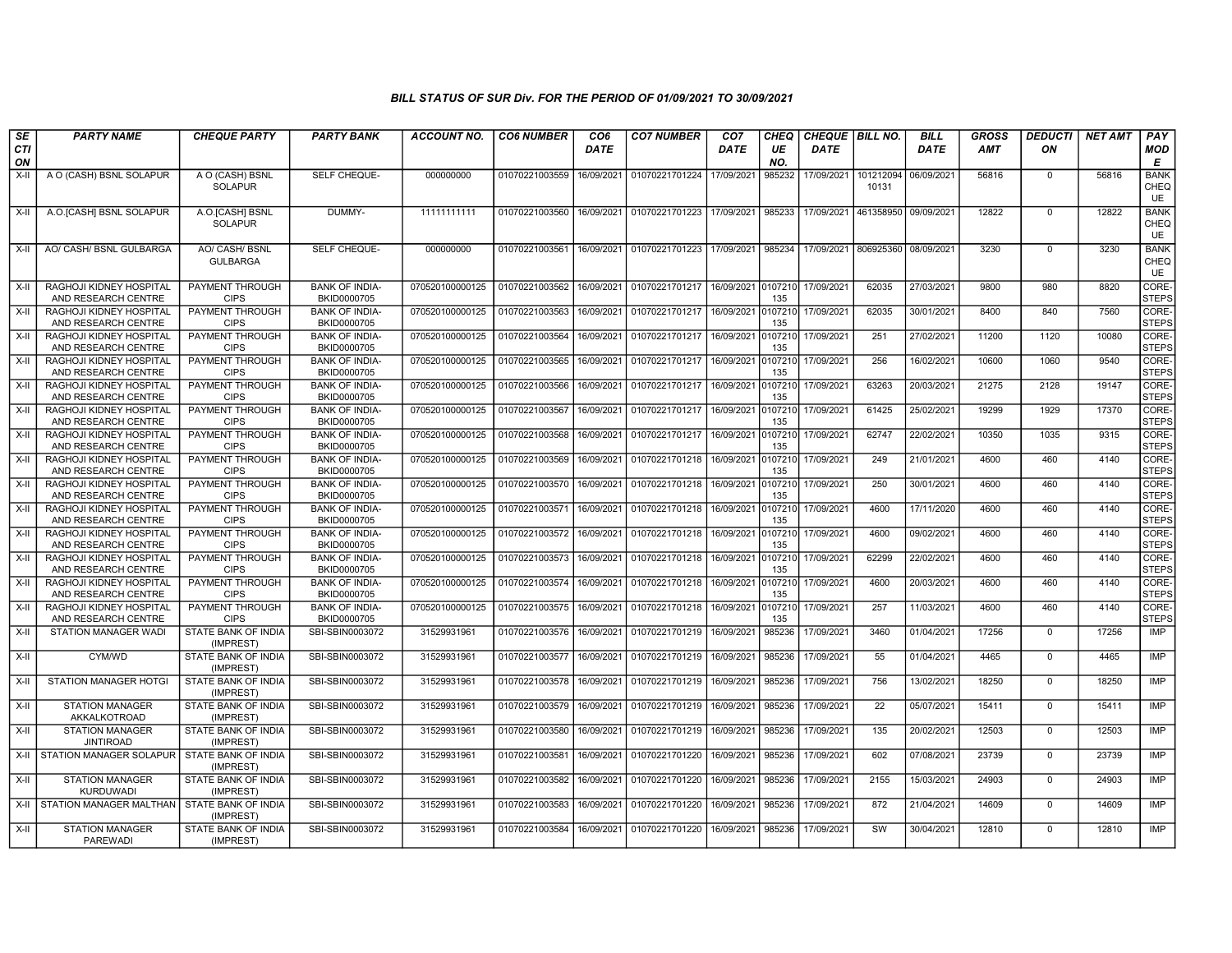| <b>SE</b>        | <b>PARTY NAME</b>                                                      | <b>CHEQUE PARTY</b>                      | <b>PARTY BANK</b>                             | <b>ACCOUNT NO.</b> | <b>CO6 NUMBER</b> | CO <sub>6</sub> | <b>CO7 NUMBER</b>                 | CO <sub>7</sub>    | <b>CHEQ</b>    | CHEQUE BILL NO. |                             | <b>BILL</b> | <b>GROSS</b> | <b>DEDUCTI</b> | <b>NET AMT</b> | PAY                   |
|------------------|------------------------------------------------------------------------|------------------------------------------|-----------------------------------------------|--------------------|-------------------|-----------------|-----------------------------------|--------------------|----------------|-----------------|-----------------------------|-------------|--------------|----------------|----------------|-----------------------|
| <b>CTI</b><br>ON |                                                                        |                                          |                                               |                    |                   | <b>DATE</b>     |                                   | DATE               | UE<br>NO.      | <b>DATE</b>     |                             | <b>DATE</b> | <b>AMT</b>   | ON             |                | <b>MOD</b><br>Е       |
| $X-H$            | STATION MANAGER DAUND                                                  | <b>DIVISIONAL</b><br>CASHIER(P) SHOLAPUR | SBI-SBIN0003072                               | 31529931961        | 01070221003585    | 16/09/2021      | 01070221701220                    | 16/09/2021         | 985235         | 17/09/2021      | 2468                        | 01/05/2021  | 12066        | $\mathbf 0$    | 12066          | CASH                  |
| X-II             | <b>STATION MANAGER</b><br><b>PANDHARPUR</b>                            | STATE BANK OF INDIA<br>(IMPREST)         | SBI-SBIN0003072                               | 31529931961        | 01070221003586    | 16/09/2021      | 01070221701220                    | 16/09/2021         | 985236         | 17/09/2021      | 0 <sub>5</sub>              | 10/08/2021  | 2268         | $\Omega$       | 2268           | <b>IMP</b>            |
| $X-H$            | <b>JAYDEEP ENTERPRISES</b>                                             | PAYMENT THROUGH<br><b>CIPS</b>           | <b>BANK OF BARODA-</b><br><b>BARB0SHOLAP</b>  | 04370200000715     | 01070221003587    | 16/09/2021      | 01070221701221                    | 16/09/2021 010721  | 135            | 17/09/2021      | <b>GEM/21</b><br>22/11      | 15/09/2021  | 45796        | 1430           | 44366          | CORE-<br><b>STEPS</b> |
| $X-H$            | Sai Computers                                                          | <b>PAYMENT THROUGH</b><br><b>CIPS</b>    | <b>BANK OF INDIA-</b><br>BKID0000700          | 070020110000463    | 01070221003588    | 17/09/2021      | 01070221701222 17/09/2021 0107210 |                    | 135            | 17/09/2021      | 0000276                     | 30/08/2021  | 114000       | 1933           | 112067         | CORE-<br><b>STEPS</b> |
| X-II             | Sai Computers                                                          | PAYMENT THROUGH<br><b>CIPS</b>           | <b>BANK OF INDIA-</b><br>BKID0000700          | 070020110000463    | 01070221003589    | 17/09/2021      | 01070221701222 17/09/2021 0107210 |                    | 135            | 17/09/2021      | 0000244                     | 30/08/2021  | 171000       | 2899           | 168101         | CORE-<br><b>STEPS</b> |
| X-II             | <b>SQUARE COMMUNICATION</b><br>PVT LTD                                 | PAYMENT THROUGH<br><b>CIPS</b>           | PNB-PUNB0055200                               | 0552002100051281   | 01070221003590    | 17/09/2021      | 01070221701225                    | 17/09/2021         | 0107210<br>135 | 17/09/2021      | PBM117/21-<br>22            | 30/06/2021  | 7083         | $\mathbf 0$    | 7083           | CORE-<br><b>STEPS</b> |
| X-II             | DIGITRONICS-SOLAPUR.                                                   | PAYMENT THROUGH<br><b>CIPS</b>           | <b>ICICI BANK LTD-</b><br>ICIC0000199         | 019905500477       | 01070221003591    | 17/09/2021      | 01070221701228                    | 17/09/2021         | 0107210<br>137 | 17/09/2021      | $2021 -$<br>22/120          | 03/09/2021  | 270159       | 13546          | 256613         | CORE-<br><b>STEPS</b> |
| $X-H$            | <b>HPCL DT CARD (ELECT D G</b><br>SET)                                 | PAYMENT THROUGH<br><b>CIPS</b>           | <b>ICICI BANK LTD-</b><br>ICIC0000104         | HPCL2600795272     | 01070221003592    | 17/09/2021      | 01070221701226 17/09/2021         |                    | 0107210<br>137 | 17/09/2021      | $\overline{32}$             | 15/09/2021  | 32000        | $\mathbf 0$    | 32000          | CORE-<br><b>STEPS</b> |
| X-II             | ADEN/TM/SUR                                                            | STATE BANK OF INDIA<br>(IMPREST)         | SBI-SBIN0003072                               | 31529931961        | 01070221003593    | 17/09/2021      | 01070221701226                    | 17/09/2021         | 985253         | 17/09/2021      | 397                         | 14/06/2021  | 28926        | $\mathbf 0$    | 28926          | IMP                   |
| X-II             | <b>SR DME SUR</b>                                                      | STATE BANK OF INDIA<br>(IMPREST)         | SBI-SBIN0003072                               | 3152993161         | 01070221003594    | 17/09/2021      | 01070221701227                    | 17/09/2021         | 985253         | 17/09/2021      | 33846                       | 30/08/2021  | 4000         | $\Omega$       | 4000           | IMP                   |
| X-II             | <b>SSE TRD DD</b>                                                      | <b>STATE BANK OF INDIA</b><br>(IMPREST)  | SBI-SBIN0003072                               | 31529931961        | 01070221003595    | 17/09/2021      | 01070221701227                    | 17/09/2021         | 985253         | 17/09/2021      | 26                          | 15/09/2021  | 3000         | $\mathbf 0$    | 3000           | <b>IMP</b>            |
| $X-H$            | <b>JAYDEEP ENTERPRISES</b>                                             | <b>PAYMENT THROUGH</b><br><b>CIPS</b>    | <b>BANK OF BARODA-</b><br><b>BARB0SHOLAP</b>  | 04370200000715     | 01070221003596    | 17/09/2021      | 01070221701229 17/09/2021 0107210 |                    | 137            | 17/09/2021      | <b>CUB/2021</b><br>10       | 15/09/2021  | 29200        | 994            | 28206          | CORE-<br><b>STEPS</b> |
| $X-II$           | N A DANIELS-PUNE                                                       | PAYMENT THROUGH<br><b>CIPS</b>           | <b>BANK OF</b><br>MAHARASHTRA-<br>MAHB0000822 | 68007629301        | 01070221003597    | 17/09/2021      | 01070221701242 20/09/2021         |                    | 0107210<br>139 | 20/09/2021      | 142291                      | 14/09/2021  | 34100        | $\mathbf 0$    | 34100          | CORE-<br><b>STEPS</b> |
| $X-H$            | SURBHI CETARS-BHOPAL                                                   | PAYMENT THROUGH<br><b>CIPS</b>           | AXIS BANK-UTIB0000531                         | 918010060305188    | 01070221003598    | 17/09/2021      | 01070221701243 20/09/2021 0107210 |                    | 139            | 20/09/2021      | 142352                      | 16/09/2021  | 34100        | $\overline{0}$ | 34100          | CORE-<br><b>STEPS</b> |
| X-II             | Mohit Trade Link                                                       | <b>PAYMENT THROUGH</b><br><b>CIPS</b>    | <b>ICICI BANK LTD-</b><br>ICIC0000199         | 019905003765       | 01070221003599    | 17/09/2021      | 01070221701233                    | 17/09/2021         | 010721<br>137  | 17/09/2021      | <b>GEM/11</b>               | 08/09/2021  | 62760        | 823            | 61937          | CORE-<br><b>STEPS</b> |
| X-II             | Mohit Trade Link                                                       | PAYMENT THROUGH<br><b>CIPS</b>           | <b>ICICI BANK LTD-</b><br>ICIC0000199         | 019905003765       | 01070221003600    | 17/09/2021      | 01070221701233                    | 17/09/2021         | 0107210<br>137 | 17/09/2021      | <b>GEM/12</b>               | 08/09/2021  | 62760        | 823            | 61937          | CORE-<br><b>STEPS</b> |
| $X-II$           | <b>MSEDCL SANGOLA</b>                                                  | PAYMENT THROUGH<br><b>CIPS</b>           | SBI-SBIN0000271                               | 11381686106        | 01070221003601    | 17/09/2021      | 01070221701231                    | 17/09/2021         | 0107210<br>137 | 17/09/2021      | 131714602<br>6              | 14/09/2021  | 1450         | $\mathbf 0$    | 1450           | CORE-<br><b>STEPS</b> |
| X-II             | JAVED IBRAHIM KAMBLE                                                   | PAYMENT THROUGH<br><b>CIPS</b>           | <b>BANK OF</b><br>MAHARASHTRA-<br>MAHB0000518 | 20153104619        | 01070221003602    | 17/09/2021      | 01070221701234                    | 17/09/2021 0107210 | 137            | 17/09/2021      | 2021-22/18 07/09/2021       |             | 283783       | 9268           | 274515         | CORE-<br><b>STEPS</b> |
| $X-II$           | <b>GANGAMAI HOSPITAL</b>                                               | PAYMENT THROUGH<br><b>CIPS</b>           | SBI-SBIN0003072                               | 33204027347        | 01070221003603    | 17/09/2021      | 01070221701230                    | 17/09/2021         | 010721<br>137  | 17/09/2021      | AUG2021                     | 09/06/2021  | 5937         | 594            | 5343           | CORE-<br><b>STEPS</b> |
| $X-H$            | <b>GANGAMAI HOSPITAL</b>                                               | <b>PAYMENT THROUGH</b><br><b>CIPS</b>    | SBI-SBIN0003072                               | 33204027347        | 01070221003604    | 17/09/2021      | 01070221701230 17/09/2021 0107210 |                    | 137            | 17/09/2021      | aug21                       | 05/08/2021  | 9851         | 985            | 8866           | CORE-<br><b>STEPS</b> |
| $X-H$            | <b>MAHARASHTRA STATE</b><br>ELECTRICITY DISTRIBUTION<br><b>COMPANY</b> | <b>PAYMENT THROUGH</b><br><b>CIPS</b>    | <b>CANARA BANK-</b><br>CNRB0001903            | 1903201010183      | 01070221003605    | 17/09/2021      | 01070221701232 17/09/2021         |                    | 0107210<br>137 | 17/09/2021      | 131664885<br>8              | 14/09/2021  | 72280        | $\mathbf 0$    | 72280          | CORE-<br><b>STEPS</b> |
| $X-II$           | <b>MAHARASHTRA STATE</b><br>ELECTRICITY DISTRIBUTION<br><b>COMPANY</b> | PAYMENT THROUGH<br><b>CIPS</b>           | <b>CANARA BANK-</b><br>CNRB0001903            | 1903201010183      | 01070221003606    | 17/09/2021      | 01070221701231 17/09/2021         |                    | 010721<br>137  | 17/09/2021      | 131702339<br>6              | 14/09/2021  | 350          | $\overline{0}$ | 350            | CORE-<br><b>STEPS</b> |
| $X-II$           | <b>MAHARASHTRA STATE</b><br>ELECTRICITY DISTRIBUTION<br>COMPANY        | PAYMENT THROUGH<br><b>CIPS</b>           | <b>CANARA BANK-</b><br>CNRB0001903            | 1903201010183      | 01070221003607    | 17/09/2021      | 01070221701231 17/09/2021 010721  |                    | 137            | 17/09/2021      | 131648739<br>$\overline{4}$ | 14/09/2021  | 350          | $\mathbf 0$    | 350            | CORE-<br><b>STEPS</b> |
| $X-H$            | <b>MAHARASHTRA STATE</b><br>ELECTRICITY DISTRIBUTION<br><b>COMPANY</b> | <b>PAYMENT THROUGH</b><br><b>CIPS</b>    | CANARA BANK-<br>CNRB0001903                   | 1903201010183      | 01070221003608    | 17/09/2021      | 01070221701231 17/09/2021 0107210 |                    | 137            | 17/09/2021      | 131736084<br>3              | 15/09/2021  | 2030         | $\Omega$       | 2030           | CORE-<br><b>STEPS</b> |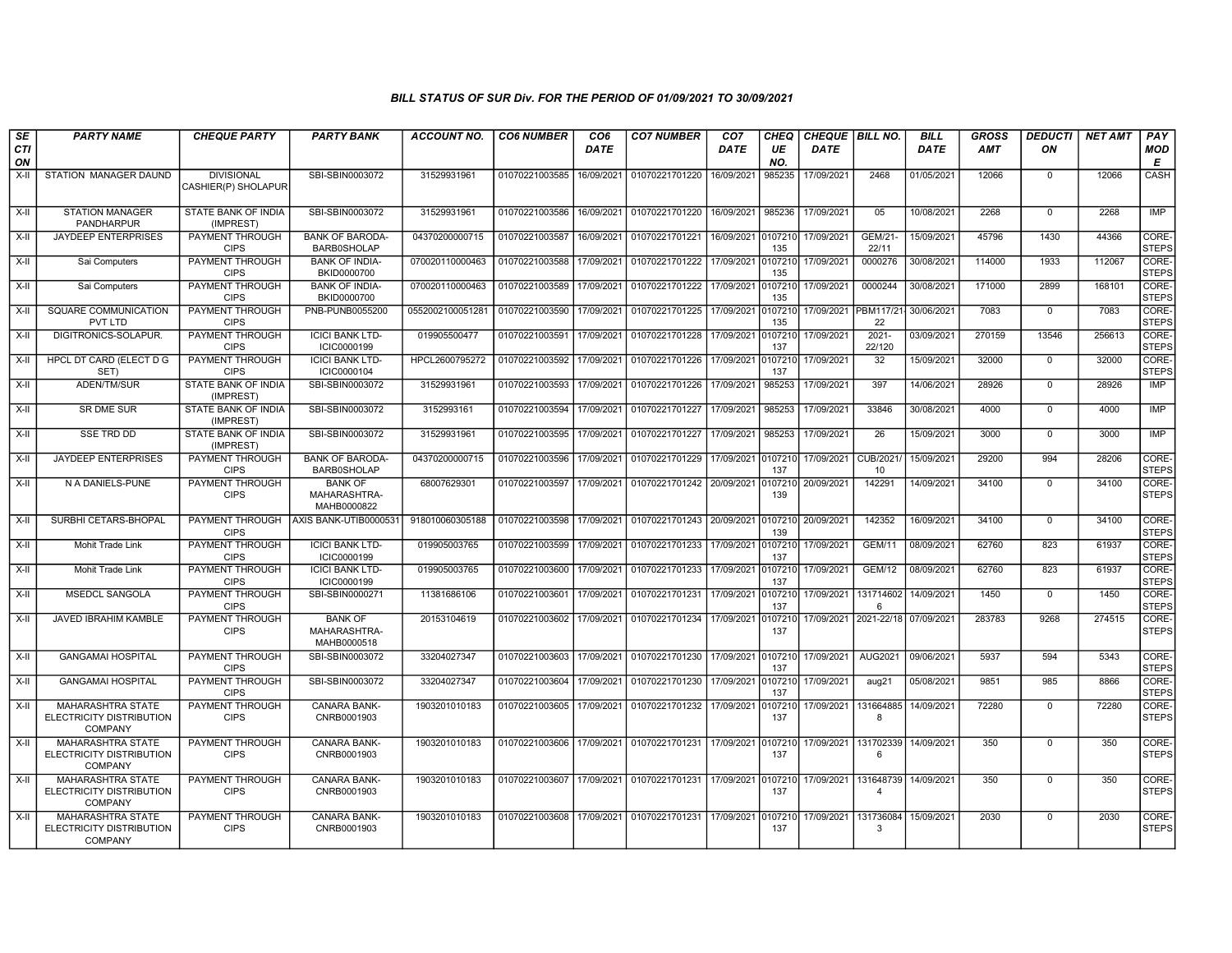| SE<br><b>CTI</b><br>ON | <b>PARTY NAME</b>                                                               | <b>CHEQUE PARTY</b>                      | <b>PARTY BANK</b>                             | <b>ACCOUNT NO.</b> | <b>CO6 NUMBER</b>         | CO <sub>6</sub><br><b>DATE</b> | <b>CO7 NUMBER</b>         | CO <sub>7</sub><br><b>DATE</b> | <b>CHEQ</b><br>UE<br>NO. | <b>CHEQUE BILL NO.</b><br><b>DATE</b> |                             | <b>BILL</b><br><b>DATE</b> | <b>GROSS</b><br><b>AMT</b> | <b>DEDUCTI</b><br>ON | <b>NET AMT</b> | PAY<br>MOD<br>E       |
|------------------------|---------------------------------------------------------------------------------|------------------------------------------|-----------------------------------------------|--------------------|---------------------------|--------------------------------|---------------------------|--------------------------------|--------------------------|---------------------------------------|-----------------------------|----------------------------|----------------------------|----------------------|----------------|-----------------------|
| $X-H$                  | <b>MAHARASHTRA STATE</b><br>ELECTRICITY DISTRIBUTION<br><b>COMPANY</b>          | <b>PAYMENT THROUGH</b><br><b>CIPS</b>    | <b>CANARA BANK-</b><br>CNRB0001903            | 1903201010183      | 01070221003609            | 17/09/2021                     | 01070221701232            | 17/09/2021                     | 107210<br>137            | 17/09/2021                            | 131605341<br>$\overline{7}$ | 14/09/2021                 | 150930                     | $\Omega$             | 150930         | CORE-<br><b>STEPS</b> |
| $X-H$                  | <b>MAHARASHTRA STATE</b><br>ELECTRICITY DISTRIBUTION<br><b>COMPANY</b>          | PAYMENT THROUGH<br><b>CIPS</b>           | CANARA BANK-<br>CNRB0001903                   | 1903201010183      | 01070221003610            | 17/09/2021                     | 01070221701231            | 17/09/2021                     | 107210<br>137            | 17/09/2021                            | 131607419<br>$\mathbf{a}$   | 14/09/2021                 | 9090                       | $\Omega$             | 9090           | CORE-<br><b>STEPS</b> |
|                        | X-II MSEDCL KOPARGAON SUB DIV                                                   | PAYMENT THROUGH<br><b>CIPS</b>           | <b>BANK OF</b><br>MAHARASHTRA-<br>MAHB0000009 | 60198461015        | 01070221003611            | 17/09/2021                     | 01070221701231            | 17/09/2021                     | 107210<br>137            | 17/09/2021                            | 131726682<br>2              | 15/09/2021                 | 200                        | $\mathbf 0$          | 200            | CORE-<br><b>STEPS</b> |
| X-II                   | SHIVPARVATI TOURS AND<br>TRAVELS-SOLAPUR                                        | PAYMENT THROUGH<br><b>CIPS</b>           | <b>BANK OF</b><br>MAHARASHTRA-<br>MAHB0000163 | 60325365977        | 01070221003612            | 17/09/2021                     | 01070221701238            | 17/09/2021                     | 0107210<br>138           | 20/09/2021                            | SUR/2021<br>22/02           | 13/09/2021                 | 117076                     | 4032                 | 113044         | CORE-<br><b>STEPS</b> |
| $X-H$                  | <b>JAYDEEP ENTERPRISES</b>                                                      | PAYMENT THROUGH<br><b>CIPS</b>           | <b>BANK OF BARODA-</b><br><b>BARB0SHOLAP</b>  | 04370200000715     | 01070221003613 20/09/2021 |                                | 01070221701239 20/09/2021 |                                | 0107210<br>138           | 20/09/2021                            | <b>DMM-13</b>               | 16/09/2021                 | 5244                       | 297                  | 4947           | CORE-<br><b>STEPS</b> |
| $X-H$                  | Dr Sonai Krishnamohan Rawal                                                     | PAYMENT THROUGH<br><b>CIPS</b>           | SBI-SBIN0001656                               | 32985283014        | 01070221003614            | 20/09/2021                     | 01070221701240 20/09/2021 |                                | 0107210<br>138           | 20/09/2021                            | 846                         | 18/09/2021                 | 3000                       | $\mathbf 0$          | 3000           | CORE-<br><b>STEPS</b> |
| X-II                   | Dr Sonai Krishnamohan Rawal                                                     | <b>PAYMENT THROUGH</b><br><b>CIPS</b>    | SBI-SBIN0001656                               | 32985283014        | 01070221003615            | 20/09/2021                     | 01070221701240 20/09/2021 |                                | 107210<br>138            | 20/09/2021                            | 847                         | 18/09/2021                 | 3000                       | $\mathbf 0$          | 3000           | CORE-<br><b>STEPS</b> |
| X-II                   | DR. PURNESH V. BET                                                              | PAYMENT THROUGH<br><b>CIPS</b>           | <b>HDFC BANK LTD-</b><br><b>HDFC0CMANCB</b>   | 0020001010018960   | 01070221003616            | 20/09/2021                     | 01070221701240            | 20/09/2021                     | 0107210<br>138           | 20/09/2021                            | 848                         | 18/09/2021                 | 3000                       | $\mathbf 0$          | 3000           | CORE-<br><b>STEPS</b> |
| $X-II$                 | SSE/P WAY/S/DD                                                                  | STATE BANK OF INDIA<br>(IMPREST)         | SBI-SBIN0003072                               | 31529931961        | 01070221003617 20/09/2021 |                                | 01070221701241 20/09/2021 |                                | 985255                   | 20/09/2021                            | $D-128$                     | 07/08/2021                 | 14973                      | $\mathbf 0$          | 14973          | <b>IMP</b>            |
| X-II                   | <b>SSE/P WAY/DUD</b>                                                            | STATE BANK OF INDIA<br>(IMPREST)         | SBI-SBIN0003072                               | 31529931961        | 01070221003618 20/09/2021 |                                | 01070221701241 20/09/2021 |                                | 985255                   | 20/09/2021                            | 884                         | 20/08/2021                 | 19665                      | $\mathbf{0}$         | 19665          | <b>IMP</b>            |
| X-II                   | SSE/P WAY/BG/KWV                                                                | STATE BANK OF INDIA<br>(IMPREST)         | SBI-SBIN0003072                               | 31529931961        | 01070221003619            | 20/09/2021                     | 01070221701241            | 20/09/2021                     | 985255                   | 20/09/2021                            | $J-209$                     | 08/06/2021                 | 10669                      | 0                    | 10669          | <b>IMP</b>            |
| X-II                   | <b>SSE/P WAY/SDB</b>                                                            | STATE BANK OF INDIA<br>(IMPREST)         | SBI-SBIN0003072                               | 31529931961        | 01070221003620            | 20/09/2021                     | 01070221701241 20/09/2021 |                                | 985255                   | 20/09/2021                            | 372                         | 27/08/2021                 | 14895                      | $\Omega$             | 14895          | <b>IMP</b>            |
| X-II                   | <b>SSE/P WAY/YL</b>                                                             | <b>STATE BANK OF INDIA</b><br>(IMPREST)  | SBI-SBIN0003072                               | 31529931961        | 01070221003621            | 20/09/2021                     | 01070221701241            | 20/09/2021                     | 985255                   | 20/09/2021                            | 66                          | 01/07/2021                 | 14765                      | $\Omega$             | 14765          | <b>IMP</b>            |
| X-II                   | SR.SE/P.WAY/STORE/SUR                                                           | STATE BANK OF INDIA<br>(IMPREST)         | SBI-SBIN0003072                               | 31529931961        | 01070221003622            | 20/09/2021                     | 01070221701241            | 20/09/2021                     | 985255                   | 20/09/2021                            | 1850                        | 19/07/2021                 | 9716                       | $\mathbf 0$          | 9716           | <b>IMP</b>            |
| $X-H$                  | CMS / SUR                                                                       | <b>DIVISIONAL</b><br>CASHIER(P) SHOLAPUR | <b>SELF CHEQUE-</b>                           | 000000000          | 01070221003623 20/09/2021 |                                | 01070221701245 20/09/2021 |                                | 985254                   | 20/09/2021                            | 746329                      | 17/09/2021                 | 130                        | $\mathbf 0$          | 130            | <b>CASH</b>           |
| $X-H$                  | <b>SR DEE SUR</b>                                                               | <b>DIVISIONAL</b><br>CASHIER(P) SHOLAPUR | SELF CHEQUE-                                  | 000                | 01070221003624 20/09/2021 |                                | 01070221701244 20/09/2021 |                                | 985254                   | 20/09/2021                            | 791501                      | 17/09/2021                 | 7800                       | $\mathbf 0$          | 7800           | CASH                  |
| X-II                   | <b>ASHWINI SAHAKARI</b><br>RUGNALAYA AND RESEARCH<br>CENTRE NYT. SOLAPUR        | PAYMENT THROUGH<br><b>CIPS</b>           | SBI-SBIN0001656                               | 30684517471        | 01070221003625 21/09/2021 |                                | 01070221701246 21/09/2021 |                                | 140                      | 0107210 21/09/2021                    | 286417                      | 08/02/2021                 | 30385                      | 3039                 | 27346          | CORE-<br><b>STEPS</b> |
| $X-H$                  | <b>ASHWINI SAHAKARI</b><br>RUGNALAYA AND RESEARCH<br>CENTRE NYT. SOLAPUR        | <b>PAYMENT THROUGH</b><br><b>CIPS</b>    | SBI-SBIN0001656                               | 30684517471        | 01070221003626 21/09/2021 |                                | 01070221701246 21/09/2021 |                                | 0107210<br>140           | 21/09/2021                            | 130/20-21                   | 02/01/2021                 | 12351                      | 1235                 | 11116          | CORE-<br><b>STEPS</b> |
| $X-H$                  | <b>ASHWINI SAHAKARI</b><br>RUGNALAYA AND RESEARCH<br>CENTRE NYT. SOLAPUR        | PAYMENT THROUGH<br><b>CIPS</b>           | SBI-SBIN0001656                               | 30684517471        | 01070221003627 21/09/2021 |                                | 01070221701246 21/09/2021 |                                | 0107210<br>140           | 21/09/2021                            | 290/20-21                   | 12/02/2021                 | 11500                      | 1150                 | 10350          | CORE-<br><b>STEPS</b> |
| $X-I$                  | <b>ASHWINI SAHAKARI</b><br>RUGNALAYA AND RESEARCH<br><b>CENTRE NYT, SOLAPUR</b> | PAYMENT THROUGH<br><b>CIPS</b>           | SBI-SBIN0001656                               | 30684517471        | 01070221003628 21/09/2021 |                                | 01070221701246 21/09/2021 |                                | 107210<br>140            | 21/09/2021                            | 129/20-21                   | 02/01/2021                 | 12874                      | 1287                 | 11587          | CORE-<br><b>STEPS</b> |
| $X-H$                  | <b>ASHWINI SAHAKARI</b><br>RUGNALAYA AND RESEARCH<br>CENTRE NYT. SOLAPUR        | PAYMENT THROUGH<br><b>CIPS</b>           | SBI-SBIN0001656                               | 30684517471        | 01070221003629 21/09/2021 |                                | 01070221701246 21/09/2021 |                                | 0107210<br>140           | 21/09/2021                            | 279/20-21                   | 12/02/2021                 | 318994                     | 31899                | 287095         | CORE-<br><b>STEPS</b> |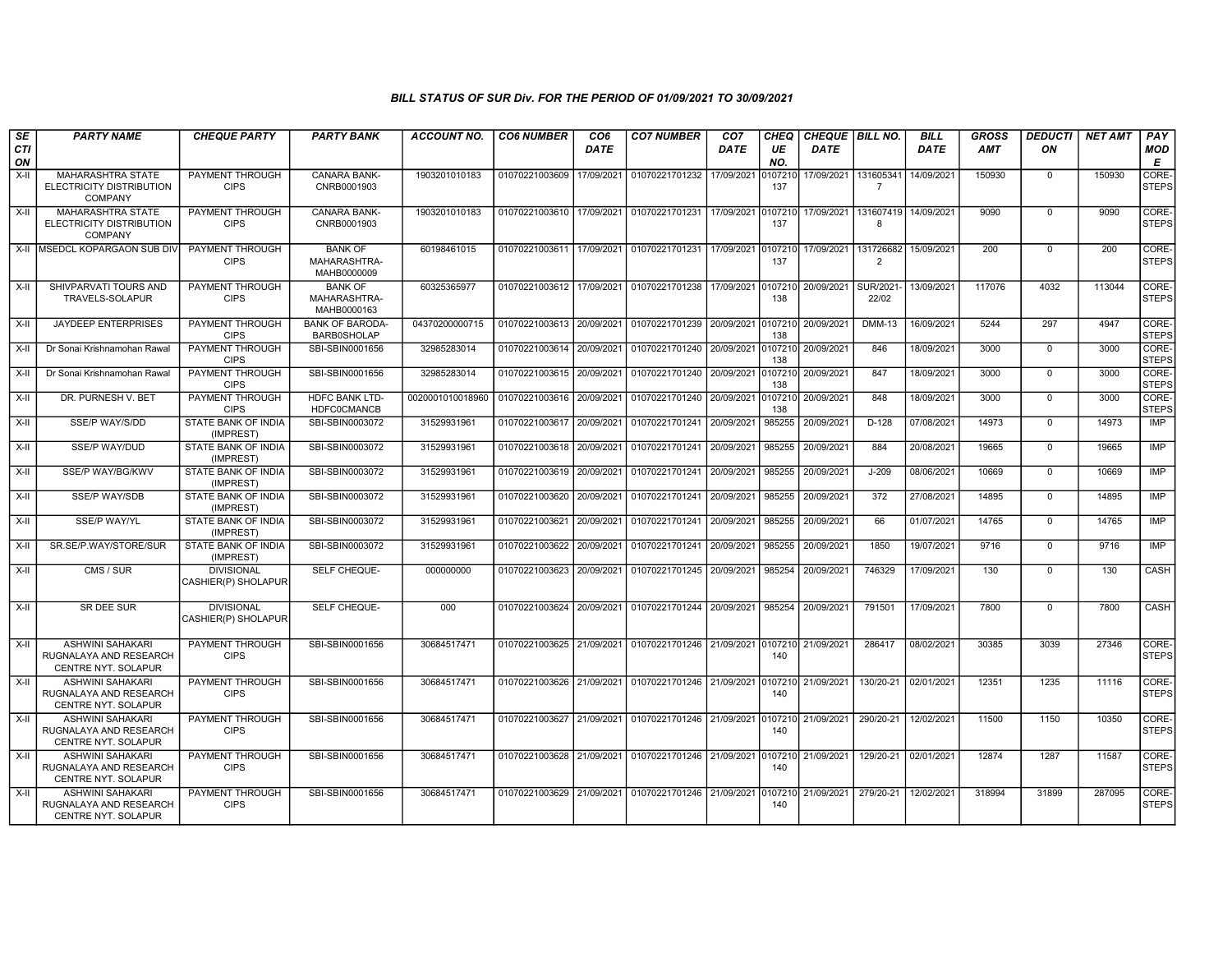| SE<br><b>CTI</b> | <b>PARTY NAME</b>                                                                        | <b>CHEQUE PARTY</b>                                     | <b>PARTY BANK</b>                     | <b>ACCOUNT NO.</b>         | <b>CO6 NUMBER</b>                | CO <sub>6</sub><br><b>DATE</b> | <b>CO7 NUMBER</b>                | CO <sub>7</sub><br><b>DATE</b> | <b>CHEQ</b><br>UE     | CHEQUE BILL NO.<br>DATE  |             | <b>BILL</b><br><b>DATE</b> | <b>GROSS</b><br><b>AMT</b> | <b>DEDUCTI</b><br>ON    | <b>NET AMT</b> | PAY<br><b>MOD</b>                |
|------------------|------------------------------------------------------------------------------------------|---------------------------------------------------------|---------------------------------------|----------------------------|----------------------------------|--------------------------------|----------------------------------|--------------------------------|-----------------------|--------------------------|-------------|----------------------------|----------------------------|-------------------------|----------------|----------------------------------|
| ON<br>X-II       | ASHWINI SAHAKARI<br>RUGNALAYA AND RESEARCH                                               | <b>PAYMENT THROUGH</b><br><b>CIPS</b>                   | SBI-SBIN0001656                       | 30684517471                | 01070221003630                   | 21/09/2021                     | 01070221701246                   | 21/09/2021                     | NO.<br>0107210<br>140 | 21/09/2021               | 294/20-21   | 12/02/2021                 | 106375                     | 10638                   | 95737          | Е<br><b>CORE</b><br><b>STEPS</b> |
| X-II             | CENTRE NYT. SOLAPUR<br>ASHWINI SAHAKARI<br>RUGNALAYA AND RESEARCH<br>CENTRE NYT. SOLAPUR | PAYMENT THROUGH<br><b>CIPS</b>                          | SBI-SBIN0001656                       | 30684517471                | 01070221003631                   | 21/09/2021                     | 01070221701246                   | 21/09/2021                     | 0107210<br>140        | 21/09/2021               | 137/20-21   | 02/01/2021                 | 263915                     | 26392                   | 237523         | <b>CORE</b><br><b>STEPS</b>      |
| X-II             | SR.DCM.SUR                                                                               | STATE BANK OF INDIA<br>(IMPREST)                        | SBI-SBIN0003072                       | 31529931961                | 01070221003632 21/09/2021        |                                | 01070221701249                   | 21/09/2021                     | 985257                | 21/09/2021               | 726         | 12/07/2021                 | 14282                      | $\mathbf 0$             | 14282          | IMP                              |
| X-II             | SR DFM SUR (COMPUTER)                                                                    | PAYMENT THROUGH<br><b>CIPS</b>                          | SBI BANK-SBIN0IMPRST                  | 100013276241               | 01070221003633                   | 21/09/2021                     | 01070221701249                   | 21/09/2021                     | 0107210<br>140        | 21/09/2021               | MAY-II      | 16/09/2021                 | 7310                       | $\Omega$                | 7310           | CORE-<br><b>STEPS</b>            |
| X-II             | DEN/S/SUR                                                                                | <b>STATE BANK OF INDIA</b><br>(IMPREST)                 | SBI-SBIN0003072                       | 31529931961                | 01070221003634                   | 21/09/2021                     | 01070221701249                   | 21/09/2021                     | 985257                | 21/09/2021               | 4938        | 04/06/2021                 | 7072                       | $\Omega$                | 7072           | <b>IMP</b>                       |
| X-II             | <b>CCOR/RR/SUR</b>                                                                       | <b>STATE BANK OF INDIA</b><br>(IMPREST)                 | SBI-SBIN0003072                       | 31529931961                | 01070221003635                   | 21/09/2021                     | 01070221701247                   | 21/09/2021                     | 985257                | 21/09/2021               | 1032        | 28/06/2021                 | 23399                      | $\Omega$                | 23399          | IMP                              |
| X-II             | CCOR/SUR/LOBBY                                                                           | <b>STATE BANK OF INDIA</b><br>(IMPREST)                 | SBI-SBIN0003072                       | 31529931961                | 01070221003636                   | 21/09/2021                     | 01070221701247                   | 21/09/2021                     | 985257                | 21/09/2021               | 547         | 30/06/2021                 | 4875                       | $\mathbf 0$             | 4875           | <b>IMP</b>                       |
| X-II             | CCOR/SUR/GEN                                                                             | STATE BANK OF INDIA<br>(IMPREST)                        | SBI-SBIN0003072                       | 31529931961                | 01070221003637                   | 21/09/2021                     | 01070221701247                   | 21/09/2021                     | 985257                | 21/09/2021               | 10269       | 20/07/2021                 | 500                        | $\mathbf 0$             | 500            | <b>IMP</b>                       |
| X-II             | CCOR WD                                                                                  | STATE BANK OF INDIA<br>(IMPREST)                        | SBI-SBIN0003072                       | 31529931961                | 01070221003638                   | 21/09/2021                     | 01070221701247                   | 21/09/2021                     | 985257                | 21/09/2021               | 554         | 20/08/2021                 | 960                        | $\mathbf 0$             | 960            | <b>IMP</b>                       |
| X-II             | <b>CCOR WD</b>                                                                           | STATE BANK OF INDIA<br>(IMPREST)                        | SBI-SBIN0003072                       | 31529931961                | 01070221003639                   | 21/09/2021                     | 01070221701247                   | 21/09/2021                     | 985257                | 21/09/2021               | 3697        | 17/08/2021                 | 4968                       | $\mathbf 0$             | 4968           | IMP                              |
| X-II             | <b>CCOR WD RR</b>                                                                        | <b>STATE BANK OF INDIA</b><br>(IMPREST)                 | SBI-SBIN0003072                       | 3152993161                 | 01070221003640                   | 21/09/2021                     | 01070221701247                   | 21/09/2021                     | 985257                | 21/09/2021               | 623         | 03/08/2021                 | 24453                      | $\Omega$                | 24453          | <b>IMP</b>                       |
|                  | X-II STATION MANAGER SANGOLA STATE BANK OF INDIA                                         | (IMPREST)                                               | SBI-SBIN0003072                       | 31529931961                | 01070221003641                   | 21/09/2021                     | 01070221701247                   | 21/09/2021                     | 985257                | 21/09/2021               | SW          | 30/05/2021                 | 10675                      | $\mathbf 0$             | 10675          | IMP                              |
| X-II             | SHRIRAM HEART AND EYE<br>CARE, SOLAPUR                                                   | PAYMENT THROUGH<br><b>CIPS</b>                          | <b>ICICI BANK LTD-</b><br>ICIC0001392 | 139205004044               | 01070221003642                   | 21/09/2021                     | 01070221701248                   | 21/09/2021                     | 0107210<br>140        | 21/09/2021               | 2921        | 09/08/2021                 | 116315                     | 11632                   | 104683         | <b>CORE</b><br><b>STEPS</b>      |
| X-II             | SHRIRAM HEART AND EYE<br>CARE, SOLAPUR                                                   | <b>PAYMENT THROUGH</b><br><b>CIPS</b>                   | <b>ICICI BANK LTD-</b><br>ICIC0001392 | 139205004044               | 01070221003643 21/09/2021        |                                | 01070221701248                   | 21/09/2021                     | 0107210<br>140        | 21/09/2021               | aug2021     | 07/09/2021                 | 4833                       | 483                     | 4350           | CORE-<br><b>STEPS</b>            |
| X-II             | SSE(TELE-N)/SUR/VEH                                                                      | <b>STATE BANK OF INDIA</b><br>(IMPREST)                 | SBI-SBIN0003072                       | 31529931961                | 01070221003644                   | 21/09/2021                     | 01070221701249                   | 21/09/2021                     | 985257                | 21/09/2021               | 3994        | 23/07/2021                 | 4000                       | $\mathbf 0$             | 4000           | <b>IMP</b>                       |
| X-II             | SR DEE/SUR/GEN                                                                           | STATE BANK OF INDIA<br>(IMPREST)                        | SBI-SBIN0003072                       | 31529931961                | 01070221003645 21/09/2021        |                                | 01070221701249 21/09/2021        |                                | 985257                | 21/09/2021               | 241         | 19/08/2021                 | 4000                       | $\mathbf 0$             | 4000           | IMP                              |
| X-II             | DEN/S/SUR                                                                                | STATE BANK OF INDIA<br>(IMPREST)                        | SBI-SBIN0003072                       | 31529931961                | 01070221003646                   | 21/09/2021<br>21/09/2021       | 01070221701249<br>01070221701249 | 21/09/2021<br>21/09/2021       | 985257<br>985257      | 21/09/2021<br>21/09/2021 | 189<br>2579 | 13/09/2021<br>17/08/2021   | 3000<br>4879               | $\mathbf 0$             | 3000<br>4879   | IMP<br><b>IMP</b>                |
| X-II             | SR.DSO.SUR<br><b>SR DOM SUR</b>                                                          | STATE BANK OF INDIA<br>(IMPREST)<br>STATE BANK OF INDIA | SBI-SBIN0003072<br>SBI-SBIN0003072    | 31529931961<br>31529931961 | 01070221003647<br>01070221003648 | 21/09/2021                     | 01070221701249                   | 21/09/2021                     | 985257                | 21/09/2021               | 3170        | 12/05/2021                 | 14487                      | $\mathbf 0$<br>$\Omega$ | 14487          | IMP                              |
| X-II             | HPCL DT CARD                                                                             | (IMPREST)<br>PAYMENT THROUGH                            | <b>ICICI BANK LTD-</b>                | HPCL2600191902             | 01070221003649                   | 21/09/2021                     | 01070221701253                   | 21/09/2021                     | 0107210               | 21/09/2021               | 1272        | 14/09/2021                 | 933204                     | $\Omega$                | 933204         | CORE-                            |
| X-II<br>X-II     | CMS/SUR/GEN                                                                              | <b>CIPS</b><br><b>DIVISIONAL</b>                        | ICIC0000104<br>SBI-SBIN0003072        | 31529931961                | 01070221003650                   | 21/09/2021                     | 01070221701250                   | 21/09/2021                     | 140<br>985256         | 21/09/2021               | MED-59      | 16/09/2021                 | 48002                      | $\Omega$                | 48002          | <b>STEPS</b><br>CASH             |
|                  |                                                                                          | CASHIER(P) SHOLAPUR                                     |                                       |                            |                                  |                                |                                  |                                |                       |                          |             |                            |                            |                         |                |                                  |
| X-II             | SSE/P WAY/N/SUR                                                                          | STATE BANK OF INDIA<br>(IMPREST)                        | SBI-SBIN0003072                       | 31529931961                | 01070221003651                   | 21/09/2021                     | 01070221701251                   | 21/09/2021                     | 985257                | 21/09/2021               | 102         | 05/09/2021                 | 14979                      | $\mathbf 0$             | 14979          | IMP                              |
| X-II             | SSE/P WAY/BG/KWV                                                                         | STATE BANK OF INDIA<br>(IMPREST)                        | SBI-SBIN0003072                       | 31529931961                | 01070221003652                   | 21/09/2021                     | 01070221701251                   | 21/09/2021                     | 985257                | 21/09/2021               | 310         | 09/07/2021                 | 14489                      | $\Omega$                | 14489          | IMP                              |
| X-II             | <b>SSE WORKS SUR</b>                                                                     | <b>STATE BANK OF INDIA</b><br>(IMPREST)                 | SBI-SBIN0003072                       | 31529931961                | 01070221003653                   | 21/09/2021                     | 01070221701251                   | 21/09/2021                     | 985257                | 21/09/2021               | 558         | 27/08/2021                 | 49717                      | $\Omega$                | 49717          | <b>IMP</b>                       |
| X-II             | <b>GANGAMAI HOSPITAL</b>                                                                 | PAYMENT THROUGH<br><b>CIPS</b>                          | SBI-SBIN0003072                       | 33204027347                | 01070221003654                   | 21/09/2021                     | 01070221701252                   | 21/09/2021                     | 0107210<br>140        | 21/09/2021               | 70          | 09/08/2021                 | 138473                     | 13847                   | 124626         | CORE-<br><b>STEPS</b>            |
| X-II             | DSC/RPF/SUR                                                                              | STATE BANK OF INDIA<br>(IMPREST)                        | SBI-SBIN0003072                       | 31529931961                | 01070221003655 21/09/2021        |                                | 01070221701255 21/09/2021        |                                | 985257                | 21/09/2021               | 2000        | 19/07/2021                 | 2000                       | $\mathbf 0$             | 2000           | IMP                              |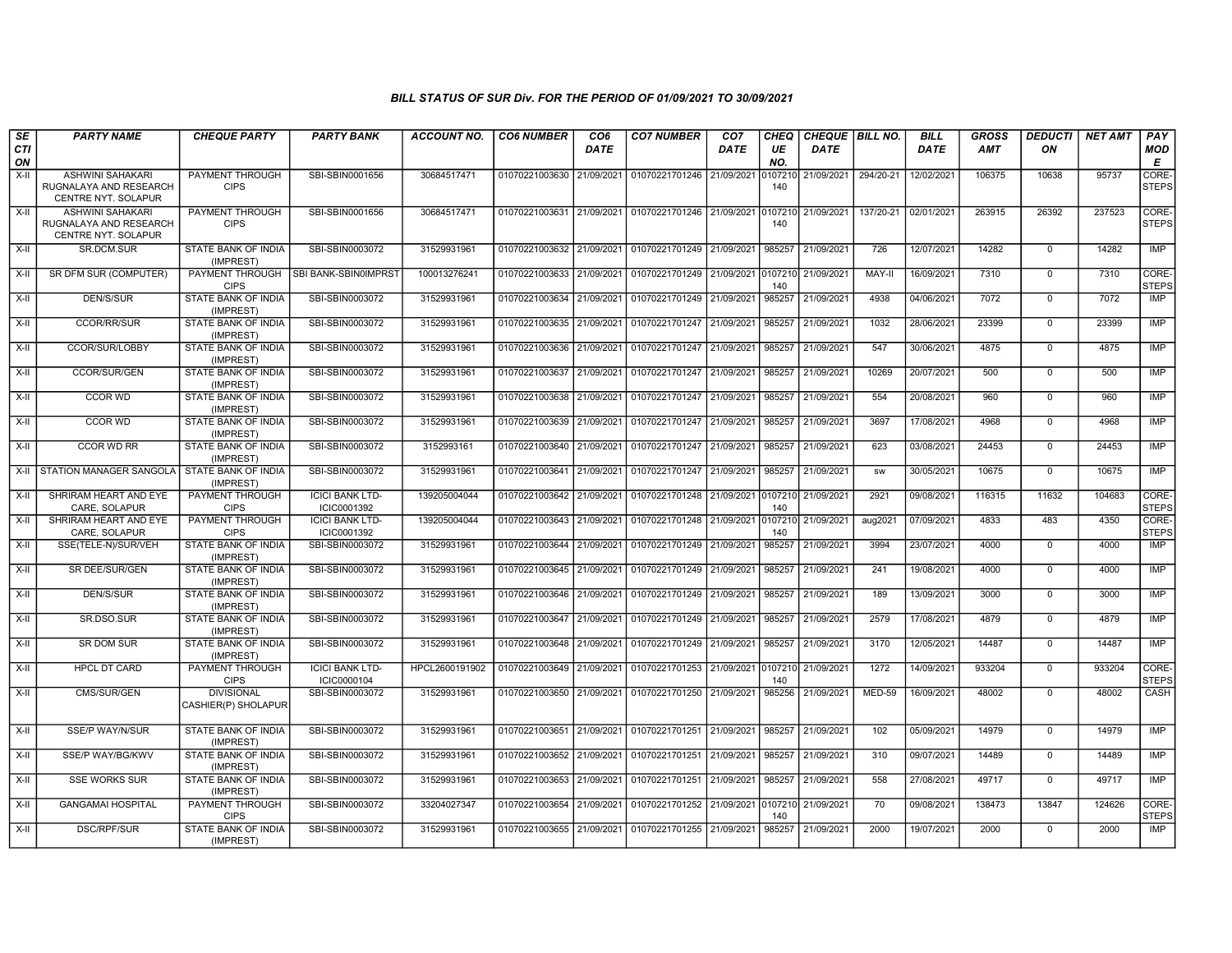| <b>SE</b> | <b>PARTY NAME</b>                                                      | <b>CHEQUE PARTY</b>                     | <b>PARTY BANK</b>                        | ACCOUNT NO.      | <b>CO6 NUMBER</b>         | CO <sub>6</sub> | <b>CO7 NUMBER</b>                                   | CO <sub>7</sub> | <b>CHEQ</b>    | CHEQUE BILL NO. |                             | <b>BILL</b> | <b>GROSS</b> | <b>DEDUCTI</b> | <b>NET AMT</b> | PAY                   |
|-----------|------------------------------------------------------------------------|-----------------------------------------|------------------------------------------|------------------|---------------------------|-----------------|-----------------------------------------------------|-----------------|----------------|-----------------|-----------------------------|-------------|--------------|----------------|----------------|-----------------------|
| CTI<br>ON |                                                                        |                                         |                                          |                  |                           | <b>DATE</b>     |                                                     | DATE            | UE<br>NO.      | DATE            |                             | <b>DATE</b> | AMT          | ON             |                | <b>MOD</b><br>Е       |
| X-II      | IPF/RPF/DOG SQUAD/SUR                                                  | STATE BANK OF INDIA<br>(IMPREST)        | SBI-SBIN0003072                          | 31529931961      | 01070221003656 21/09/2021 |                 | 01070221701255                                      | 21/09/2021      | 985257         | 21/09/2021      | 91                          | 16/06/2021  | 4234         | $\mathbf 0$    | 4234           | <b>IMP</b>            |
| $X-H$     | IPF/RPF/DOG SQUAD/SUR/REX                                              | <b>STATE BANK OF INDIA</b><br>(IMPREST) | SBI-SBIN0003072                          | 31529931961      | 01070221003657 21/09/2021 |                 | 01070221701255 21/09/2021                           |                 | 985257         | 21/09/2021      | 2850                        | 26/08/2021  | 10000        | $\mathbf 0$    | 10000          | IMP                   |
| X-II      | IPF/RPF/DOG<br>SQUAD/SUR/SANDY                                         | STATE BANK OF INDIA<br>(IMPREST)        | SBI-SBIN0003072                          | 31529931961      | 01070221003658 21/09/2021 |                 | 01070221701255 21/09/2021                           |                 | 985257         | 21/09/2021      | 2864                        | 06/09/2021  | 10000        | $\Omega$       | 10000          | IMP                   |
| X-II      | IPF/RPF/DOG<br>SQUAD/SUR/BUBBA                                         | <b>STATE BANK OF INDIA</b><br>(IMPREST) | SBI-SBIN0003072                          | 31529931961      | 01070221003659 21/09/2021 |                 | 01070221701255                                      | 21/09/2021      | 985257         | 21/09/2021      | 2852                        | 26/08/2021  | 10000        | $\Omega$       | 10000          | <b>IMP</b>            |
| X-II      | <b>IPF/RPF/DOG</b><br>SQUAD/SUR/RAMBO                                  | <b>STATE BANK OF INDIA</b><br>(IMPREST) | SBI-SBIN0003072                          | 31529931961      | 01070221003660 21/09/2021 |                 | 01070221701255                                      | 21/09/2021      | 985257         | 21/09/2021      | 2863                        | 06/09/2021  | 10000        | $\mathbf 0$    | 10000          | <b>IMP</b>            |
| X-II      | <b>IPF/DI/SUR</b>                                                      | STATE BANK OF INDIA<br>(IMPREST)        | SBI-SBIN0003072                          | 31529931961      | 01070221003661 21/09/2021 |                 | 01070221701255 21/09/2021                           |                 | 985257         | 21/09/2021      | 012                         | 15/03/2021  | 500          | $\mathbf 0$    | 500            | IMP                   |
| X-II      | ASHOK CONSTRUCTION                                                     | PAYMENT THROUGH<br><b>CIPS</b>          | SAMARTH SAHAKARI<br>BANK LTD-SBLS0000001 | 0100051010000148 | 01070221003662 21/09/2021 |                 | 01070221701254 21/09/2021                           |                 | 0107210<br>140 | 21/09/2021      | GEM/21<br>22/04             | 17/09/2021  | 33990        | 1487           | 32503          | CORE-<br><b>STEPS</b> |
| X-II      | <b>MSEDCL RAHURI FACTORY</b>                                           | <b>PAYMENT THROUGH</b><br><b>CIPS</b>   | SBI-SBIN0011131                          | 32731100654      | 01070221003663 21/09/2021 |                 | 01070221701256 21/09/2021 0107210                   |                 | 140            | 21/09/2021      | 131928879<br>$\overline{4}$ | 16/09/2021  | 210          | $\mathbf 0$    | 210            | CORE-<br><b>STEPS</b> |
| X-II      | <b>MAHARASHTRA STATE</b><br>ELECTRICITY DISTRIBUTION<br><b>COMPANY</b> | PAYMENT THROUGH<br><b>CIPS</b>          | <b>CANARA BANK-</b><br>CNRB0001903       | 1903201010183    | 01070221003664 21/09/2021 |                 | 01070221701257                                      | 21/09/2021      | 0107210<br>140 | 21/09/2021      | 131966604<br>3              | 17/09/2021  | 65240        | $\mathbf 0$    | 65240          | CORE-<br><b>STEPS</b> |
| X-II      | <b>MAHARASHTRA STATE</b><br>ELECTRICITY DISTRIBUTION<br><b>COMPANY</b> | PAYMENT THROUGH<br><b>CIPS</b>          | <b>CANARA BANK-</b><br>CNRB0001903       | 1903201010183    | 01070221003665 21/09/2021 |                 | 01070221701257 21/09/2021 0107210                   |                 | 140            | 21/09/2021      | 132075023<br>9              | 18/09/2021  | 49860        | $\Omega$       | 49860          | CORE-<br><b>STEPS</b> |
| X-II      | MAHARASHTRA STATE<br>ELECTRICITY DISTRIBUTION<br><b>COMPANY</b>        | PAYMENT THROUGH<br><b>CIPS</b>          | CANARA BANK-<br>CNRB0001903              | 1903201010183    | 01070221003666            | 21/09/2021      | 01070221701256 21/09/2021                           |                 | 0107210<br>140 | 21/09/2021      | 132271845<br>-9             | 20/09/2021  | 11110        | $\mathbf 0$    | 11110          | CORE-<br><b>STEPS</b> |
| X-II      | <b>MAHARASHTRA STATE</b><br>ELECTRICITY DISTRIBUTION<br><b>COMPANY</b> | PAYMENT THROUGH<br><b>CIPS</b>          | <b>CANARA BANK-</b><br>CNRB0001903       | 1903201010183    | 01070221003667 21/09/2021 |                 | 01070221701256                                      | 21/09/2021      | 0107210<br>140 | 21/09/2021      | 132157812<br>8              | 18/09/2021  | 21510        | $\Omega$       | 21510          | CORE-<br><b>STEPS</b> |
| X-II      | <b>MAHARASHTRA STATE</b><br>ELECTRICITY DISTRIBUTION<br>COMPANY        | PAYMENT THROUGH<br><b>CIPS</b>          | CANARA BANK-<br>CNRB0001903              | 1903201010183    | 01070221003668 21/09/2021 |                 | 01070221701256 21/09/2021 0107210                   |                 | 140            | 21/09/2021      | 131850950<br>$\overline{1}$ | 16/09/2021  | 14970        | $\mathbf 0$    | 14970          | CORE-<br><b>STEPS</b> |
| X-II      | <b>MAHARASHTRA STATE</b><br>ELECTRICITY DISTRIBUTION<br><b>COMPANY</b> | PAYMENT THROUGH<br><b>CIPS</b>          | <b>CANARA BANK-</b><br>CNRB0001903       | 1903201010183    |                           |                 | 01070221003669 21/09/2021 01070221701256 21/09/2021 |                 | 0107210<br>140 | 21/09/2021      | 131947630<br>$\overline{4}$ | 16/09/2021  | 23390        | $\mathbf 0$    | 23390          | CORE-<br><b>STEPS</b> |
| $X-H$     | <b>STATION MANAGER</b><br><b>GANGAPURROAD</b>                          | <b>STATE BANK OF INDIA</b><br>(IMPREST) | SBI-SBIN0003072                          | 31529931961      |                           |                 | 01070221003670 21/09/2021 01070221701258 21/09/2021 |                 | 985257         | 21/09/2021      | 211                         | 09/06/2021  | 14720        | $\Omega$       | 14720          | <b>IMP</b>            |
| X-II      | <b>SSTATION MANAGER</b><br><b>SHAHABAD</b>                             | STATE BANK OF INDIA<br>(IMPREST)        | SBI-SBIN0003072                          | 31529931961      | 01070221003671 21/09/2021 |                 | 01070221701258                                      | 21/09/2021      | 985257         | 21/09/2021      | 142                         | 05/04/2021  | 13010        | $\Omega$       | 13010          | <b>IMP</b>            |
| X-II      | STATION MANAGER JATROAD                                                | STATE BANK OF INDIA<br>(IMPREST)        | SBI-SBIN0003072                          | 31529931961      | 01070221003672 21/09/2021 |                 | 01070221701258                                      | 21/09/2021      | 985257         | 21/09/2021      | 1201                        | 03/06/2021  | 8615         | $\mathbf 0$    | 8615           | <b>IMP</b>            |
| $X-H$     | STATION MANAGER MODLIMB                                                | STATE BANK OF INDIA<br>(IMPREST)        | SBI-SBIN0003072                          | 31529931961      | 01070221003673 21/09/2021 |                 | 01070221701258 21/09/2021                           |                 | 985257         | 21/09/2021      | 580                         | 20/08/2021  | 7994         | $\Omega$       | 7994           | IMP                   |
| $X-H$     | STATION MANAGER ARAG                                                   | STATE BANK OF INDIA<br>(IMPREST)        | SBI-SBIN0003072                          | 31529931961      | 01070221003674 21/09/2021 |                 | 01070221701258                                      | 21/09/2021      | 985257         | 21/09/2021      | 816                         | 06/07/2021  | 9892         | $\mathbf 0$    | 9892           | IMP                   |
| X-II      | <b>STATION MANAGER</b><br><b>DHAVALAS</b>                              | STATE BANK OF INDIA<br>(IMPREST)        | SBI-SBIN0003072                          | 31529931961      | 01070221003675 21/09/2021 |                 | 01070221701259                                      | 21/09/2021      | 985257         | 21/09/2021      | 29                          | 04/06/2021  | 9912         | $\Omega$       | 9912           | <b>IMP</b>            |
| X-II      | <b>STATION MANAGER</b><br><b>SULTANPUR</b>                             | <b>STATE BANK OF INDIA</b><br>(IMPREST) | SBI-SBIN0003072                          | 31529931961      | 01070221003676 21/09/2021 |                 | 01070221701259                                      | 21/09/2021      | 985257         | 21/09/2021      | 150                         | 06/08/2021  | 7799         | $\Omega$       | 7799           | <b>IMP</b>            |
| X-II      | <b>STATION MANAGER</b><br><b>HIRENANDURU</b>                           | STATE BANK OF INDIA<br>(IMPREST)        | SBI-SBIN0003072                          | 31529931961      | 01070221003677 21/09/2021 |                 | 01070221701259                                      | 21/09/2021      | 985257         | 21/09/2021      | 448                         | 02/08/2021  | 9824         | $\mathbf 0$    | 9824           | IMP                   |
| X-II      | <b>STATION MAMAGER DUDHANI</b>                                         | STATE BANK OF INDIA<br>(IMPREST)        | SBI-SBIN0003072                          | 31529931961      | 01070221003678 21/09/2021 |                 | 01070221701259                                      | 21/09/2021      | 985257         | 21/09/2021      | 2489                        | 01/08/2021  | 18640        | $\Omega$       | 18640          | <b>IMP</b>            |
| X-II      | <b>STATION MANAGER</b><br><b>TIKEKARWADI</b>                           | STATE BANK OF INDIA<br>(IMPREST)        | SBI-SBIN0003072                          | 31529931961      |                           |                 | 01070221003679 21/09/2021 01070221701259 21/09/2021 |                 | 985257         | 21/09/2021      | 4291                        | 02/08/2021  | 7318         | $\mathbf 0$    | 7318           | <b>IMP</b>            |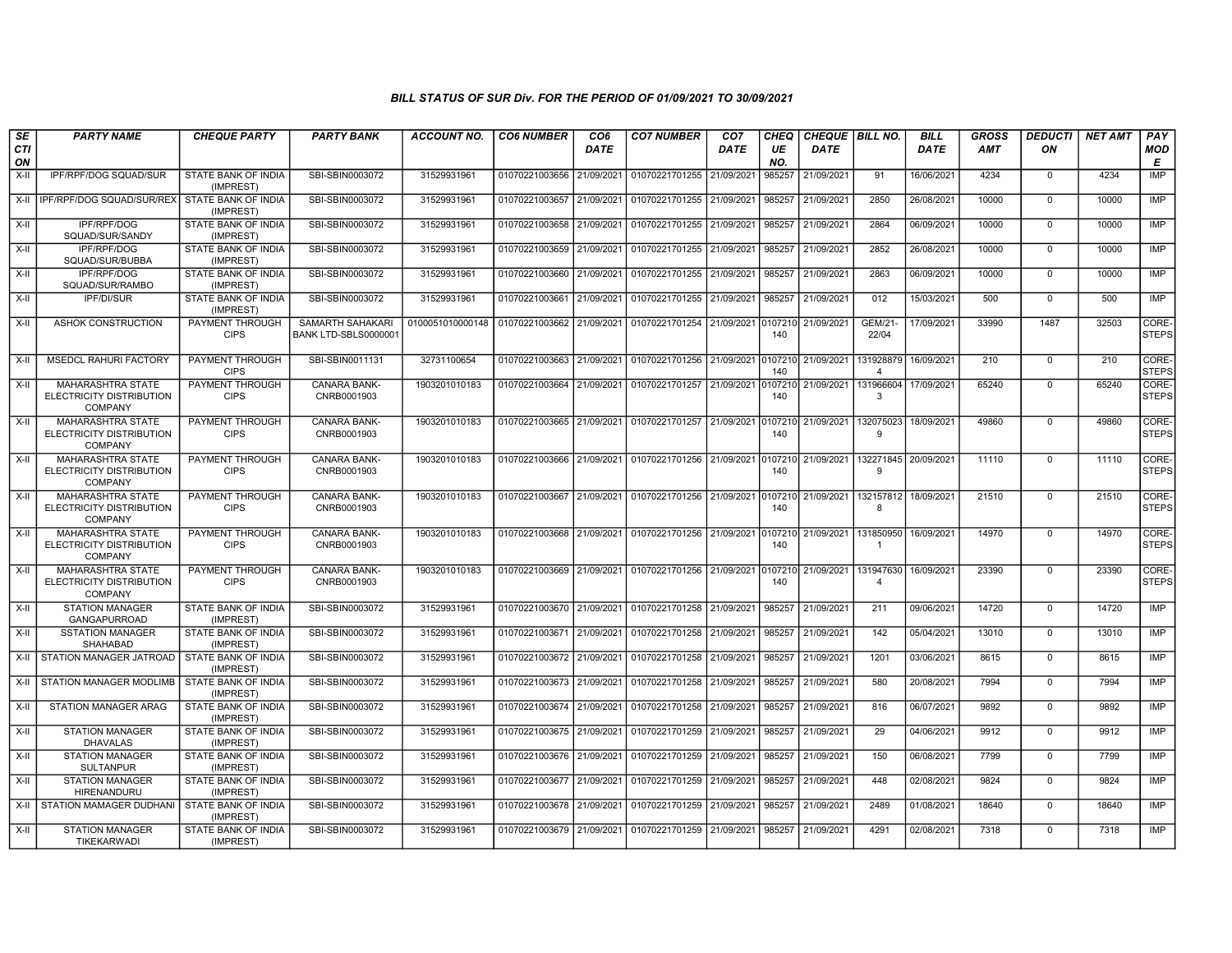| SE               | <b>PARTY NAME</b>                                                      | <b>CHEQUE PARTY</b>                      | <b>PARTY BANK</b>                            | <b>ACCOUNT NO.</b> | <b>CO6 NUMBER</b>         | CO <sub>6</sub> | <b>CO7 NUMBER</b>                 | CO7        | <b>CHEQ</b>    | CHEQUE   BILL NO. |                                         | <b>BILL</b> | GROSS      | <b>DEDUCTI</b> | <b>NET AMT</b> | PAY                   |
|------------------|------------------------------------------------------------------------|------------------------------------------|----------------------------------------------|--------------------|---------------------------|-----------------|-----------------------------------|------------|----------------|-------------------|-----------------------------------------|-------------|------------|----------------|----------------|-----------------------|
| <b>CTI</b><br>ON |                                                                        |                                          |                                              |                    |                           | DATE            |                                   | DATE       | UE<br>NO.      | <b>DATE</b>       |                                         | <b>DATE</b> | <b>AMT</b> | ON             |                | <b>MOD</b><br>Е       |
| $X-H$            | <b>MAHARASHTRA STATE</b><br>ELECTRICITY DISTRIBUTION<br><b>COMPANY</b> | <b>PAYMENT THROUGH</b><br><b>CIPS</b>    | CANARA BANK-<br>CNRB0001903                  | 1903201010183      | 01070221003680 21/09/2021 |                 | 01070221701260 21/09/2021         |            | 0107210<br>140 | 21/09/2021        | 132297887<br>$\mathbf{3}$               | 20/09/2021  | 27480      | $\mathbf 0$    | 27480          | CORE-<br><b>STEPS</b> |
| $X-H$            | MS/PVR/GEN                                                             | STATE BANK OF INDIA<br>(IMPREST)         | SBI-SBIN0003072                              | 31529931961        | 01070221003681            | 22/09/2021      | 01070221701265                    | 22/09/2021 | 985259         | 22/09/2021        | 10546                                   | 11/08/2021  | 3607       | $\mathbf 0$    | 3607           | <b>IMP</b>            |
| $X-H$            | <b>IPF ANG</b>                                                         | <b>DIVISIONAL</b><br>CASHIER(P) SHOLAPUR | SBI-SBIN0003072                              | 31529931961        | 01070221003682 22/09/2021 |                 | 01070221701297 27/09/2021         |            | 985264         | 27/09/2021        | 1508                                    | 29/04/2020  | 1000       | $\mathbf 0$    | 1000           | CASH                  |
| $X-H$            | <b>IPF RPF PVR</b>                                                     | <b>DIVISIONAL</b><br>CASHIER(P) SHOLAPUR | SBI-SBIN0003072                              | 31529931961        | 01070221003683            | 22/09/2021      | 01070221701297                    | 27/09/2021 | 985264         | 27/09/2021        | 10708,1614 08/02/2021<br>$\overline{4}$ |             | 2500       | $\mathsf 0$    | 2500           | CASH                  |
| X-II             | LAB POLYCLINIC/WADI                                                    | STATE BANK OF INDIA<br>(IMPREST)         | SBI-SBIN0003072                              | 31529931961        | 01070221003684            | 22/09/2021      | 01070221701265                    | 22/09/2021 | 985259         | 22/09/2021        | 383                                     | 01/02/2021  | 10811      | $\mathsf 0$    | 10811          | IMP                   |
| X-II             | DIGAMBAR KUNDLIK JADHAV                                                | PAYMENT THROUGH<br><b>CIPS</b>           | SBI-SBIN0001656                              | 32536114795        | 01070221003685 22/09/2021 |                 | 01070221701267                    | 22/09/2021 | 0107210<br>141 | 22/09/2021        | 03                                      | 01/09/2021  | 435        | $\mathbf 0$    | 435            | CORE-<br><b>STEPS</b> |
| $X-H$            | <b>IPF RPF SIB SUR</b>                                                 | STATE BANK OF INDIA<br>(IMPREST)         | SBI-SBIN0003072                              | 31529931961        | 01070221003686 22/09/2021 |                 | 01070221701303                    | 27/09/2021 | 985265         | 27/09/2021        | 21512                                   | 06/07/2021  | 2500       | $\mathbf 0$    | 2500           | <b>IMP</b>            |
| $X-H$            | <b>MS ANG</b>                                                          | <b>DIVISIONAL</b><br>CASHIER(P) SHOLAPUR | SBI-SBIN0003072                              | 31529931961        | 01070221003688 22/09/2021 |                 | 01070221701265 22/09/2021         |            | 985258         | 22/09/2021        | R-2311                                  | 10/09/2020  | 8361       | $\overline{0}$ | 8361           | <b>CASH</b>           |
| $X-II$           | SR SE(C&W)/SUR                                                         | STATE BANK OF INDIA<br>(IMPREST)         | SBI-SBIN0003072                              | 31529931961        | 01070221003689 22/09/2021 |                 | 01070221701261                    | 22/09/2021 | 985259         | 22/09/2021        | 336                                     | 13/08/2021  | 3000       | $\overline{0}$ | 3000           | IMP                   |
| $X-H$            | CCOR/DD/LOBBY                                                          | <b>STATE BANK OF INDIA</b><br>(IMPREST)  | SBI-SBIN0003072                              | 31529931961        | 01070221003690 22/09/2021 |                 | 01070221701261                    | 22/09/2021 | 985259         | 22/09/2021        | 594                                     | 18/08/2021  | 500        | $\overline{0}$ | 500            | IMP                   |
| X-II             | CCOR/DD/LOBBY                                                          | STATE BANK OF INDIA<br>(IMPREST)         | SBI-SBIN0003072                              | 31529931961        | 01070221003691 22/09/2021 |                 | 01070221701261                    | 22/09/2021 | 985259         | 22/09/2021        | 717                                     | 11/07/2021  | 9949       | $\mathbf 0$    | 9949           | IMP                   |
| X-II             | CCOR/DD/LOBBY                                                          | STATE BANK OF INDIA<br>(IMPREST)         | SBI-SBIN0003072                              | 31529931961        | 01070221003692            | 22/09/2021      | 01070221701261                    | 22/09/2021 | 985259         | 22/09/2021        | 564                                     | 05/07/2021  | 5000       | $\mathbf 0$    | 5000           | <b>IMP</b>            |
| $X-II$           | CCOR/KWV                                                               | STATE BANK OF INDIA<br>(IMPREST)         | SBI-SBIN0003072                              | 31529931961        | 01070221003693            | 22/09/2021      | 01070221701261                    | 22/09/2021 | 985259         | 22/09/2021        | GST/2021<br>22/120                      | 31/07/2021  | 13670      | $\overline{0}$ | 13670          | IMP                   |
| X-II             | ADEN/ANG                                                               | STATE BANK OF INDIA<br>(IMPREST)         | SBI-SBIN0003072                              | 31529931961        | 01070221003694 22/09/2021 |                 | 01070221701262 22/09/2021         |            | 985259         | 22/09/2021        | 61                                      | 15/09/2021  | 4911       | $\mathbf 0$    | 4911           | <b>IMP</b>            |
| $X-H$            | ADEN/SDB                                                               | <b>DIVISIONAL</b><br>CASHIER(P) SHOLAPUR | SBI-SBIN0003072                              | 31529931961        | 01070221003695 22/09/2021 |                 | 01070221701262                    | 22/09/2021 | 985258         | 22/09/2021        | 17097                                   | 24/08/2021  | 7835       | $\overline{0}$ | 7835           | <b>CASH</b>           |
| $X-H$            | <b>ADEN/SUR</b>                                                        | STATE BANK OF INDIA<br>(IMPREST)         | SBI-SBIN0003072                              | 31529931961        | 01070221003696 22/09/2021 |                 | 01070221701262                    | 22/09/2021 | 985259         | 22/09/2021        | 2412                                    | 30/07/2021  | 14229      | $\overline{0}$ | 14229          | <b>IMP</b>            |
| $X-H$            | ADEN/TRACK/SUR                                                         | <b>STATE BANK OF INDIA</b><br>(IMPREST)  | SBI-SBIN0003072                              | 31529931961        | 01070221003697            | 22/09/2021      | 01070221701262                    | 22/09/2021 | 985259         | 22/09/2021        | 1625                                    | 23/08/2021  | 4965       | $\mathbf 0$    | 4965           | <b>IMP</b>            |
| X-II             | CMS/SUR/GEN                                                            | <b>DIVISIONAL</b><br>CASHIER(P) SHOLAPUR | SBI-SBIN0003072                              | 31529931961        | 01070221003699 22/09/2021 |                 | 01070221701266                    | 22/09/2021 | 985258         | 22/09/2021        | <b>GEN-48</b>                           | 21/09/2021  | 33813      | 0              | 33813          | CASH                  |
| $X-H$            | EA TO DRM GEN                                                          | <b>STATE BANK OF INDIA</b><br>(IMPREST)  | SBI-SBIN0003072                              | 31529931961        | 01070221003701 22/09/2021 |                 | 01070221701268 22/09/2021         |            | 985259         | 22/09/2021        | 9903                                    | 18/08/2021  | 9776       | $\overline{0}$ | 9776           | IMP                   |
| X-II             | SR DFM SUR (COMPUTER)                                                  | PAYMENT THROUGH<br><b>CIPS</b>           | SBI BANK-SBIN0IMPRST                         | 100013276241       | 01070221003702 22/09/2021 |                 | 01070221701268 22/09/2021 0107210 |            | 141            | 22/09/2021        | JUN-I                                   | 21/09/2021  | 7450       | $\Omega$       | 7450           | CORE-<br><b>STEPS</b> |
| X-II             | SR SE(C&W)/SUR                                                         | STATE BANK OF INDIA<br>(IMPREST)         | SBI-SBIN0003072                              | 31529931961        | 01070221003703            | 22/09/2021      | 01070221701268                    | 22/09/2021 | 985259         | 22/09/2021        | 32020                                   | 16/04/2021  | 2000       | $\mathbf 0$    | 2000           | <b>IMP</b>            |
| $X-II$           | <b>JAYDEEP ENTERPRISES</b>                                             | PAYMENT THROUGH<br><b>CIPS</b>           | <b>BANK OF BARODA-</b><br><b>BARB0SHOLAP</b> | 04370200000715     | 01070221003704 22/09/2021 |                 | 01070221701263                    | 22/09/2021 | 0107210<br>141 | 22/09/2021        | 0003                                    | 17/09/2021  | 175719     | 5098           | 170621         | CORE-<br><b>STEPS</b> |
| $X-H$            | ASMITA MANDWALE AMBURE                                                 | PAYMENT THROUGH<br><b>CIPS</b>           | <b>AXIS BANK-</b><br>UTIB0002661             | 917020022040926    | 01070221003705 22/09/2021 |                 | 01070221701264                    | 22/09/2021 | 0107210<br>141 | 22/09/2021        | $\overline{2}$                          | 14/09/2021  | 236000     | 51200          | 184800         | CORE-<br><b>STEPS</b> |
| X-II             | <b>STATION MANAGER</b><br><b>RANJANGAON</b>                            | <b>STATE BANK OF INDIA</b><br>(IMPREST)  | SBI-SBIN0003072                              | 31529931961        | 01070221003706 22/09/2021 |                 | 01070221701269 22/09/2021         |            | 985261         | 23/09/2021        | 1305                                    | 08/08/2021  | 9988       | $\mathbf 0$    | 9988           | IMP                   |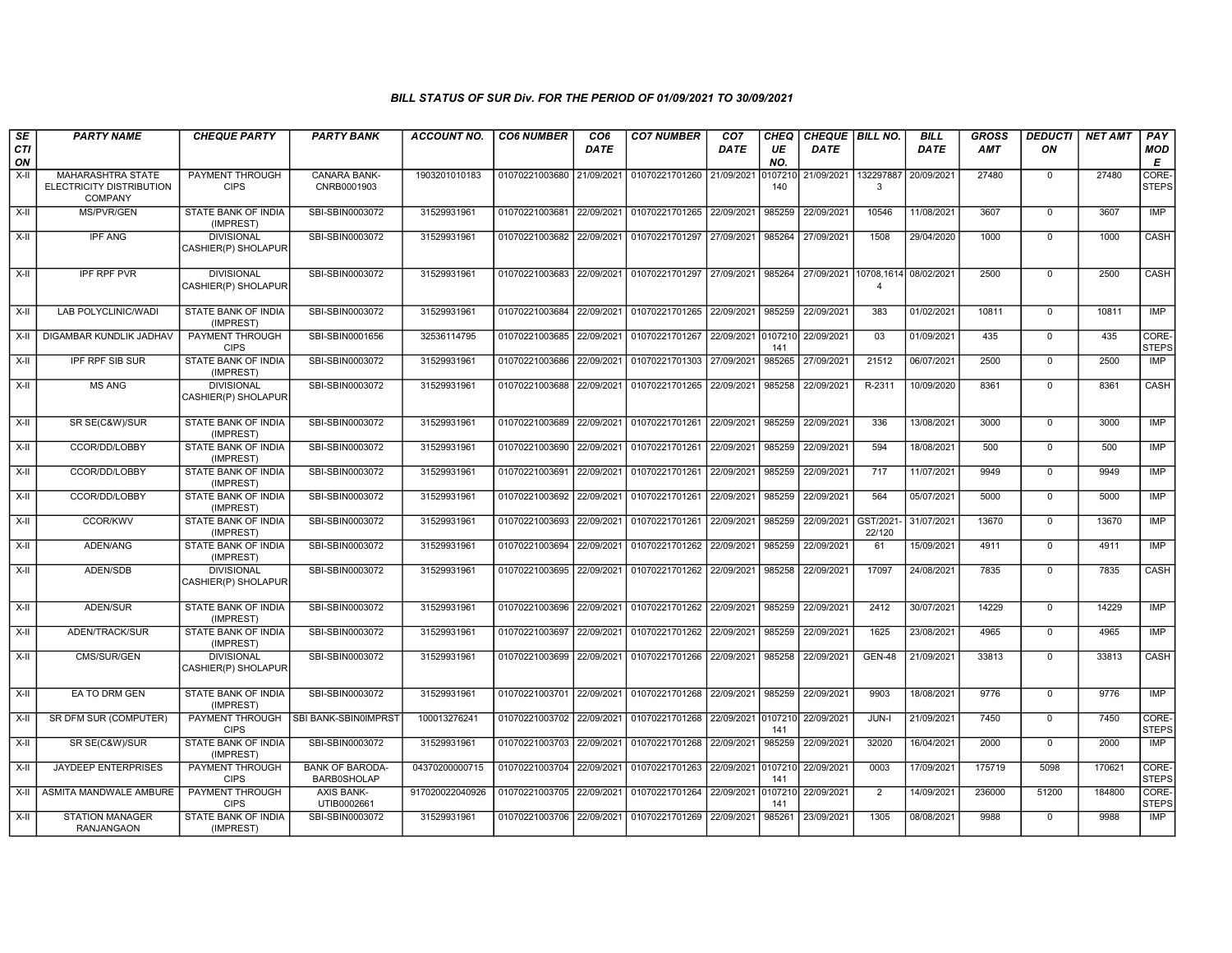| SE<br>CTI | <b>PARTY NAME</b>                                   | <b>CHEQUE PARTY</b>                     | <b>PARTY BANK</b>                           | ACCOUNT NO. | <b>CO6 NUMBER</b>         | CO <sub>6</sub><br><b>DATE</b> | <b>CO7 NUMBER</b>                 | CO <sub>7</sub><br>DATE | CHEQ<br>UE     | CHEQUE   BILL NO.<br><b>DATE</b> |      | <b>BILL</b><br><b>DATE</b> | <b>GROSS</b><br><b>AMT</b> | <b>DEDUCTI</b><br>ON | <b>NET AMT</b> | PAY<br><b>MOD</b>     |
|-----------|-----------------------------------------------------|-----------------------------------------|---------------------------------------------|-------------|---------------------------|--------------------------------|-----------------------------------|-------------------------|----------------|----------------------------------|------|----------------------------|----------------------------|----------------------|----------------|-----------------------|
| ON        |                                                     |                                         |                                             |             |                           |                                |                                   |                         | NO.            |                                  |      |                            |                            |                      |                | Е                     |
| X-II      | <b>STATION MANAGER VISAPUR</b>                      | STATE BANK OF INDIA<br>(IMPREST)        | SBI-SBIN0003072                             | 31529931961 | 01070221003707            | 22/09/2021                     | 01070221701269                    | 22/09/2021              | 985261         | 23/09/2021                       | 17   | 15/07/2021                 | 7515                       | $\mathbf 0$          | 7515           | <b>IMP</b>            |
| X-II      | <b>STATION MANAGER</b><br><b>KOPARGAON</b>          | STATE BANK OF INDIA<br>(IMPREST)        | SBI-SBIN0003072                             | 31529931961 | 01070221003708            | 22/09/2021                     | 01070221701269 22/09/2021         |                         | 985261         | 23/09/2021                       | 286  | 20/07/2021                 | 9064                       | $\mathbf 0$          | 9064           | IMP                   |
| X-II      | STATION MANAGER VAMBORI                             | STATE BANK OF INDIA<br>(IMPREST)        | SBI-SBIN0003072                             | 31529931961 | 01070221003709            | 22/09/2021                     | 01070221701269                    | 22/09/2021              | 985261         | 23/09/2021                       | 1183 | 27/08/2021                 | 6698                       | $\mathbf 0$          | 6698           | IMP                   |
| X-II      | <b>STATION MANAGER</b><br>AHMEDNAGAR                | STATE BANK OF INDIA<br>(IMPREST)        | SBI-SBIN0003072                             | 31529931961 | 01070221003710 22/09/2021 |                                | 01070221701269 22/09/2021         |                         | 985261         | 23/09/2021                       | 2945 | 03/08/2021                 | 6365                       | $\mathbf 0$          | 6365           | <b>IMP</b>            |
|           | X-II STATION MANAGER NIMBALAK STATE BANK OF INDIA   | (IMPREST)                               | SBI-SBIN0003072                             | 31529931961 | 01070221003711            | 22/09/2021                     | 01070221701269                    | 22/09/2021              | 985261         | 23/09/2021                       | 452  | 01/07/2021                 | 8797                       | 0                    | 8797           | IMP                   |
| $X-H$     | <b>STATION MANAGER</b><br>PADHEGAON                 | STATE BANK OF INDIA<br>(IMPREST)        | SBI-SBIN0003072                             | 31529931961 | 01070221003712            | 22/09/2021                     | 01070221701270 22/09/2021         |                         | 985261         | 23/09/2021                       | 488  | 20/05/2021                 | 7692                       | $\mathbf 0$          | 7692           | IMP                   |
| X-II      | STATION MANAGER RAHURI                              | STATE BANK OF INDIA<br>(IMPREST)        | SBI-SBIN0003072                             | 31529931961 | 01070221003714 22/09/2021 |                                | 01070221701270 22/09/2021         |                         | 985261         | 23/09/2021                       | 3002 | 05/06/2021                 | 8670                       | $\mathbf 0$          | 8670           | IMP                   |
| X-II      | <b>STATION MANAGER SAROLA</b>                       | STATE BANK OF INDIA<br>(IMPREST)        | SBI-SBIN0003072                             | 31529931961 | 01070221003715 22/09/2021 |                                | 01070221701270 22/09/2021         |                         | 985261         | 23/09/2021                       | 08   | 30/08/2021                 | 9510                       | $\mathbf 0$          | 9510           | IMP                   |
| X-II      | STATION MANAGER VILAD                               | STATE BANK OF INDIA<br>(IMPREST)        | SBI-SBIN0003072                             | 31529931961 | 01070221003716 22/09/2021 |                                | 01070221701270 22/09/2021         |                         | 985261         | 23/09/2021                       | 1480 | 12/08/2021                 | 10000                      | $\Omega$             | 10000          | IMP                   |
| X-II      | STATION MANAGER AKOLNER                             | <b>STATE BANK OF INDIA</b><br>(IMPREST) | SBI-SBIN0003072                             | 31529931961 | 01070221003717 22/09/2021 |                                | 01070221701270 22/09/2021         |                         | 985261         | 23/09/2021                       | 1888 | 24/08/2021                 | 9122                       | $\mathbf 0$          | 9122           | <b>IMP</b>            |
|           | X-II   MAHALAXMI MULTISPECIALITY<br>HOSPITAL, DAUND | PAYMENT THROUGH<br><b>CIPS</b>          | <b>CENTRAL BANK OF</b><br>INDIA-CBIN0280665 | 3892566636  | 01070221003718 23/09/2021 |                                | 01070221701271 23/09/2021         |                         | 0107210<br>142 | 23/09/2021                       | M/10 | 01/05/2021                 | 110622                     | 11062                | 99560          | CORE-<br><b>STEPS</b> |
|           | X-II   MAHALAXMI MULTISPECIALITY<br>HOSPITAL, DAUND | PAYMENT THROUGH<br><b>CIPS</b>          | <b>CENTRAL BANK OF</b><br>INDIA-CBIN0280665 | 3892566636  | 01070221003719 23/09/2021 |                                | 01070221701271 23/09/2021         |                         | 0107210<br>142 | 23/09/2021                       | M/15 | 19/07/2021                 | 137306                     | 13731                | 123575         | CORE-<br><b>STEPS</b> |
|           | X-II MAHALAXMI MULTISPECIALITY<br>HOSPITAL, DAUND   | PAYMENT THROUGH<br><b>CIPS</b>          | <b>CENTRAL BANK OF</b><br>INDIA-CBIN0280665 | 3892566636  | 01070221003720 23/09/2021 |                                | 01070221701271 23/09/2021 0107210 |                         | 142            | 23/09/2021                       | M/14 | 05/07/2021                 | 27978                      | 2798                 | 25180          | CORE-<br><b>STEPS</b> |
|           | X-II MAHALAXMI MULTISPECIALITY<br>HOSPITAL, DAUND   | PAYMENT THROUGH<br><b>CIPS</b>          | <b>CENTRAL BANK OF</b><br>INDIA-CBIN0280665 | 3892566636  | 01070221003721 23/09/2021 |                                | 01070221701271 23/09/2021         |                         | 0107210<br>142 | 23/09/2021                       | M/13 | 27/06/2021                 | 38947                      | 3895                 | 35052          | CORE-<br><b>STEPS</b> |
|           | X-II   MAHALAXMI MULTISPECIALITY<br>HOSPITAL, DAUND | <b>PAYMENT THROUGH</b><br><b>CIPS</b>   | <b>CENTRAL BANK OF</b><br>INDIA-CBIN0280665 | 3892566636  | 01070221003722 23/09/2021 |                                | 01070221701271 23/09/2021 0107210 |                         | 142            | 23/09/2021                       | M/12 | 18/06/2021                 | 60442                      | 6044                 | 54398          | CORE-<br><b>STEPS</b> |
|           | X-II   MAHALAXMI MULTISPECIALITY<br>HOSPITAL, DAUND | PAYMENT THROUGH<br><b>CIPS</b>          | <b>CENTRAL BANK OF</b><br>INDIA-CBIN0280665 | 3892566636  | 01070221003723 23/09/2021 |                                | 01070221701271 23/09/2021 0107210 |                         | 142            | 23/09/2021                       | M/11 | 12/05/2021                 | 72315                      | 7232                 | 65083          | CORE-<br><b>STEPS</b> |
|           | X-II   MAHALAXMI MULTISPECIALITY<br>HOSPITAL, DAUND | PAYMENT THROUGH<br><b>CIPS</b>          | <b>CENTRAL BANK OF</b><br>INDIA-CBIN0280665 | 3892566636  | 01070221003724 23/09/2021 |                                | 01070221701272 23/09/2021         |                         | 0107210<br>142 | 23/09/2021                       | M/08 | 31/07/2021                 | 22344                      | 2234                 | 20110          | CORE-<br><b>STEPS</b> |
|           | X-II   MAHALAXMI MULTISPECIALITY<br>HOSPITAL, DAUND | <b>PAYMENT THROUGH</b><br><b>CIPS</b>   | CENTRAL BANK OF<br>INDIA-CBIN0280665        | 3892566636  | 01070221003725 23/09/2021 |                                | 01070221701272 23/09/2021         |                         | 0107210<br>142 | 23/09/2021                       | M/07 | 31/07/2021                 | 23941                      | 2394                 | 21547          | CORE-<br><b>STEPS</b> |
|           | X-II   MAHALAXMI MULTISPECIALITY<br>HOSPITAL, DAUND | PAYMENT THROUGH<br><b>CIPS</b>          | <b>CENTRAL BANK OF</b><br>INDIA-CBIN0280665 | 3892566636  | 01070221003726 23/09/2021 |                                | 01070221701272 23/09/2021         |                         | 0107210<br>142 | 23/09/2021                       | M/06 | 30/06/2021                 | 25311                      | 2531                 | 22780          | CORE-<br><b>STEPS</b> |
|           | X-II   MAHALAXMI MULTISPECIALITY<br>HOSPITAL, DAUND | PAYMENT THROUGH<br><b>CIPS</b>          | <b>CENTRAL BANK OF</b><br>INDIA-CBIN0280665 | 3892566636  | 01070221003727 23/09/2021 |                                | 01070221701272 23/09/2021         |                         | 0107210<br>142 | 23/09/2021                       | M/05 | 30/06/2021                 | 23644                      | 2364                 | 21280          | CORE-<br><b>STEPS</b> |
|           | X-II   MAHALAXMI MULTISPECIALITY<br>HOSPITAL, DAUND | PAYMENT THROUGH<br><b>CIPS</b>          | <b>CENTRAL BANK OF</b><br>INDIA-CBIN0280665 | 3892566636  | 01070221003728            | 23/09/2021                     | 01070221701272 23/09/2021         |                         | 010721<br>142  | 23/09/2021                       | M/04 | 31/05/2021                 | 14044                      | 1404                 | 12640          | CORE-<br><b>STEPS</b> |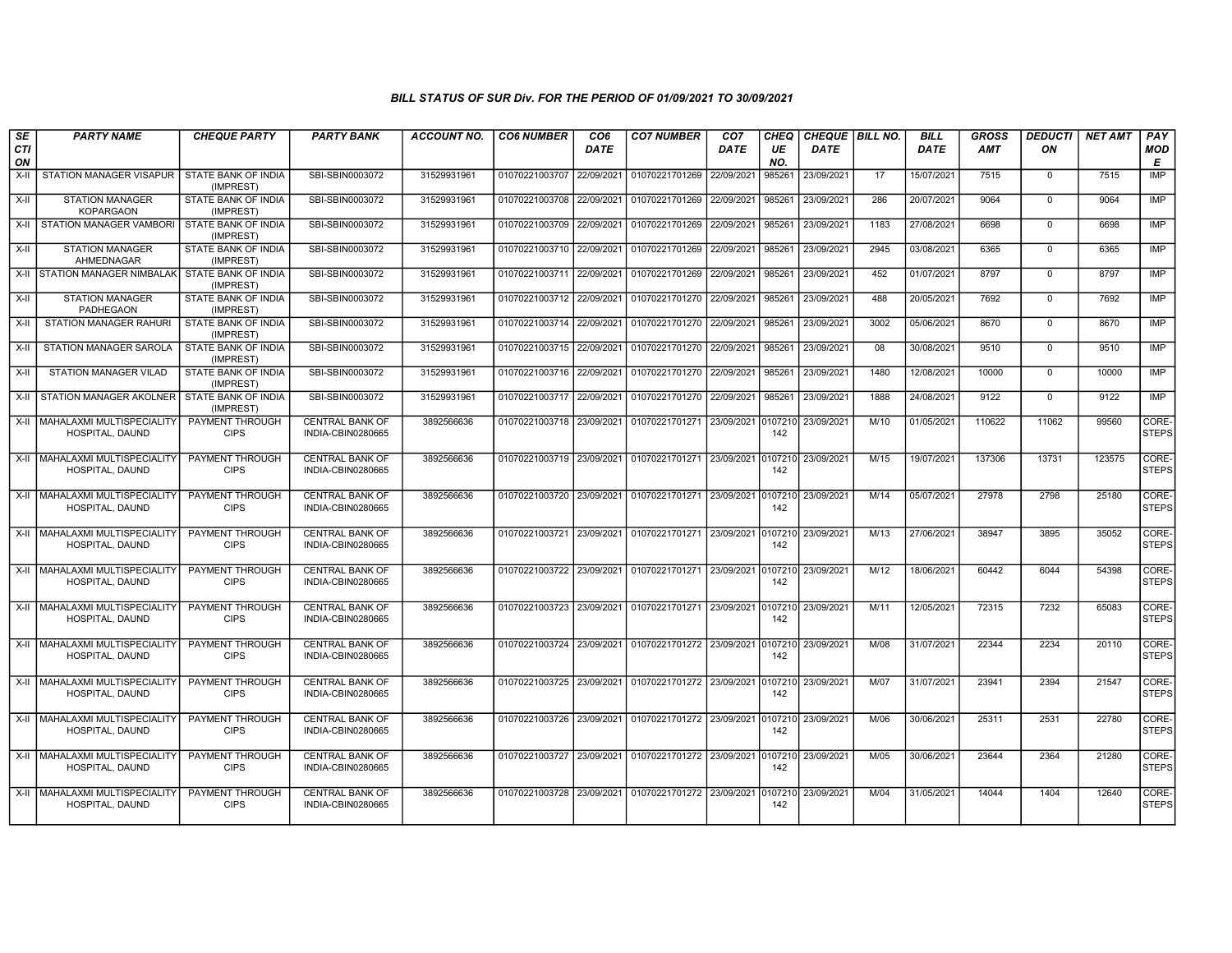| <b>SE</b>     | <b>PARTY NAME</b>                                      | <b>CHEQUE PARTY</b>                                      | <b>PARTY BANK</b>                                        | <b>ACCOUNT NO.</b>                         | <b>CO6 NUMBER</b>                                      | CO <sub>6</sub>          | <b>CO7 NUMBER</b>                                           | CO <sub>7</sub> | CHEQ                    | CHEQUE BILL NO.          |                                       | <b>BILL</b>              | <b>GROSS</b>     | <b>DEDUCTI</b>       | <b>NET AMT</b>   | PAY                            |
|---------------|--------------------------------------------------------|----------------------------------------------------------|----------------------------------------------------------|--------------------------------------------|--------------------------------------------------------|--------------------------|-------------------------------------------------------------|-----------------|-------------------------|--------------------------|---------------------------------------|--------------------------|------------------|----------------------|------------------|--------------------------------|
| CTI<br>ON     |                                                        |                                                          |                                                          |                                            |                                                        | <b>DATE</b>              |                                                             | DATE            | UE<br>NO.               | DATE                     |                                       | <b>DATE</b>              | <b>AMT</b>       | ON                   |                  | <b>MOD</b><br>Е                |
| $X-H$         | MAHALAXMI MULTISPECIALITY<br>HOSPITAL, DAUND           | <b>PAYMENT THROUGH</b><br><b>CIPS</b>                    | <b>CENTRAL BANK OF</b><br>INDIA-CBIN0280665              | 3892566636                                 | 01070221003729                                         | 23/09/2021               | 01070221701272 23/09/2021                                   |                 | 010721<br>142           | 23/09/2021               | m/03                                  | 31/05/2021               | 17628            | 1763                 | 15865            | CORE-<br><b>STEPS</b>          |
| $X-H$         | MAHALAXMI MULTISPECIALITY<br>HOSPITAL, DAUND           | PAYMENT THROUGH<br><b>CIPS</b>                           | <b>CENTRAL BANK OF</b><br>INDIA-CBIN0280665              | 3892566636                                 | 01070221003730                                         |                          | 23/09/2021 01070221701272 23/09/2021                        |                 | 010721<br>142           | 23/09/2021               | M/02                                  | 30/04/2021               | 17822            | 1782                 | 16040            | CORE-<br><b>STEPS</b>          |
| $X-H$         | MAHALAXMI MULTISPECIALITY<br>HOSPITAL, DAUND           | PAYMENT THROUGH<br><b>CIPS</b>                           | <b>CENTRAL BANK OF</b><br>INDIA-CBIN0280665              | 3892566636                                 | 01070221003731 23/09/2021                              |                          | 01070221701273 23/09/2021                                   |                 | 0107210<br>142          | 23/09/2021               | M/18                                  | 31/03/2021               | 1700             | 170                  | 1530             | CORE-<br><b>STEPS</b>          |
|               | X-II MAHALAXMI MULTISPECIALITY<br>HOSPITAL, DAUND      | <b>PAYMENT THROUGH</b><br><b>CIPS</b>                    | <b>CENTRAL BANK OF</b><br>INDIA-CBIN0280665              | 3892566636                                 | 01070221003732 23/09/2021                              |                          | 01070221701273 23/09/2021 0107210                           |                 | 142                     | 23/09/2021               | M/19                                  | 31/03/2021               | 1700             | 170                  | 1530             | CORE-<br><b>STEPS</b>          |
| $X-H$         | MAHALAXMI MULTISPECIALITY<br>HOSPITAL, DAUND           | PAYMENT THROUGH<br><b>CIPS</b>                           | <b>CENTRAL BANK OF</b><br>INDIA-CBIN0280665              | 3892566636                                 | 01070221003733                                         | 23/09/2021               | 01070221701273 23/09/2021                                   |                 | 0107210<br>142          | 23/09/2021               | M/20                                  | 31/03/2021               | 2125             | 213                  | 1912             | CORE-<br><b>STEPS</b>          |
| $X-II$        | MAHALAXMI MULTISPECIALITY<br>HOSPITAL, DAUND           | PAYMENT THROUGH<br><b>CIPS</b>                           | <b>CENTRAL BANK OF</b><br>INDIA-CBIN0280665              | 3892566636                                 |                                                        |                          | 01070221003734 23/09/2021 01070221701273 23/09/2021 010721  |                 | 142                     | 23/09/2021               | M/21                                  | 31/03/2021               | 1700             | 170                  | 1530             | CORE-<br><b>STEPS</b>          |
| X-II          | MAHALAXMI MULTISPECIALITY<br>HOSPITAL, DAUND           | <b>PAYMENT THROUGH</b><br><b>CIPS</b>                    | <b>CENTRAL BANK OF</b><br>INDIA-CBIN0280665              | 3892566636                                 |                                                        |                          | 01070221003735 23/09/2021 01070221701273 23/09/2021         |                 | 0107210<br>142          | 23/09/2021               | M/22                                  | 31/03/2021               | 1700             | 170                  | 1530             | CORE-<br><b>STEPS</b>          |
|               | X-II MAHALAXMI MULTISPECIALITY<br>HOSPITAL, DAUND      | PAYMENT THROUGH<br><b>CIPS</b>                           | <b>CENTRAL BANK OF</b><br>INDIA-CBIN0280665              | 3892566636                                 |                                                        |                          | 01070221003736 23/09/2021 01070221701273 23/09/2021 0107210 |                 | 142                     | 23/09/2021               | M/17                                  | 31/03/2021               | 900              | 90                   | 810              | CORE-<br><b>STEPS</b>          |
| $X-II$        | MAHALAXMI MULTISPECIALITY<br>HOSPITAL, DAUND           | PAYMENT THROUGH<br><b>CIPS</b>                           | <b>CENTRAL BANK OF</b><br>INDIA-CBIN0280665              | 3892566636                                 |                                                        |                          | 01070221003737 23/09/2021 01070221701273 23/09/2021         |                 | 0107210<br>142          | 23/09/2021               | M/16                                  | 31/03/2021               | 7524             | 752                  | 6772             | CORE-<br><b>STEPS</b>          |
| $X-H$         | MAHALAXMI MULTISPECIALITY<br>HOSPITAL, DAUND           | <b>PAYMENT THROUGH</b><br><b>CIPS</b>                    | <b>CENTRAL BANK OF</b><br>INDIA-CBIN0280665              | 3892566636                                 |                                                        |                          | 01070221003738 23/09/2021 01070221701273 23/09/2021 0107210 |                 | 142                     | 23/09/2021               | M/09                                  | 24/03/2021               | 4748             | 475                  | 4273             | CORE-<br><b>STEPS</b>          |
| $X-II$        | <b>SQUARE COMMUNICATION</b><br>PVT LTD                 | <b>PAYMENT THROUGH</b><br><b>CIPS</b>                    | PNB-PUNB0055200                                          | 0552002100051281 01070221003739 23/09/2021 |                                                        |                          | 01070221701274 23/09/2021 0107210                           |                 | 142                     |                          | 23/09/2021 PBM102/21 30/06/2021<br>22 |                          | 10380            | $\overline{0}$       | 10380            | CORE-<br><b>STEPS</b>          |
| $X-II$        | <b>SQUARE COMMUNICATION</b><br>PVT LTD                 | <b>PAYMENT THROUGH</b><br><b>CIPS</b>                    | PNB-PUNB0055200                                          | 0552002100051281                           | 01070221003740 23/09/2021                              |                          | 01070221701274 23/09/2021                                   |                 | 0107210<br>142          |                          | 23/09/2021 0436/20-21 11/01/2021      |                          | 3837             | $\mathbf 0$          | 3837             | CORE-<br><b>STEPS</b>          |
| $X-II$        | <b>SQUARE COMMUNICATION</b><br>PVT LTD                 | PAYMENT THROUGH<br><b>CIPS</b>                           | PNB-PUNB0055200                                          | 0552002100051281                           | 01070221003741 23/09/2021                              |                          | 01070221701274 23/09/2021                                   |                 | 0107210<br>142          |                          | 23/09/2021 0417/20-21                 | 08/01/2021               | 10380            | $\mathbf 0$          | 10380            | CORE-<br><b>STEPS</b>          |
| X-II          | CHANDRASHEKHAR<br><b>INDUSTRIES</b>                    | PAYMENT THROUGH<br><b>CIPS</b>                           | <b>BANK OF INDIA-</b><br>BKID0000700                     | 070020110000271                            | 01070221003742 23/09/2021                              |                          | 01070221701278 23/09/2021                                   |                 | 010721<br>142           | 23/09/2021               | 21/2021-22 20/09/2021                 |                          | 37500            | 1624                 | 35876            | CORE-<br><b>STEPS</b>          |
| X-II          | SANTOSH CONSTRUCTION<br><b>HPCL DT CARD (ELECT D G</b> | PAYMENT THROUGH<br><b>CIPS</b><br><b>PAYMENT THROUGH</b> | <b>BANK OF INDIA-</b><br><b>BKID0WAINGB</b>              | 203720110000011                            | 01070221003743 23/09/2021                              |                          | 01070221701275 23/09/2021                                   |                 | 0107210<br>142          | 23/09/2021<br>23/09/2021 | GST-2021-<br>22/11<br>90              | 09/09/2021<br>23/09/2021 | 204848<br>158114 | 24757<br>$\mathbf 0$ | 180091<br>158114 | CORE-<br><b>STEPS</b><br>CORE- |
| X-II<br>$X-H$ | SET)<br>SR SE(C&W)/WD/ART                              | <b>CIPS</b><br><b>STATE BANK OF INDIA</b>                | <b>ICICI BANK LTD-</b><br>ICIC0000104<br>SBI-SBIN0003072 | HPCL2600795272<br>31529931961              | 01070221003744<br>01070221003745                       | 23/09/2021<br>23/09/2021 | 01070221701276 23/09/2021<br>01070221701277                 | 23/09/2021      | 010721<br>142<br>985261 | 23/09/2021               | 120273220                             | 16/07/2021               | 17535            | $\overline{0}$       | 17535            | <b>STEPS</b><br>IMP            |
| $X-II$        | ADEN/BG/KWV                                            | (IMPREST)<br>STATE BANK OF INDIA                         | SBI-SBIN0003072                                          | 31529931961                                | 01070221003746                                         | 23/09/2021               | 01070221701277 23/09/2021                                   |                 | 985261                  | 23/09/2021               | H-0996                                | 03/08/2021               | 9950             | $\overline{0}$       | 9950             | IMP                            |
|               | DD/C&W/FUEL/IMP                                        | (IMPREST)<br><b>STATE BANK OF INDIA</b>                  |                                                          |                                            |                                                        |                          |                                                             |                 |                         |                          | 210817057                             | 17/08/2021               | 4000             | $\mathbf 0$          | 4000             | <b>IMP</b>                     |
| X-II<br>X-II  | SSE(C&W)SUR/MOB CRANE                                  | (IMPREST)<br>STATE BANK OF INDIA                         | SBI-SBIN0003072<br>SBI-SBIN0003072                       | 31529931961<br>31529931961                 | 01070221003747 23/09/2021<br>01070221003748 23/09/2021 |                          | 01070221701277 23/09/2021<br>01070221701277 23/09/2021      |                 | 985261<br>985261        | 23/09/2021<br>23/09/2021 | 10<br>33355                           | 19/08/2021               | 9880             | $\overline{0}$       | 9880             | IMP                            |
| $X-H$         | <b>SR DME SUR</b>                                      | (IMPREST)<br>STATE BANK OF INDIA                         | SBI-SBIN0003072                                          | 31529931961                                | 01070221003749 23/09/2021                              |                          | 01070221701277 23/09/2021                                   |                 | 985261                  | 23/09/2021               | 34083                                 | 08/09/2021               | 5000             | $\overline{0}$       | 5000             | IMP                            |
| X-II          | ADEN/SDB                                               | (IMPREST)<br><b>DIVISIONAL</b>                           | SBI-SBIN0003072                                          | 31529931961                                | 01070221003750 23/09/2021                              |                          | 01070221701277 23/09/2021                                   |                 | 985260                  | 23/09/2021               | 006                                   | 28/08/2021               | 7681             | $\mathbf 0$          | 7681             | CASH                           |
|               |                                                        | CASHIER(P) SHOLAPUR                                      |                                                          |                                            |                                                        |                          |                                                             |                 |                         |                          |                                       |                          |                  |                      |                  |                                |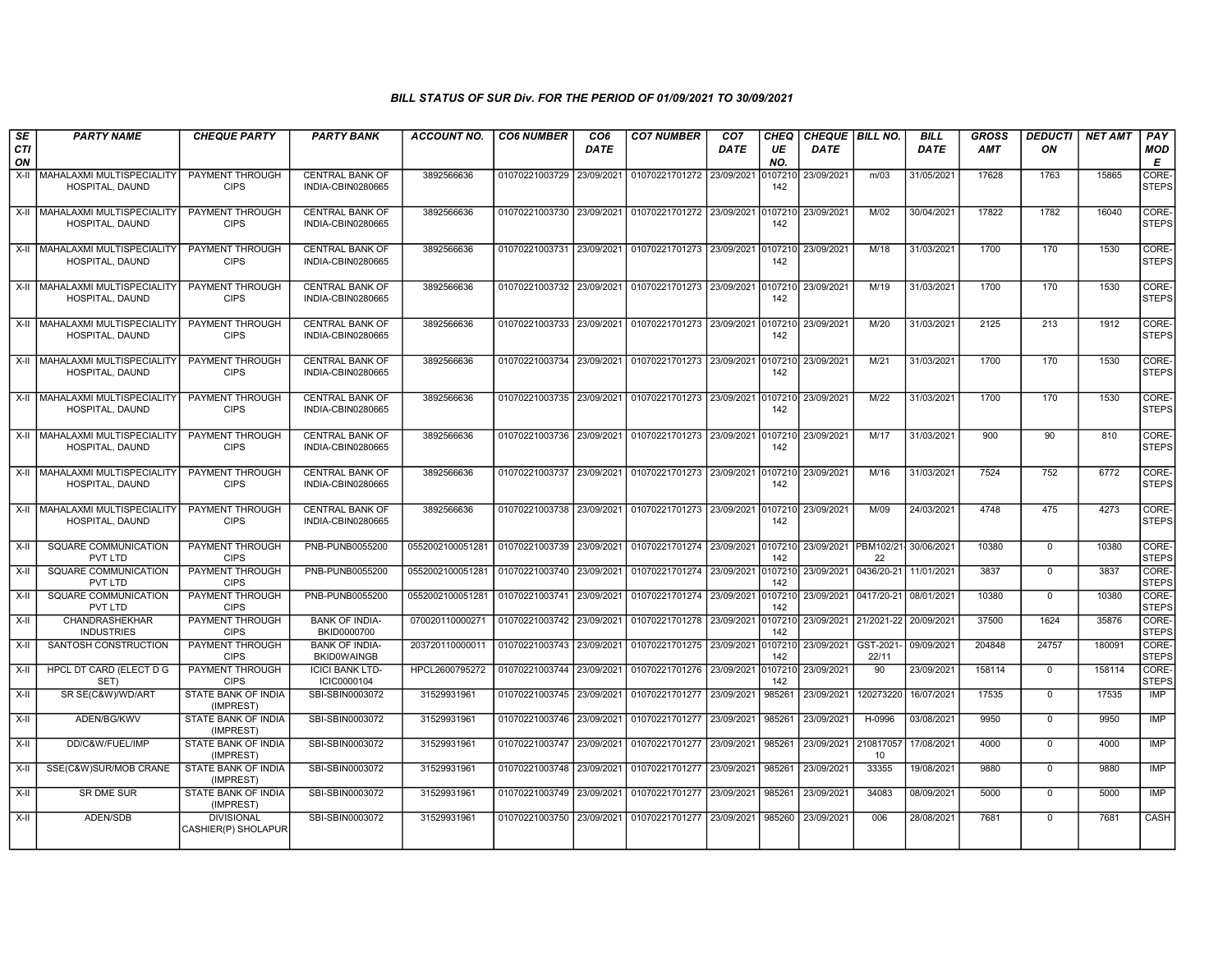| SE               | <b>PARTY NAME</b>                                                      | <b>CHEQUE PARTY</b>                      | <b>PARTY BANK</b>                     | <b>ACCOUNT NO.</b> | <b>CO6 NUMBER</b>         | CO <sub>6</sub> | <b>CO7 NUMBER</b>                 | CO <sub>7</sub> | CHEQ           | CHEQUE BILL NO. |                                        | <b>BILL</b> | <b>GROSS</b> | <b>DEDUCTI</b> | <b>NET AMT</b> | PAY                   |
|------------------|------------------------------------------------------------------------|------------------------------------------|---------------------------------------|--------------------|---------------------------|-----------------|-----------------------------------|-----------------|----------------|-----------------|----------------------------------------|-------------|--------------|----------------|----------------|-----------------------|
| <b>CTI</b><br>ON |                                                                        |                                          |                                       |                    |                           | <b>DATE</b>     |                                   | DATE            | UE<br>NO.      | DATE            |                                        | <b>DATE</b> | <b>AMT</b>   | ON             |                | MOD<br>E              |
| $X-H$            | SR SE(C&W)/SUR                                                         | STATE BANK OF INDIA<br>(IMPREST)         | SBI-SBIN0003072                       | 31529931961        | 01070221003751            | 23/09/2021      | 01070221701277                    | 23/09/2021      | 985261         | 23/09/2021      | C-112-2020<br>2021                     | 23/07/2021  | 2000         | $\mathbf 0$    | 2000           | <b>IMP</b>            |
| $X-II$           | CMS / SUR                                                              | <b>DIVISIONAL</b><br>CASHIER(P) SHOLAPUR | SELF CHEQUE-                          | 000000000          | 01070221003753            | 23/09/2021      | 01070221701279 23/09/2021         |                 | 985260         | 23/09/2021      | 746330                                 | 21/09/2021  | 300000       | $\Omega$       | 300000         | CASH                  |
| $X-II$           | SR DFM SUR (PAY ORDER)                                                 | <b>DIVISIONAL</b><br>CASHIER(P) SHOLAPUR | DUMMY-                                | 11111111111        | 01070221003754            | 23/09/2021      | 01070221701280                    | 23/09/2021      | 985260         | 23/09/2021      | 255281                                 | 22/09/2021  | 985          | $\Omega$       | 985            | CASH                  |
| X-II             | <b>HPCL DT CARD</b>                                                    | PAYMENT THROUGH<br><b>CIPS</b>           | <b>ICICI BANK LTD-</b><br>ICIC0000104 | HPCL2600191902     | 01070221003755 23/09/2021 |                 | 01070221701281 23/09/2021         |                 | 0107210<br>142 | 23/09/2021      | 20100                                  | 13/09/2021  | 968394       | $\mathbf 0$    | 968394         | CORE-<br><b>STEPS</b> |
| X-II             | RAJENDRA KUMAR AGRAWAL                                                 | PAYMENT THROUGH<br><b>CIPS</b>           | <b>ICICI BANK LTD-</b><br>ICIC0001647 | 164701500382       | 01070221003756            | 23/09/2021      | 01070221701282                    | 23/09/2021      | 0107210<br>142 | 23/09/2021      | 672306                                 | 21/09/2021  | 125900       | $\mathbf 0$    | 125900         | CORE-<br>STEPS        |
| X-II             | SE/WORKS/DAUND                                                         | STATE BANK OF INDIA<br>(IMPREST)         | SBI-SBIN0003072                       | 31529931961        | 01070221003757            | 24/09/2021      | 01070221701283                    | 24/09/2021      | 985263         | 24/09/2021      | 553                                    | 01/07/2021  | 4944         | $\mathbf 0$    | 4944           | IMP                   |
| $X-H$            | <b>SSE WORKS ANG</b>                                                   | <b>STATE BANK OF INDIA</b><br>(IMPREST)  | SBI-SBIN0003072                       | 31529931961        | 01070221003758 24/09/2021 |                 | 01070221701283 24/09/2021         |                 | 985263         | 24/09/2021      | 65                                     | 01/08/2021  | 10180        | $\Omega$       | 10180          | IMP                   |
| $X-H$            | <b>MAHARASHTRA STATE</b><br>ELECTRICITY DISTRIBUTION<br><b>COMPANY</b> | PAYMENT THROUGH<br><b>CIPS</b>           | <b>CANARA BANK-</b><br>CNRB0001903    | 1903201010183      | 01070221003760 24/09/2021 |                 | 01070221701288 24/09/2021         |                 | 0107210<br>143 | 24/09/2021      | 132412970<br>$\overline{2}$            | 21/09/2021  | 37950        | $\overline{0}$ | 37950          | CORE-<br><b>STEPS</b> |
| $X-H$            | <b>MAHARASHTRA STATE</b><br>ELECTRICITY DISTRIBUTION<br><b>COMPANY</b> | PAYMENT THROUGH<br><b>CIPS</b>           | <b>CANARA BANK-</b><br>CNRB0001903    | 1903201010183      | 01070221003761 24/09/2021 |                 | 01070221701288 24/09/2021 0107210 |                 | 143            | 24/09/2021      | 132413647 21/09/2021<br>2              |             | 29760        | $\overline{0}$ | 29760          | CORE-<br><b>STEPS</b> |
| X-II             | <b>MAHARASHTRA STATE</b><br>ELECTRICITY DISTRIBUTION<br><b>COMPANY</b> | PAYMENT THROUGH<br><b>CIPS</b>           | <b>CANARA BANK-</b><br>CNRB0001903    | 1903201010183      | 01070221003762 24/09/2021 |                 | 01070221701288 24/09/2021 0107210 |                 | 143            | 24/09/2021      | 132481921 21/09/2021<br>$\overline{1}$ |             | 210          | $\mathbf 0$    | 210            | CORE-<br><b>STEPS</b> |
| $X-H$            | ANAND RISHIJI HOSPITAL AND<br>MEDICAL RESEARCH CENTER                  | <b>CIPS</b>                              | PAYMENT THROUGH AXIS BANK-UTIB0000215 | 215010100015941    | 01070221003763 24/09/2021 |                 | 01070221701289 24/09/2021 0107210 |                 | 143            | 24/09/2021      | <b>BLIP21000</b><br>0877               | 03/05/2021  | 29563        | 2956           | 26607          | CORE-<br><b>STEPS</b> |
| X-II             | ANAND RISHIJI HOSPITAL AND<br>MEDICAL RESEARCH CENTER                  | PAYMENT THROUGH<br><b>CIPS</b>           | AXIS BANK-UTIB0000215                 | 215010100015941    | 01070221003764            | 24/09/2021      | 01070221701289 24/09/2021 0107210 |                 | 143            | 24/09/2021      | <b>BLIP21000</b><br>0681               | 03/05/2021  | 114280       | 11428          | 102852         | CORE-<br><b>STEPS</b> |
| $X-II$           | ANAND RISHIJI HOSPITAL AND<br>MEDICAL RESEARCH CENTER                  | <b>PAYMENT THROUGH</b><br><b>CIPS</b>    | AXIS BANK-UTIB0000215                 | 215010100015941    | 01070221003765            | 24/09/2021      | 01070221701289 24/09/2021         |                 | 0107210<br>143 | 24/09/2021      | BLIP21000<br>0857                      | 04/05/2021  | 51962        | 5196           | 46766          | CORE-<br><b>STEPS</b> |
| X-II             | ANAND RISHIJI HOSPITAL AND<br>MEDICAL RESEARCH CENTER                  | PAYMENT THROUGH<br><b>CIPS</b>           | AXIS BANK-UTIB0000215                 | 215010100015941    | 01070221003766 24/09/2021 |                 | 01070221701289 24/09/2021         |                 | 0107210<br>143 | 24/09/2021      | BLIP21000<br>0894                      | 05/05/2021  | 55716        | 5572           | 50144          | CORE-<br><b>STEPS</b> |
| X-II             | ANAND RISHIJI HOSPITAL AND<br>MEDICAL RESEARCH CENTER                  | <b>PAYMENT THROUGH</b><br><b>CIPS</b>    | AXIS BANK-UTIB0000215                 | 215010100015941    | 01070221003767 24/09/2021 |                 | 01070221701289 24/09/2021 010721  |                 | 143            | 24/09/2021      | BLIP21000<br>0889                      | 05/05/2021  | 50126        | 5013           | 45113          | CORE-<br><b>STEPS</b> |
| $X-H$            | ANAND RISHIJI HOSPITAL AND<br>MEDICAL RESEARCH CENTER                  | PAYMENT THROUGH<br><b>CIPS</b>           | AXIS BANK-UTIB0000215                 | 215010100015941    | 01070221003768            | 24/09/2021      | 01070221701289                    | 24/09/2021      | 0107210<br>143 | 24/09/2021      | <b>BLIP21000</b><br>0538               | 08/05/2021  | 381586       | 38159          | 343427         | CORE-<br><b>STEPS</b> |
| X-II             | HPCL DT CARD (ELECT D G<br>SET)                                        | PAYMENT THROUGH<br><b>CIPS</b>           | <b>ICICI BANK LTD-</b><br>ICIC0000104 | HPCL2600795272     | 01070221003769 24/09/2021 |                 | 01070221701284 24/09/2021         |                 | 0107210<br>143 | 24/09/2021      | 10252                                  | 21/09/2021  | 32000        | $\Omega$       | 32000          | CORE-<br><b>STEPS</b> |
| $X-II$           | ADEN/BG/KWV                                                            | <b>STATE BANK OF INDIA</b><br>(IMPREST)  | SBI-SBIN0003072                       | 31529931961        | 01070221003770 24/09/2021 |                 | 01070221701285 24/09/2021         |                 | 985263         | 24/09/2021      | 210816128<br>72                        | 16/08/2021  | 9950         | $\mathbf 0$    | 9950           | IMP                   |
| X-II             | ADEN/SDB                                                               | <b>DIVISIONAL</b><br>CASHIER(P) SHOLAPUR | SBI-SBIN0003072                       | 31529931961        | 01070221003771 24/09/2021 |                 | 01070221701285 24/09/2021         |                 | 985262         | 24/09/2021      | 014                                    | 03/09/2021  | 7899         | $\mathbf 0$    | 7899           | <b>CASH</b>           |
| X-II             | SSE(C&W)SUR/COACHING                                                   | STATE BANK OF INDIA<br>(IMPREST)         | SBI-SBIN0003072                       | 31529931961        | 01070221003772 24/09/2021 |                 | 01070221701285 24/09/2021         |                 | 985263         | 24/09/2021      | 927                                    | 19/08/2021  | 25000        | $\mathbf 0$    | 25000          | <b>IMP</b>            |
| $X-H$            | SSE/TRD/BAP                                                            | <b>STATE BANK OF INDIA</b><br>(IMPREST)  | SBI-SBIN0003072                       | 31529931961        | 01070221003773            | 24/09/2021      | 01070221701285 24/09/2021         |                 | 985263         | 24/09/2021      | 86                                     | 20/09/2021  | 2000         | $\mathbf 0$    | 2000           | IMP                   |
| X-II             | <b>SSE TRD BWD</b>                                                     | STATE BANK OF INDIA<br>(IMPREST)         | SBI-SBIN0003072                       | 31529931961        | 01070221003774 24/09/2021 |                 | 01070221701285 24/09/2021         |                 | 985263         | 24/09/2021      | 37                                     | 20/09/2021  | 3000         | $\mathbf 0$    | 3000           | <b>IMP</b>            |
| X-II             | SSE/TRD/ANG/DEPOT                                                      | STATE BANK OF INDIA<br>(IMPREST)         | SBI-SBIN0003072                       | 31529931961        | 01070221003775 24/09/2021 |                 | 01070221701285 24/09/2021         |                 | 985263         | 24/09/2021      | 18                                     | 20/09/2021  | 3000         | $\mathbf 0$    | 3000           | IMP                   |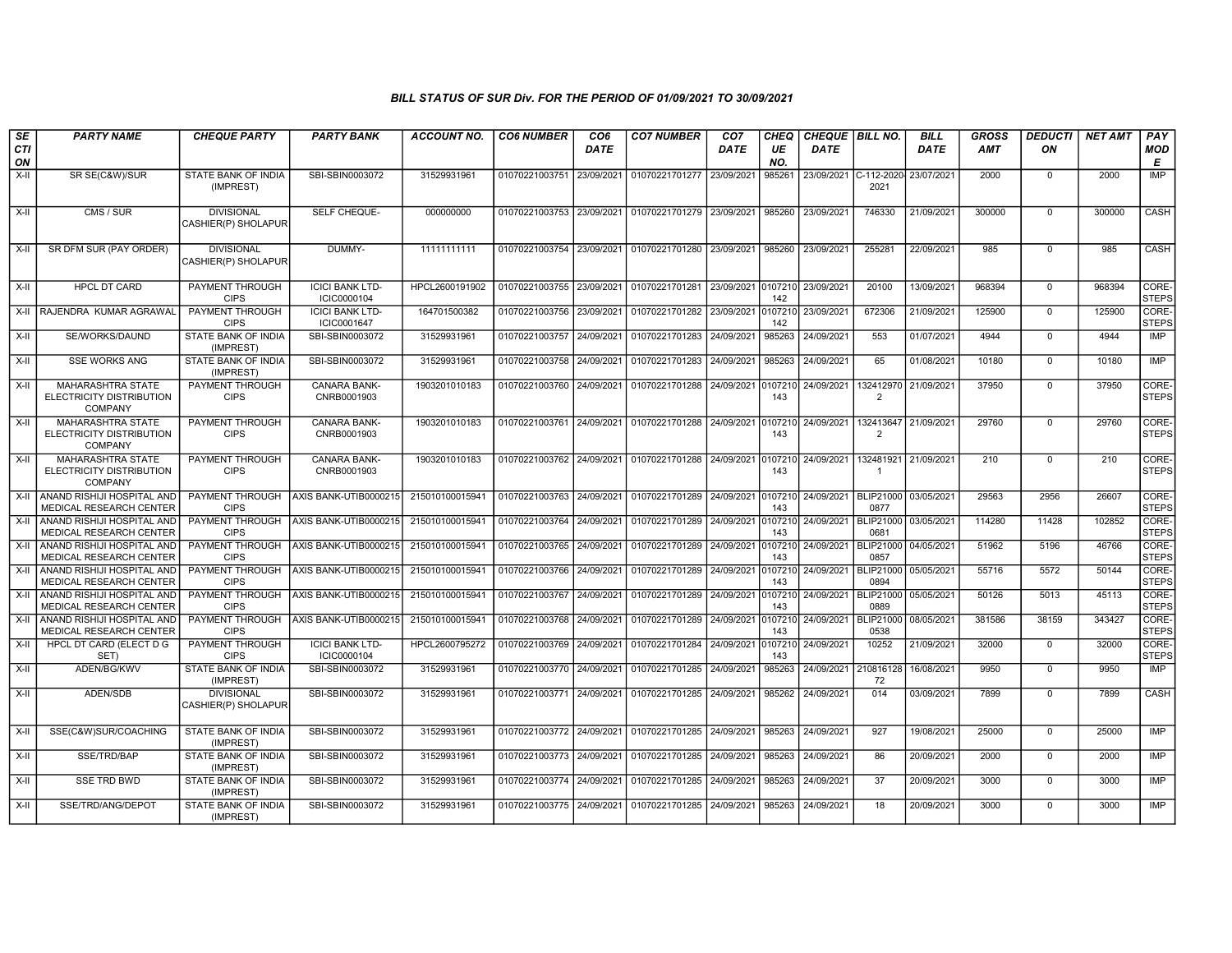| SE               | <b>PARTY NAME</b>                                                      | <b>CHEQUE PARTY</b>                      | <b>PARTY BANK</b>                                     | <b>ACCOUNT NO.</b> | <b>CO6 NUMBER</b>         | CO <sub>6</sub> | <b>CO7 NUMBER</b> | CO <sub>7</sub> | CHEQ           | CHEQUE BILL NO. |                              | <b>BILL</b> | <b>GROSS</b> | <b>DEDUCTI</b> | <b>NET AMT</b> | PAY                   |
|------------------|------------------------------------------------------------------------|------------------------------------------|-------------------------------------------------------|--------------------|---------------------------|-----------------|-------------------|-----------------|----------------|-----------------|------------------------------|-------------|--------------|----------------|----------------|-----------------------|
| <b>CTI</b><br>ON |                                                                        |                                          |                                                       |                    |                           | <b>DATE</b>     |                   | DATE            | UE<br>NO.      | DATE            |                              | <b>DATE</b> | <b>AMT</b>   | ON             |                | <b>MOD</b><br>Е       |
| X-II             | <b>TRIDENT ENGINEERS AND</b><br><b>ASSOCIATES</b>                      | PAYMENT THROUGH<br><b>CIPS</b>           | KOTAK MAHINDRA<br><b>BANK LIMITED-</b><br>KKBK0001423 | 9212270911         | 01070221003776            | 24/09/2021      | 01070221701318    | 29/09/2021      | 0107210<br>146 | 29/09/2021      | 278651                       | 02/09/2021  | 269000       | $^{\circ}$     | 269000         | CORE-<br><b>STEPS</b> |
| X-II             | ANAND RISHIJI HOSPITAL AND<br><b>MEDICAL RESEARCH CENTER</b>           | PAYMENT THROUGH<br><b>CIPS</b>           | AXIS BANK-UTIB0000215                                 | 215010100015941    | 01070221003777 24/09/2021 |                 | 01070221701289    | 24/09/2021      | 0107210<br>143 | 24/09/2021      | <b>BLIP31000</b><br>1291     | 05/06/2021  | 250156       | 25016          | 225140         | CORE-<br>STEPS        |
| X-II             | ANAND RISHIJI HOSPITAL AND<br>MEDICAL RESEARCH CENTER                  | PAYMENT THROUGH<br><b>CIPS</b>           | AXIS BANK-UTIB0000215                                 | 215010100015941    | 01070221003778            | 24/09/2021      | 01070221701289    | 24/09/2021      | 0107210<br>143 | 24/09/2021      | <b>BLIP31000</b><br>0669     | 25/05/2021  | 807684       | 80768          | 726916         | CORE-<br><b>STEPS</b> |
| X-II             | ANAND RISHIJI HOSPITAL AND<br>MEDICAL RESEARCH CENTER                  | PAYMENT THROUGH<br><b>CIPS</b>           | AXIS BANK-UTIB0000215                                 | 215010100015941    | 01070221003779 24/09/2021 |                 | 01070221701289    | 24/09/2021      | 0107210<br>143 | 24/09/2021      | BLIP21000 03/06/2021<br>1354 |             | 168364       | 16836          | 151528         | CORE-<br><b>STEPS</b> |
| X-II             | IPF/RPF/KWV                                                            | STATE BANK OF INDIA<br>(IMPREST)         | SBI-SBIN0003072                                       | 31529931961        | 01070221003780            | 24/09/2021      | 01070221701286    | 24/09/2021      | 985263         | 24/09/2021      | 285,5033,6<br>875            | 26/07/2021  | 11000        | $\mathbf 0$    | 11000          | IMP                   |
| X-II             | ASC/RPF/SUR                                                            | <b>DIVISIONAL</b><br>CASHIER(P) SHOLAPUR | SBI-SBIN0003072                                       | 31529931961        | 01070221003781            | 24/09/2021      | 01070221701286    | 24/09/2021      | 985262         | 24/09/2021      | 749,17218,<br>2881           | 28/08/2021  | 11000        | $\Omega$       | 11000          | CASH                  |
| X-II             | CHANDRASHEKHAR<br>INDUSTRIES-SOLAPUR                                   | PAYMENT THROUGH<br><b>CIPS</b>           | <b>BANK OF INDIA-</b><br>BKID0000700                  | 070020110000271    | 01070221003782            | 24/09/2021      | 01070221701287    | 24/09/2021      | 0107210<br>143 | 24/09/2021      | 20/21-22                     | 20/09/2021  | 143243       | 5593           | 137650         | CORE-<br><b>STEPS</b> |
| X-II             | CMS / SUR                                                              | <b>DIVISIONAL</b><br>CASHIER(P) SHOLAPUR | SELF CHEQUE-                                          | 000000000          | 01070221003783            | 24/09/2021      | 01070221701334    | 30/09/2021      | 985270         | 30/09/2021      | 746332                       | 23/09/2021  | 1800         | $\mathbf 0$    | 1800           | CASH                  |
| X-II             | IPF/RPF/DQM/SUR                                                        | <b>DIVISIONAL</b><br>CASHIER(P) SHOLAPUR | SELF CHEQUE-                                          | 000000000          | 01070221003784            | 24/09/2021      | 01070221701290    | 24/09/2021      | 985262         | 24/09/2021      | 614981                       | 20/09/2021  | 15000        | $\Omega$       | 15000          | CASH                  |
| X-II             | SSE/(ELECT/MAINT)/SUR                                                  | STATE BANK OF INDIA<br>(IMPREST)         | SBI-SBIN0003072                                       | 31529931961        | 01070221003785            | 24/09/2021      | 01070221701291    | 24/09/2021      | 985263         | 24/09/2021      | 2021/03/10                   | 14/09/2021  | 20000        | $\mathbf 0$    | 20000          | IMP                   |
| X-II             | <b>STATION MANAGER HOTGI</b>                                           | STATE BANK OF INDIA<br>(IMPREST)         | SBI-SBIN0003072                                       | 31529931961        | 01070221003786            | 24/09/2021      | 01070221701292    | 24/09/2021      | 985263         | 24/09/2021      | 882                          | 24/02/2021  | 15875        | $\mathbf 0$    | 15875          | IMP                   |
| $X-II$           | <b>STATION MANAGER</b><br><b>KURDUWADI</b>                             | STATE BANK OF INDIA<br>(IMPREST)         | SBI-SBIN0003072                                       | 31529931961        | 01070221003787            | 24/09/2021      | 01070221701292    | 24/09/2021      | 985263         | 24/09/2021      | 2161                         | 21/03/2021  | 24903        | $\mathbf 0$    | 24903          | IMP                   |
| X-II             | STATION MANAGER BHIGVAN                                                | STATE BANK OF INDIA<br>(IMPREST)         | SBI-SBIN0003072                                       | 31529931961        | 01070221003788            | 24/09/2021      | 01070221701292    | 24/09/2021      | 985263         | 24/09/2021      | 429                          | 15/03/2021  | 14977        | $\mathbf 0$    | 14977          | IMP                   |
| $X-H$            | MAHARASHTRA STATE<br>ELECTRICITY DISTRIBUTION<br><b>COMPANY</b>        | <b>PAYMENT THROUGH</b><br><b>CIPS</b>    | CANARA BANK-<br>CNRB0001903                           | 1903201010183      | 01070221003789            | 27/09/2021      | 01070221701296    | 27/09/2021      | 0107210<br>144 | 27/09/2021      | 132517009<br>$\overline{2}$  | 22/09/2021  | 25640        | $\mathbf 0$    | 25640          | CORE-<br><b>STEPS</b> |
| $X-H$            | <b>MAHARASHTRA STATE</b><br>ELECTRICITY DISTRIBUTION<br><b>COMPANY</b> | PAYMENT THROUGH<br><b>CIPS</b>           | <b>CANARA BANK-</b><br>CNRB0001903                    | 1903201010183      | 01070221003790            | 27/09/2021      | 01070221701296    | 27/09/2021      | 0107210<br>144 | 27/09/2021      | 132592883<br>$\overline{7}$  | 22/09/2021  | 18000        | $\Omega$       | 18000          | CORE-<br><b>STEPS</b> |
| $X-H$            | <b>MAHARASHTRA STATE</b><br>ELECTRICITY DISTRIBUTION<br><b>COMPANY</b> | PAYMENT THROUGH<br><b>CIPS</b>           | CANARA BANK-<br>CNRB0001903                           | 1903201010183      | 01070221003791            | 27/09/2021      | 01070221701296    | 27/09/2021      | 0107210<br>144 | 27/09/2021      | 132603419<br>6               | 22/09/2021  | 510          | $\Omega$       | 510            | CORE-<br><b>STEPS</b> |
| X-II             | DTC/DD                                                                 | STATE BANK OF INDIA<br>(IMPREST)         | SBI-SBIN0003072                                       | 31529931961        | 01070221003792 27/09/2021 |                 | 01070221701294    | 27/09/2021      | 985265         | 27/09/2021      | SW                           | 15/06/2021  | 9913         | $\mathbf 0$    | 9913           | <b>IMP</b>            |
| X-II             | <b>STATION MANAGER</b><br><b>DHALGAON</b>                              | <b>STATE BANK OF INDIA</b><br>(IMPREST)  | SBI-SBIN0003072                                       | 31529931961        | 01070221003793 27/09/2021 |                 | 01070221701294    | 27/09/2021      | 985265         | 27/09/2021      | SW                           | 15/05/2021  | 9821         | $\Omega$       | 9821           | IMP                   |
| X-II             | STATION MANAGER YEOLA                                                  | STATE BANK OF INDIA<br>(IMPREST)         | SBI-SBIN0003072                                       | 31529931961        | 01070221003794            | 27/09/2021      | 01070221701294    | 27/09/2021      | 985265         | 27/09/2021      | 1852                         | 05/07/2021  | 9401         | $\Omega$       | 9401           | IMP                   |
| X-II             | STATION MANAGER BELVANDI                                               | STATE BANK OF INDIA<br>(IMPREST)         | SBI-SBIN0003072                                       | 31529931961        | 01070221003795            | 27/09/2021      | 01070221701294    | 27/09/2021      | 985265         | 27/09/2021      | 302                          | 18/06/2021  | 6976         | $\overline{0}$ | 6976           | <b>IMP</b>            |
| X-II             | <b>STATION MANAGER LATUR</b>                                           | <b>STATE BANK OF INDIA</b><br>(IMPREST)  | SBI-SBIN0003072                                       | 31529931961        | 01070221003796            | 27/09/2021      | 01070221701294    | 27/09/2021      | 985265         | 27/09/2021      | 1036                         | 25/07/2021  | 23757        | $\mathbf 0$    | 23757          | <b>IMP</b>            |
| X-II             | STATION MANAGER BELAPUR                                                | STATE BANK OF INDIA<br>(IMPREST)         | SBI-SBIN0003072                                       | 31529931961        | 01070221003797            | 27/09/2021      | 01070221701294    | 27/09/2021      | 985265         | 27/09/2021      | 1892                         | 10/08/2021  | 24893        | $^{\circ}$     | 24893          | IMP                   |
| X-II             | <b>SSE/P WAY/PVR</b>                                                   | STATE BANK OF INDIA<br>(IMPREST)         | SBI-SBIN0003072                                       | 31529931961        | 01070221003798            | 27/09/2021      | 01070221701293    | 27/09/2021      | 985265         | 27/09/2021      | 84                           | 24/06/2021  | 14028        | $\mathbf 0$    | 14028          | <b>IMP</b>            |
| X-II             | <b>SSE/P WAY/MRJ</b>                                                   | STATE BANK OF INDIA<br>(IMPREST)         | SBI-SBIN0003072                                       | 31529931961        | 01070221003799            | 27/09/2021      | 01070221701293    | 27/09/2021      | 985265         | 27/09/2021      | 1347                         | 13/07/2021  | 14908        | $\mathbf 0$    | 14908          | IMP                   |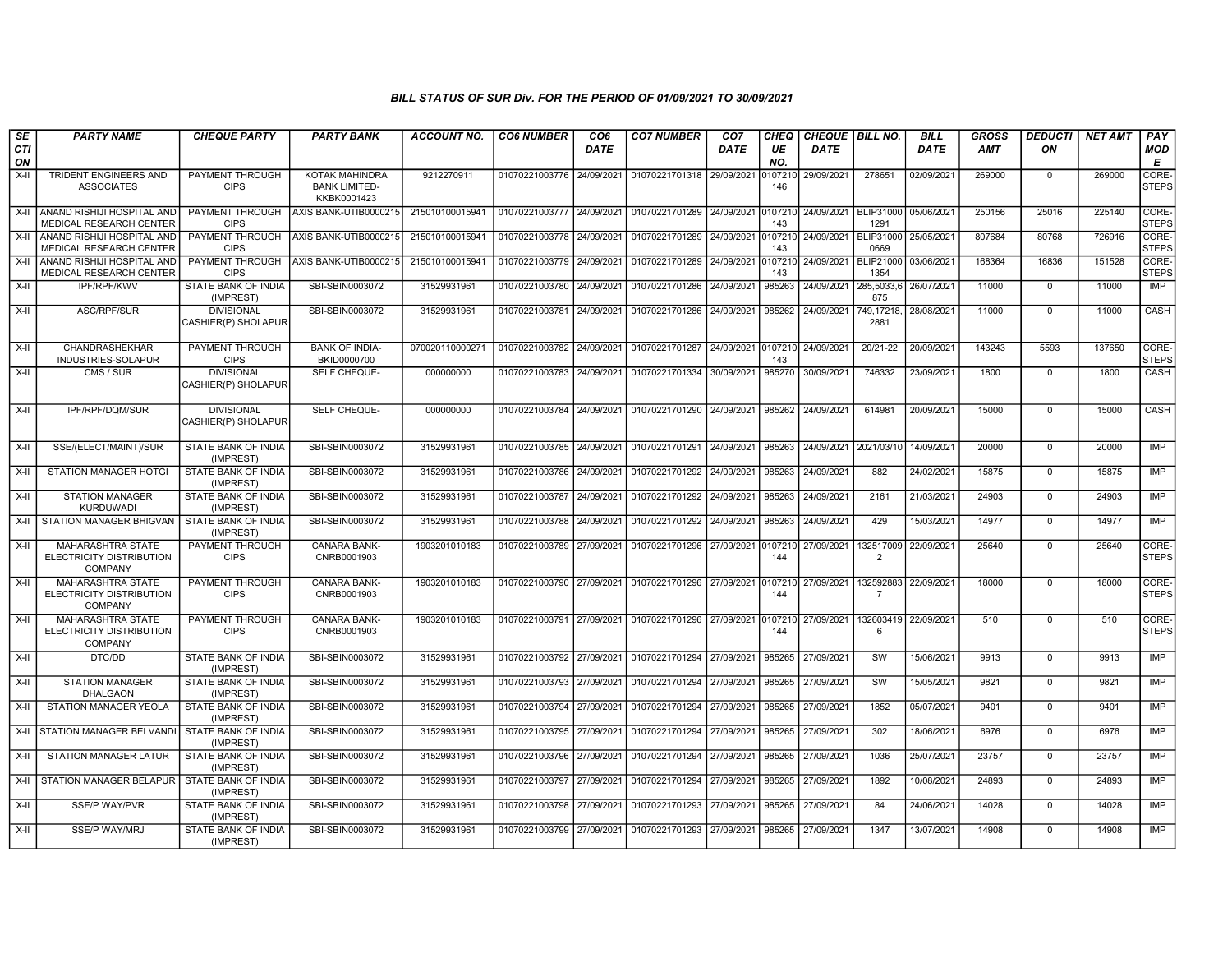| SE<br><b>CTI</b> | <b>PARTY NAME</b>                          | <b>CHEQUE PARTY</b>                      | <b>PARTY BANK</b>                             | <b>ACCOUNT NO.</b> | <b>CO6 NUMBER</b>         | CO <sub>6</sub><br><b>DATE</b> | <b>CO7 NUMBER</b>                 | CO <sub>7</sub><br><b>DATE</b> | CHEQ<br>UE     | CHEQUE   BILL NO.<br><b>DATE</b> |                        | <b>BILL</b><br><b>DATE</b> | <b>GROSS</b><br><b>AMT</b> | <b>DEDUCTI</b><br>ON | <b>NET AMT</b> | PAY<br><b>MOD</b>     |
|------------------|--------------------------------------------|------------------------------------------|-----------------------------------------------|--------------------|---------------------------|--------------------------------|-----------------------------------|--------------------------------|----------------|----------------------------------|------------------------|----------------------------|----------------------------|----------------------|----------------|-----------------------|
| ON<br>$X-II$     | STATION MANAGER TILATI                     | STATE BANK OF INDIA                      | SBI-SBIN0003072                               | 31529931961        | 01070221003800 27/09/2021 |                                | 01070221701295                    | 27/09/2021                     | NO.<br>985265  | 27/09/2021                       | 314                    | 04/06/2021                 | 9420                       | $\mathbf 0$          | 9420           | E<br><b>IMP</b>       |
|                  |                                            | (IMPREST)                                |                                               |                    |                           |                                |                                   |                                |                |                                  |                        |                            |                            |                      |                |                       |
| $X-H$            | <b>STATION MANAGER SAVALGI</b>             | <b>STATE BANK OF INDIA</b><br>(IMPREST)  | SBI-SBIN0003072                               | 31529931961        | 01070221003801 27/09/2021 |                                | 01070221701295                    | 27/09/2021                     | 985265         | 27/09/2021                       | $\overline{\text{sw}}$ | 14/05/2021                 | 6465                       | $\mathbf 0$          | 6465           | IMP                   |
| X-II             | <b>STATION MANAGER</b><br><b>NAGANSUR</b>  | STATE BANK OF INDIA<br>(IMPREST)         | SBI-SBIN0003072                               | 31529931961        | 01070221003802 27/09/2021 |                                | 01070221701295                    | 27/09/2021                     | 985265         | 27/09/2021                       | 201                    | 08/05/2021                 | 7832                       | $\Omega$             | 7832           | <b>IMP</b>            |
| $X-H$            | <b>STATION MANAGER BALE</b>                | <b>STATE BANK OF INDIA</b><br>(IMPREST)  | SBI-SBIN0003072                               | 31529931961        | 01070221003803 27/09/2021 |                                | 01070221701295                    | 27/09/2021                     | 985265         | 27/09/2021                       | 2130                   | 20/05/2021                 | 9787                       | $\mathbf 0$          | 9787           | <b>IMP</b>            |
| $X-H$            | <b>STATION MANAGER</b><br>MALIKPETH        | <b>STATE BANK OF INDIA</b><br>(IMPREST)  | SBI-SBIN0003072                               | 31529931961        | 01070221003804 27/09/2021 |                                | 01070221701295                    | 27/09/2021                     | 985265         | 27/09/2021                       | $\overline{209}$       | 13/05/2021                 | 9319                       | $\mathbf 0$          | 9319           | IMP                   |
| X-II             | <b>STATION MANAGER</b><br>WADSINGE         | STATE BANK OF INDIA<br>(IMPREST)         | SBI-SBIN0003072                               | 31529931961        | 01070221003805 27/09/2021 |                                | 01070221701295                    | 27/09/2021                     | 985265         | 27/09/2021                       | 1227                   | 12/06/2021                 | 8987                       | $\mathbf 0$          | 8987           | IMP                   |
| $X-H$            | <b>JAYDEEP ENTERPRISES</b>                 | PAYMENT THROUGH<br><b>CIPS</b>           | <b>BANK OF BARODA-</b><br><b>BARB0SHOLAP</b>  | 04370200000715     | 01070221003806 27/09/2021 |                                | 01070221701298                    | 27/09/2021                     | 0107210<br>144 | 27/09/2021                       | DMM/202<br>22/05       | 24/09/2021                 | 31700                      | 1094                 | 30606          | CORE-<br><b>STEPS</b> |
| X-II             | STATION DIRECTOR SOLAPUR                   | STATE BANK OF INDIA<br>(IMPREST)         | SBI-SBIN0003072                               | 31529931961        | 01070221003807            | 27/09/2021                     | 01070221701300                    | 27/09/2021                     | 985265         | 27/09/2021                       | 425                    | 01/09/2021                 | 26141                      | $\mathbf 0$          | 26141          | <b>IMP</b>            |
| $X-H$            | ADEN/PVR                                   | STATE BANK OF INDIA<br>(IMPREST)         | SBI-SBIN0003072                               | 31529931961        | 01070221003808 27/09/2021 |                                | 01070221701301                    | 27/09/2021                     | 985265         | 27/09/2021                       | 5974                   | 26/08/2021                 | 2849                       | $\mathbf 0$          | 2849           | <b>IMP</b>            |
| X-II             | DD/C&W/FUEL/IMP                            | STATE BANK OF INDIA<br>(IMPREST)         | SBI-SBIN0003072                               | 31529931961        | 01070221003809 27/09/2021 |                                | 01070221701301                    | 27/09/2021                     | 985265         | 27/09/2021                       | 14687                  | 08/09/2021                 | 4000                       | $\mathbf 0$          | 4000           | <b>IMP</b>            |
| X-II             | CCOR/RCD/DD/DG SET                         | STATE BANK OF INDIA<br>(IMPREST)         | SBI-SBIN0003072                               | 31529931961        | 01070221003810 27/09/2021 |                                | 01070221701301                    | 27/09/2021                     | 985265         | 27/09/2021                       | 715                    | 07/07/2021                 | 9583                       | $\mathbf 0$          | 9583           | IMP                   |
| X-II             | SR DFM SUR (COMPUTER)                      | PAYMENT THROUGH<br><b>CIPS</b>           | SBI BANK-SBIN0IMPRST                          | 100013276241       | 01070221003811 27/09/2021 |                                | 01070221701302                    | 27/09/2021                     | 0107210<br>144 | 27/09/2021                       | JUN-II                 | 23/09/2021                 | 7305                       | $\mathbf 0$          | 7305           | CORE-<br><b>STEPS</b> |
| X-II             | MS/DD/GEN                                  | STATE BANK OF INDIA<br>(IMPREST)         | SBI-SBIN0003072                               | 31529931961        | 01070221003812 27/09/2021 |                                | 01070221701302                    | 27/09/2021                     | 985265         | 27/09/2021                       | med/60                 | 09/09/2021                 | 2500                       | $\mathbf 0$          | 2500           | <b>IMP</b>            |
| $X-H$            | <b>JAY SADGURU</b><br>CONSTRUCTION-SOLAPUR | <b>PAYMENT THROUGH</b><br><b>CIPS</b>    | SBI-SBIN0012485                               | 36843842964        | 01070221003813 27/09/2021 |                                | 01070221701299                    | 27/09/2021                     | 0107210<br>144 | 27/09/2021                       | GST-2021<br>22/07      | 24/09/2021                 | 63984                      | 2227                 | 61757          | CORE-<br><b>STEPS</b> |
| X-II             | SR.DEN/CO/SUR                              | STATE BANK OF INDIA<br>(IMPREST)         | SBI-SBIN0003072                               | 31529931961        | 01070221003814 27/09/2021 |                                | 01070221701302                    | 27/09/2021                     | 985265         | 27/09/2021                       | 23720                  | 02/09/2021                 | 5000                       | $\mathbf 0$          | 5000           | <b>IMP</b>            |
| $X-II$           | MS/KWV/GEN                                 | STATE BANK OF INDIA<br>(IMPREST)         | SBI-SBIN0003072                               | 31529931961        | 01070221003815 27/09/2021 |                                | 01070221701302                    | 27/09/2021                     | 985265         | 27/09/2021                       | 720-729                | 27/09/2021                 | 10047                      | $\mathbf 0$          | 10047          | IMP                   |
| X-II             | <b>MS ANG</b>                              | <b>DIVISIONAL</b><br>CASHIER(P) SHOLAPUR | SBI-SBIN0003072                               | 31529931961        | 01070221003816 27/09/2021 |                                | 01070221701302                    | 27/09/2021                     | 985264         | 27/09/2021                       | R-2322                 | 16/09/2020                 | 8383                       | $\mathbf 0$          | 8383           | CASH                  |
| $X-II$           | IPF/RPF/SNSI/GEN/IMP                       | <b>STATE BANK OF INDIA</b><br>(IMPREST)  | SBI-SBIN0003072                               | 31529931961        | 01070221003817 27/09/2021 |                                | 01070221701303 27/09/2021         |                                | 985265         | 27/09/2021                       | 641                    | 18/01/2021                 | 1000                       | $\mathbf{0}$         | 1000           | IMP                   |
| $X-II$           | IPF/RPF/SNSI MH13 DK 6573                  | STATE BANK OF INDIA<br>(IMPREST)         | SBI-SBIN0003072                               | 31529931961        | 01070221003818 27/09/2021 |                                | 01070221701303                    | 27/09/2021                     | 985265         | 27/09/2021                       | 3770,3979<br>4069      | 22/05/2021                 | 3000                       | $\Omega$             | 3000           | IMP                   |
| $X-H$            | JAVED IBRAHIM KAMBLE                       | <b>PAYMENT THROUGH</b><br><b>CIPS</b>    | <b>BANK OF</b><br>MAHARASHTRA-<br>MAHB0000518 | 20153104619        | 01070221003820 27/09/2021 |                                | 01070221701304                    | 27/09/2021 0107210             | 145            |                                  | 28/09/2021 2021-22/19  | 21/09/2021                 | 140430                     | 4234                 | 136196         | CORE-<br><b>STEPS</b> |
| X-II             | SANTOSH CONSTRUCTION                       | PAYMENT THROUGH<br><b>CIPS</b>           | <b>BANK OF INDIA-</b><br><b>BKID0WAINGB</b>   | 203720110000011    | 01070221003821 27/09/2021 |                                | 01070221701305 27/09/2021 0107210 |                                | 145            |                                  | 28/09/2021 2021-22/10  | 30/08/2021                 | 316898                     | 12293                | 304605         | CORE-<br><b>STEPS</b> |
| $X-H$            | <b>JAIDEEP ENTERPRISES</b>                 | <b>PAYMENT THROUGH</b><br><b>CIPS</b>    | <b>BANK OF BARODA-</b><br><b>BARB0SHOLAP</b>  | 04370200000715     | 01070221003822 27/09/2021 |                                | 01070221701306                    | 27/09/2021                     | 0107210<br>145 | 28/09/2021                       | <b>DM/15</b>           | 03/09/2021                 | 32128                      | 1128                 | 31000          | CORE-<br><b>STEPS</b> |
| X-II             | ADEN/TM/SUR                                | <b>STATE BANK OF INDIA</b><br>(IMPREST)  | SBI-SBIN0003072                               | 31529931961        | 01070221003823 28/09/2021 |                                | 01070221701307                    | 28/09/2021                     | 985267         | 28/09/2021                       | 399                    | 26/06/2021                 | 29957                      | $\mathbf 0$          | 29957          | IMP                   |
| X-II             | SR SE(C&W)/SUR                             | STATE BANK OF INDIA<br>(IMPREST)         | SBI-SBIN0003072                               | 31529931961        | 01070221003824 28/09/2021 |                                | 01070221701308                    | 28/09/2021                     | 985267         | 28/09/2021                       | 398                    | 17/09/2021                 | 1950                       | $\mathbf 0$          | 1950           | IMP                   |
| X-II             | SR DME SUR                                 | STATE BANK OF INDIA<br>(IMPREST)         | SBI-SBIN0003072                               | 3152993161         | 01070221003825 28/09/2021 |                                | 01070221701308                    | 28/09/2021                     | 985267         | 28/09/2021                       | 1739                   | 13/08/2021                 | 5935                       | $\Omega$             | 5935           | IMP                   |
| X-II             | ADEN/PVR                                   | STATE BANK OF INDIA<br>(IMPREST)         | SBI-SBIN0003072                               | 31529931961        | 01070221003826 28/09/2021 |                                | 01070221701308                    | 28/09/2021                     | 985267         | 28/09/2021                       | 4294                   | 02/09/2021                 | 2100                       | $\Omega$             | 2100           | <b>IMP</b>            |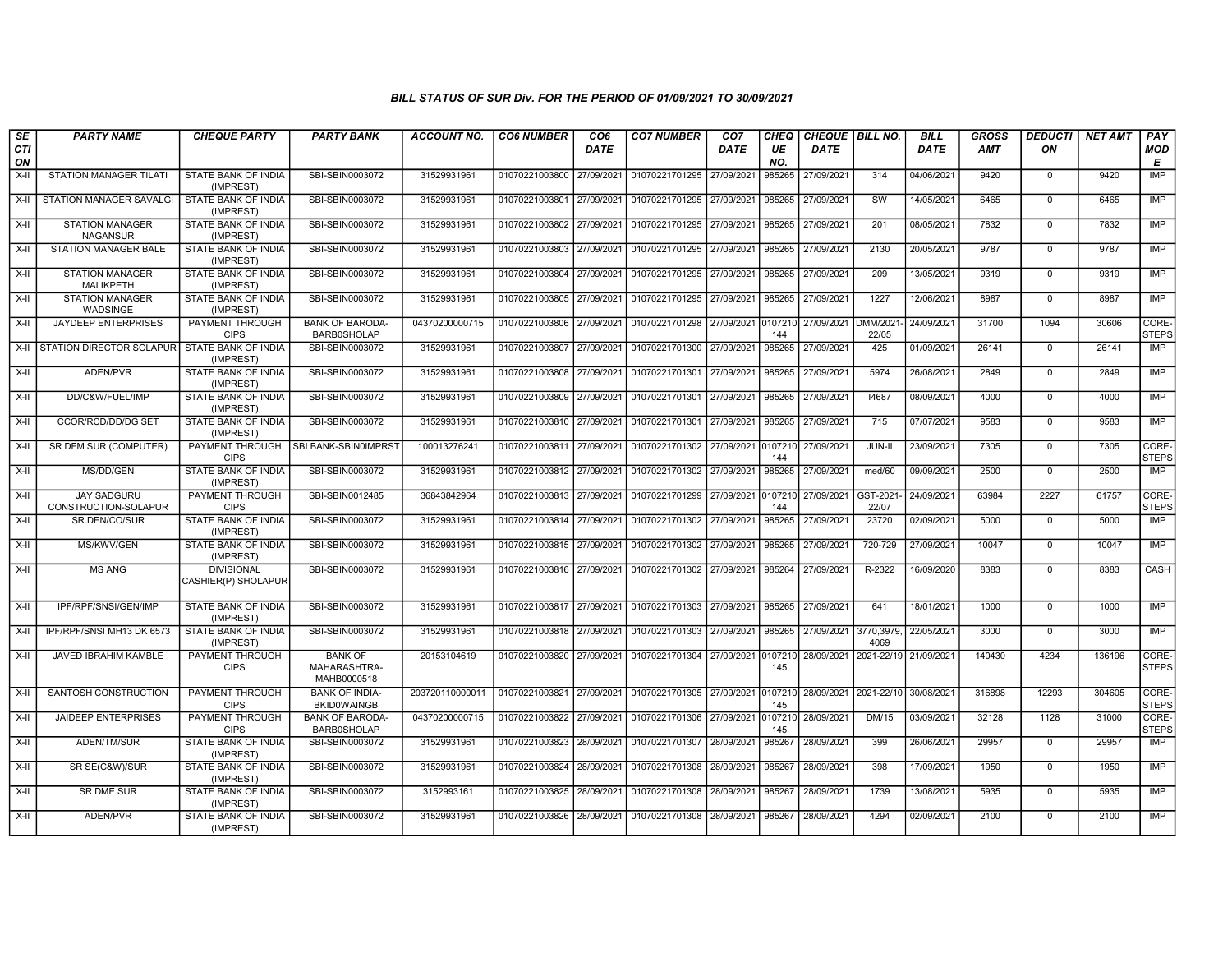| SE               | <b>PARTY NAME</b>                                     | <b>CHEQUE PARTY</b>                      | <b>PARTY BANK</b>                            | <b>ACCOUNT NO.</b> | <b>CO6 NUMBER</b>         | CO <sub>6</sub> | <b>CO7 NUMBER</b>                 | CO <sub>7</sub> | CHEQ           | CHEQUE   BILL NO.     |                          | <b>BILL</b> | <b>GROSS</b> | <b>DEDUCTI</b> | <b>NET AMT</b> | PAY                   |
|------------------|-------------------------------------------------------|------------------------------------------|----------------------------------------------|--------------------|---------------------------|-----------------|-----------------------------------|-----------------|----------------|-----------------------|--------------------------|-------------|--------------|----------------|----------------|-----------------------|
| <b>CTI</b><br>ON |                                                       |                                          |                                              |                    |                           | <b>DATE</b>     |                                   | DATE            | UE<br>NO.      | DATE                  |                          | <b>DATE</b> | <b>AMT</b>   | ΟN             |                | <b>MOD</b><br>E       |
| $X-H$            | <b>SR DME SUR</b>                                     | STATE BANK OF INDIA<br>(IMPREST)         | SBI-SBIN0003072                              | 3152993161         | 01070221003827            | 28/09/2021      | 01070221701308 28/09/2021         |                 | 985267         | 28/09/2021            | 348125                   | 15/09/2021  | 4000         | $\mathbf 0$    | 4000           | <b>IMP</b>            |
| $X-H$            | ANAND RISHIJI HOSPITAL AND<br>MEDICAL RESEARCH CENTER | <b>CIPS</b>                              | PAYMENT THROUGH AXIS BANK-UTIB0000215        | 215010100015941    | 01070221003828            | 28/09/2021      | 01070221701309 28/09/2021         |                 | 010721<br>145  | 28/09/2021            | <b>BLIP21000</b><br>1159 | 18/05/2021  | 59352        | 5935           | 53417          | CORE-<br><b>STEPS</b> |
| X-II             | JAYDEEP ENTERPRISES                                   | PAYMENT THROUGH<br><b>CIPS</b>           | <b>BANK OF BARODA-</b><br><b>BARB0SHOLAP</b> | 04370200000715     | 01070221003829            | 28/09/2021      | 01070221701310 28/09/2021         |                 | 010721<br>145  | 28/09/2021            | A/03                     | 27/09/202   | 136213.99    | 4032.99        | 132181         | CORE-<br><b>STEPS</b> |
| $X-II$           | <b>JAYDEEP ENTERPRISES</b>                            | PAYMENT THROUGH<br><b>CIPS</b>           | <b>BANK OF BARODA-</b><br><b>BARB0SHOLAP</b> | 04370200000715     | 01070221003830            | 28/09/2021      | 01070221701311 28/09/2021         |                 | 0107210<br>145 | 28/09/2021            | 04                       | 27/09/2021  | 175719       | 5098           | 170621         | CORE-<br><b>STEPS</b> |
| $X-H$            | IPF/RPF/ANG                                           | <b>DIVISIONAL</b><br>CASHIER(P) SHOLAPUR | SELF CHEQUE-                                 | 000000             | 01070221003832 28/09/2021 |                 | 01070221701313 28/09/2021         |                 | 985266         | 28/09/2021            | 614980                   | 06/08/2021  | 8880         | $\mathbf 0$    | 8880           | CASH                  |
| $X-II$           | CMS / SUR                                             | <b>DIVISIONAL</b><br>CASHIER(P) SHOLAPUR | SELF CHEQUE-                                 | 000000000          | 01070221003833            | 28/09/2021      | 01070221701314 28/09/2021         |                 | 985266         | 28/09/2021            | 746331                   | 22/09/2021  | 25000        | $\overline{0}$ | 25000          | CASH                  |
| X-II             | <b>STATION MANAGER</b><br><b>GAUDGAON</b>             | STATE BANK OF INDIA<br>(IMPREST)         | SBI-SBIN0003072                              | 31529931961        | 01070221003834            | 28/09/2021      | 01070221701316 28/09/2021         |                 | 985267         | 28/09/2021            | 121                      | 17/06/2021  | 7790         | $\mathbf 0$    | 7790           | IMP                   |
| $X-II$           | STATION MANAGER DAUND                                 | <b>DIVISIONAL</b><br>CASHIER(P) SHOLAPUR | SBI-SBIN0003072                              | 31529931961        | 01070221003835            | 28/09/2021      | 01070221701316 28/09/2021         |                 | 985266         | 28/09/2021            | 006                      | 01/06/2021  | 14566        | $\Omega$       | 14566          | CASH                  |
| $X-H$            | CYM/WD                                                | <b>STATE BANK OF INDIA</b><br>(IMPREST)  | SBI-SBIN0003072                              | 31529931961        | 01070221003836 28/09/2021 |                 | 01070221701316 28/09/2021         |                 | 985267         | 28/09/2021            | 3404                     | 16/04/2021  | 4540         | $\mathbf 0$    | 4540           | IMP                   |
| X-II             | CYM/DD                                                | STATE BANK OF INDIA<br>(IMPREST)         | SBI-SBIN0003072                              | 31529931961        | 01070221003837 28/09/2021 |                 | 01070221701316 28/09/2021         |                 | 985267         | 28/09/2021            | 536                      | 25/08/2021  | 5000         | $\mathbf 0$    | 5000           | IMP                   |
| $X-H$            | STATION MANAGER RAHURI                                | STATE BANK OF INDIA<br>(IMPREST)         | SBI-SBIN0003072                              | 31529931961        | 01070221003838            | 28/09/2021      | 01070221701316 28/09/2021         |                 | 985267         | 28/09/2021            | 872                      | 06/07/2021  | 16866        | $\overline{0}$ | 16866          | IMP                   |
| X-II             | <b>STATION MANAGER</b><br><b>KOPARGAON</b>            | STATE BANK OF INDIA<br>(IMPREST)         | SBI-SBIN0003072                              | 31529931961        | 01070221003839            | 28/09/2021      | 01070221701316 28/09/2021         |                 | 985267         | 28/09/2021            | 1322                     | 30/08/2021  | 13388        | $\mathbf 0$    | 13388          | <b>IMP</b>            |
| X-II             | CHANDRASHEKHAR<br><b>INDUSTRIES</b>                   | PAYMENT THROUGH<br><b>CIPS</b>           | <b>BANK OF INDIA-</b><br>BKID0000700         | 07002011000027     | 01070221003840 28/09/2021 |                 | 01070221701315 28/09/2021 0107210 |                 | 145            | 28/09/2021            | A18                      | 24/09/2021  | 84175        | 2556           | 81619          | CORE-<br><b>STEPS</b> |
| $X-II$           | SANTOSH CONSTRUCTION                                  | PAYMENT THROUGH<br><b>CIPS</b>           | <b>BANK OF INDIA-</b><br><b>BKID0WAINGB</b>  | 203720110000011    | 01070221003843            | 28/09/2021      | 01070221701317 28/09/2021         |                 | 0107210<br>146 | 29/09/2021            | 2021-22/12               | 14/09/2021  | 151229       | 6008           | 145221         | CORE-<br><b>STEPS</b> |
| $X-II$           | IPF/RPF/SNSI/GEN/IMP                                  | STATE BANK OF INDIA<br>(IMPREST)         | SBI-SBIN0003072                              | 31529931961        | 01070221003844 29/09/2021 |                 | 01070221701322 29/09/2021         |                 | 985269         | 29/09/2021            | 3753                     | 31/01/2021  | 958          | $\mathbf 0$    | 958            | <b>IMP</b>            |
| $X-H$            | <b>IPF ANG</b>                                        | <b>DIVISIONAL</b><br>CASHIER(P) SHOLAPUR | SBI-SBIN0003072                              | 31529931961        | 01070221003845 29/09/2021 |                 | 01070221701322 29/09/2021         |                 | 985268         | 29/09/2021            | 60389                    | 17/04/2021  | 2492         | $\overline{0}$ | 2492           | CASH                  |
| $X-II$           | IPF/RPF/SNSI MH13 DK 6573                             | STATE BANK OF INDIA<br>(IMPREST)         | SBI-SBIN0003072                              | 31529931961        | 01070221003846 29/09/2021 |                 | 01070221701324 29/09/2021         |                 | 985269         | 29/09/2021 614,3847,3 | 949                      | 03/06/2021  | 3200         | $\overline{0}$ | 3200           | IMP                   |
| $X-II$           | <b>IPF ANG</b>                                        | <b>DIVISIONAL</b><br>CASHIER(P) SHOLAPUR | SBI-SBIN0003072                              | 31529931961        | 01070221003848 29/09/2021 |                 | 01070221701323 29/09/2021         |                 | 985268         | 29/09/2021            | 1220                     | 16/05/2020  | 993          | $\mathbf 0$    | 993            | CASH                  |
| $X-II$           | IPF/RPF/DQM/SUR                                       | STATE BANK OF INDIA<br>(IMPREST)         | SBI-SBIN0003072                              | 31529931961        | 01070221003849 29/09/2021 |                 | 01070221701323                    | 29/09/2021      | 985269         | 29/09/2021            | 015                      | 05/11/2020  | 950          | $\mathbf 0$    | 950            | IMP                   |
| $X-H$            | ADEN/PVR                                              | STATE BANK OF INDIA<br>(IMPREST)         | SBI-SBIN0003072                              | 31529931961        | 01070221003850            | 29/09/2021      | 01070221701319 29/09/2021         |                 | 985269         | 29/09/2021            | 6036                     | 06/09/2021  | 2949         | $\overline{0}$ | 2949           | IMP                   |
| X-II             | HPCL DT CARD (ELECT D G<br>SET)                       | PAYMENT THROUGH<br><b>CIPS</b>           | <b>ICICI BANK LTD-</b><br>ICIC0000104        | HPCL2600795272     | 01070221003851            | 29/09/2021      | 01070221701320 29/09/2021 0107210 |                 | 146            | 29/09/2021            | 50                       | 16/09/2021  | 30000        | $\mathbf 0$    | 30000          | CORE-<br><b>STEPS</b> |
| $X-H$            | <b>IPF/DI/SUR</b>                                     | STATE BANK OF INDIA<br>(IMPREST)         | SBI-SBIN0003072                              | 31529931961        | 01070221003852            | 29/09/2021      | 01070221701321 29/09/2021         |                 | 985269         | 29/09/2021            | 015                      | 20/03/2021  | 500          | $\overline{0}$ | 500            | IMP                   |
| X-II             | HPCL DT CARD (ELECT D G<br>SET)                       | PAYMENT THROUGH<br><b>CIPS</b>           | <b>ICICI BANK LTD-</b><br>ICIC0000104        | HPCL2600795272     | 01070221003853            | 29/09/2021      | 01070221701320 29/09/2021 0107210 |                 | 146            | 29/09/2021            | 35                       | 25/09/2021  | 35000        | $\mathbf 0$    | 35000          | CORE-<br><b>STEPS</b> |
| $X-II$           | <b>IPF RPF PVR</b>                                    | <b>DIVISIONAL</b><br>CASHIER(P) SHOLAPUR | SBI-SBIN0003072                              | 31529931961        | 01070221003854            | 29/09/2021      | 01070221701321                    | 29/09/2021      | 985268         | 29/09/2021            | 183,16145<br>17609       | 18/02/2021  | 2500         | $\Omega$       | 2500           | CASH                  |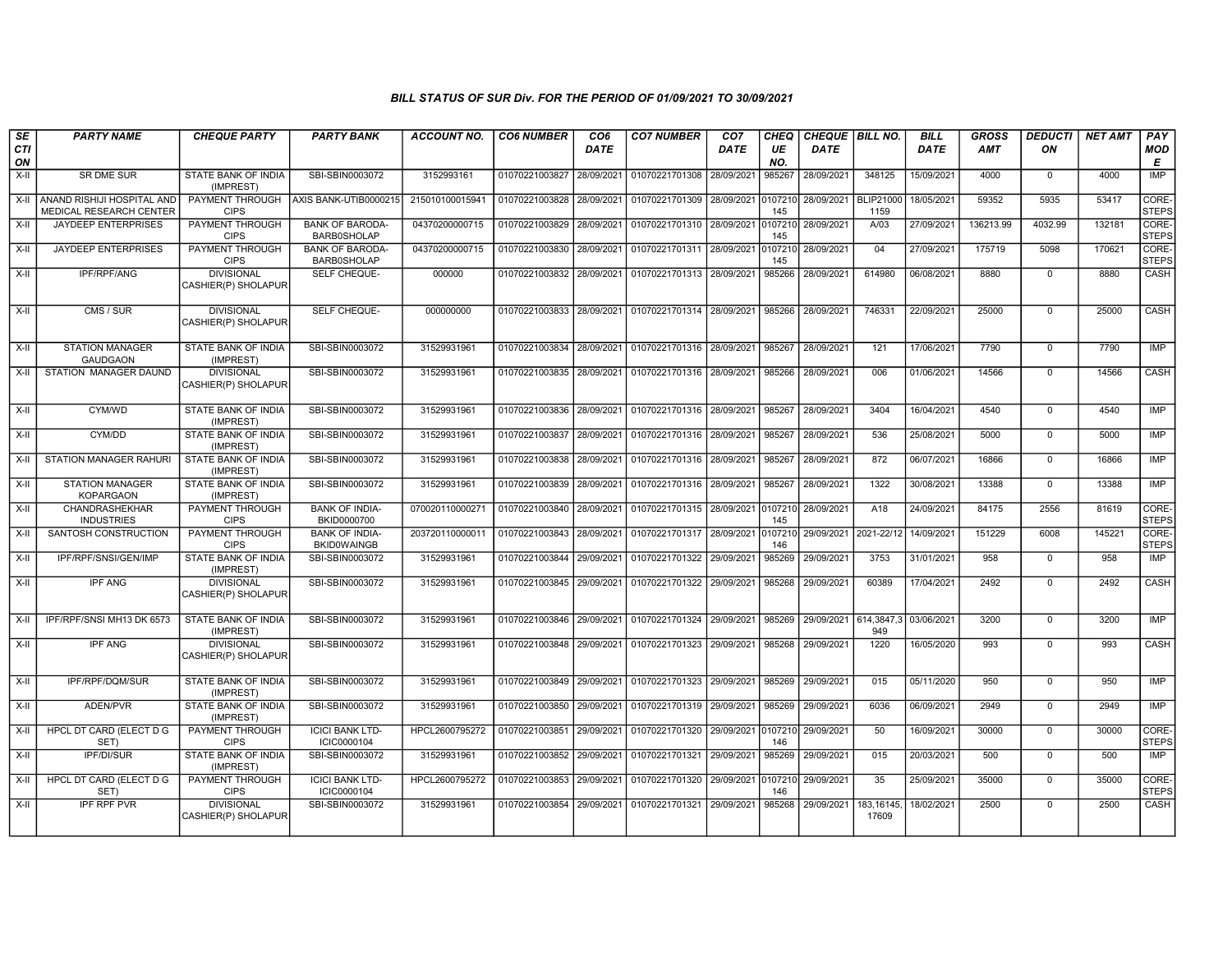| <b>SE</b><br>CTI<br>ON | <b>PARTY NAME</b>                                                      | <b>CHEQUE PARTY</b>                   | <b>PARTY BANK</b>                           | ACCOUNT NO.      | <b>CO6 NUMBER</b>         | CO <sub>6</sub><br><b>DATE</b> | <b>CO7 NUMBER</b>                                                                | CO <sub>7</sub><br>DATE | <b>CHEQ</b><br>UE<br>NO. | CHEQUE BILL NO.<br>DATE |                             | <b>BILL</b><br><b>DATE</b> | <b>GROSS</b><br>AMT | <b>DEDUCTI</b><br>OΝ | <b>NET AMT</b> | PAY<br><b>MOD</b><br>Е |
|------------------------|------------------------------------------------------------------------|---------------------------------------|---------------------------------------------|------------------|---------------------------|--------------------------------|----------------------------------------------------------------------------------|-------------------------|--------------------------|-------------------------|-----------------------------|----------------------------|---------------------|----------------------|----------------|------------------------|
| X-II                   | IPF/RPF/WD                                                             | STATE BANK OF INDIA<br>(IMPREST)      | SBI-SBIN0003072                             | 31529931961      | 01070221003855            | 29/09/2021                     | 01070221701321                                                                   | 29/09/2021              | 985269                   | 29/09/2021              | 36423.2718<br>.2942         | 07/01/2021                 | 2500                | $\mathbf 0$          | 2500           | IMP                    |
| X-II                   | <b>DSC/RPF/SUR</b>                                                     | STATE BANK OF INDIA<br>(IMPREST)      | SBI-SBIN0003072                             | 31529931961      | 01070221003856            | 29/09/2021                     | 01070221701321                                                                   | 29/09/2021              | 985269                   | 29/09/2021              | 334456296                   | 22/04/2021                 | 491                 | $\mathbf 0$          | 491            | IMP                    |
| X-II                   | STATION MANAGER WADI                                                   | STATE BANK OF INDIA<br>(IMPREST)      | SBI-SBIN0003072                             | 31529931961      | 01070221003861            | 29/09/2021                     | 01070221701325                                                                   | 29/09/2021              | 985269                   | 29/09/2021              | 3466                        | 07/04/2021                 | 18466               | $\Omega$             | 18466          | <b>IMP</b>             |
|                        | X-II STATION MANAGER SAINAGAR STATE BANK OF INDIA<br><b>SHIRDI</b>     | (IMPREST)                             | SBI-SBIN0003072                             | 31529931961      | 01070221003862            | 29/09/2021                     | 01070221701325 29/09/2021                                                        |                         | 985269                   | 29/09/2021              | 60                          | 04/08/2021                 | 6899                | $\Omega$             | 6899           | <b>IMP</b>             |
| X-II                   | <b>MAHARASHTRA STATE</b><br>ELECTRICITY DISTRIBUTION<br><b>COMPANY</b> | <b>PAYMENT THROUGH</b><br><b>CIPS</b> | CANARA BANK-<br>CNRB0001903                 | 1903201010183    | 01070221003863            | 29/09/2021                     | 01070221701326 29/09/2021 0107210                                                |                         | 146                      | 29/09/2021              | 132645495<br>$\overline{2}$ | 23/09/2021                 | 420                 | $\mathbf 0$          | 420            | CORE-<br><b>STEPS</b>  |
| X-II                   | <b>MAHARASHTRA STATE</b><br>ELECTRICITY DISTRIBUTION<br><b>COMPANY</b> | PAYMENT THROUGH<br><b>CIPS</b>        | CANARA BANK-<br>CNRB0001903                 | 1903201010183    |                           |                                | 01070221003864 29/09/2021 01070221701326 29/09/2021 0107210                      |                         | 146                      | 29/09/2021              | 133117273<br>5              | 28/09/2021                 | 6620                | $\Omega$             | 6620           | CORE-<br><b>STEPS</b>  |
| X-II                   | MAHARASHTRA STATE<br>ELECTRICITY DISTRIBUTION<br>COMPANY               | PAYMENT THROUGH<br><b>CIPS</b>        | CANARA BANK-<br>CNRB0001903                 | 1903201010183    | 01070221003865            | 29/09/2021                     | 01070221701326                                                                   | 29/09/2021              | 0107210<br>146           | 29/09/2021              | 132590264<br>۰Q             | 22/09/2021                 | 10030               | $^{\circ}$           | 10030          | CORE-<br><b>STEPS</b>  |
| X-II                   | <b>MAHARASHTRA STATE</b><br>ELECTRICITY DISTRIBUTION<br><b>COMPANY</b> | PAYMENT THROUGH<br><b>CIPS</b>        | <b>CANARA BANK-</b><br>CNRB0001903          | 1903201010183    | 01070221003866            | 29/09/2021                     | 01070221701326 29/09/2021                                                        |                         | 0107210<br>146           | 29/09/2021              | 132714471<br>-8             | 23/09/2021                 | 2540                | $\mathbf 0$          | 2540           | CORE-<br><b>STEPS</b>  |
| X-II                   | MAHARASHTRA STATE<br>ELECTRICITY DISTRIBUTION<br><b>COMPANY</b>        | PAYMENT THROUGH<br><b>CIPS</b>        | CANARA BANK-<br>CNRB0001903                 | 1903201010183    | 01070221003867            | 29/09/2021                     | 01070221701326 29/09/2021                                                        |                         | 0107210<br>146           | 29/09/2021              | 132813227<br>$\overline{7}$ | 24/09/2021                 | 14100               | $\Omega$             | 14100          | CORE-<br><b>STEPS</b>  |
| X-II                   | <b>MAHARASHTRA STATE</b><br>ELECTRICITY DISTRIBUTION<br><b>COMPANY</b> | PAYMENT THROUGH<br><b>CIPS</b>        | <b>CANARA BANK-</b><br>CNRB0001903          | 1903201010183    | 01070221003868            | 29/09/2021                     | 01070221701326 29/09/2021                                                        |                         | 0107210<br>146           | 29/09/2021              | 132917982<br>-7             | 25/09/2021                 | 390                 | $\Omega$             | 390            | CORE-<br><b>STEPS</b>  |
| X-II                   | <b>MAHARASHTRA STATE</b><br>ELECTRICITY DISTRIBUTION<br><b>COMPANY</b> | PAYMENT THROUGH<br><b>CIPS</b>        | <b>CANARA BANK-</b><br>CNRB0001903          | 1903201010183    |                           |                                | 01070221003869 29/09/2021 01070221701327 29/09/2021 0107210                      |                         | 146                      | 29/09/2021              | 132945290<br>$\overline{7}$ | 27/09/2021                 | 50930               | $\Omega$             | 50930          | CORE-<br><b>STEPS</b>  |
| X-II                   | <b>MAHARASHTRA STATE</b><br>ELECTRICITY DISTRIBUTION<br><b>COMPANY</b> | PAYMENT THROUGH<br><b>CIPS</b>        | <b>CANARA BANK-</b><br>CNRB0001903          | 1903201010183    |                           |                                | 01070221003870   29/09/2021   01070221701326   29/09/2021   0107210   29/09/2021 |                         | 146                      |                         | 133003291<br>$\overline{2}$ | 27/09/2021                 | 8300                | $\mathbf 0$          | 8300           | CORE-<br><b>STEPS</b>  |
| X-II                   | <b>MAHARASHTRA STATE</b><br>ELECTRICITY DISTRIBUTION<br><b>COMPANY</b> | PAYMENT THROUGH<br><b>CIPS</b>        | <b>CANARA BANK-</b><br>CNRB0001903          | 1903201010183    |                           |                                | 01070221003871 29/09/2021 01070221701326 29/09/2021 0107210 29/09/2021           |                         | 146                      |                         | 132971484<br>$\mathbf{1}$   | 27/09/2021                 | 10890               | $\Omega$             | 10890          | CORE-<br><b>STEPS</b>  |
| X-II                   | <b>MAHARASHTRA STATE</b><br>ELECTRICITY DISTRIBUTION<br><b>COMPANY</b> | PAYMENT THROUGH<br><b>CIPS</b>        | CANARA BANK-<br>CNRB0001903                 | 1903201010183    |                           |                                | 01070221003872 29/09/2021 01070221701327 29/09/2021 0107210                      |                         | 146                      | 29/09/2021              | 133032735<br>$\overline{7}$ | 27/09/2021                 | 44330               | $\Omega$             | 44330          | CORE-<br><b>STEPS</b>  |
| X-II                   | <b>MAHARASHTRA STATE</b><br>ELECTRICITY DISTRIBUTION<br><b>COMPANY</b> | PAYMENT THROUGH<br><b>CIPS</b>        | <b>CANARA BANK-</b><br>CNRB0001903          | 1903201010183    | 01070221003873 29/09/2021 |                                | 01070221701327 29/09/2021                                                        |                         | 0107210<br>146           | 29/09/2021              | 133117318<br>6              | 28/09/2021                 | 33110               | $\Omega$             | 33110          | CORE-<br><b>STEPS</b>  |
| X-II                   | H S SERVICE PROVIDERS-<br><b>JABALPUR</b>                              | PAYMENT THROUGH<br><b>CIPS</b>        | <b>IDBI BANK LTD-</b><br>IBKL0000052        | 0052102000024356 | 01070221003874 29/09/2021 |                                | 01070221701328 29/09/2021                                                        |                         | 0107210<br>147           | 30/09/2021              | 01                          | 13/09/2021                 | 907000              | 86556                | 820444         | CORE-<br><b>STEPS</b>  |
| X-II                   | SHABANA MUNIR SAYYED                                                   | PAYMENT THROUGH<br><b>CIPS</b>        | <b>CENTRAL BANK OF</b><br>INDIA-CBIN0280665 | 3800026289       | 01070221003875 30/09/2021 |                                | 01070221701329 30/09/2021                                                        |                         | 0107210<br>147           | 30/09/2021              | GST-2021<br>22/08           | 04/09/2021                 | 36141               | 3835                 | 32306          | CORE-<br><b>STEPS</b>  |
| X-II                   | ADEN/SUR                                                               | STATE BANK OF INDIA<br>(IMPREST)      | SBI-SBIN0003072                             | 31529931961      | 01070221003876 30/09/2021 |                                | 01070221701330                                                                   | 30/09/2021              | 985271                   | 30/09/2021              | 5568                        | 01/09/2021                 | 9887                | $\mathbf 0$          | 9887           | IMP                    |
| X-II                   | <b>SR DME SUR</b>                                                      | STATE BANK OF INDIA<br>(IMPREST)      | SBI-SBIN0003072                             | 31529931961      | 01070221003877            | 30/09/2021                     | 01070221701330                                                                   | 30/09/2021              | 985271                   | 30/09/2021              | 35160                       | 27/09/2021                 | 5000                | $\Omega$             | 5000           | IMP                    |
| X-II                   | DD/C&W/FUEL/IMP                                                        | STATE BANK OF INDIA<br>(IMPREST)      | SBI-SBIN0003072                             | 31529931961      | 01070221003878            | 30/09/2021                     | 01070221701330                                                                   | 30/09/2021              | 985271                   | 30/09/2021              | 19861                       | 16/09/2021                 | 4000                | $\mathbf 0$          | 4000           | <b>IMP</b>             |
| X-II                   | ADME/DD/BCN ROH                                                        | STATE BANK OF INDIA<br>(IMPREST)      | SBI-SBIN0003072                             | 31529931961      | 01070221003879            | 30/09/2021                     | 01070221701330                                                                   | 30/09/2021              | 985271                   | 30/09/2021              | 188                         | 21/08/2021                 | 6110                | $\Omega$             | 6110           | IMP                    |
| X-II                   | DD/C&W/HYDRA MOB<br>CRANE(FUEL)                                        | STATE BANK OF INDIA<br>(IMPREST)      | SBI-SBIN0003072                             | 21529931961      |                           |                                | 01070221003880 30/09/2021 01070221701330                                         | 30/09/2021              | 985271                   | 30/09/2021              | 14216                       | 23/09/2021                 | 8324                | $\Omega$             | 8324           | <b>IMP</b>             |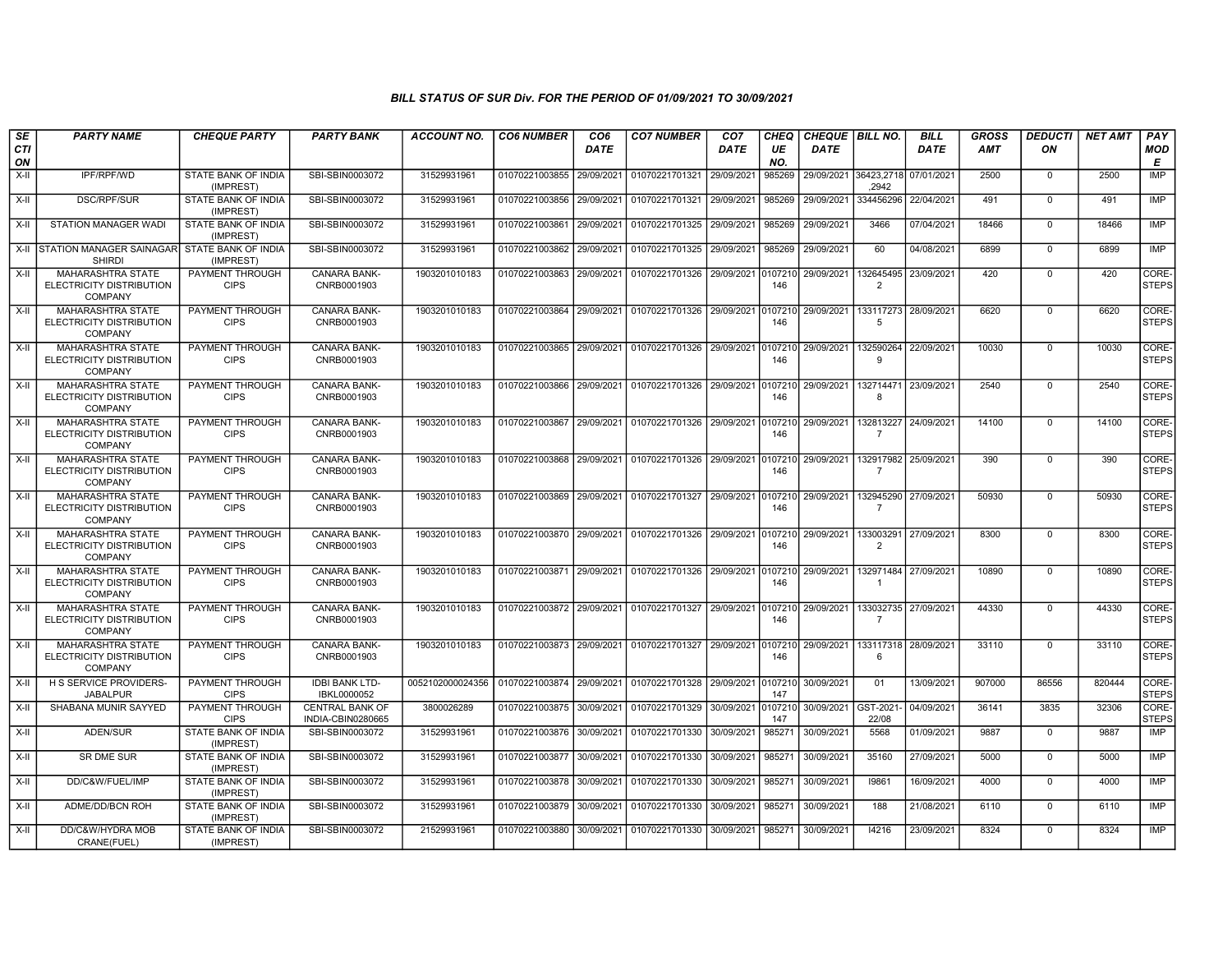| SE<br><b>CTI</b> | <b>PARTY NAME</b>                                 | <b>CHEQUE PARTY</b>                      | <b>PARTY BANK</b>                       | <b>ACCOUNT NO.</b> | <b>CO6 NUMBER</b>         | CO <sub>6</sub><br><b>DATE</b> | <b>CO7 NUMBER</b>                                                     | CO <sub>7</sub><br><b>DATE</b> | <b>CHEQ</b><br>UE | <b>DATE</b>        | CHEQUE   BILL NO. | <b>BILL</b><br><b>DATE</b> | <b>GROSS</b><br><b>AMT</b> | <b>DEDUCTI</b><br>ON | <b>NET AMT</b> | PAY<br>MOD                       |
|------------------|---------------------------------------------------|------------------------------------------|-----------------------------------------|--------------------|---------------------------|--------------------------------|-----------------------------------------------------------------------|--------------------------------|-------------------|--------------------|-------------------|----------------------------|----------------------------|----------------------|----------------|----------------------------------|
| ON<br>X-II       | DD/ C&W/GEN                                       | STATE BANK OF INDIA                      | SBI-SBIN0003072                         | 31529931961        | 01070221003881            | 30/09/2021                     | 01070221701330                                                        | 30/09/2021                     | NO.<br>985271     | 30/09/2021         | 838               | 29/05/2021                 | 3500                       | $\mathbf 0$          | 3500           | Е<br><b>IMP</b>                  |
|                  |                                                   | (IMPREST)                                |                                         |                    |                           |                                |                                                                       |                                |                   |                    |                   |                            |                            |                      |                |                                  |
|                  | X-II   M/S PREMANAND TOURS AND<br><b>TRAVELS</b>  | <b>CIPS</b>                              | PAYMENT THROUGH   AXIS BANK-UTIB0000266 | 919020049597612    | 01070221003882 30/09/2021 |                                | 01070221701331                                                        | 30/09/2021                     | 0107210<br>147    | 30/09/2021         | 30                | 20/09/2021                 | 60290                      | 2092                 | 58198          | CORE-<br>STEPS                   |
| X-II             | TTE REST HOUSE LUR                                | <b>STATE BANK OF INDIA</b><br>(IMPREST)  | SBI-SBIN0003072                         | 31529931961        | 01070221003883 30/09/2021 |                                | 01070221701333                                                        | 30/09/2021                     | 985271            | 30/09/2021         | 271               | 07/02/2021                 | 5000                       | $\mathbf 0$          | 5000           | <b>IMP</b>                       |
| X-II             | SR DSTE(M)/SUR                                    | STATE BANK OF INDIA<br>(IMPREST)         | SBI-SBIN0003072                         | 31529931961        | 01070221003884            | 30/09/2021                     | 01070221701333                                                        | 30/09/2021                     | 985271            | 30/09/2021         | 2643              | 22/05/2021                 | 9757                       | $\mathbf 0$          | 9757           | IMP                              |
| $X-H$            | DEN/S/SUR                                         | STATE BANK OF INDIA<br>(IMPREST)         | SBI-SBIN0003072                         | 31529931961        | 01070221003885            | 30/09/2021                     | 01070221701333                                                        | 30/09/2021                     | 985271            | 30/09/2021         | 190               | 22/09/2021                 | 3000                       | $\mathbf 0$          | 3000           | IMP                              |
| X-II             | <b>MS/DD/GEN</b>                                  | <b>STATE BANK OF INDIA</b><br>(IMPREST)  | SBI-SBIN0003072                         | 31529931961        | 01070221003886 30/09/2021 |                                | 01070221701333                                                        | 30/09/2021                     | 985271            | 30/09/2021         | med/61            | 09/09/2021                 | 2500                       | $\mathbf 0$          | 2500           | IMP                              |
| X-II             | <b>MS ANG</b>                                     | <b>DIVISIONAL</b><br>CASHIER(P) SHOLAPUR | SBI-SBIN0003072                         | 31529931961        | 01070221003887            | 30/09/2021                     | 01070221701333                                                        | 30/09/2021                     | 985270            | 30/09/2021         | R-2331            | 22/09/2020                 | 8257                       | $\mathbf 0$          | 8257           | CASH                             |
| $X-H$            | CMS/SUR/GEN                                       | <b>DIVISIONAL</b><br>CASHIER(P) SHOLAPUR | SBI-SBIN0003072                         | 31529931961        | 01070221003888 30/09/2021 |                                | 01070221701335 30/09/2021                                             |                                | 985270            | 30/09/2021         | $Med-60$          | 29/09/2021                 | 49177                      | $\mathbf 0$          | 49177          | <b>CASH</b>                      |
| $X-II$           | SR DFM SUR (COMPUTER)                             | PAYMENT THROUGH<br><b>CIPS</b>           | SBI BANK-SBIN0IMPRST                    | 100013276241       | 01070221003889 30/09/2021 |                                | 01070221701333 30/09/2021 0107210 30/09/2021                          |                                | 147               |                    | JUN-III           | 29/09/2021                 | 7055                       | $\overline{0}$       | 7055           | CORE-<br><b>STEPS</b>            |
| X-II             | <b>DCP SUR FUEL</b>                               | <b>STATE BANK OF INDIA</b><br>(IMPREST)  | SBI-SBIN0003072                         | 31529931961        | 01070221003890 30/09/2021 |                                | 01070221701333                                                        | 30/09/2021                     | 985271            | 30/09/2021         | 2722              | 15/06/2021                 | 1892                       | $\mathbf 0$          | 1892           | IMP                              |
| X-II             | SR.DFM.SUR                                        | STATE BANK OF INDIA<br>(IMPREST)         | SBI-SBIN0003072                         | 31529931961        | 01070221003891            | 30/09/2021                     | 01070221701333                                                        | 30/09/2021                     | 985271            | 30/09/2021         | 507               | 02/08/2021                 | 3934                       | $\mathsf 0$          | 3934           | IMP                              |
| X-II             | ACC LTD WD                                        | ACC LTD WD                               | <b>SELF CHEQUE-</b>                     | $\Omega$           | 01070221003892            | 30/09/2021                     | 01070221701332                                                        | 30/09/2021                     | 985272            | 01/10/2021         | 627309            | 28/09/2021                 | 788357                     | $\Omega$             | 788357         | <b>BANK</b><br>CHEQ<br><b>UE</b> |
| $X-H$            | <b>ACC LTD WD</b>                                 | <b>ACC LTD WD</b>                        | <b>SELF CHEQUE-</b>                     | $\overline{0}$     |                           |                                | 01070221003893 30/09/2021 01070221701332 30/09/2021 985272            |                                |                   | 01/10/2021         | 627310            | 28/09/2021                 | 775218                     | $\mathbf 0$          | 775218         | <b>BANK</b><br>CHEQ<br><b>UE</b> |
| $X-H$            | <b>ACC LTD WD</b>                                 | <b>ACC LTD WD</b>                        | <b>SELF CHEQUE-</b>                     | $\overline{0}$     |                           |                                | 01070221003894 30/09/2021 01070221701332 30/09/2021 985272 01/10/2021 |                                |                   |                    | 627311            | 28/09/2021                 | 788357                     | $\Omega$             | 788357         | <b>BANK</b><br>CHEQ<br><b>UE</b> |
| $X-H$            | ACC LTD WD                                        | ACC LTD WD                               | SELF CHEQUE-                            | $\Omega$           |                           |                                | 01070221003895 30/09/2021 01070221701332 30/09/2021                   |                                |                   | 985272 01/10/2021  | 627312            | 28/09/2021                 | 775218                     | $\mathbf 0$          | 775218         | <b>BANK</b><br>CHEQ<br><b>UE</b> |
| $X-H$            | DD/C&W/ART IMP                                    | <b>STATE BANK OF INDIA</b><br>(IMPREST)  | SBI-SBIN0003072                         | 31529931961        | 01070221003896 30/09/2021 |                                | 01070221701336                                                        | 30/09/2021                     | 985271            | 30/09/2021         | 1147              | 30/07/2021                 | 20963                      | $\mathbf 0$          | 20963          | IMP                              |
| X-II             | <b>STATION MANAGER</b><br>AKKALKOTROAD            | STATE BANK OF INDIA<br>(IMPREST)         | SBI-SBIN0003072                         | 31529931961        | 01070221003897 30/09/2021 |                                | 01070221701336 30/09/2021                                             |                                | 985271            | 30/09/2021         | 1603              | 05/08/2021                 | 11833                      | $\mathbf 0$          | 11833          | <b>IMP</b>                       |
| X-II             | STATION MANAGER KULALI                            | STATE BANK OF INDIA<br>(IMPREST)         | SBI-SBIN0003072                         | 31529931961        | 01070221003898 30/09/2021 |                                | 01070221701336                                                        | 30/09/2021                     | 985271            | 30/09/2021         | 31                | 10/06/2021                 | 7651                       | $\mathbf 0$          | 7651           | IMP                              |
| $X-H$            | EA TO DRM GEN                                     | <b>STATE BANK OF INDIA</b><br>(IMPREST)  | SBI-SBIN0003072                         | 31529931961        | 01070221003899            | 30/09/2021                     | 01070221701337                                                        | 30/09/2021                     | 985271            | 30/09/2021         | 291846            | 08/09/2021                 | 8600                       | $\overline{0}$       | 8600           | <b>IMP</b>                       |
| X-II             | <b>SOLAPUR MUNCIPAL</b><br><b>CORPORATION TAX</b> | <b>PAYMENT THROUGH</b><br><b>CIPS</b>    | <b>ICICI BANK LTD-</b><br>ICIC0000199   | 019905850013       | 01070221003900 30/09/2021 |                                | 01070221701338 30/09/2021 0107210 01/10/2021                          |                                | 148               |                    | 019301            | 17/09/2021                 | 58628                      | $\mathbf 0$          | 58628          | CORE-<br><b>STEPS</b>            |
| X-II             | SOLAPUR MUNCIPAL<br><b>CORPORATION TAX</b>        | PAYMENT THROUGH<br><b>CIPS</b>           | <b>ICICI BANK LTD-</b><br>ICIC0000199   | 019905850013       | 01070221003901            | 30/09/2021                     | 01070221701338                                                        | 30/09/2021                     | 0107210<br>148    | 01/10/2021         | 019302            | 17/09/2021                 | 61652                      | $\mathbf 0$          | 61652          | CORE-<br><b>STEPS</b>            |
| $X-II$           | SOLAPUR MUNCIPAL<br><b>CORPORATION TAX</b>        | PAYMENT THROUGH<br><b>CIPS</b>           | <b>ICICI BANK LTD-</b><br>ICIC0000199   | 019905850013       | 01070221003902 30/09/2021 |                                | 01070221701338 30/09/2021                                             |                                | 0107210<br>148    | 01/10/2021         | 019305            | 17/09/2021                 | 43508                      | $\mathbf 0$          | 43508          | CORE-<br><b>STEPS</b>            |
| $X-H$            | SOLAPUR MUNCIPAL<br><b>CORPORATION TAX</b>        | <b>PAYMENT THROUGH</b><br><b>CIPS</b>    | <b>ICICI BANK LTD-</b><br>ICIC0000199   | 019905850013       | 01070221003903 30/09/2021 |                                | 01070221701338 30/09/2021                                             |                                | 0107210<br>148    | 01/10/2021         | 019314            | 17/09/2021                 | 67360                      | $\mathbf 0$          | 67360          | CORE-<br><b>STEPS</b>            |
| X-II             | SOLAPUR MUNCIPAL<br><b>CORPORATION TAX</b>        | PAYMENT THROUGH<br><b>CIPS</b>           | <b>ICICI BANK LTD-</b><br>ICIC0000199   | 019905850013       | 01070221003904 30/09/2021 |                                | 01070221701339 30/09/2021                                             |                                | 148               | 0107210 01/10/2021 | 019310            | 17/09/2021                 | 14200                      | $\mathbf 0$          | 14200          | CORE-<br><b>STEPS</b>            |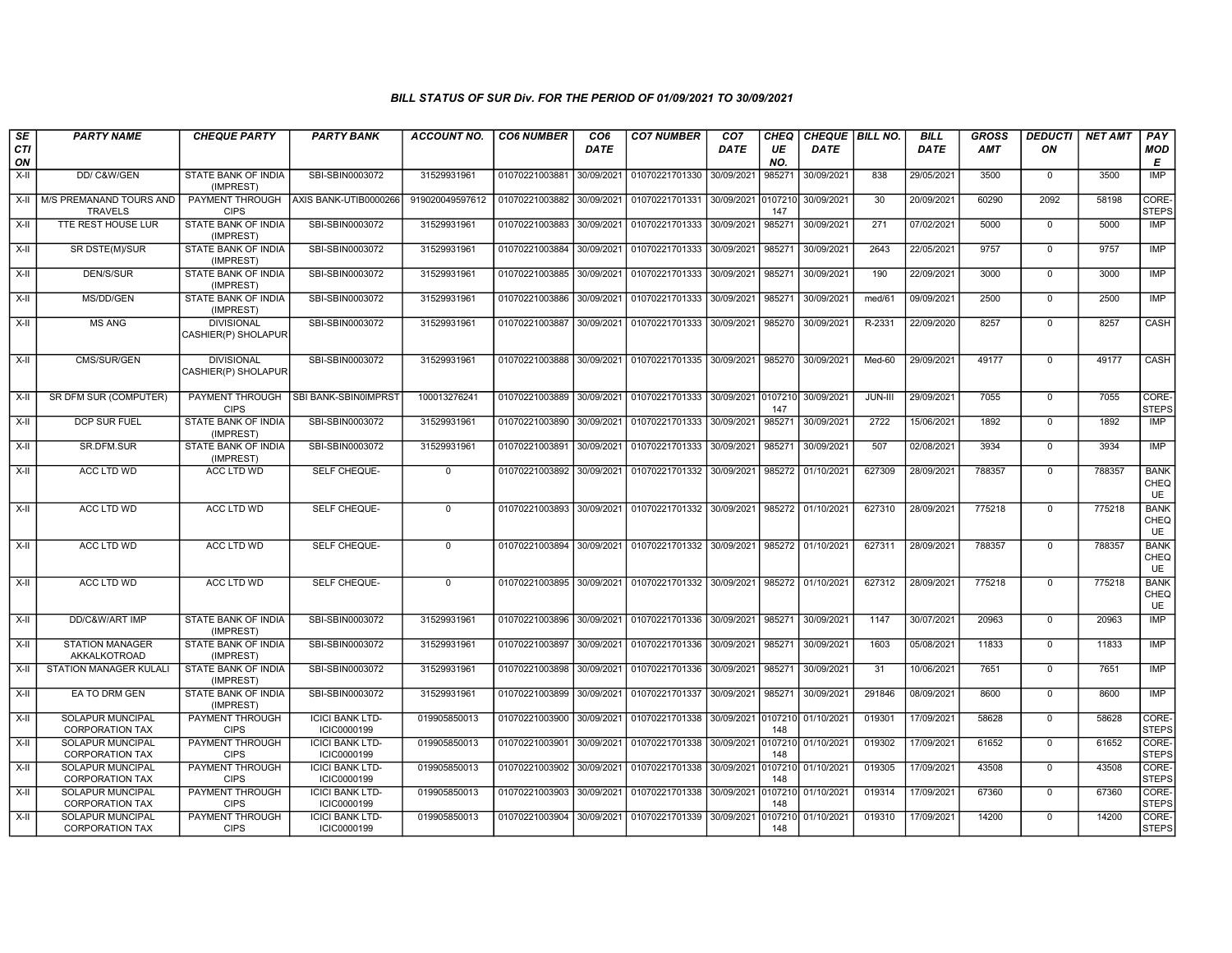| SE<br><b>CTI</b>           | <b>PARTY NAME</b>                                           | <b>CHEQUE PARTY</b>                   | <b>PARTY BANK</b>                                           | ACCOUNT NO.      | <b>CO6 NUMBER</b>         | CO <sub>6</sub><br><b>DATE</b> | <b>CO7 NUMBER</b>         | CO <sub>7</sub><br>DATE | <b>CHEQ</b><br>UE | CHEQUE   BILL NO.<br><b>DATE</b> |                     | <b>BILL</b><br><b>DATE</b> | <b>GROSS</b><br><b>AMT</b> | <b>DEDUCTI</b><br>ON | <b>NET AMT</b> | PAY<br><b>MOD</b>           |
|----------------------------|-------------------------------------------------------------|---------------------------------------|-------------------------------------------------------------|------------------|---------------------------|--------------------------------|---------------------------|-------------------------|-------------------|----------------------------------|---------------------|----------------------------|----------------------------|----------------------|----------------|-----------------------------|
| ON<br>X-II                 | SOLAPUR MUNCIPAL                                            | PAYMENT THROUGH                       | <b>ICICI BANK LTD-</b>                                      | 019905850013     | 01070221003905            | 30/09/2021                     | 01070221701339            | 30/09/2021              | NO.<br>107210     | 01/10/2021                       | 019311              | 17/09/2021                 | 13835                      | $\mathbf 0$          | 13835          | E<br>CORE-                  |
|                            | <b>CORPORATION TAX</b>                                      | <b>CIPS</b>                           | ICIC0000199                                                 |                  |                           |                                |                           |                         | 148               |                                  |                     |                            |                            |                      |                | <b>STEPS</b>                |
| $X-H$                      | <b>SOLAPUR MUNCIPAL</b><br><b>CORPORATION TAX</b>           | PAYMENT THROUGH<br><b>CIPS</b>        | <b>ICICI BANK LTD-</b><br>ICIC0000199                       | 019905850013     | 01070221003906            | 30/09/2021                     | 01070221701339 30/09/2021 |                         | 107210<br>148     | 01/10/2021                       | 019313              | 17/09/2021                 | 22063                      | $\mathbf 0$          | 22063          | CORE-<br>STEPS              |
| X-II                       | SOLAPUR MUNCIPAL<br><b>CORPORATION TAX</b>                  | PAYMENT THROUGH<br><b>CIPS</b>        | <b>ICICI BANK LTD-</b><br>ICIC0000199                       | 019905850013     | 01070221003907            | 30/09/2021                     | 01070221701339 30/09/2021 |                         | 0107210<br>148    | 01/10/2021                       | 019315              | 17/09/2021                 | 7069                       | $\mathbf 0$          | 7069           | CORE-<br><b>STEPS</b>       |
| $X-II$                     | SOLAPUR MUNCIPAL<br><b>CORPORATION TAX</b>                  | PAYMENT THROUGH<br><b>CIPS</b>        | <b>ICICI BANK LTD-</b><br>ICIC0000199                       | 019905850013     | 01070221003908            | 30/09/2021                     | 01070221701339            | 30/09/2021              | 107210<br>148     | 01/10/2021                       | 019309              | 17/09/2021                 | 21181                      | $\mathbf 0$          | 21181          | CORE-<br><b>STEPS</b>       |
| $X-H$                      | <b>SOLAPUR MUNCIPAL</b><br><b>CORPORATION TAX</b>           | PAYMENT THROUGH<br><b>CIPS</b>        | <b>ICICI BANK LTD-</b><br>ICIC0000199                       | 019905850013     | 01070221003909            | 30/09/2021                     | 01070221701340 30/09/2021 |                         | 0107210<br>148    | 01/10/2021                       | 019303              | 17/09/2021                 | 14036                      | $\mathbf 0$          | 14036          | CORE-<br><b>STEPS</b>       |
| X-II                       | <b>SOLAPUR MUNCIPAL</b><br><b>CORPORATION TAX</b>           | PAYMENT THROUGH<br><b>CIPS</b>        | <b>ICICI BANK LTD-</b><br>ICIC0000199                       | 019905850013     | 01070221003910            | 30/09/2021                     | 01070221701340 30/09/2021 |                         | 0107210<br>148    | 01/10/2021                       | 019304              | 17/09/2021                 | 11491                      | $\mathbf 0$          | 11491          | CORE-<br><b>STEPS</b>       |
| X-II                       | SOLAPUR MUNCIPAL<br><b>CORPORATION TAX</b>                  | PAYMENT THROUGH<br><b>CIPS</b>        | <b>ICICI BANK LTD-</b><br>ICIC0000199                       | 019905850013     | 01070221003911            | 30/09/2021                     | 01070221701340 30/09/2021 |                         | 0107210<br>148    | 01/10/2021                       | 019307              | 17/09/2021                 | 14213                      | $\mathbf 0$          | 14213          | CORE-<br><b>STEPS</b>       |
| X-II                       | SOLAPUR MUNCIPAL<br><b>CORPORATION TAX</b>                  | PAYMENT THROUGH<br><b>CIPS</b>        | <b>ICICI BANK LTD-</b><br>ICIC0000199                       | 019905850013     | 01070221003912            | 30/09/2021                     | 01070221701340 30/09/2021 |                         | 0107210<br>148    | 01/10/2021                       | 019308              | 17/09/2021                 | 17426                      | $\mathbf 0$          | 17426          | CORE-<br><b>STEPS</b>       |
| X-II                       | SOLAPUR MUNCIPAL<br><b>CORPORATION TAX</b>                  | PAYMENT THROUGH<br><b>CIPS</b>        | <b>ICICI BANK LTD-</b><br>ICIC0000199                       | 019905850013     | 01070221003913            | 30/09/2021                     | 01070221701340            | 30/09/2021              | 0107210<br>148    | 01/10/2021                       | 019306              | 17/09/2021                 | 14792                      | $\mathbf 0$          | 14792          | CORE-<br><b>STEPS</b>       |
| <b>SBN</b><br><sub>S</sub> | M INTERGRAPH SYSTEMS PVT<br>LTD-NEW DELHI                   | <b>PAYMENT THROUGH</b><br><b>CIPS</b> | <b>KOTAK MAHINDRA</b><br><b>BANK-KKBK0000205</b>            | 8311689525       | 01070421000291            | 01/09/2021                     | 01070421700149 01/09/2021 |                         | 0107210<br>120    | 02/09/2021                       | GST/RAJ/<br>41/2122 | 13/08/2021                 | 2659229.94                 | 287061.94            | 2372168        | CORE-<br><b>STEPS</b>       |
| SBN<br><b>S</b>            | S S PHARMA AGENCY-MUMBAI                                    | PAYMENT THROUGH<br><b>CIPS</b>        | <b>BANK OF BARODA-</b><br><b>BARBOLALBAU</b>                | 33380200000371   | 01070421000292            | 01/09/2021                     | 01070421700151 01/09/2021 |                         | 0107210<br>120    | 02/09/2021                       | Y/677               | 05/08/2021                 | 45234                      | 45                   | 45189          | CORE-<br><b>STEPS</b>       |
| <b>SBN</b><br>S            | DELPHA DRUGS AND<br>PHARMACEUTICALS INDIA-<br><b>MUMBAI</b> | PAYMENT THROUGH<br><b>CIPS</b>        | <b>BANK OF INDIA-</b><br>BKID0000035                        | 003530110000029  | 01070421000293            | 01/09/2021                     | 01070421700150 01/09/2021 |                         | 0107210<br>120    | 02/09/2021                       | Q/791               | 02/08/2021                 | 3727                       | 153                  | 3574           | CORE-<br><b>STEPS</b>       |
| <b>SBN</b><br><b>S</b>     | SPAN ENTERPRISES-MUMBAI                                     | PAYMENT THROUGH<br><b>CIPS</b>        | AXIS BANK-UTIB0000219                                       | 917030024355041  | 01070421000294 01/09/2021 |                                | 01070421700150 01/09/2021 |                         | 0107210<br>120    | 02/09/2021                       | SE-21-<br>22/1039   | 02/08/2021                 | 9610                       | 10                   | 9600           | CORE-<br>STEPS              |
| <b>SBN</b><br>S            | SHREE PHARMA-MUMBAI                                         | PAYMENT THROUGH<br><b>CIPS</b>        | SBI-SBIN0003428                                             | 32392260351      | 01070421000295            | 01/09/2021                     | 01070421700150 01/09/2021 |                         | 0107210<br>120    | 02/09/2021                       | J/1134              | 29/07/2021                 | 21266                      | 261                  | 21005          | CORE-<br><b>STEPS</b>       |
| <b>SBN</b><br>S            | SHREE PHARMA-MUMBAI                                         | PAYMENT THROUGH<br><b>CIPS</b>        | SBI-SBIN0003428                                             | 32392260351      | 01070421000296            | 01/09/2021                     | 01070421700150 01/09/2021 |                         | 010721<br>120     | 02/09/2021                       | J/1041              | 21/07/2021                 | 1940                       | 2                    | 1938           | CORE-<br><b>STEPS</b>       |
| <b>SBN</b><br><sub>S</sub> | S S PHARMA AGENCY-MUMBA                                     | <b>PAYMENT THROUGH</b><br><b>CIPS</b> | <b>BANK OF BARODA-</b><br><b>BARBOLALBAU</b>                | 3338020000037    | 01070421000297            | 01/09/2021                     | 01070421700150 01/09/2021 |                         | 0107210<br>120    | 02/09/2021                       | Y/635               | 29/07/2021                 | 8567                       | 9                    | 8558           | CORE-<br><b>STEPS</b>       |
| - S                        | SBN S S PHARMA AGENCY-MUMBAI                                | PAYMENT THROUGH<br><b>CIPS</b>        | <b>BANK OF BARODA-</b><br><b>BARBOLALBAU</b>                | 33380200000371   | 01070421000298            | 01/09/2021                     | 01070421700150 01/09/2021 |                         | 0107210<br>120    | 02/09/2021                       | Y/636               | 29/07/2021                 | 5125                       | -5                   | 5120           | CORE-<br>Isteps             |
| <b>SBN</b><br>S            | ARK DIAGNOSTIC SYSTEM PVT<br>LTD-MUMBAI                     | PAYMENT THROUGH<br><b>CIPS</b>        | HDFC BANK LTD-<br>HDFC0000543                               | 50200020444520   | 01070421000299            | 01/09/2021                     | 01070421700151            | 01/09/2021              | 107210<br>120     | 02/09/2021                       | 1286                | 28/06/2021                 | 72576                      | 73                   | 72503          | <b>CORE</b><br><b>STEPS</b> |
| <b>SBN</b><br>S            | <b>M H MEDICUS PRIVATE</b><br>LIMITED-MUMBAI                | <b>PAYMENT THROUGH</b><br><b>CIPS</b> | <b>IDBI BANK LTD-</b><br>IBKL0000552                        | 0552102000014252 | 01070421000300            | 01/09/2021                     | 01070421700150 01/09/2021 |                         | 0107210<br>120    | 02/09/2021                       | MH/21-<br>22/140    | 27/07/2021                 | 4911                       | 5                    | 4906           | CORE-<br><b>STEPS</b>       |
| <b>SBN</b><br><sub>S</sub> | SHRI SAI ENTERPRISES-<br><b>JALGAON</b>                     | <b>PAYMENT THROUGH</b><br><b>CIPS</b> | THE COSMOS CO-<br><b>OPERATIVE BANK LTD-</b><br>COSB0000095 | 09510010958      | 01070421000301 06/09/2021 |                                | 01070421700153 06/09/2021 |                         | 10721<br>124      | 07/09/2021                       | 61                  | 05/08/2021                 | 6383.99                    | 6.99                 | 6377           | CORE-<br><b>STEPS</b>       |
| SBN<br>S                   | IS S PHARMA AGENCY-MUMBAI                                   | PAYMENT THROUGH<br><b>CIPS</b>        | <b>BANK OF BARODA-</b><br><b>BARBOLALBAU</b>                | 33380200000371   | 01070421000303 07/09/2021 |                                | 01070421700154 07/09/2021 |                         | 0107210<br>125    | 08/09/2021                       | Y/786               | 23/08/2021                 | 16576                      | 37                   | 16539          | CORE-<br><b>STEPS</b>       |
| <b>SBN</b><br>S            | S S PHARMA AGENCY-MUMBA                                     | <b>PAYMENT THROUGH</b><br><b>CIPS</b> | <b>BANK OF BARODA-</b><br><b>BARBOLALBAU</b>                | 33380200000371   | 01070421000304            | 07/09/2021                     | 01070421700154 07/09/2021 |                         | 0107210<br>125    | 08/09/2021                       | Y/727               | 13/08/2021                 | 19712                      | 40                   | 19672          | CORE-<br><b>STEPS</b>       |
| <b>SBN</b><br><sub>S</sub> | S S PHARMA AGENCY-MUMBA                                     | <b>PAYMENT THROUGH</b><br><b>CIPS</b> | <b>BANK OF BARODA-</b><br><b>BARBOLALBAU</b>                | 33380200000371   | 01070421000305            | 07/09/2021                     | 01070421700154            | 07/09/2021              | 0107210<br>125    | 08/09/2021                       | Y/462               | 24/06/2021                 | 12295                      | 504                  | 11791          | CORE-<br><b>STEPS</b>       |
| <b>SBN</b><br>- S          | S S PHARMA AGENCY-MUMBAI                                    | <b>PAYMENT THROUGH</b><br><b>CIPS</b> | <b>BANK OF BARODA-</b><br><b>BARBOLALBAU</b>                | 33380200000371   | 01070421000306            | 07/09/2021                     | 01070421700154 07/09/2021 |                         | 107210<br>125     | 08/09/2021                       | Y/728               | 13/08/2021                 | 3252                       | 3                    | 3249           | CORE-<br><b>STEPS</b>       |
| <b>SBN</b><br><sub>S</sub> | AASTHA PHARMACEUTICALS-<br>DELHI                            | PAYMENT THROUGH<br><b>CIPS</b>        | PUNJAB NATIONAL<br><b>BANK-PUNB0405200</b>                  | 4052002100008561 | 01070421000307            | 07/09/2021                     | 01070421700154 07/09/2021 |                         | 0107210<br>125    | 08/09/2021                       | AP000520            | 12/08/2021                 | 9623                       | 251                  | 9372           | CORE-<br>STEPS              |
| <b>SBN</b><br><sub>S</sub> | ASHISH ENTERPRISES-DHULE                                    | <b>PAYMENT THROUGH</b><br><b>CIPS</b> | STATE BANK OF INDIA-<br>SBIN0030185                         | 53023965313      | 01070421000308            | 07/09/2021                     | 01070421700154 07/09/2021 |                         | 107210<br>125     | 08/09/2021                       | 067/2021<br>22      | 25/08/2021                 | 11390                      | 11                   | 11379          | CORE-<br><b>STEPS</b>       |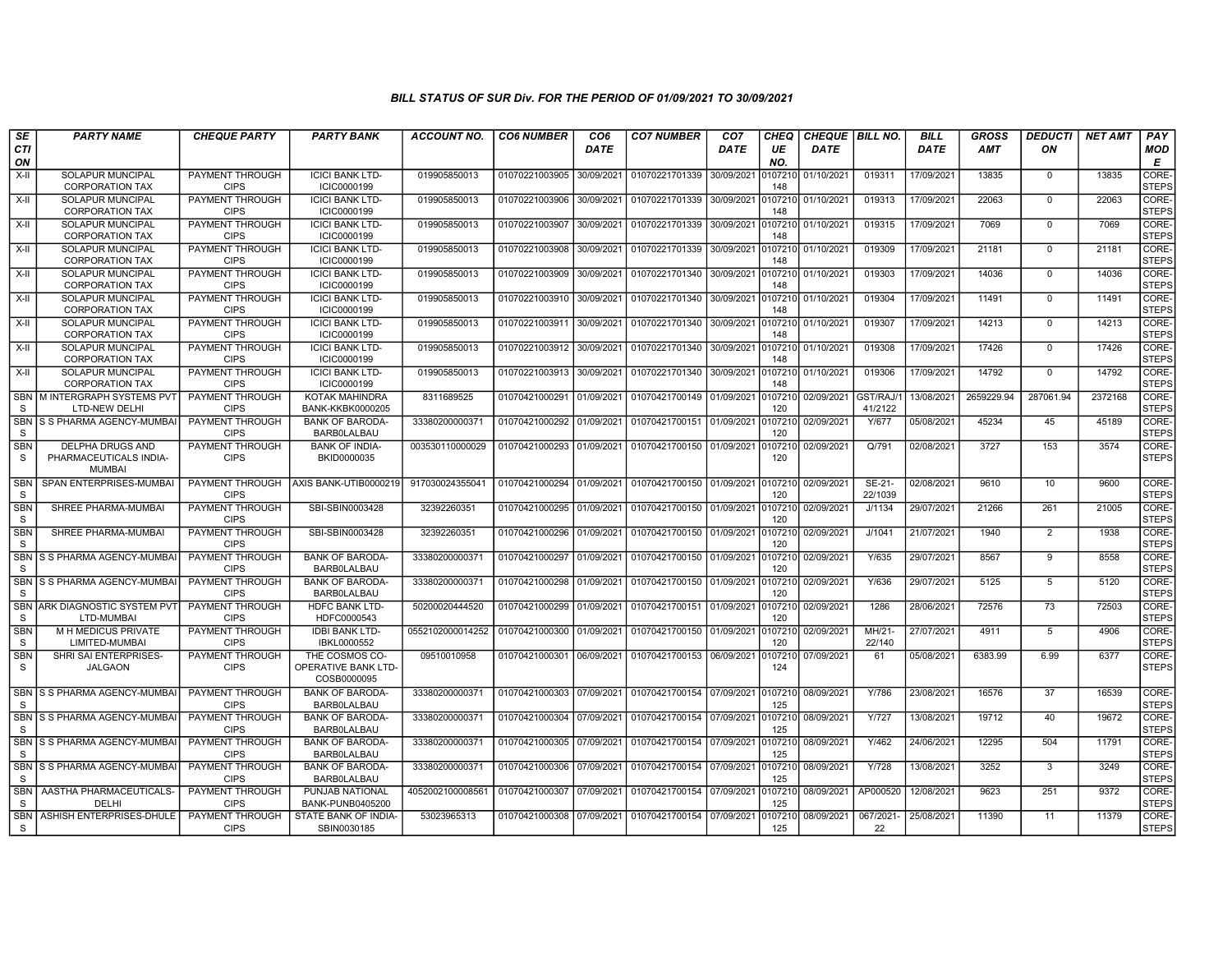| SE<br><b>CTI</b>           | <b>PARTY NAME</b>                                    | <b>CHEQUE PARTY</b>                   | <b>PARTY BANK</b>                                             | <b>ACCOUNT NO.</b> | <b>CO6 NUMBER</b>         | CO <sub>6</sub><br><b>DATE</b> | <b>CO7 NUMBER</b>                 | CO <sub>7</sub><br><b>DATE</b> | CHEQ<br>UE     | <b>CHEQUE   BILL NO.</b><br><b>DATE</b> |                    | <b>BILL</b><br><b>DATE</b> | GROSS<br>AMT | <b>DEDUCTI</b><br>ON | <b>NET AMT</b> | PAY<br>MOD            |
|----------------------------|------------------------------------------------------|---------------------------------------|---------------------------------------------------------------|--------------------|---------------------------|--------------------------------|-----------------------------------|--------------------------------|----------------|-----------------------------------------|--------------------|----------------------------|--------------|----------------------|----------------|-----------------------|
| ON<br><b>SBN</b>           | M H MEDICUS PRIVATE                                  | PAYMENT THROUGH                       | <b>IDBI BANK LTD-</b>                                         | 0552102000014252   | 01070421000309            | 07/09/2021                     | 01070421700155 07/09/2021         |                                | NO.<br>107210  | 08/09/2021                              | MH/21-             | 28/08/2021                 | 9240         | 9                    | 9231           | Е<br>CORE-            |
| S                          | LIMITED-MUMBAI<br>M H MEDICUS PRIVATE                | <b>CIPS</b><br><b>PAYMENT THROUGH</b> | IBKL0000552                                                   |                    | 01070421000310 07/09/2021 |                                | 01070421700155 07/09/2021         |                                | 125            |                                         | 22/182<br>$MH/21-$ | 24/08/2021                 |              | 54                   |                | <b>STEPS</b><br>CORE- |
| <b>SBN</b><br>S            | LIMITED-MUMBAI                                       | <b>CIPS</b>                           | <b>IDBI BANK LTD-</b><br>IBKL0000552                          | 0552102000014252   |                           |                                |                                   |                                | 107210<br>125  | 08/09/2021                              | 22/170             |                            | 4911         |                      | 4857           | <b>STEPS</b>          |
| <b>SBN</b><br>S            | M H MEDICUS PRIVATE<br>LIMITED-MUMBAI                | PAYMENT THROUGH<br><b>CIPS</b>        | <b>IDBI BANK LTD-</b><br>IBKL0000552                          | 0552102000014252   | 01070421000311            | 07/09/2021                     | 01070421700155 07/09/2021         |                                | 107210<br>125  | 08/09/2021                              | MH/21-<br>22/150   | 17/08/2021                 | 7088         | $\overline{7}$       | 7081           | CORE-<br><b>STEPS</b> |
| <b>SBN</b><br>S            | M H MEDICUS PRIVATE<br>LIMITED-MUMBAI                | PAYMENT THROUGH<br><b>CIPS</b>        | <b>IDBI BANK LTD-</b><br>IBKL0000552                          | 0552102000014252   | 01070421000312            | 07/09/2021                     | 01070421700155                    | 07/09/2021                     | 107210<br>125  | 08/09/2021                              | MH/21-<br>22/174   | 26/08/2021                 | 3238         | 3                    | 3235           | CORE-<br><b>STEPS</b> |
| <b>SBN</b><br>S            | PHARMA INDIA-MUMBAI                                  | PAYMENT THROUGH<br><b>CIPS</b>        | UNION BANK OF INDIA-<br>UBIN0805882                           | 058831100000496    | 01070421000313            | 07/09/2021                     | 01070421700155 07/09/2021         |                                | 107210<br>125  | 08/09/2021                              | S/119993           | 18/08/2021                 | 5247         | 5                    | 5242           | CORE-<br><b>STEPS</b> |
| <b>SBN</b><br><sub>S</sub> | PHARMA INDIA-MUMBAI                                  | <b>PAYMENT THROUGH</b><br><b>CIPS</b> | UNION BANK OF INDIA-<br>UBIN0805882                           | 058831100000496    | 01070421000314 07/09/2021 |                                | 01070421700155 07/09/2021         |                                | 107210<br>125  | 08/09/2021                              | S/122939           | 23/08/2021                 | 7294         | $\overline{7}$       | 7287           | CORE-<br><b>STEPS</b> |
| SBN<br>S                   | K ENTERPRISES-MUMBAI                                 | PAYMENT THROUGH<br><b>CIPS</b>        | THE SHAMRAO VITHAL<br><b>CO-OPERATIVE BAN-</b><br>SVCB0000010 | 101019940000004    | 01070421000315 07/09/2021 |                                | 01070421700156 07/09/2021         |                                | 107210<br>125  | 08/09/2021                              | KE/6137            | 19/08/2021                 | 64361        | 1501                 | 62860          | CORE-<br><b>STEPS</b> |
| <b>SBN</b><br><sub>S</sub> | SHREE PHARMA-MUMBAI                                  | PAYMENT THROUGH<br><b>CIPS</b>        | SBI-SBIN0003428                                               | 32392260351        | 01070421000316 07/09/2021 |                                | 01070421700156 07/09/2021         |                                | 107210<br>125  | 08/09/2021                              | J/1296             | 16/08/2021                 | 53760        | 154                  | 53606          | CORE-<br><b>STEPS</b> |
| <b>SBN</b><br><sub>S</sub> | SHREE PHARMA-MUMBAI                                  | PAYMENT THROUGH<br><b>CIPS</b>        | SBI-SBIN0003428                                               | 32392260351        | 01070421000317 07/09/2021 |                                | 01070421700156                    | 07/09/2021                     | 107210<br>125  | 08/09/2021                              | J/1312             | 18/08/2021                 | 27359        | 301                  | 27058          | CORE-<br><b>STEPS</b> |
| <b>SBN</b><br>S            | AASTHA PHARMACEUTICALS-<br>DELHI                     | PAYMENT THROUGH<br><b>CIPS</b>        | PUNJAB NATIONAL<br><b>BANK-PUNB0405200</b>                    | 4052002100008561   | 01070421000318            | 07/09/2021                     | 01070421700156                    | 07/09/2021                     | 107210<br>125  | 08/09/2021                              | AP000515           | 12/08/2021                 | 68050        | 408                  | 67642          | CORE-<br><b>STEPS</b> |
| <b>SBN</b><br>S            | <b>SAIMS PHARMA-MUMBAI</b>                           | <b>PAYMENT THROUGH</b><br><b>CIPS</b> | THE BHARAT CO-<br>OPERATIVE BANK<br>(MUMBA-BCBM0000010        | 000913100000385    | 01070421000319            | 07/09/2021                     | 01070421700156 07/09/2021         |                                | 107210<br>125  | 08/09/2021                              | SP012721           | 16/08/2021                 | 50296        | 314                  | 49982          | CORE-<br><b>STEPS</b> |
| <b>SBN</b><br>S            | <b>KEPSPHARMA-MUMBAI</b>                             | PAYMENT THROUGH<br><b>CIPS</b>        | <b>YES BANK-</b><br>YESB0000458                               | 045884600000077    | 01070421000320            | 08/09/2021                     | 01070421700158 08/09/2021         |                                | 0107210<br>129 | 09/09/2021                              | <b>JSI/1487</b>    | 24/08/2021                 | 19878        | 40                   | 19838          | CORE-<br><b>STEPS</b> |
| <b>SBN</b><br>S            | KEPSPHARMA-MUMBAI                                    | PAYMENT THROUGH<br><b>CIPS</b>        | YES BANK-<br>YESB0000458                                      | 045884600000077    | 01070421000321            | 08/09/2021                     | 01070421700158                    | 08/09/2021                     | 107210<br>129  | 09/09/2021                              | JSI/1406           | 16/08/2021                 | 16800        | 17                   | 16783          | CORE-<br><b>STEPS</b> |
| <b>SBN</b><br>S            | KEPSPHARMA-MUMBAI                                    | <b>PAYMENT THROUGH</b><br><b>CIPS</b> | <b>YES BANK-</b><br>YESB0000458                               | 045884600000077    | 01070421000322            | 08/09/2021                     | 01070421700158                    | 08/09/2021                     | 107210<br>129  | 09/09/2021                              | <b>JSI/1417</b>    | 17/08/2021                 | 19688        | 180                  | 19508          | CORE-<br><b>STEPS</b> |
| <b>SBN</b><br><sub>S</sub> | K ENTERPRISES-MUMBAI                                 | PAYMENT THROUGH<br><b>CIPS</b>        | THE SHAMRAO VITHAL<br><b>CO-OPERATIVE BAN-</b><br>SVCB0000010 | 101019940000004    | 01070421000323 08/09/2021 |                                | 01070421700158 08/09/2021         |                                | 107210<br>129  | 09/09/2021                              | KE/5695            | 10/08/2021                 | 11642        | 12                   | 11630          | CORE-<br><b>STEPS</b> |
| <b>SBN</b><br>S.           | K ENTERPRISES-MUMBAI                                 | <b>PAYMENT THROUGH</b><br><b>CIPS</b> | THE SHAMRAO VITHAL<br><b>CO-OPERATIVE BAN-</b><br>SVCB0000010 | 101019940000004    | 01070421000324 08/09/2021 |                                | 01070421700158 08/09/2021         |                                | 0107210<br>129 | 09/09/2021                              | KE/5632            | 07/08/2021                 | 9104         | 9                    | 9095           | CORE-<br><b>STEPS</b> |
| <b>SBN</b><br>S            | K ENTERPRISES-MUMBAI                                 | PAYMENT THROUGH<br><b>CIPS</b>        | THE SHAMRAO VITHAL<br>CO-OPERATIVE BAN-<br>SVCB0000010        | 101019940000004    | 01070421000325 08/09/2021 |                                | 01070421700158 08/09/2021         |                                | 0107210<br>129 | 09/09/2021                              | KE/5931            | 16/08/2021                 | 5376         | $5\overline{)}$      | 5371           | CORE-<br><b>STEPS</b> |
| SBN<br>S                   | K ENTERPRISES-MUMBAI                                 | PAYMENT THROUGH<br><b>CIPS</b>        | THE SHAMRAO VITHAL<br><b>CO-OPERATIVE BAN-</b><br>SVCB0000010 | 101019940000004    | 01070421000326 08/09/2021 |                                | 01070421700158 08/09/2021 0107210 |                                | 129            | 09/09/2021                              | KE/5932            | 16/08/2021                 | 23587        | 24                   | 23563          | CORE-<br><b>STEPS</b> |
| <b>SBN</b><br>s            | K ENTERPRISES-MUMBAI                                 | <b>PAYMENT THROUGH</b><br><b>CIPS</b> | THE SHAMRAO VITHAL<br><b>CO-OPERATIVE BAN-</b><br>SVCB0000010 | 101019940000004    | 01070421000327 08/09/2021 |                                | 01070421700158 08/09/2021         |                                | 129            | 0107210 09/09/2021                      | <b>KE/5522</b>     | 05/08/2021                 | 2801         | 43                   | 2758           | CORE-<br><b>STEPS</b> |
| <b>SBN</b><br>S            | DOSHI HOSPICARE-MUMBAI                               | PAYMENT THROUGH<br><b>CIPS</b>        | <b>STANDARD</b><br><b>CHARTERED BANK-</b><br>SCBL0036053      | 24305107901        | 01070421000328 08/09/2021 |                                | 01070421700158 08/09/2021         |                                | 107210<br>129  | 09/09/2021                              | DH/408             | 27/07/2021                 | 19411        | 419                  | 18992          | CORE-<br><b>STEPS</b> |
| <b>SBN</b><br>S.           | M H MEDICUS PRIVATE<br>LIMITED-MUMBAI                | PAYMENT THROUGH<br><b>CIPS</b>        | <b>IDBI BANK LTD-</b><br>IBKL0000552                          | 0552102000014252   | 01070421000329            | 08/09/2021                     | 01070421700157 08/09/2021         |                                | 107210<br>129  | 09/09/2021                              | MH/21-<br>22/149   | 13/08/2021                 | 29484        | 29                   | 29455          | CORE-<br><b>STEPS</b> |
| <b>SBN</b><br>S            | M H MEDICUS PRIVATE<br>LIMITED-MUMBAI                | PAYMENT THROUGH<br><b>CIPS</b>        | <b>IDBI BANK LTD-</b><br>IBKL0000552                          | 0552102000014252   | 01070421000330            | 08/09/2021                     | 01070421700157 08/09/2021         |                                | 107210<br>129  | 09/09/2021                              | MH/21-<br>22/148   | 13/08/2021                 | 62733        | 376                  | 62357          | CORE-<br><b>STEPS</b> |
| <b>SBN</b><br>S            | <b>JAINAM PHARMA INDIA</b><br>PRIVATE LIMITED-MUMBAI | <b>PAYMENT THROUGH</b><br><b>CIPS</b> | <b>ICICI BANK LTD-</b><br>ICIC0000323                         | 032351000012       | 01070421000331            | 08/09/2021                     | 01070421700157 08/09/2021         |                                | 107210<br>129  | 09/09/2021                              | SI/2357            | 16/08/2021                 | 15730        | 16                   | 15714          | CORE-<br>STEPS        |